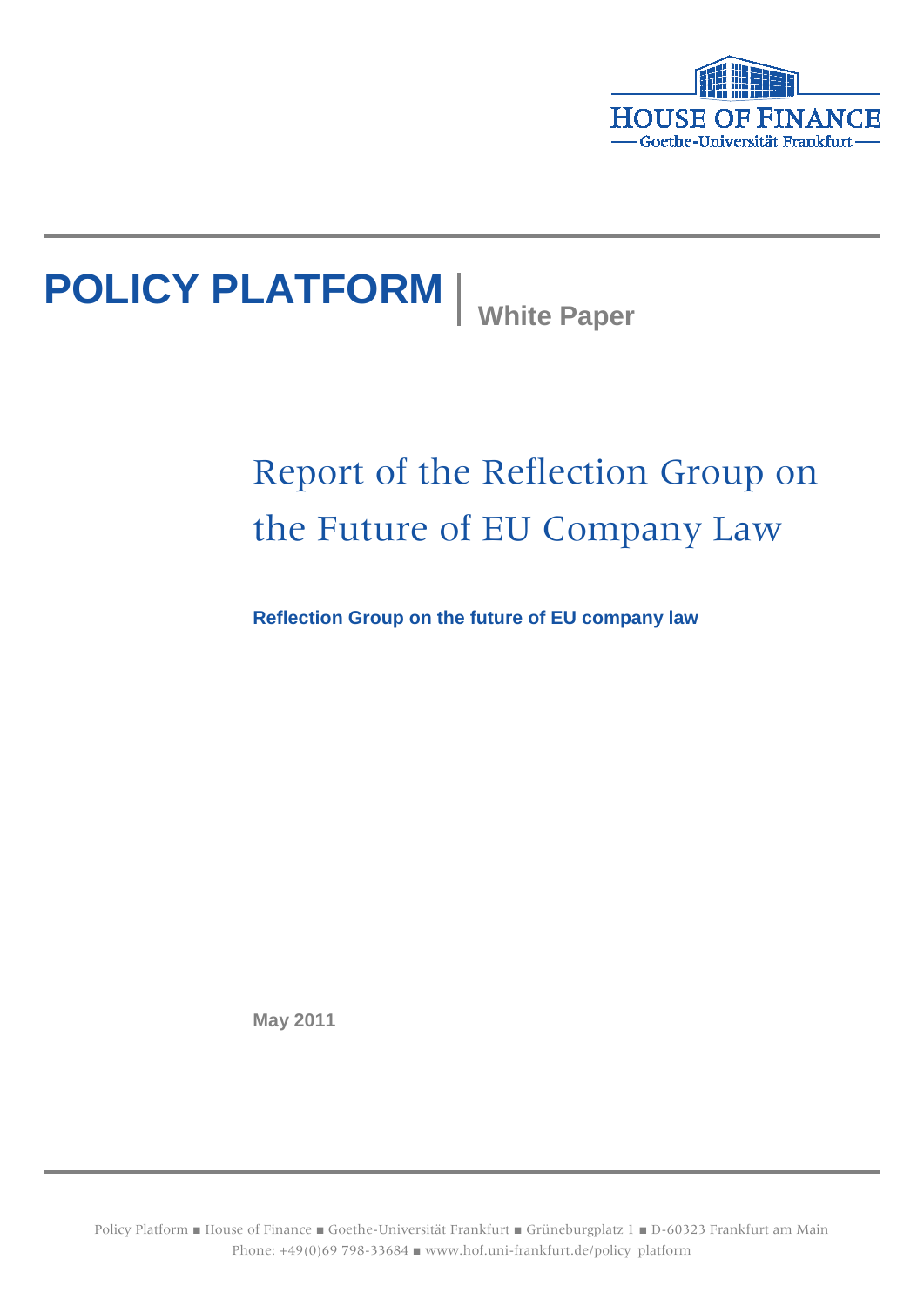



# **Report of** the Reflection Group On the Future of EU Company Law

**Brussels, 5 April 2011**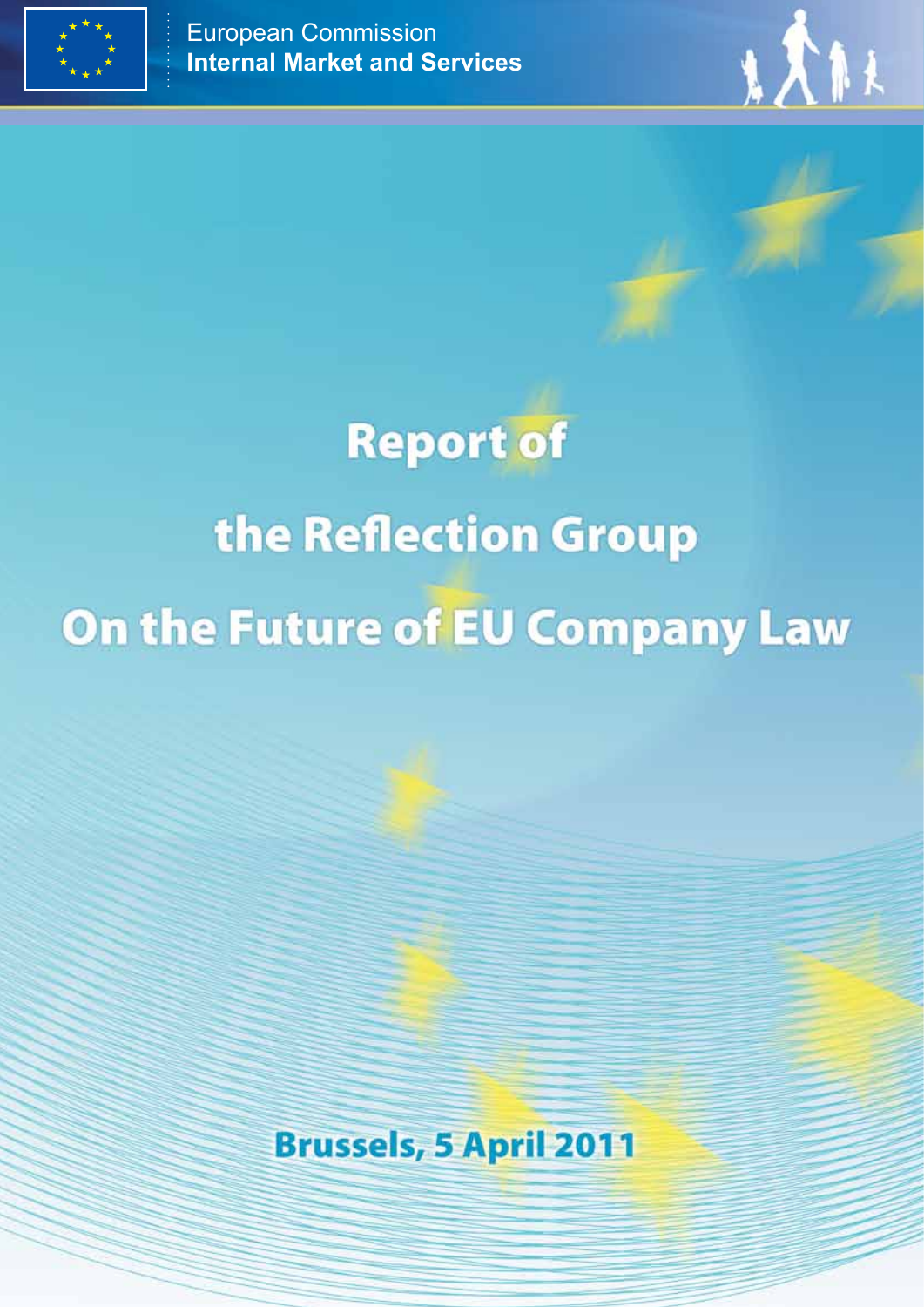**Report of** 

**the Reflection Group** 

**On the Future of EU Company Law** 

**Brussels, 5 April 2011**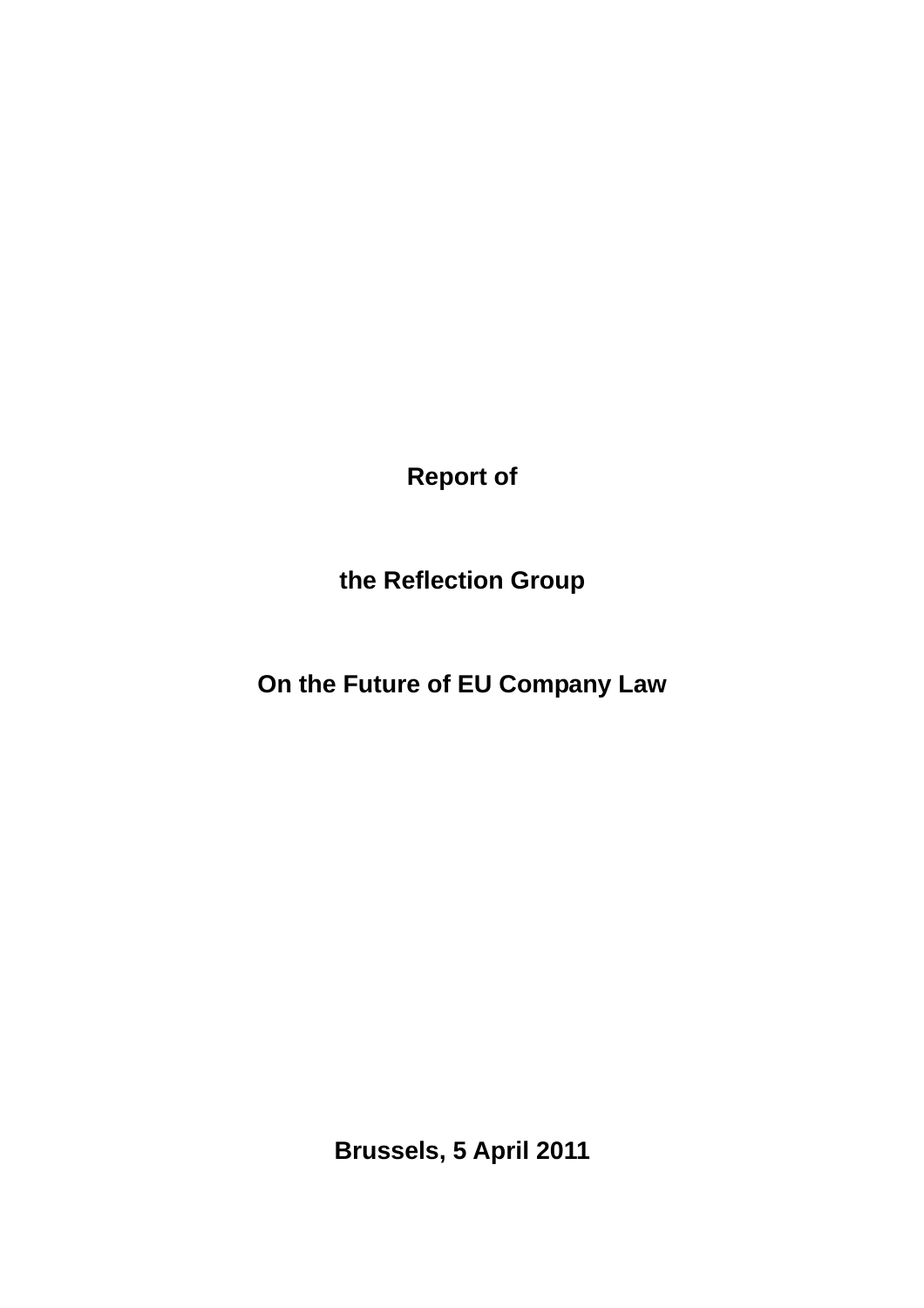#### **Disclaimer**

This paper has been drafted by the Reflection Group on the Future of EU Company Law and solely reflects the views of that Group. It should not in any way be interpreted as representing the views of the European Commission.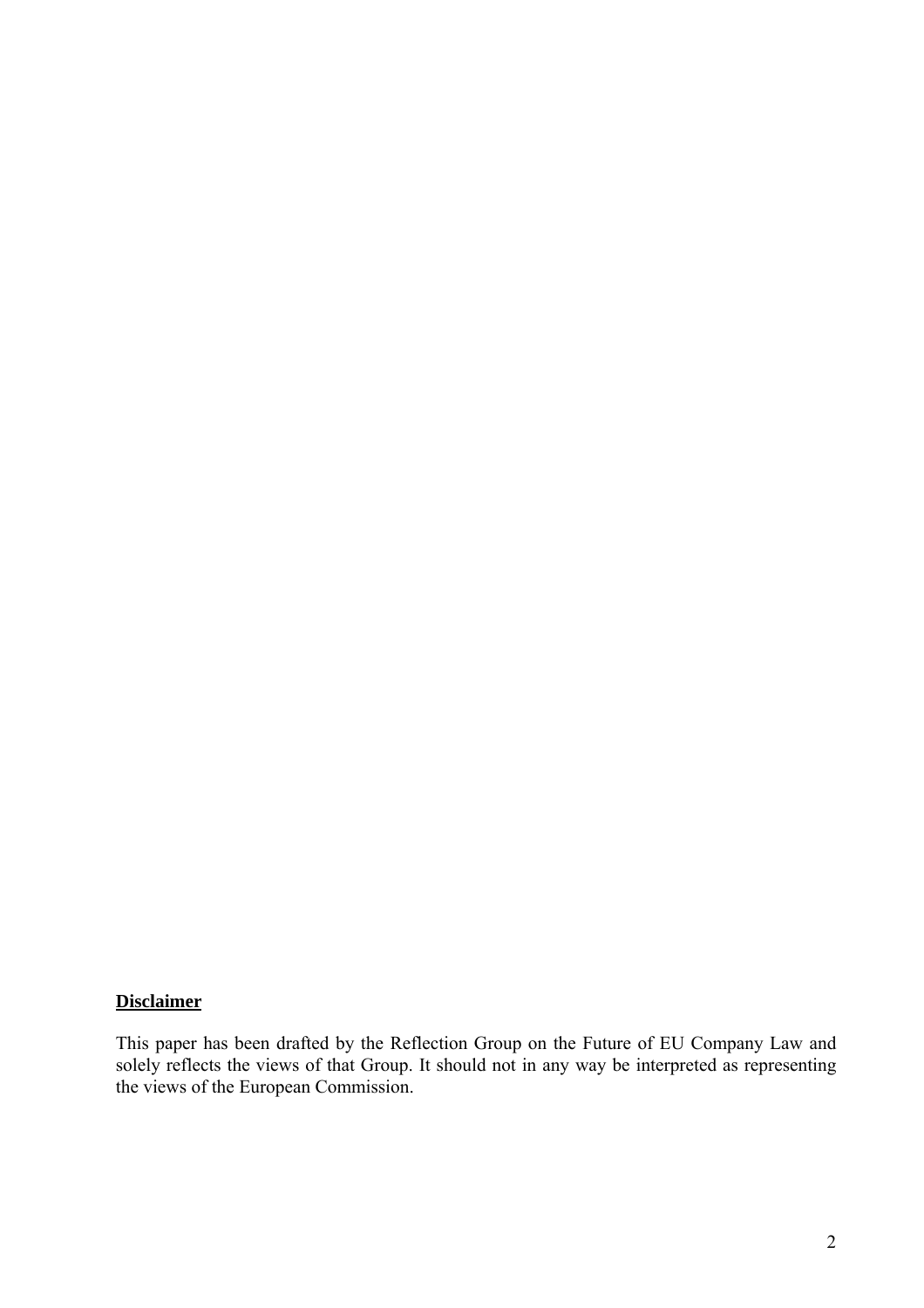# **Reflection Group on the future of EU company law**

José Engrácia ANTUNES

Theodor BAUMS

Blanaid CLARKE

Pierre-Henri CONAC

Luca ENRIQUES

András HANÁK

Jesper Lau HANSEN

Harm-Jan de KLUIVER

Vanessa KNAPP

Noëlle LENOIR

Leena LINNAINMAA

Stanislaw SOLTYSINSKI

Eddy WYMEERSCH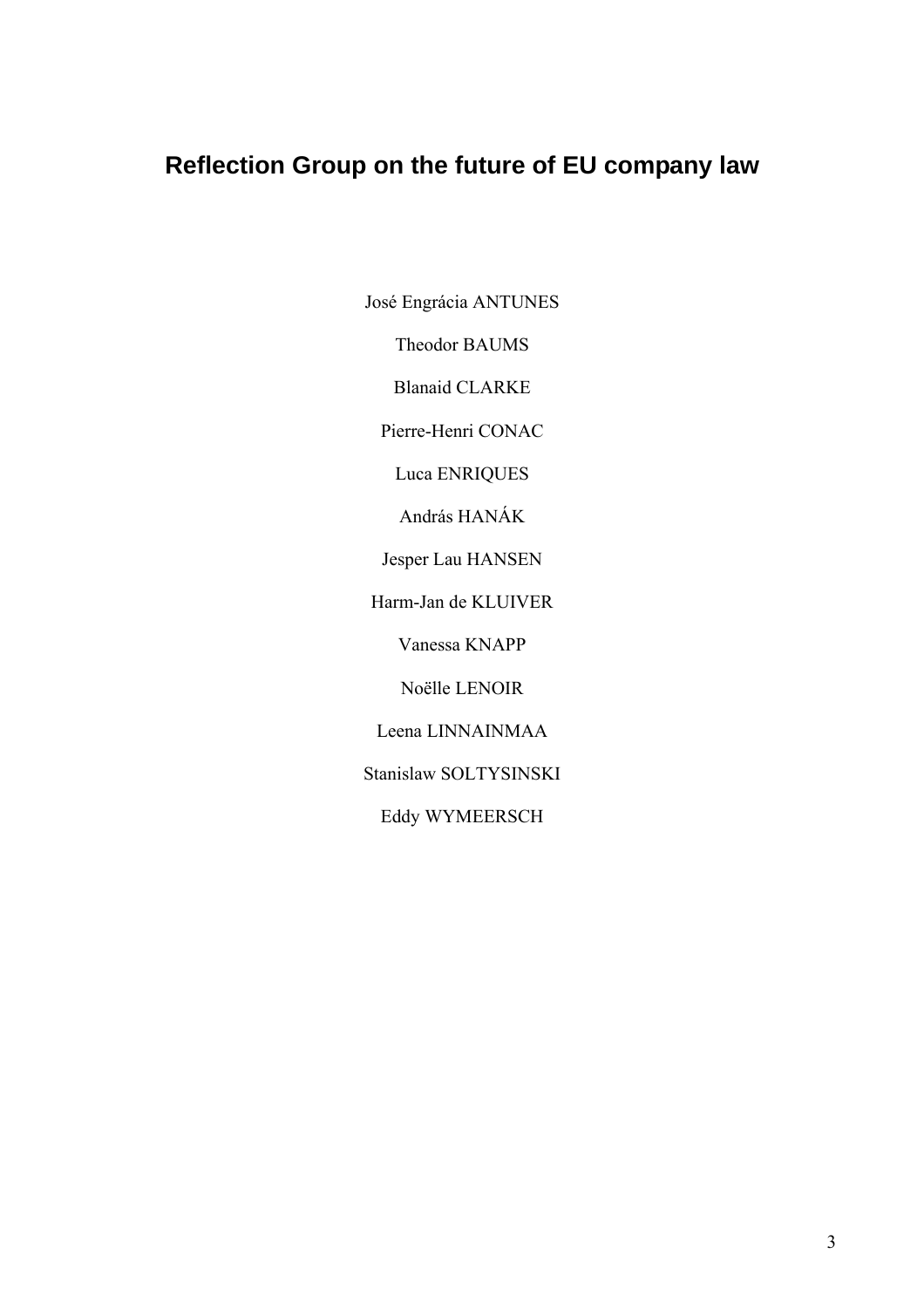# **About the Reflection Group**

The Reflection Group on the future of EU company law was established in December 2010 by the European Commission to provide a report for a conference to be held in Brussels on 16 and 17 May 2011.

The members of the Reflection Group were appointed in their personal capacity and do not represent particular institutions or Member States.

The Group had three plenary meetings in Brussels, on 16 December 2010, 3 February 2011 and 29 March 2011

At the first meeting, the Group established three sub-committees with subjects suggested by the Commission: I on corporate mobility (chair: Hansen); II on long-term viability of companies (chair: Wymeersch/de Kluiver); and III on management/oversight structures and groups of companies (chair: Conac). The sub-committees have met and discussed their subjects, some of which were overlapping.

At the second meeting, the three sub-committees presented a range of papers discussing various issues within each sub-committee's subject and it was decided which issues merited further attention. The task of combining the various papers into a final report was vested with the chairs of the three sub-committees and the new combined drafts were presented to the Reflection Group by 25 March 2011.

At the third meeting, the drafts for the final report were discussed and adopted.

The Reflection Group is aware that the Commission is preparing a Green Paper on corporate governance. It will be made public after the Group has concluded its work and has thus not been available to the Group.

It has been the ambition of the Reflection Group to address current problems in EU company law and provide analysis and suggest initiatives where appropriate. The concentrated procedure has not allowed the presentation of more detailed proposals for legislative action or to reach a consensus on all issues. The Reflection Group hopes that the present report will enable an informed debate at the Brussels conference and serve as inspiration for the on-going debate on EU company law.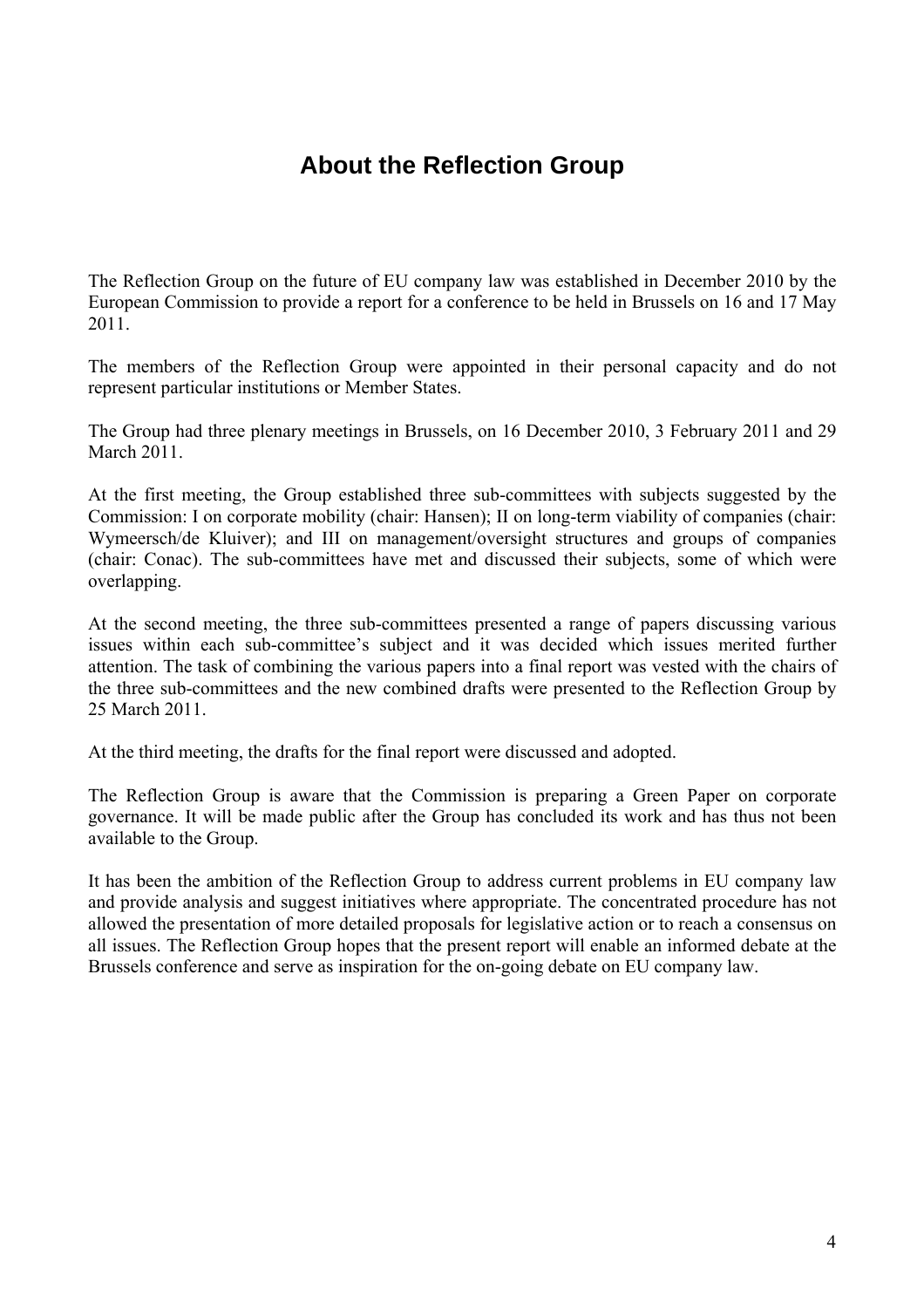#### $2.1.$ 2.2 The reach of free establishment at present vi) Duty of Host State to respect freedom of establishment by foreign companies................15 Chapter 3: The contribution of governance and investors to long term viability of companies........36  $311$  $3.1.2$

# **Index**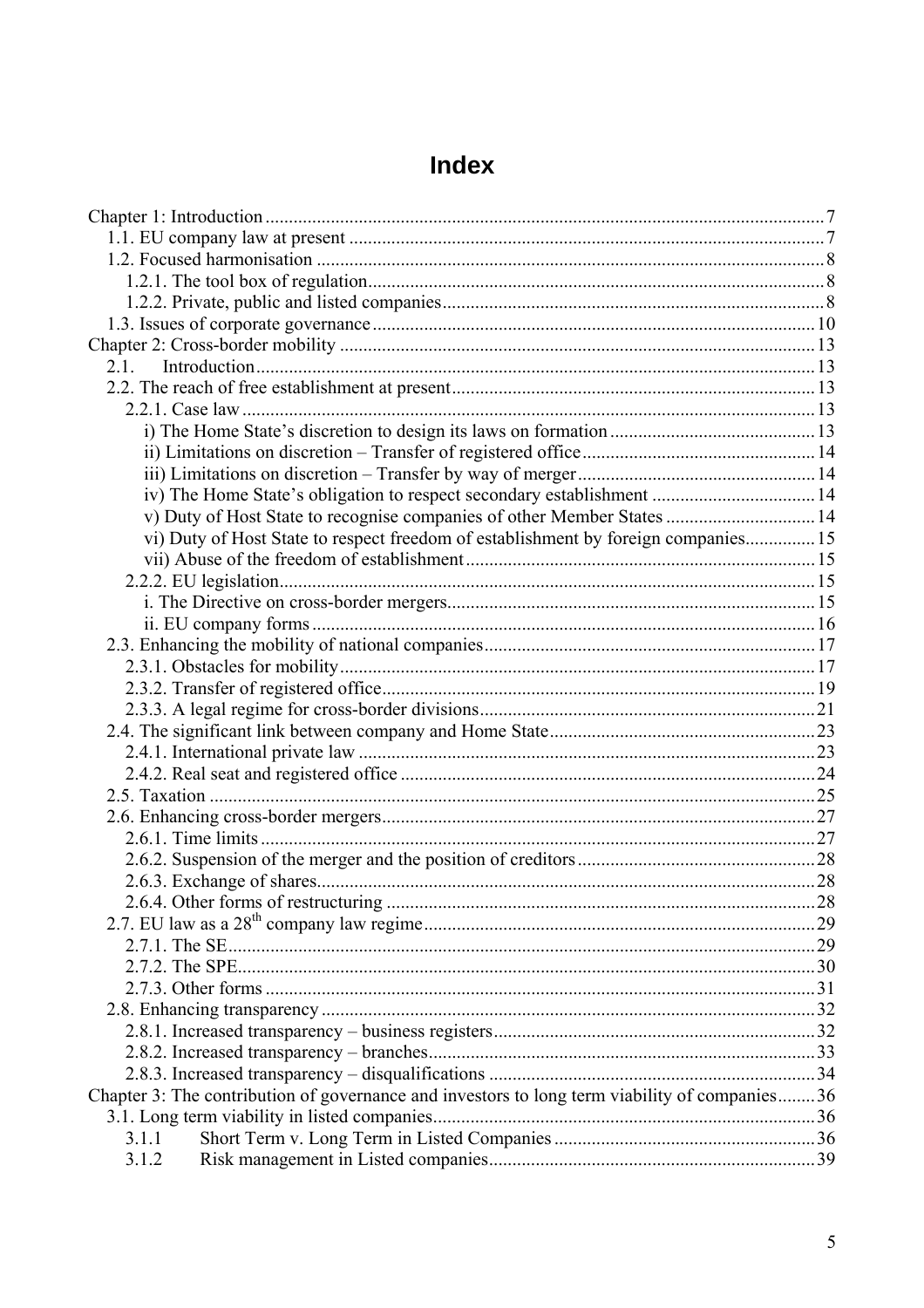| i) The arguments for EU recommendation and legislation on risk management for listed         |  |
|----------------------------------------------------------------------------------------------|--|
|                                                                                              |  |
|                                                                                              |  |
| 3.1.3                                                                                        |  |
| 3.1.4.                                                                                       |  |
| 3.1.5.                                                                                       |  |
| Corporate governance, Position of Management and Independent Directors 51<br>3.1.6           |  |
|                                                                                              |  |
|                                                                                              |  |
|                                                                                              |  |
|                                                                                              |  |
| 3.3                                                                                          |  |
| 3.3.1                                                                                        |  |
| Small and medium sized enterprises (SME): further simplification efforts are<br>3.3.2        |  |
|                                                                                              |  |
|                                                                                              |  |
|                                                                                              |  |
|                                                                                              |  |
| 4.1                                                                                          |  |
| 4.1.1                                                                                        |  |
| 4.1.2.                                                                                       |  |
| 4.2.                                                                                         |  |
| 4.3                                                                                          |  |
| 4.3.1                                                                                        |  |
| i)                                                                                           |  |
| $\overline{ii}$                                                                              |  |
| $\overline{iii}$                                                                             |  |
| 4.3.2                                                                                        |  |
| i)                                                                                           |  |
| $\overline{ii}$                                                                              |  |
| iii)                                                                                         |  |
|                                                                                              |  |
|                                                                                              |  |
|                                                                                              |  |
| The contribution of corporate governance and investors to long term viability of companies – |  |
|                                                                                              |  |
|                                                                                              |  |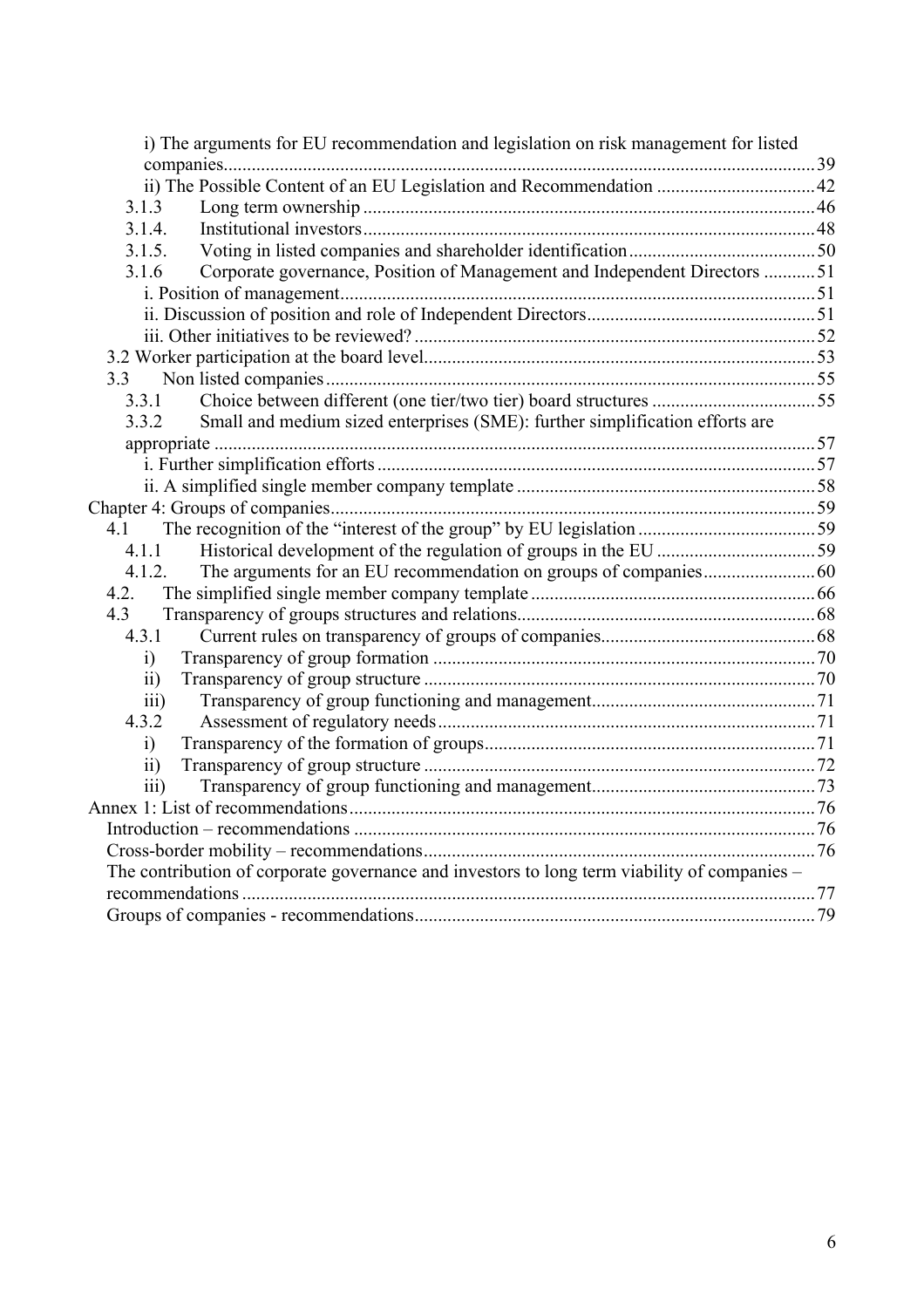# <span id="page-8-0"></span>**Chapter 1: Introduction**

# <span id="page-8-1"></span>*1.1. EU company law at present*

The last comprehensive review of European Company Law and the EU Action Plan aimed at "Modernising Company Law and Enhancing Corporate Governance in the European Union" dates back to 2002 and 2003 respectively. It is therefore appropriate at the start of the second decade of the  $21<sup>st</sup>$  century to evaluate and review the status of whether new ideas, changes and actions should be added.

When reflecting upon the course of EU Company Law since the report of the High Level Group and the issue of the EU Action Plan, it is inevitable to take into account the financial and economic crisis of the last three years that has led to a substantial economic downturn. As economic sustainable growth is one of the objectives of the EU, it should be considered whether imperfections in EU company law have played a role in the crisis or whether improvements can be thought of to prevent such a course of events in the future. In as far as the crisis can be attributed to short term focus, the issue can be raised whether and how regulation at the EU level may further a more longterm perspective and whether in reviewing the current state of European Company Law any improvements can be worked out against the background of the market failures the crisis has shed light on.

The financial and economic crisis of the last three years has shaken a number of received truths about the functioning of financial markets and how its agents, including financial and non-financial companies, make decisions and allocate resources. The presence of bubbles, first in equity markets back in the 1990s, then in credit markets in the 2000s, casts doubts on the ability of investors to rationally price financial products with a view to the long term success of investee companies. Irrationality in financial markets can only exacerbate the conflicts of interest arising between shareholders and managers and those between shareholders and creditors.

Both existing rules and lack thereof may favour excessive risk-taking and myopic management decisions. In fact, the question may be raised of whether the regulatory framework systematically promotes a long-term perspective. Another question is whether rules can prevent short-termism and whether, in all cases, that is desirable. Securities law provisions may indeed themselves encourage short-sighted investment and business decisions, while the lack of rules correcting for the distorted incentives stemming from limited liability may facilitate an overly aggressive management style.

Furthermore, the financial crisis has highlighted how important it is for businesses to operate in a flexible environment allowing for adaptation to new circumstances and for experimentation of innovative financial, organisational or industrial ideas. Leaner organisations have been quicker and better at adopting all the changes that were needed to survive and thrive in the new business environment of the crisis and its aftermath. A flexible legal framework can itself facilitate adaptation and organisational change and thus reveals itself to be an important factor to sustain competitiveness of European businesses.

Striking a balance between the need for rules discouraging excessive risk-taking and the goal of preserving a flexible legal framework is no easy task: there are no quick, '"one size fits all" rules that are good for each and every company irrespective of its specific features. A balanced approach is needed in answering both (i) the question of which rules might work best and (ii) at which level -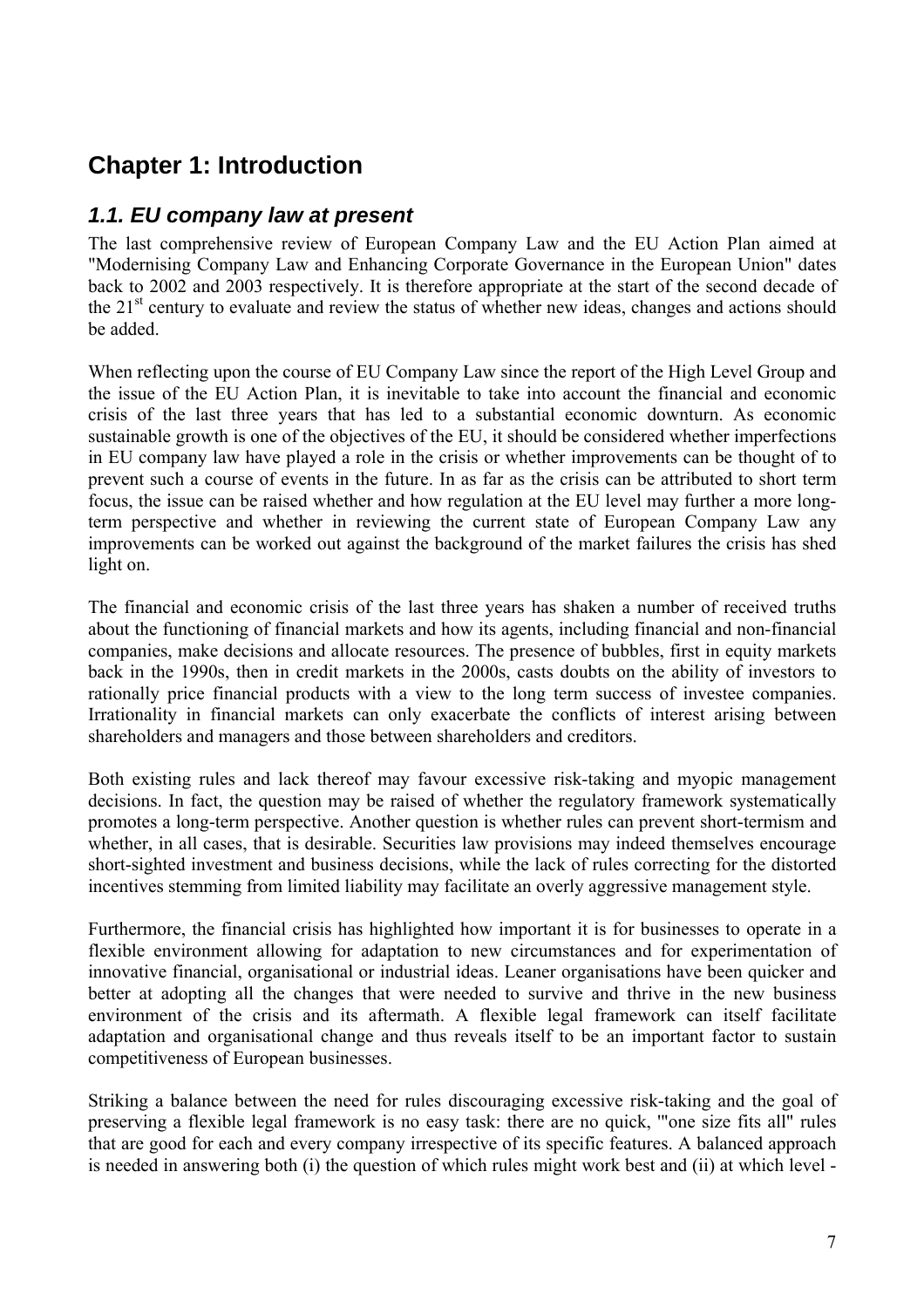EU or national level - such rules should be adopted. In this respect the starting point is the subsidiarity and proportionality principles enshrined in Article 5 of the TEU. The Reflection Group appreciates the extent to which the Commission uses consultations with the Member States and the public and impact assessments in its preparation of legislative actions and finds them necessary to ensure that all measures rest on a well founded basis and address practical problems in a proportionate way.

In light of the above, the Reflection Group has discussed current trends and developments relevant for EU Company Law and proposals which the Group feels may be useful taking account of the current state of affairs. These discussions have focused on both listed companies and non-listed companies, more specifically small and medium-sized enterprises (SMEs). Possible initiatives for both types of companies are discussed below in the following chapters. In this introductory chapter, the Reflection Group will address general principles that are applicable on a more general scale and thus cut across the various issues discussed in other chapters of the report.

# <span id="page-9-0"></span>*1.2. Focused harmonisation*

#### <span id="page-9-1"></span>**1.2.1. The tool box of regulation**

Harmonisation can take different forms both in substance and in choice of legal instrument. Harmonisation can provide common rules and standards or it can remove obstacles. The choice of legal instrument ranges from directly binding regulations over directives necessitating national implementation to mere recommendations, and subsequent to the Lisbon Treaty legislation is supplemented by a new layer of rule making pursuant to Articles 290 and 291 TFEU. This provides a tool box of regulatory possibilities that should enable harmonisation to be finely calibrated at the problems requiring action at a Union level. In this report, when the term harmonisation is used without further details on choice of legal instrument, reference is made to an initiative at EU level that will make use of any of these regulatory tools. The actual choice of instrument and content should be made when a sufficient basis for action has been established.

Where harmonisation at the Union level is deemed necessary after careful vetting of the facts, the proposed measures should be focused on the particular problem in question and should not rely on broad and imprecise categorisations. Harmonisation should address a particular problem and should include all company forms that are relevant, irrespective of their categorisation or form.

#### <span id="page-9-2"></span>**1.2.2. Private, public and listed companies**

 $\overline{a}$ 

As it is important to avoid broad and imprecise categorisations, the Reflection Group is particularly concerned about the distinction between public and private limited companies that has traditionally dominated legislation within company law for more than a century. The origin of the distinction is the still correct observation that a company with a large and dispersed crowd of shareholders may in certain respects warrant different regulation from a company with a small and closely knit circle of shareholders. However, in its traditional form the distinction relies on an inapt choice of company form, whereby a company is deemed "public" or "private" simply by its choice of company form<sup>1</sup>. Thus, a "public company" does not necessarily have a large and dispersed crowd of shareholders; in fact, it may not even be listed and may have a single shareholder. Nor does a "private company"

<sup>&</sup>lt;sup>1</sup> The distinction originates in German law where it is a distinction between the public limited company (AG) and a private limited company (GmbH), each company form governed by a separate act.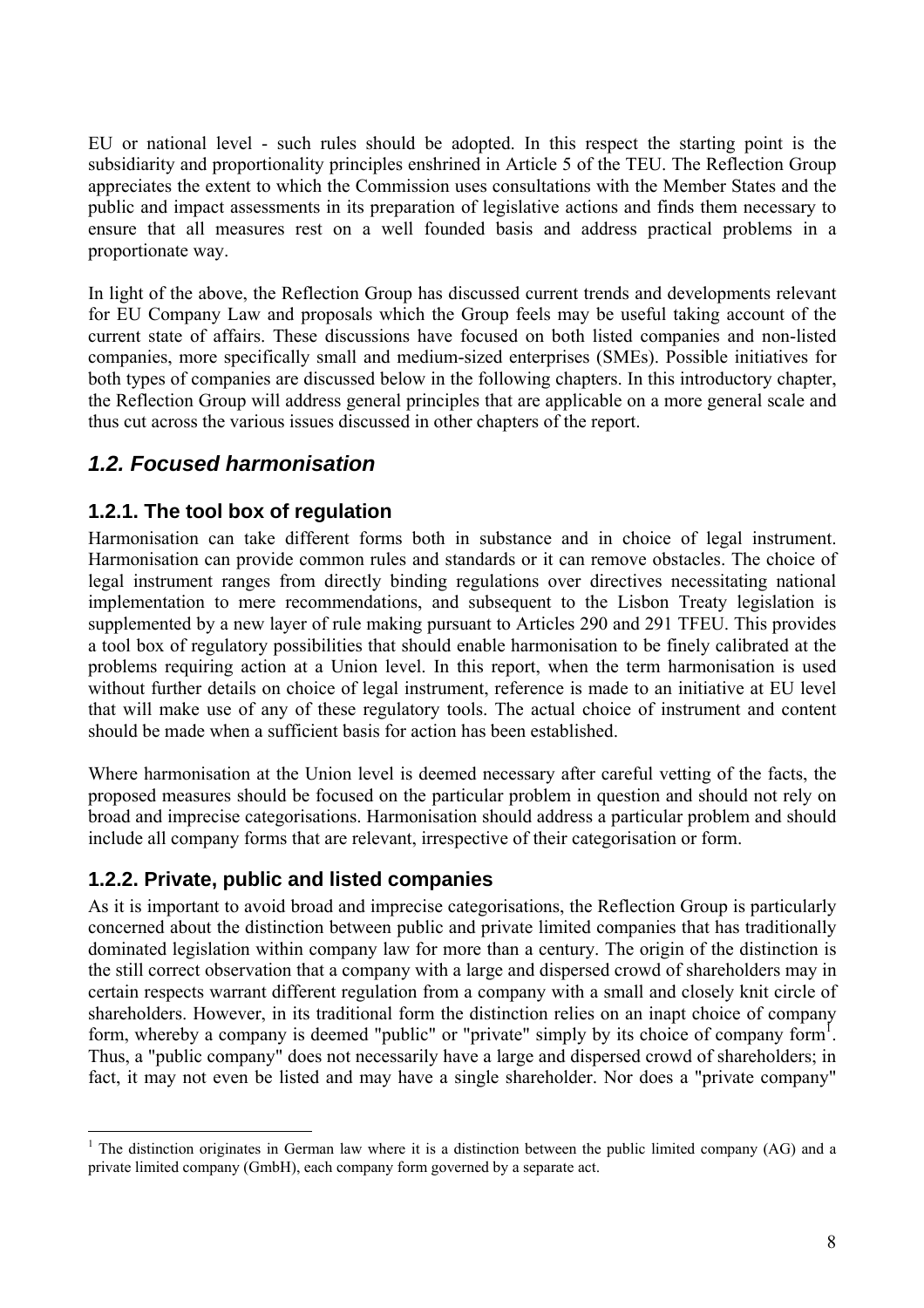have to be a small company in any way; it can have more shareholders, more employees and a greater turnover than a "public company".

The Reflection Group notes with approval that in contemporary modern legislation within company law, both in the individual Member States and at a Union level, the distinction between the two traditional company forms is becoming increasingly less significant and is being replaced by a more apt distinction which differentiates between companies whose shares are listed and companies that are not. In EU company law, recent initiatives of importance have not relied on the traditional distinction, but are either directed at all limited liability companies<sup>2</sup>, or only at listed companies.<sup>3</sup>

To avoid once more relying on a distinction that becomes irrelevant, it is important to note that the concept of a "listed" company is also subject to change. In EU law, it used to be a company that was "officially listed"<sup>4</sup>, but since the early 1990s the prevailing concept is now one of admission to trading on a regulated market<sup>5</sup>, and by the new Directive on markets in financial instruments  $(MIFID)<sup>6</sup>$ , provisions on transparency that applied only to regulated markets are extended to shares traded on Multilateral Trading Facilities<sup>7</sup> (MTFs), which reflects an increased competition among markets and facilities for securities trading that has continued after the adoption of MiFID and is evident on a global scale. In this report reference is made to "listed companies" which signifies companies with securities, notably shares, admitted to trading on a regulated market. However, it should be contemplated whether this concept is appropriate taking into consideration the development of securities markets. In favour of extending the concept to all companies that have their securities traded on some form of public market or publicly accessible trading facility including MTFs is the fact that these companies share as a common feature that their shareholders cannot be said to constitute a group which are familiar with each others' identity and who may for that reason need the protection offered by EU legislation. Against such an extended application and thus in favour of maintaining its traditional meaning counts that it should be possible for companies

<sup>&</sup>lt;sup>2</sup> Directive 2005/56/EC of the European Parliament and of the Council of 26 October 2005 on cross-border mergers of limited liability companies.

 $3$  Directive 2003/6/EC of the European Parliament and of the Council of 28 January 2003 on insider dealing and market manipulation (market abuse); Directive 2003/71/EC of the European Parliament and of the Council of 4 November 2003 on the prospectus to be published when securities are offered to the public or admitted to trading and amending Directive 2001/34/EC; Directive 2004/109/EC of the European Parliament and of the Council of 15 December 2004 on the harmonisation of transparency requirements in relation to information about issuers whose securities are admitted to trading on a regulated market and amending Directive 2001/34/EC; Directive 2004/25/EC of the European Parliament and of the Council of 21 April 2004 on takeover bids and Directive 2007/36/EC of the European Parliament and of the Council of 11 July 2007 on the exercise of certain rights of shareholders in listed companies. 4

The first generation of directives were aimed at "listed" companies. These directives are now codified by Directive 2001/34/EC of the European Parliament and of the Council of 28 May 2001 on the admission of securities to official stock exchange listing and on information to be published on those securities.

<sup>&</sup>lt;sup>5</sup> This concept of "regulated market" was first used in the Directive 89/592/EEC on Insider Dealing and subsequently defined in the Directive 93/67EEC on Investment Service. It denotes what could be described as the second generation directives and is used in most of the directives (note 3 above) that followed the 1999 Financial Services Action Plan, COM(99) 232.

<sup>&</sup>lt;sup>6</sup> Directive 2004/39/EC of the European Parliament and of the Council of 21 April 2004 on markets in financial instruments amending Council Directives 85/611/EEC and 93/6/EEC and Directive 2000/12/EC of the European Parliament and of the Council and repealing Council Directive 93/22/EEC. In this respect, MiFID can be seen as a third generation directive compared to the older directives (notes 4 and 5, respectively).

Article 4 (1) (15) of the Directive 2004/39 defines Multilateral trading facility as "a multilateral system, operated by an investment firm or a market operator, which brings together multiple third party buying and selling interests in financial instruments – in the system and in accordance with nondiscretionary rules – in a way that results in a contract  $(\ldots)$ ".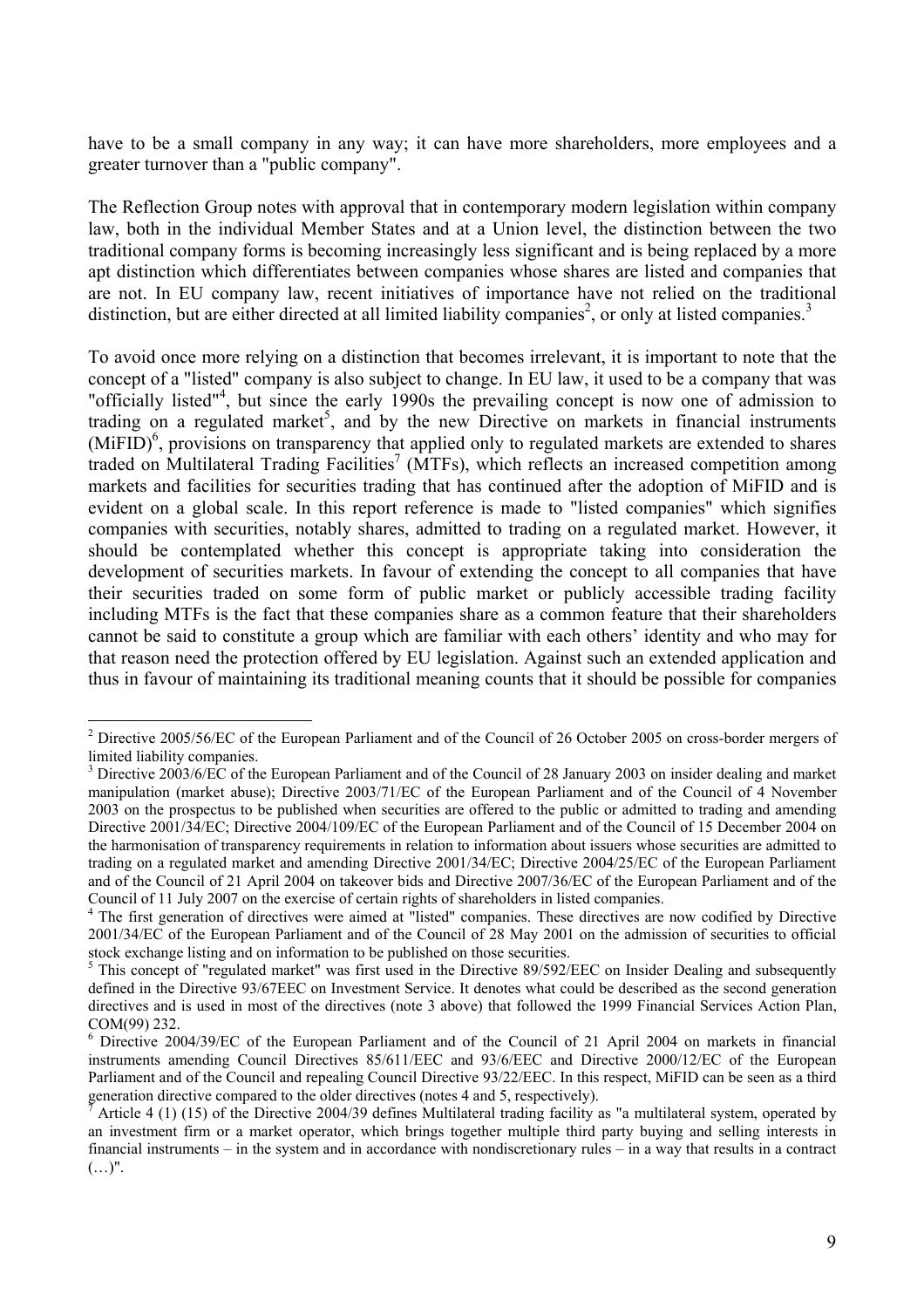to avoid the strict regulation associated with admission to a regulated market by using alternative markets and facilities regulated more leniently. At issue is the need to protect the shareholders of the company, to respect their freedom to choose the appropriate level of regulation and the need to avoid unnecessary distortion of the competition among markets and facilities for securities trading. As this is part of the ongoing revision of the MiFID, the Reflection Group does not offer a view but relies on the established understanding of "listed companies".

It is still a valid notion that listed companies may warrant special regulation where the relevant problem pertains to the special characteristic of these companies: that their constituency of shareholders is dispersed and subject to frequent change. Traditional agency problems within listed companies and regulatory responses thereto are markedly different than those involving private companies. Such regulation may entail issues of corporate governance or pertain to securities trading. However, listed companies should only be subject to special regulation compared to their unlisted competitors where it is justified by this special characteristic and should not be singled out for special regulation beyond that. Listed companies are most often in competition with companies that are not listed and the former should not be placed at a disadvantage compared to the latter by an unequal distribution of legislation and compliance unless this is justified.

If listed companies are put at a disadvantage to their competitors simply due to the fact that their shares are traded on open markets*,* there is a considerable risk that such companies will cease to have their shares listed (known as going private), thus reducing the investment opportunity for the investing public, and other companies may equally refrain from going public, which may affect their funding and retard their growth prospects. The funding of companies should rely on a decision entered into by the company and its investors with a mutual understanding of the risks and rewards involved. The law should strive to make that decision as transparent and flexible as possible and should avoid measures that will distort the preferences of either party. Regulation of securities trading should dovetail with company law to achieve this and should not place greater burdens on listed companies that go beyond what is necessary to ensure fair and transparent securities markets.

It is a misconception to think of listed companies as "public" companies as if they are part of the public domain; they are private companies because they are privately owned and they should only be subject to special regulation where it is justified by the fact that their securities are listed or in some other way publicly traded*.* This is not to deny that some companies may be of special importance to society because of their sheer size (which may affect the public coffers or employment of a Member State or a local authority), their carrying out activities of particular importance to overall society, such as infra-structure, utilities or finance, or other reasons justifying their treatment as "public interest companies" subject to special regulation. The fact that a Member State may own all or a substantial part of the shares of a company may also merit special regulation. Such special regulation should, however, be directed at all companies of this particular kind, irrespective of whether they are listed. When reference is made in this report to listed companies, that is, companies with securities admitted to trading on a regulated market, the reference should be read as related to the issue that is addressed and does not offer a view on the more general issue of whether special regulation of any other kind is necessary.

### <span id="page-11-0"></span>*1.3. Issues of corporate governance*

The Member States display a multitude of highly sophisticated corporate governance systems that regulate the distribution of powers within a company and the organisational structures that constitute the company. Each system has been developed over time and reflects a careful balancing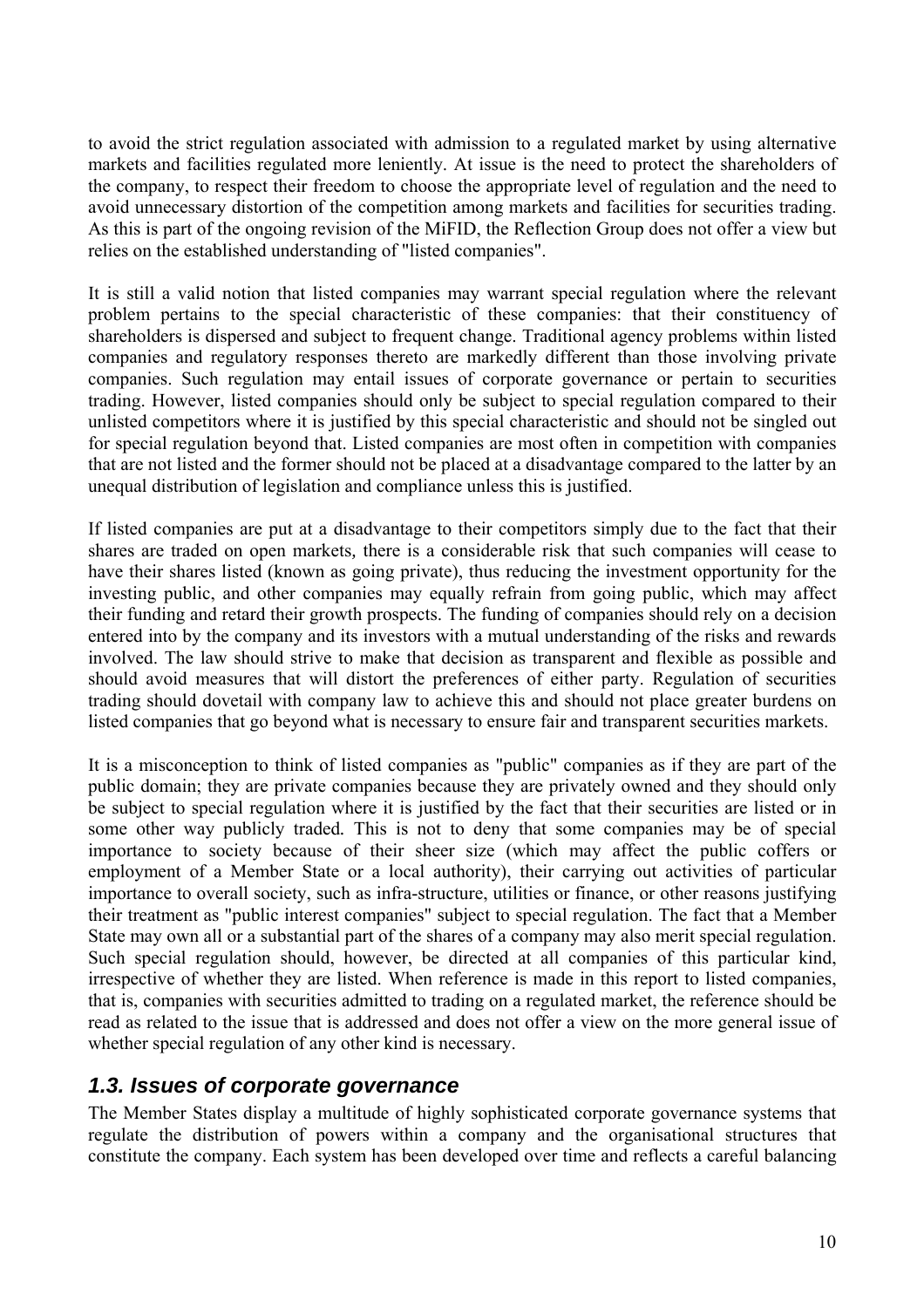of interests. It should by now be recognised that this diversity far transcends the simple dichotomy of a one-tier/two-tier system and goes beyond the legal discipline of company law, because the preferred governance system of a particular jurisdiction often interacts with and relies on other parts of the national law of that jurisdiction and reflects different historical and societal events and interests.

Several expert groups have recommended that national law on corporate governance should not be subject to large scale harmonisation<sup>8</sup>. The Reflection Group shares this view in respect of EU company law in general, but notes that financial institutions may merit special regulation in order to safeguard financial stability.

The diversity of corporate governance systems reflects the complexity of modern enterprise. It should be noted that the diversity is not just noticeable among Member States, but even within the national law of the Member States there is a considerable diversity among different company forms, which underlines the need for flexibility to suit the different needs of companies that may be of different size, engaged in different forms of business and serving different constituencies. It is unnecessarily simplistic to expect that one size would fit all and there is no reason to believe that harmonisation at a Union level can provide one or even a few generally acceptable systems of governance that can outperform what has been developed by practitioners over a span of generations to suit their individual needs and which has been refined by the test of time and tried in times of crisis. The different corporate governance systems of the Union should not be viewed as an obstacle to free enterprise within a single market, but as a treasure trove of different solutions to a wide variety of challenges that has been experienced and overcome. Differences in legal regimes are no more an obstacle to cross-border commercial activities than are differences of culture, language and geography.

The recent crisis has shown, however, that there is no room for complacency. Law is developed by learning from past mistakes and both at a Union level and at the level of the individual Member States it is necessary to assess the inadequacies exposed by the crisis and to correct them at the appropriate level.

Harmonisation is necessary to ensure the necessary transparency in respect of governance structure, notably by sufficient description in the articles of a company, but where transparency is provided by public access to the articles through business registers, preferably interconnected at a Union level<sup>9</sup>, investors and other stakeholders will be sufficiently informed and can freely decide how to engage with the company.

The trend in many Member States appears to be in favour of increased flexibility by introducing options from other jurisdictions to supplement those already known<sup>10</sup>. This is probably influenced by the increased freedom of movement for companies following the case law of the Court of Justice in cases like *Centros*, *Überseering* et al., which has alerted the Member States to the need to keep their national company laws efficient and attuned to the practical needs of entrepreneurs and

<sup>8</sup> Including the survey made by Weil, Gotshal & Manges, *Comparative Study of Corporate Governance Codes relevant to the European Union and its Member States*, (2002) and the report by the High Level Group of Company Law Experts, Brussels, 4 November 2002, conclusion at p. 77.

<sup>&</sup>lt;sup>9</sup> See chapter 2, part 2.8.1 below on interconnection of business registers.

<sup>&</sup>lt;sup>10</sup> See chapter 3 below on the contribution of governance and investors to long term viability of companies.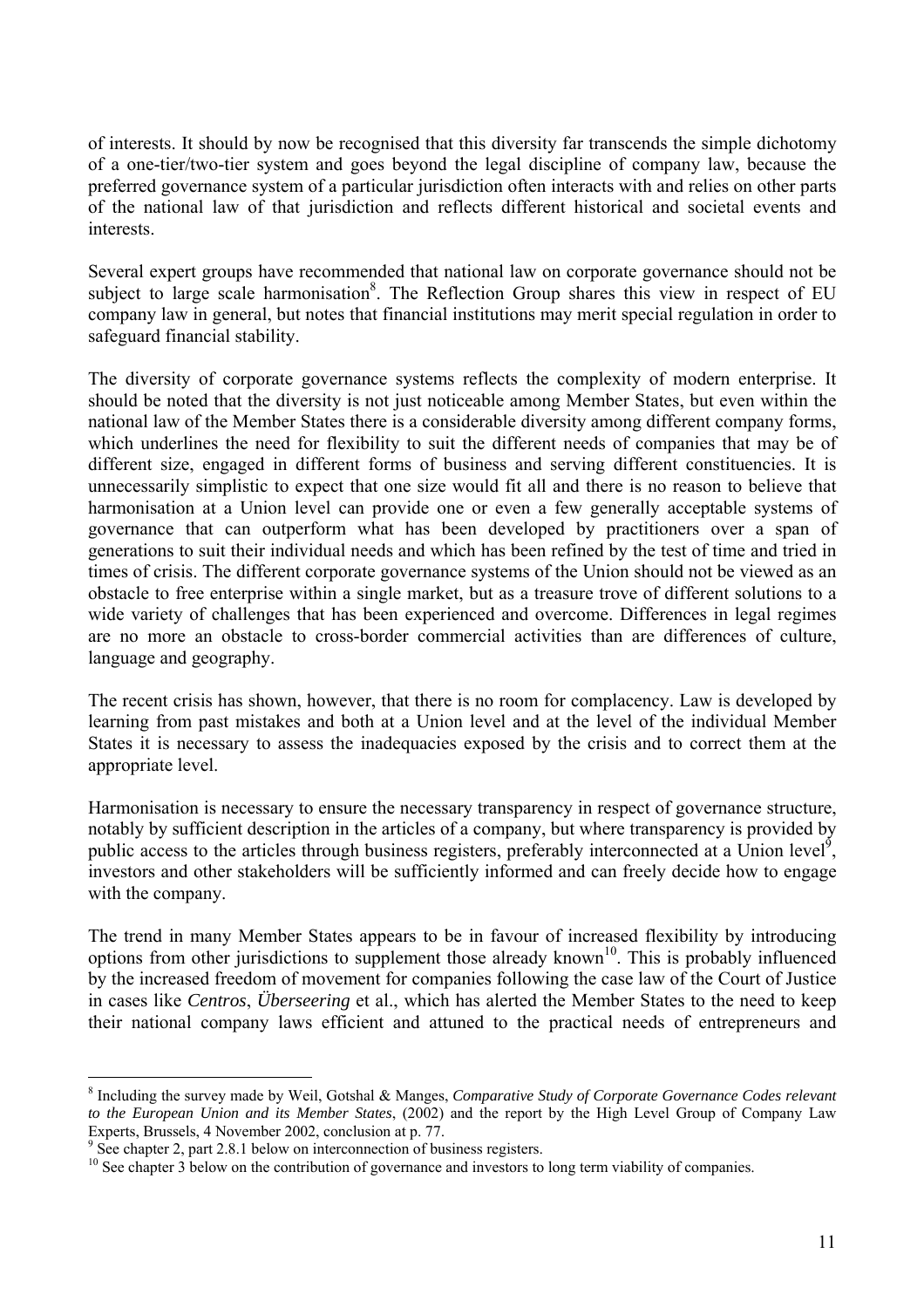investors<sup>11</sup>. Thus, there is reason to expect that governance structures will be subject to even more diversity in the future with more options and flexibility within the individual Member States as they introduce and adjust to options available in each other's laws. It is possible that, in time, this development will lead to a de facto harmonisation, because the company law of all the Member States will have adopted more or less the same wide range of options on governance structures. The Commission should support this long-term trend towards convergence of the company laws systems of the Member States and harmonisation may help introduce flexibility into the national law of Member States and make available options throughout the Union that are at this point only available in some Member States.

This also appears to be the approach taken by the project on a European Model Company Act (EMCA). The work on the EMCA, which started in 2007, has been inspired by the American Model Business Corporation Act (MBCA), and covers all company law. The aim of the project is to provide a modern and flexible Model Act, looking at the solutions available in Europe and the latest developments in Member States. The initiative does not strive to harmonise national company law by providing a single act, but to facilitate a learning process that will enhance the understanding of the specific features in various national systems that will serve as a model for adaptation and legislation on a strictly voluntary basis by the individual Member States<sup>12</sup>. In this respect, the Reflection Group welcomes the work on EMCA that is carried out as a project separate from the work of the Reflection Group. Although some members of the Reflection Group are connected to that project, its work is so far not publicly available and has not been relied upon by the Group.

#### *Recommendations:*

- *EU harmonisation should be done after careful vetting of the facts, including where appropriate public consultations and impact assessments, and in observance of the principles of proportionality and subsidiarity of Article 5 TEU.*
- *EU harmonisation should be focused and aimed at particular problems; it should not rely on broad and imprecise categorisations.*
- *EU harmonisation should respect the national corporate governance systems of the Member States and should strive to further the trend towards increased flexibility and freedom of choice in respect of company forms and the internal distribution of powers.*
- *The Reflection Group welcomes the work on a European Model Company Act (EMCA), which is a separate project. It promises to facilitate a learning process and serve as a model for adaption and legislation on a voluntary basis. If the final result can serve as an adequate benchmark, the Commission could consider turning the EMCA into a recommendation.*

 $\overline{a}$  $11$  See chapter 2, part 2.2.1 below on the case law of the Court.

<sup>12</sup> On the EMCA project, see T. Baums & P. Krüger Andersen, *The European Model Company Law Act Project*, European Corporate Governance Institute, Law Working Paper No. 097/2008, March 2008. See also the EMCA website: www.asb.dk/emca.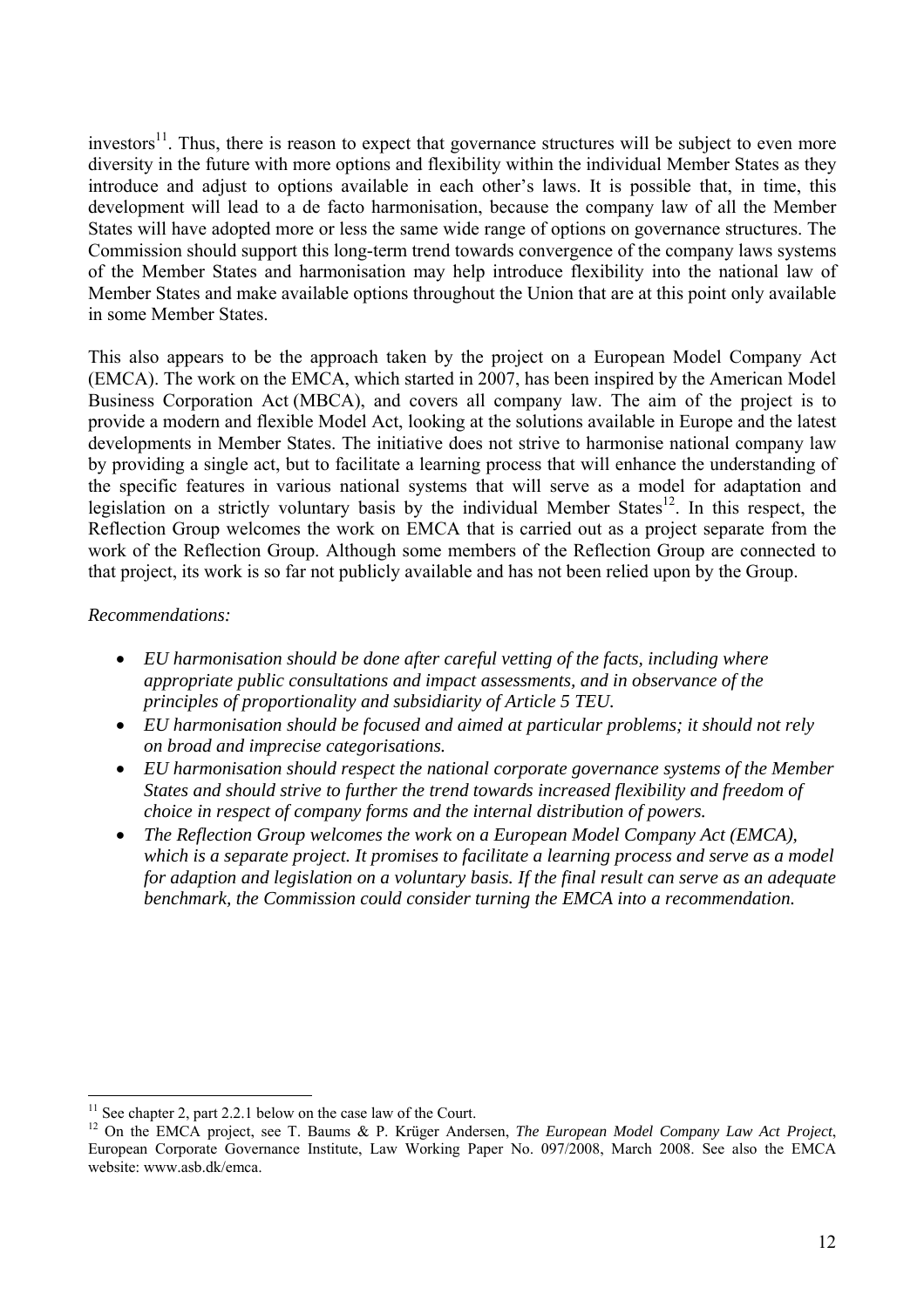# <span id="page-14-0"></span>**Chapter 2: Cross-border mobility**

# <span id="page-14-1"></span>*2.1. Introduction*

Among the freedoms enshrined in the Treaties, the freedom of establishment in Article 49 TFEU, as applicable to companies by Article 54 TFEU, is of particular relevance to company law. As a result of the case law of the Court of Justice, considerable cross-border mobility is now available for companies despite continuing differences among the national company law regimes of the Member States. Furthermore, entrepreneurs can also avail themselves of EU company forms as alternatives to national companies, which forms a separate supra-national  $28<sup>th</sup>$  company law regime. Although considerable progress has been made within these two separate, yet related, areas of company law, more can and should be done.

# <span id="page-14-2"></span>*2.2. The reach of free establishment at present*

To fully comprehend how far the freedom of establishment has developed in EU law, it is useful to make a presentation of the law as it stands after the case law of the Court of Justice. The following terminology is applied:

- $\triangleright$  "Member State" is a State within the EU.
- ¾ "Company" is any legal entity covered by Article 54 TFEU.
- $\triangleright$  "Formation" is the creation of a company according to the laws of a Member State.
- ¾ "Home State" is the Member State according to whose laws the company was formed.
- ¾ "Host State" is a Member State that is not a Home State where the company may decide to move.
- ¾ "Business register" is the register of national companies operated by a Member State according to the  $1<sup>st</sup>$  Company Law Directive<sup>13</sup>.

# <span id="page-14-3"></span>**2.2.1. Case law**

#### <span id="page-14-4"></span>*i) The Home State's discretion to design its laws on formation*

Within the limits placed by EU law, the Home State may arrange its laws on formation as it pleases, including enacting a requirement that the registered office and the real seat of a company must be identical at formation and must remain  $\text{so}^{14}$ .

In order to be formed and thereby obtain status as a company according to Article 54 TFEU, which is a necessary prerequisite to enjoy the rights provided by the Treaties including the freedom of establishment according to Article 49 TFEU, a company must conform to the laws of its Home State on formation. Consequently, the Home State may prevent a company formed under its laws from moving its real seat<sup>15</sup>. Or, conversely, the Home State may allow a company to be formed even though it does not engage in actual pursuit of an economic activity in its territory or have its real seat within its territory<sup>16</sup>.

 $\overline{a}$ <sup>13</sup> See Proposal for a Directive of the European Parliament and of the Council amending Directives 89/666/EEC, 2005/56/EC and 2009/101/EC as regards the interconnection of central, commercial and business registers.

<sup>&</sup>lt;sup>14</sup> See decision of 16 December 2008 in case C-210/06, *Cartesio*, at 110.<br><sup>15</sup> ibid.

<sup>16</sup> See decision of 9 March 1999 in case C-212/97, *Centros*.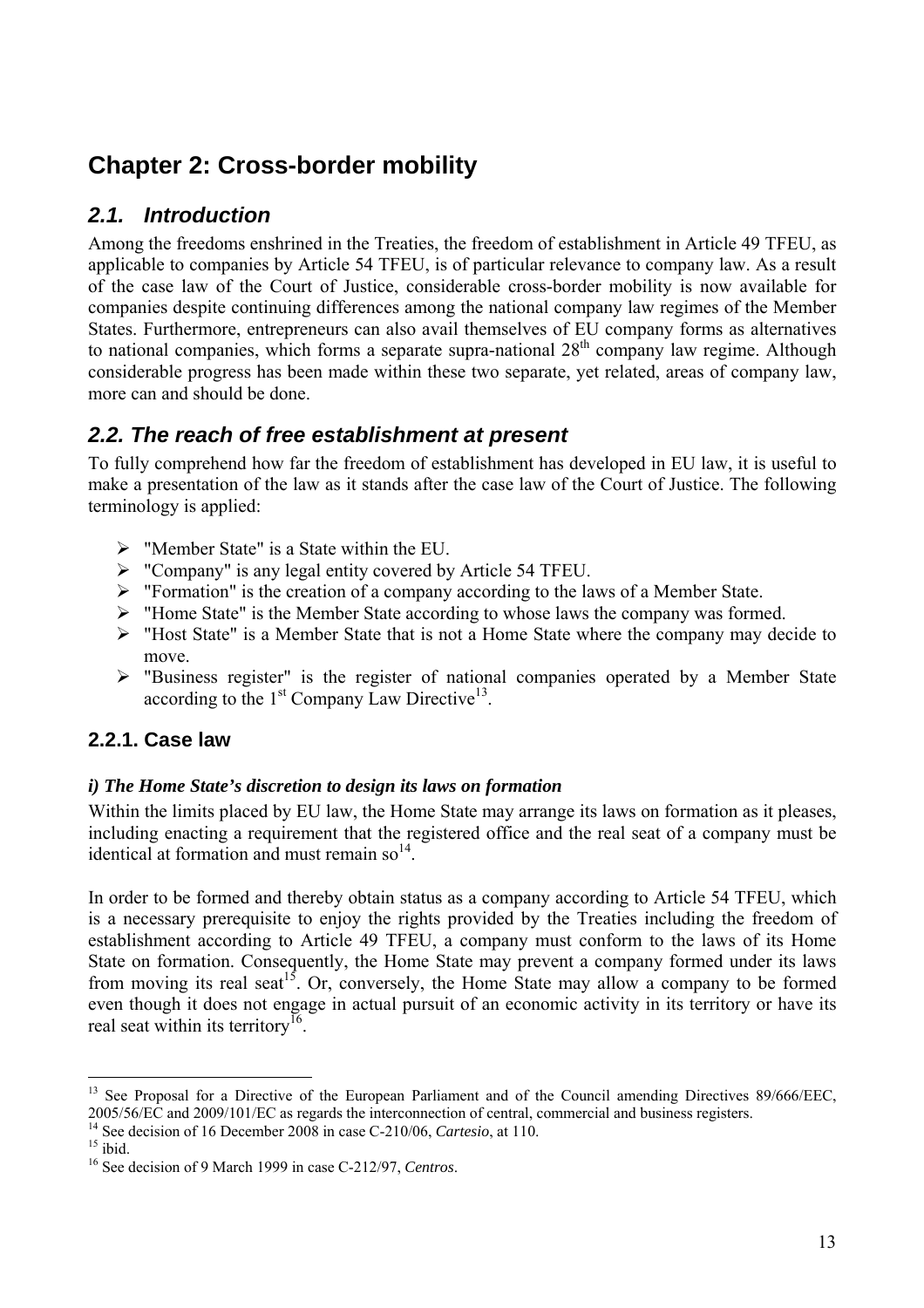#### <span id="page-15-0"></span>*ii) Limitations on discretion – Transfer of registered office*

The transfer of the registered office from the Home State to a Host State, and the corresponding change of registration in the company registers of the two Member States, changes the connecting factor and consequently the nationality of the company<sup>17</sup>.

The Home State may not obstruct a company formed according to its law from seeking to transfer its registered office to a Host State, if that Host State permits such a transfer<sup>18</sup>. The reservation that such a transfer is conditioned upon the Host State's acceptance is based on the premise that upon the transfer the Member State in question becomes the new Home State of the company and, as stated at point i) above, the Home State has full discretion to design its laws on formation, including to deny the request of a foreign company to become a company according to its law if it does not meet the relevant requirements. A company wanting to change its registered office to a Host State and thereby obtain the nationality of that Member State must obey the national law of the Host State including any requirements as to change of company form, registration in the national company register, place of registered office and real seat, etc.

#### <span id="page-15-1"></span>*iii) Limitations on discretion – Transfer by way of merger*

In a cross-border merger, companies participating in the merger may be dissolved and their assets and liabilities transferred to a continuing company already formed in a Member State. Consequently, by a merger the participating companies may effectively transfer their real seat to another Member State and obtain the nationality of the continuing company of that Member State.

The Home State of the continuing company cannot refuse to register such a merger, if it accepts mergers among its national companies<sup>19</sup>. It has not been settled in case law to what extent a Member State has to accept the participation of its national companies in cross-border mergers whereby they are dissolved while the continuing company is subject to the laws of another Member State. However, this is settled by the Directive on cross-border mergers<sup>20</sup>.

#### <span id="page-15-2"></span>*iv) The Home State's obligation to respect secondary establishment*

The Home State may not restrict a national company from engaging in secondary establishment according to Article 49 TFEU in a Host State. However, the Home State is not required to respect a secondary establishment if it is a wholly artificial arrangement aimed at circumventing the application of its laws<sup>21</sup>.

#### <span id="page-15-3"></span>*v) Duty of Host State to recognise companies of other Member States*

A Host State must recognise a company that is validly formed in its Home State as a company that is entitled to enjoy the freedom of establishment according to Article 54 TFEU.

The Host State may not refuse recognition of the company's formation in the Home State on the grounds that the company does not actually pursue an economic activity in the territory of the Home State<sup>22</sup>; or that the company has transferred its real seat outside the Home State's territory<sup>23</sup>.

<sup>&</sup>lt;sup>17</sup> See *Cartesio* (note 14 above) at 111.<br><sup>18</sup> Ibid. at 112.

<sup>&</sup>lt;sup>19</sup> See decision of 13 December 2005 in case C-411/03, *SEVIC Systems*. <sup>20</sup> See part 2.2.2 below.

<sup>&</sup>lt;sup>21</sup> See decision of 12 September 2006 in case C-196/04, *Cadbury Schweppes.*<br><sup>22</sup> See *Centros* (note 16 above).<br><sup>23</sup> See decision of 5 November 2002 in case C-208/00, *Überseering*.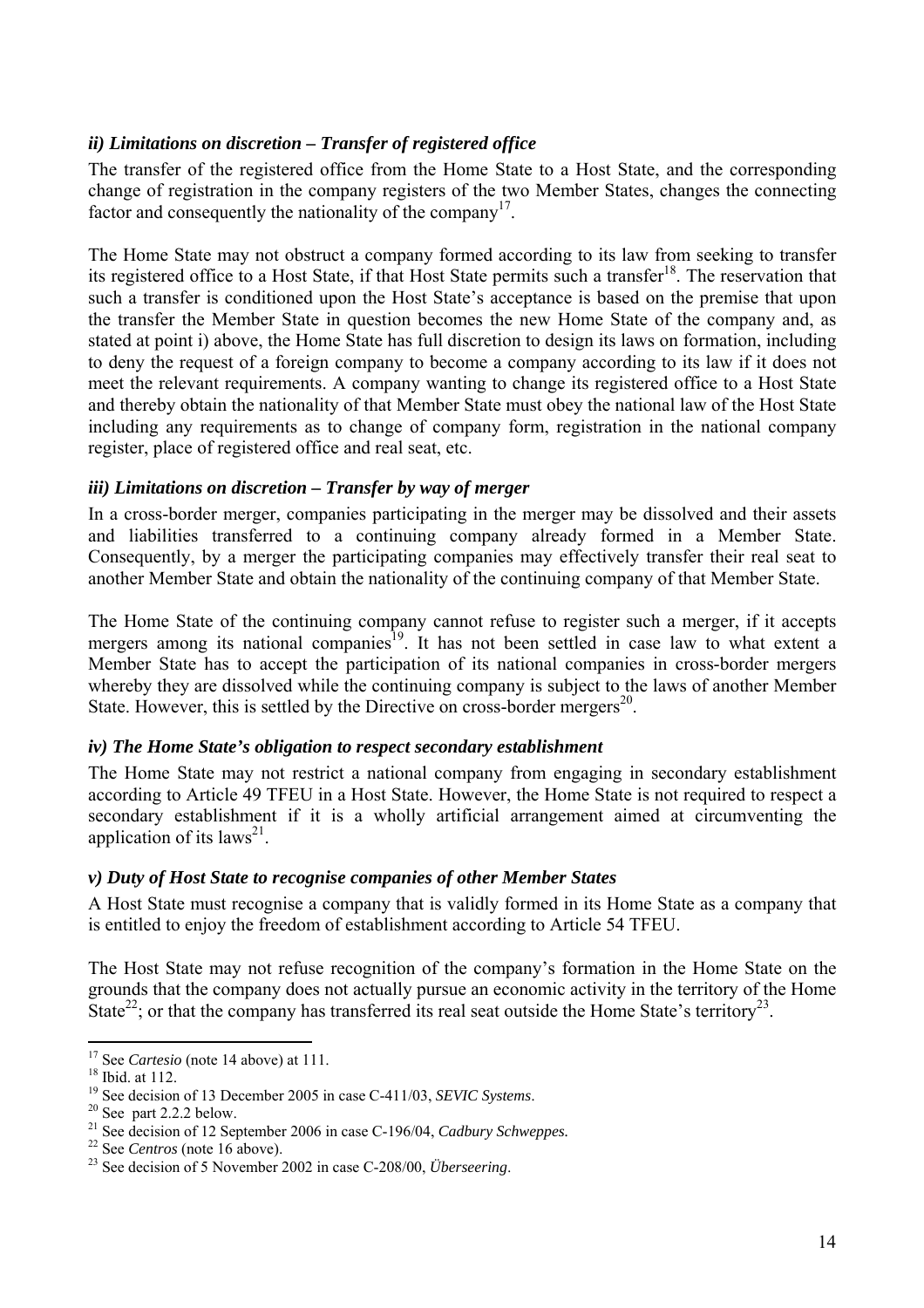#### <span id="page-16-0"></span>*vi) Duty of Host State to respect freedom of establishment by foreign companies*

The Host State is prevented from restricting the freedom of establishment according to Article 49 TFEU of a company validly formed in its Home State by making its branch conform to particular conditions on liability, capital or documentation that goes beyond the obligations following the  $11<sup>th</sup>$ Company Law Directive on branches<sup>24</sup>, when such conditions do not apply to branches of other foreign companies<sup>25</sup>; or by denying it the right to engage in a merger with a company formed in its own territory and with the latter company serving as the continuing company, where national companies enjoy such a right $^{26}$ .

#### <span id="page-16-1"></span>*vii) Abuse of the freedom of establishment*

Both the Home State in respect of companies formed according to its laws and the Host State in respect of companies formed according to the laws of another Member State are entitled to prevent an abuse of the freedom of establishment. Such abuse would include an attempt, under cover of the rights created by the Treaty, improperly to circumvent otherwise applicable national legislation, whereby provisions of EU law are improperly or fraudulently taken advantage of  $2^7$ .

However, it does not constitute abuse to seek to profit from tax advantages in force in a Host State<sup>28</sup>. Nor does it constitute abuse to form a company in a certain Member State to take advantage of more favourable legislation in that Member State<sup>29</sup>. Thus, it does not constitute abuse to take advantage of differences between Member States in respect of taxes or legislation in force, for example national company law.

Furthermore, national measures by a Home or Host State enacted to prevent abuse must, as must all national measures that restrict the freedom of establishment, be justified by overriding reasons of public interest, and their application must be appropriate to ensure the attainment of the objective pursued and not go beyond what is necessary to attain it<sup>30</sup>. The need to prevent the reduction of tax revenues in a Member State cannot serve as a matter of overriding general interest which would justify a restriction on the freedom of establishment $31$ .

#### <span id="page-16-2"></span>**2.2.2. EU legislation**

#### <span id="page-16-3"></span>*i. The Directive on cross-border mergers*

The Directive on cross-border mergers<sup>32</sup> was a bold and necessary step to provide companies with the freedom of establishment originally envisaged by the Treaties. A merger includes the dissolution without liquidation of one or more companies, whereby the assets and liabilities of these companies are transferred to the continuing company, which may be a newly formed company

<sup>&</sup>lt;sup>24</sup> Eleventh Council Directive 89/666/EEC of 21 December 1989 concerning disclosure requirements in respect of branches opened in a Member State by certain types of company governed by the law of another State.<br>
<sup>25</sup> See decision of 30 September 2003 in case 167/01, *Inspire Art*.<br>
<sup>26</sup> See *SEVIC Systems* (note 19 above).<br>
<sup>27</sup> S

limited liability companies.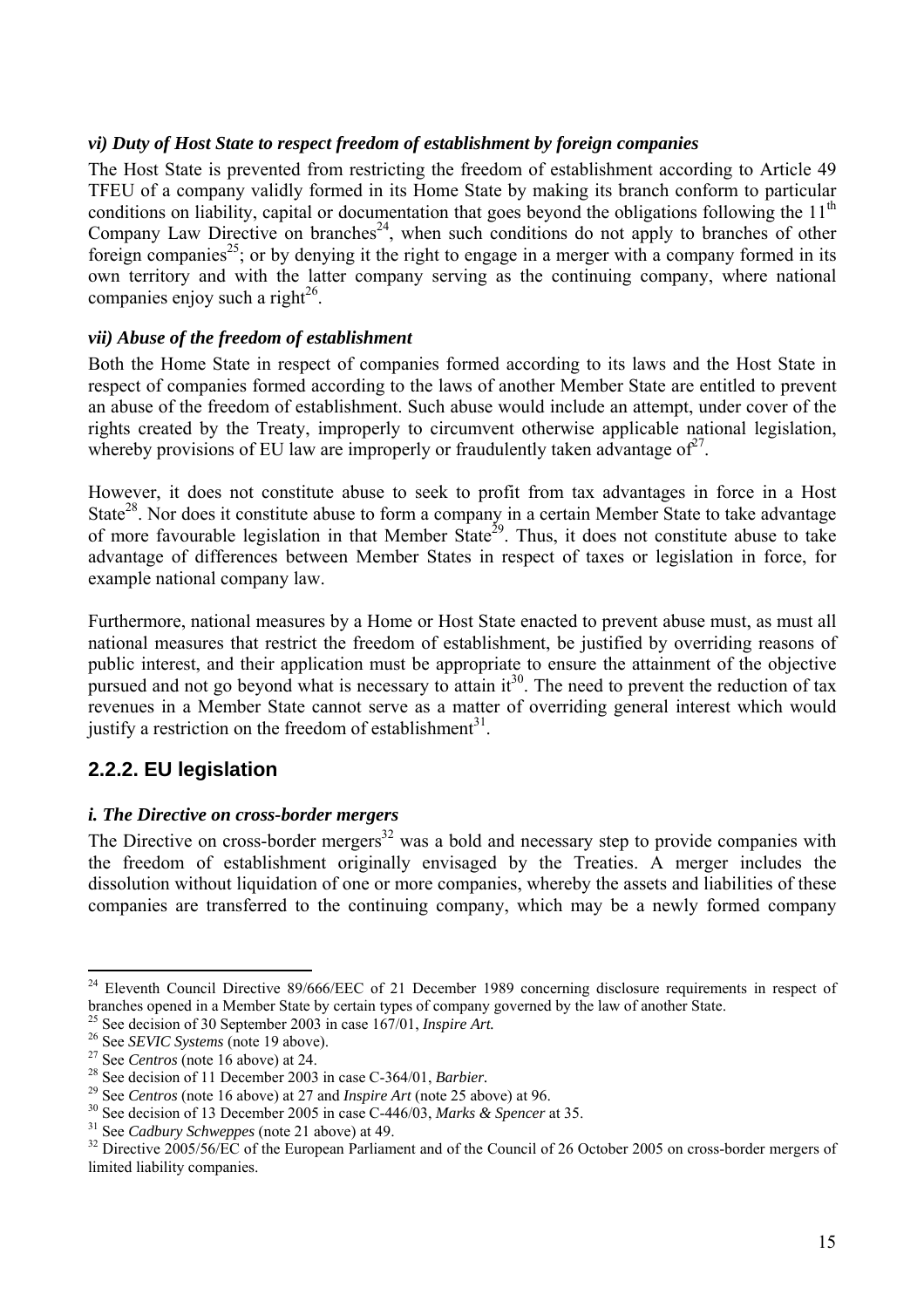created by the merger or a company already existing at the time of the merger and participating in it.

Although mergers were harmonised throughout the Union more than 30 years ago by the  $3<sup>rd</sup>$ Company Law Directive<sup>33</sup>, it remained uncertain to what extent companies from different Member States could engage in mergers. The uncertainty reflected the fact that cross-border mergers entail the departure by the companies that are dissolved by the merger from their Home State and effectively their transfer as part of the continuing company into the latter's Home State and thus their subjection to a new company law regime. This raised the need to offer adequate and fair protection for the stakeholders affected by the merger, notably shareholders, employees and creditors, and furthermore to accept on behalf of the Member States that national companies, once formed according to their national laws, are free to leave for other Member States. In spite of the gravity of the issues involved, the Member States and the European Parliament jointly operating as the EU legislature did not shy away from their responsibilities and adopted the Directive after a reasonably brief and concentrated period of negotiations. That this was a necessary step was made clear by the decision only a few months later by the Court of Justice in *SEVIC Systems*, which held that national companies had a right directly under the Treaty's provisions on the freedom of establishment to engage in mergers with companies of other Member States on the same basis as mergers with companies in their own jurisdictions<sup>34</sup>. Consequently, the Directive provides the necessary legal environment for what is already an inalienable right of companies.

Besides providing a procedural framework for the authorities of the Member States involved in a cross-border merger, the Directive addresses the three groups of stakeholders to secure adequate and fair protection of their interests for them:

- $\triangleright$  Shareholders are required in most cases to consent to the decision of their company to engage in the merger and must receive adequate information beforehand<sup>35</sup>.
- $\triangleright$  Creditors should be afforded the same protection for their claims against the companies engaged in the merger that they are afforded according to national law in respect of national mergers $36$ .
- $\triangleright$  Employees are secured influence on the merger and the continuance of their rights, where their number exceeds 500 or they are not offered at least the same level of employee participation in the continuing company<sup>37</sup>.

Furthermore, the Directive also provides, if Member States so desire, for the protection of public interests by regulatory and judicial authorities.

#### <span id="page-17-0"></span>*ii. EU company forms*

 $\overline{a}$ 

The development of European company forms as part of a  $28<sup>th</sup>$  regime of EU law separate from the company law regimes of the 27 Member States has so far been modest. There are at present the

<sup>&</sup>lt;sup>33</sup> Third Council Directive 78/855/EEC of 9 October 1978 based on Article 54 (3) (g) of the Treaty concerning mergers of public limited liability companies.<br><sup>34</sup> See *SEVIC Systems* (note 19 above).

<sup>&</sup>lt;sup>35</sup> See Article 9 of the Directive (note 32 above) calls for the decision to be made by the general meeting of shareholders of each of the participating companies, unless the company is to be the continuing company in which case a minority of 5 per cent may still require a decision of the general meeting. Furthermore, protection of minority shareholders is provided for in Article  $4(2)$ .

 $36$  See Article 4(2), Article 6(2)(c) and Article 7 of the Directive (note 32 above).

 $37$  See Article 16 of the Directive (note 32 above).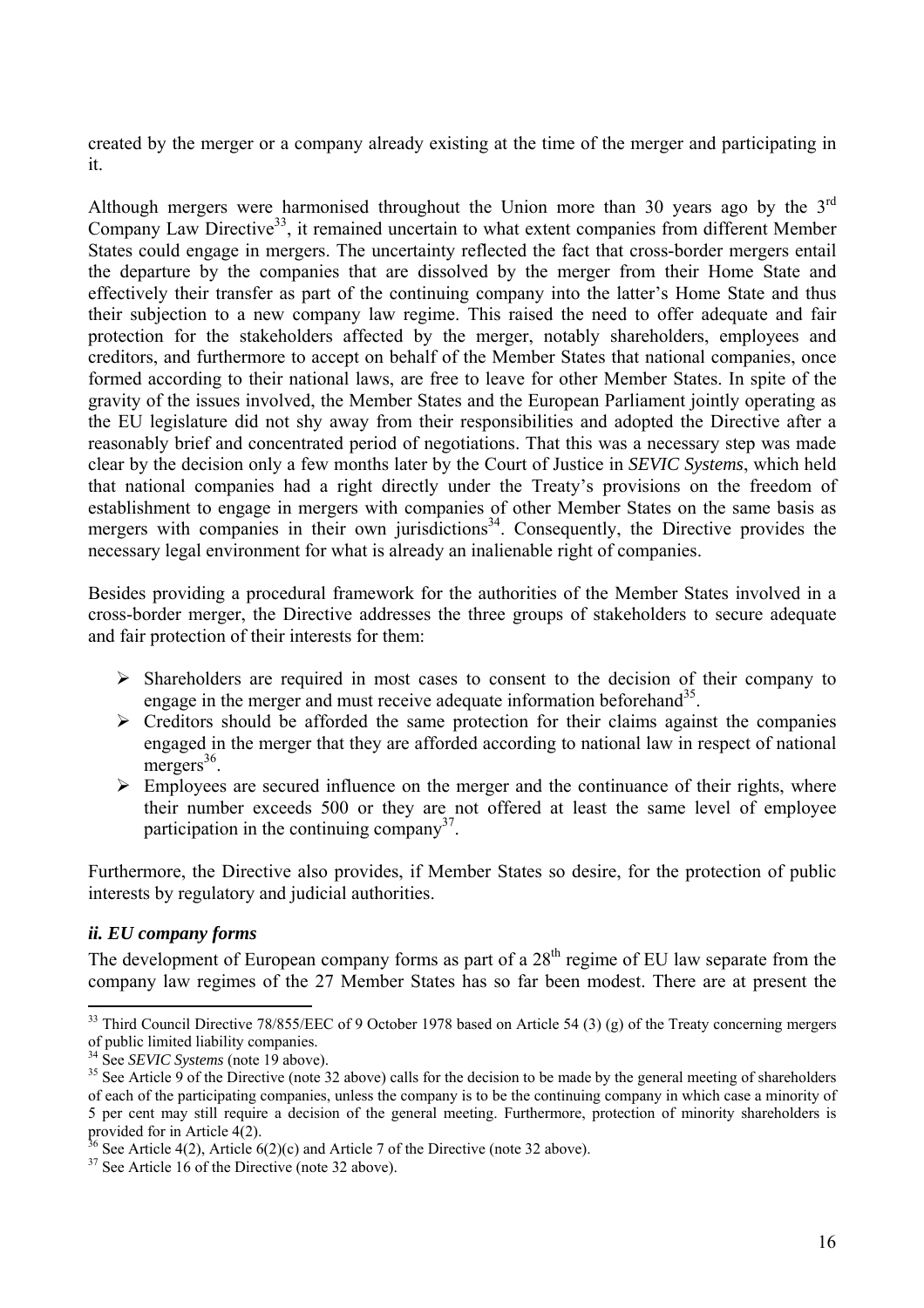European Economic Interest Group (EEIG)<sup>38</sup>, the European Cooperative Society (SCE)<sup>39</sup>, and the European Public Company  $(SE)^{40}$ . These forms will be discussed in part 2.7 below.

### <span id="page-18-0"></span>*2.3. Enhancing the mobility of national companies*

#### <span id="page-18-1"></span>**2.3.1. Obstacles for mobility**

Cross-border mobility is secured by the four freedoms of the Treaties: the freedom of establishment, of services, of goods, and of capital. Within company law, the freedom of establishment is particularly important. However, in respect of companies the freedom of establishment remains incomplete and in need of reform. At present, the freedom of establishment provided by the Treaties does not permit a company to move out of the Member State where it was formed and into another Member State while preserving its legal capacity.

A company is but a figment of our legal imagination. It assumes its existence by the effect that it is provided by man-made law and law provides the embodiment of the company from its formation to its dissolution. Thus, a company is always formed according to the laws of a Member State, which has made the Court of Justice observe that it is a creature of national law<sup>41</sup>. The Court further observes that a company enjoys the nationality of the Member State according to whose laws it was  $formed^{42}$ 

As national law is a precondition for the existence of a company, a company must comply with the various conditions of national law in respect of formation. The national company laws of different jurisdictions provide different conditions. Most jurisdictions require the company to have a presence in its territory at the time of formation. This presence is known as *the registered office*, because it is registered with the national business register operated by the Member State according to the  $1<sup>st</sup>$  Company Law Directive<sup>43</sup>. Thus, the registered office signifies the link between a company and the Member State according to whose laws it has been formed, that is, its Home State.

Some jurisdictions require the company to use the location of its main administration, known as its *real seat*, as the registered office. As the original six founding Member States did not concur on this subject, the freedom of establishment in then Article 43 EEC was extended to companies by then Article 58 EEC in such a way as to allow both possibilities. Consequently, the freedom of establishment including the obligation to recognise companies formed according to the laws of other Member States was made available to the national companies of a Member State irrespective of whether that Member State required the real seat and the registered office to be identical. However, one particular question of establishment was to be arranged by a separate agreement not provided for in the Treaty's provisions on establishment. In Article 220 EEC, the Member States obliged themselves to provide a separate agreement on the retention of legal personality where the bond between a company and the national law of its Home State was severed by a transfer of its

<sup>&</sup>lt;sup>38</sup> Council Regulation (EEC) No 2137/85 of 25 July 1985 on the European Economic Interest Grouping (EEIG).

<sup>&</sup>lt;sup>39</sup> Council Regulation (EC) No 1435/2003 of 22 July 2003 on the Statute for a European Cooperative Society (SCE).

<sup>&</sup>lt;sup>40</sup> Council Regulation (EC) No 2157/2001 of 8 October 2001 on the Statute for a European company (SE).<br><sup>41</sup> See decision of 27 September 1988 in case 81/87, *Daily Mail*, at 19.

<sup>&</sup>lt;sup>42</sup> See decision of 28 January 1986 in case 270/83, *Commission v France*, at 18.<br><sup>43</sup> First Council Directive 68/151/EEC of 9 March 1968 on co-ordination of safeguards which, for the protection of the interests of members and others, are required by Member States of companies within the meaning of the second paragraph of Article 58 of the Treaty, with a view to making such safeguards equivalent throughout the Community, now codified by Directive 2009/101/EC.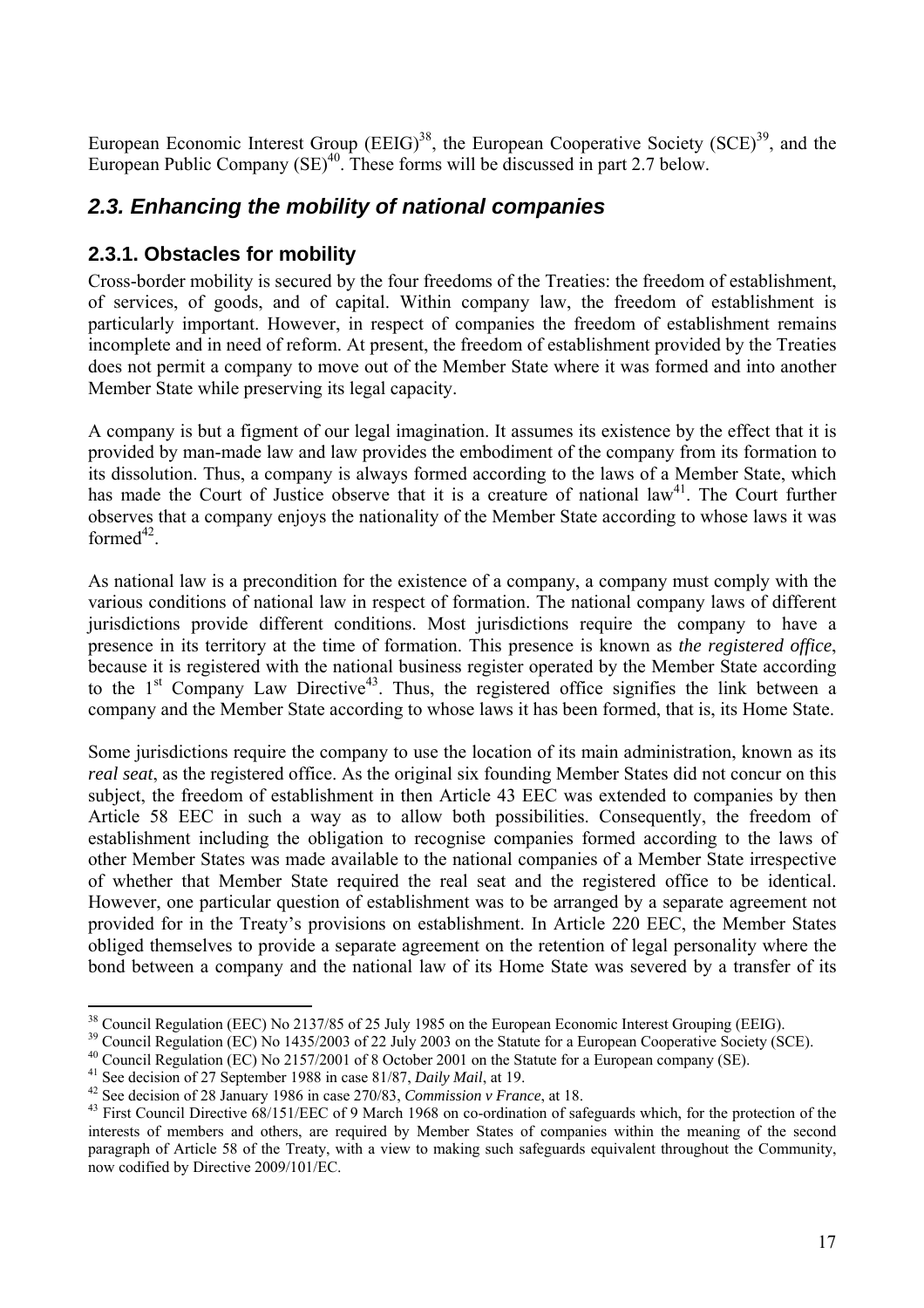seat to another Member State. Unfortunately, no such agreement has been made in the half century since the Treaty of Rome entered into force $44$ .

Due to Article 220 EEC the freedom of establishment now enshrined in Article 49 TFEU cannot be seen as providing a right for a company as defined by Article 54 TFEU to move its registered office from the national legal system of its Home State to that of another Member State, that is, to change its nationality and submit itself to the legal regime of a new Home State. This reading of the Treaty's provisions on establishment was recently made clear by the Court of Justice in *Cartesio*45, and the Reflection Group does not expect that new cases will considerably change this position<sup>46</sup>. Consequently, national companies once formed according to the laws of a Member State cannot reorganise under the laws of another Member State. Only a legislative measure adopted by the Member States and the European Parliament can provide the full extent of the freedom of establishment envisaged by the Treaties.

The lack of agreement on a right for companies to transfer their registered office is further complicated by the inability of Member States to agree on a common understanding of what constitutes the necessary link between a company and its Home State. The Member States that require their companies to maintain their real seat within their territory as a precondition of their recognition as validly existing companies under national law limit these companies' ability to reorganise their internal organisation and relocate their real seat compared to national companies of Member States that do not require the same and thus allow their companies to locate the real seat within the Union as they see fit. This particular problem appears to have been one major reason why it has been impossible to obtain the agreement that the Member States obliged themselves to provide by Article 220 EEC and it is also hindering the development of a  $28<sup>th</sup>$  EU company law regime, because such EU company forms would be free to move across the Union.

This present condition of the Union provides for paradoxical outcomes. When considering the formation of a company, the founders may take advantage of the company law regime of any Member State in the Union and are free to choose between them, but once the company has been formed, it cannot directly change its company law regime to that of another Member State. A Member State may prevent its national companies from moving their real seat out of its territory, but it cannot prevent a company of another Member State from operating in its territory irrespective of where its real seat is located. Member States can prevent their national companies from transferring to a different national company law regime and require them to keep their real seat in their territory, but they cannot prevent them from engaging in a merger with a company of another Member State which may effectively result in the adoption of a new company law regime and a transfer of the real seat as a result of the merger. The result is an uneven distribution of rights that requires companies to expend considerable resources and costs in order to enjoy the flexible freedom of movement within the Union that should be the birth right of all citizens and companies in the Union; a loss of resources that could be put to better use by the companies in creating jobs and is often outside the reach of SMEs.

<sup>44</sup> A convention on recognition was drawn up in 1968, but never ratified. See Goldmam in 6 CMLR 104 (1968-69). No initiative was taken in respect of transfer of registered office, but the Commission has circulated drafts for a  $14<sup>th</sup>$ Company Law Directive on the subject, however work on this was cancelled in 2007. See the Commission, *Impact* 

<sup>&</sup>lt;sup>45</sup> See *Cartesio* (note 14 above).<br><sup>46</sup> One such case is pending before the Court, see reference for a preliminary ruling from the Magyar Köztársaság Legfelsőbb Bírósága (Hungary) lodged on 28 July 2010 concerning VALE Építési Kft. Registered as case C-378/10.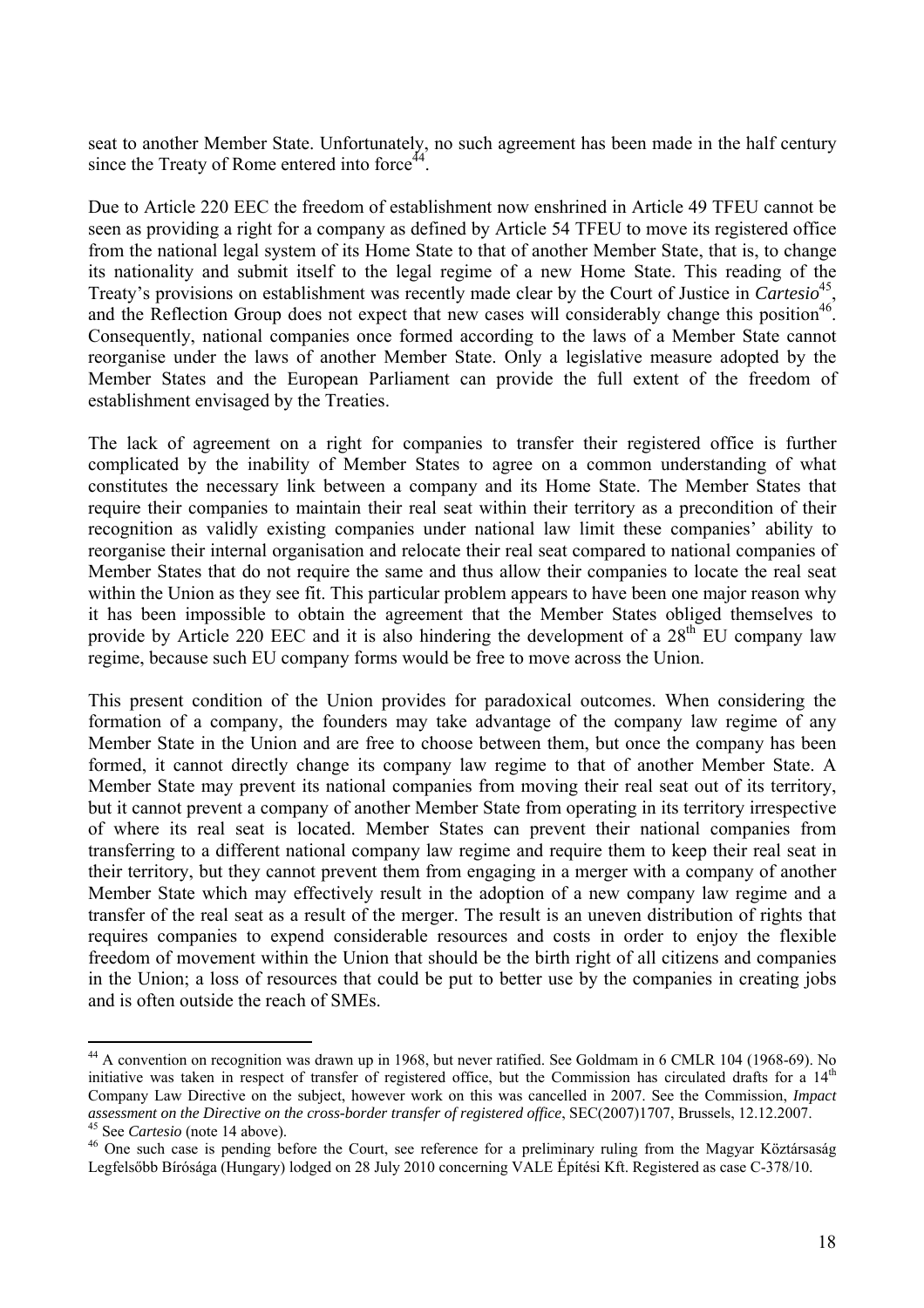These paradoxes of EU company law must be addressed by the Member States as a matter of urgency. It is important to point out that precisely because EU law has progressed so far in many other areas, the justifiable policy concerns of how to prevent abuse of the Treaties' freedoms and how to provide adequate and fair protection of stakeholders, notably minority shareholders, employees, and creditors, are already addressed in present EU law and can be applied *mutatis mutandis* to this specific area as well.

There is abundant evidence that practitioners want a solution in this area<sup>47</sup>, and the European Parliament has expressed very clearly that it supports EU legislation and will work together with the Member States to provide a solution<sup>48</sup>. It is now for the Member States to take legislative action at Union level by acting through the Council and with the European Parliament.

#### <span id="page-20-0"></span>**2.3.2. Transfer of registered office**

The question addressed in Article 220 EEC was the retention of legal personality where there is a transfer of seat. The reference to "seat" should be understood as the registered office, because by registering such a location in the national business register of a Member State, the company is officially recognised by that Member State as a national company validly formed according to its laws. All Member States require a company to have a presence within their territory upon formation where they can be reached in order to recognise it as a national company and most Member States require that presence to have the form of a registered office, if nothing more then a location where the company can be located, while yet other Member States take, as discussed above, the further step of requiring the company to maintain its real seat within their territory as a precondition of the company's continued existence. There is at present no uniform position of what is sufficient for a company to be registered in the national business register of a Member State; thus the very registration itself becomes the significant link between a company and its Home State because it is an objective indicator of the recognition by a Member State of a company as validly formed according to its laws.

The central element in Article 220 EEC is the *retention of legal personality* when a company transfers its significant link with one Member State to another. The purpose of such a transfer is usually the wish of the company, represented by a decision made according to its internal governance structure, to subject itself to the company law regime of another Member State in lieu of the present regime of its Home State. Consequently, the problem to be solved is how to allow a company to transfer its registered office from its original Home State to a new Home State with the retention of legal personality<sup>49</sup>.

When the Commission last examined the need for EU initiatives in this area, the Commission reached the conclusion that no new initiative was necessary<sup>50</sup>. The conclusion was mainly based on the expectation that the Directive on cross-border mergers<sup>51</sup> would be sufficient once it had entered into force. The Reflection Group acknowledges that the Directive goes a long way in facilitating the

<sup>47</sup> See Commission, *Impact assessment* (note 44 above), at p. 5. 48 European Parliament, *Resolution on recent developments and prospects in relation to company law*,  $(2006/2051(INI))$ .

The problem to be addressed is thus not whether the registered office should be the location of the real seat. This problem is examined in part 2.4.2 below.<br><sup>50</sup> Cf. Commission, *Impact assessment* (note 44 above).

<sup>&</sup>lt;sup>51</sup> Cf. cross-border merger directive (note 32 above).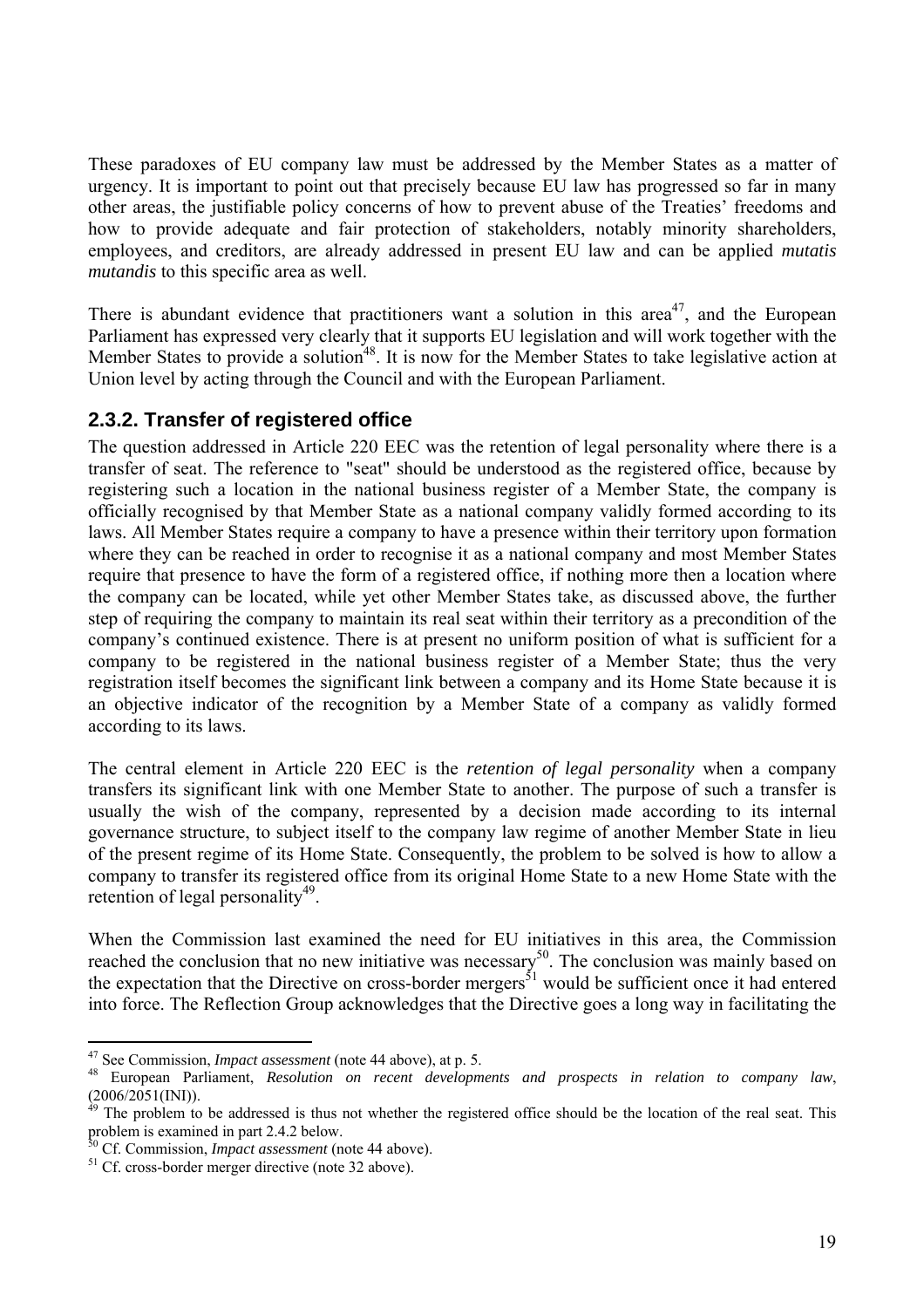need of national companies that want to change their company law regime. Neither the freedom of establishment provided for in Article 49 and Article 54 TFEU<sup>52</sup>, nor the Directive itself have any requirements as to the continuing company. Consequently, the continuing company may be a newly formed company acquired or set up in the other Member State for the purpose of the merger or a subsidiary set up to create a presence in the foreign Member State. It is therefore clear that the Directive has effectively provided an effective route for companies that want to transfer from their present Home State to a new Home State without liquidation.

Although the Directive provides both a practical framework for the administrative procedure required under which the authorities of the Member States of the companies involved in the crossborder merger must cooperate and a fair solution to all the problems of affected stakeholder interests, it is limited to one particular kind of restructuring; that of a merger. A merger is a particular form of restructuring, because it entails a mingling of assets, a combination of liabilities and an exchange of ownership rights that requires certain kinds of information to be disclosed and difficult estimations of comparative value to be performed. Thus, the Directive is a more complicated and costly procedure compared to the more simple transfer from one regime to another, which is of importance for SMEs. Consequently, the Reflection Group recommends legislative action in this area.

The Reflection Group agrees with the Commission that the proper legal instrument for legislation would be a directive and that such an initiative should pursue the twin objectives of improving the efficiency and competitive position of European companies by providing them with the possibility of transferring their registered office more easily and choosing a legal environment that best suits their business needs, while at the same time guaranteeing the effective protection of the interests of the main stakeholders in respect of the transfer<sup>53</sup>. The need to protect stakeholders can be accommodated by relying on the provisions available in the Directive on cross-border transfer. It could also be considered whether additional protections offered by the SE Regulation would be appropriate (e.g. that transfers cannot take place if winding up proceedings or proceedings for suspension of payments, etc., have been brought and that the company will be treated as still having its registered office in the previous Member State if it is sued after the transfer takes place in respect of a cause of action that arose before the transfer)<sup>54</sup>. The Commission may also wish to consider whether the full panoply of the creditors' rights and remedies under the Merger Directives is necessary to secure adequate protection to creditors in simple transfer of registered office situations.

Harmonisation is only required to the extent necessary to introduce a right to transfer the registered office from one Member State to another and should not interfere with the national company law regime of either Member State beyond that. For example, Member States should be at liberty to decide which company forms are available under national law, and a transfer of registered office would thus require the *cross-border conversion* from the company form of the original Home State to a company form known in the new Home State, and the transfer would be dependent on the company's compliance with the requirements in the national company law of the new Home State on this company form, including the adequate level of creditor protection.

<sup>&</sup>lt;sup>52</sup> The Court of Justice does not distinguish between companies without prior commercial activity and other companies when assessing the freedom of establishment, see e.g. *Centros* (note 16 above) where a UK company without commercial activity in the UK was acquired to establish a branch in Denmark.<br><sup>53</sup> See Commission, *Impact assessment* (note 44 above) p. 5.<br><sup>54</sup> See SE Regulation (note 40 above).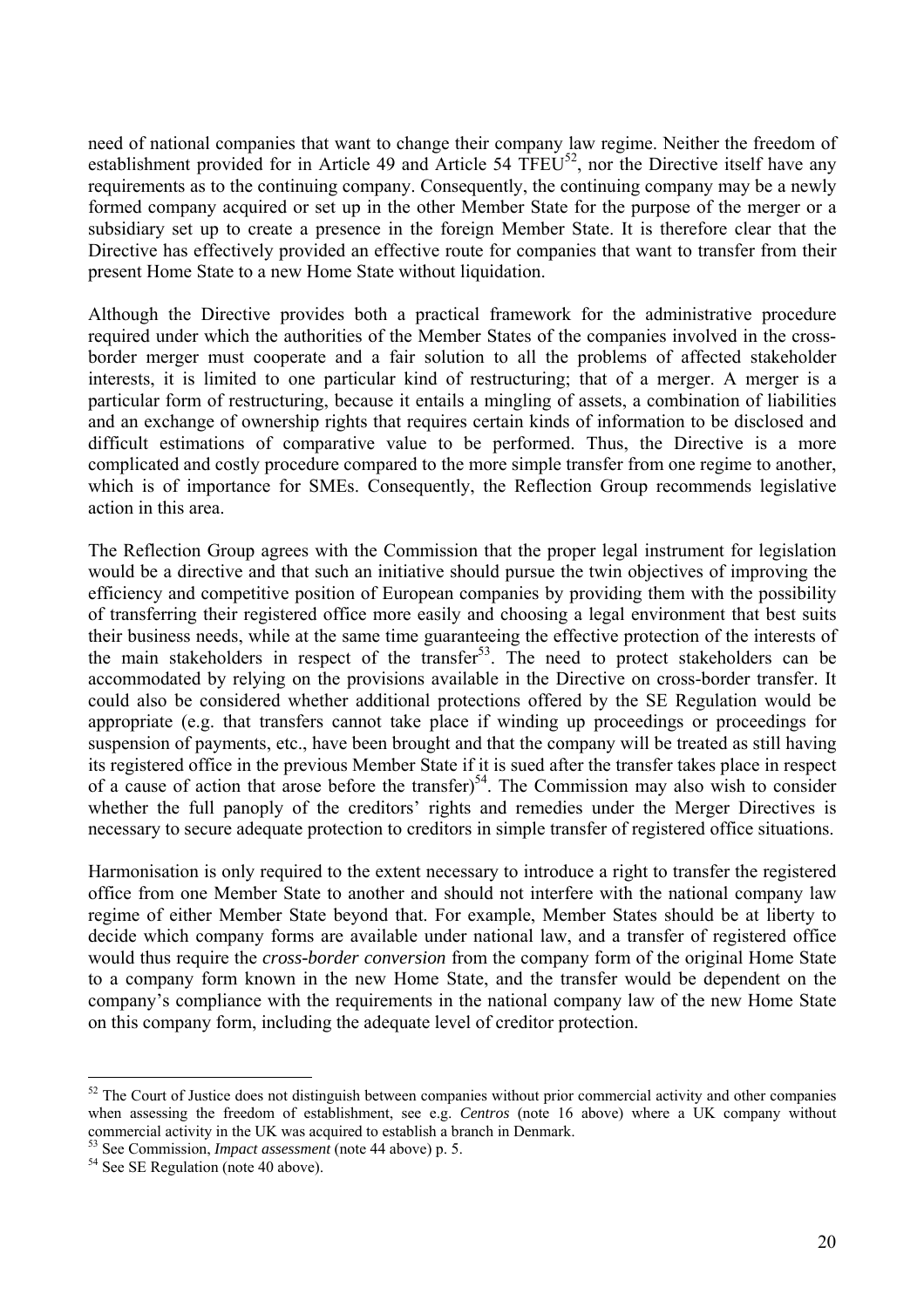Legislation by directive in this area can be done in one of two ways. Legislation can take the form of a separate directive on the transfer of registered office, which has been contemplated for some time by the Commission as a 14<sup>th</sup> Company Law Directive<sup>55</sup>. A separate directive has the advantage of providing a tailor made solution to the specific problem of a transfer of registered office.

Alternatively, legislation can be made by amending the present Directive on cross-border mergers to provide more generally for cross-border mobility. The advantage of this approach would be that the present Directive already makes provisions for the protection of three groups of stakeholders (shareholders, employees and creditors), whose interests should be addressed in any directive on cross-border mobility, including one on a transfer of registered seat. These provisions can be used either directly, thereby avoiding unnecessary duplication, or amended *mutatis mutandis* to apply for specific instances of cross-border mobility. By providing a single directive on cross-border mobility the full extent of the freedom of establishment and the accompanying principles are made clear to European entrepreneurs while providing a single point of reference for the protection of the affected interest groups.

The freedom of establishment should apply to all legal entities covered by Article 54 TFEU. However, considering the wide variety of legal entities in use in the various Member States, legislation should at first concentrate on the limited liability company. Not only is this the most common form of legal entity used in commerce throughout the Union, it also has the great advantage that it is a legal form well known in all Member States and subject to a high degree of transparency by the  $1<sup>st</sup>$  Company Law Directive<sup>56</sup>. Legislation on the right to transfer the registered office should at first be made only in respect of national limited liability companies; later the freedom of establishment may be expanded to other legal entities using the experience gained from transfers by limited liability companies.

#### <span id="page-22-0"></span>**2.3.3. A legal regime for cross-border divisions**

Irrespective of whether a right of transfer of registered office is introduced, a legal regime for crossborder divisions corresponding to the present one for cross-border mergers should be introduced at EU level. A division (or split) entails the transfer of assets and liabilities of a company either to a new company formed for that purpose or to an existing company. The latter is sometimes inaptly referred to as a "partial merger" $57$ .

Mergers appear in most jurisdictions to be a better known form of restructuring, probably because the combination of resources from two or more companies may appear less threatening to shareholders, employees, and creditors. This can be deceptive, however, as the merger of a financially sound company with a heavily indebted company can seriously affect the position of these stakeholders. Consequently, almost the same safeguards are called for, except that in a merger, the claims of the creditors are concentrated as claims against the continuing company, whereas in a division the claims may be divided among different legal entities as debtors. This raises a question of whether there should be provisions on shared liability at least for claims in existence at the time of the division and whether this should be based on the extent to which assets were distributed in the division. Divisions are closely related to mergers and form an equally important mode of restructuring, which explains why the  $3<sup>rd</sup>$  Company Law Directive was later

<sup>&</sup>lt;sup>55</sup> See Commission, *Impact assessment* (note 44 above).<br><sup>56</sup> See 1<sup>st</sup> Company Law Directive (note 43 above).<br><sup>57</sup> A merger would require the dissolution without liquidation of at least one company, which is not the cas division is made.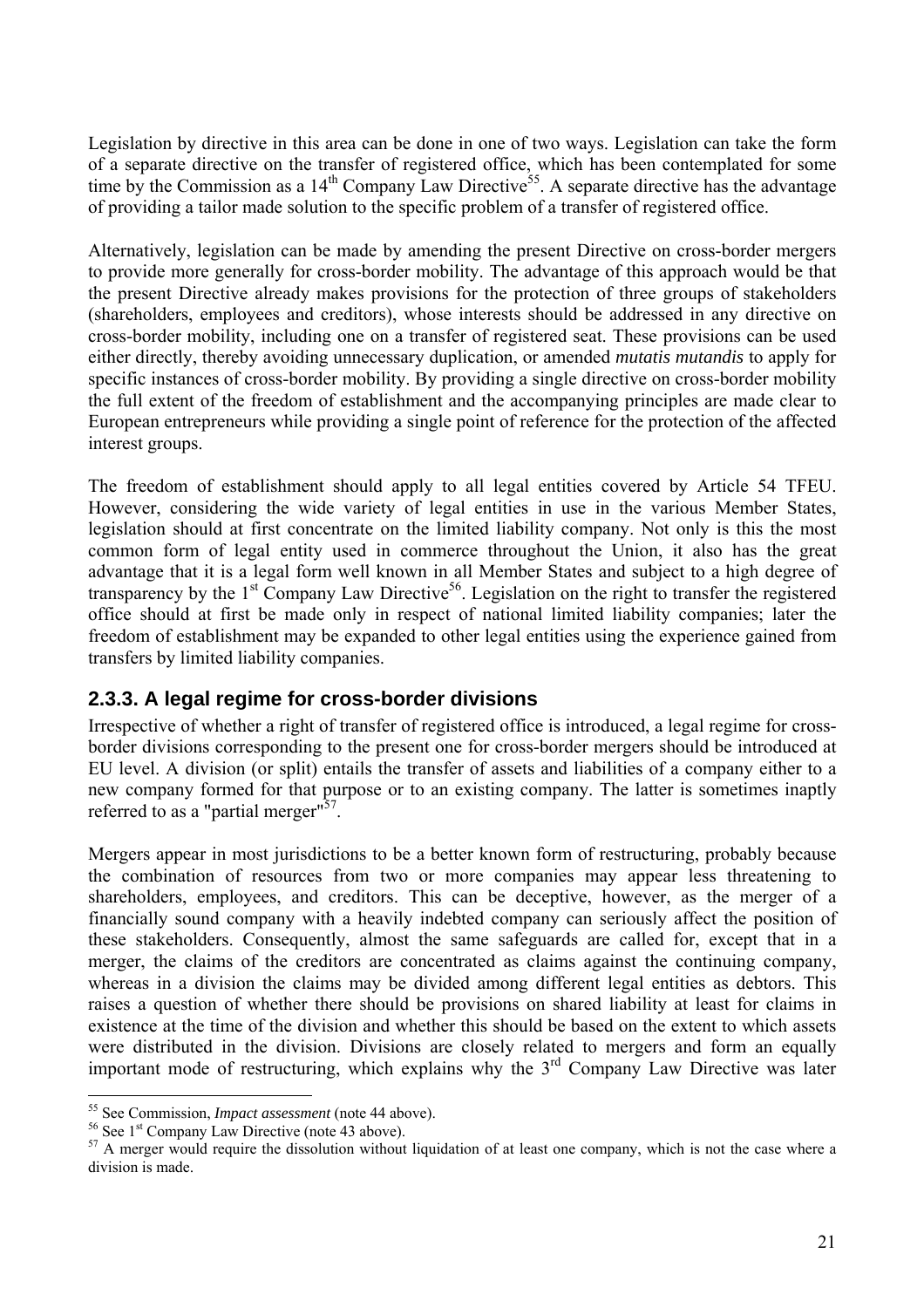followed by a separate  $6<sup>th</sup>$  Company Law Directive on divisions<sup>58</sup>, and the similarity of the problems involved can be seen from the extent that the latter is inspired by the former.

If the transfer of registered office is recognized to its fullest extent, the regulation of cross-border divisions at EU level is less pressing. The division can take place under the laws of the Home State and this could be followed by the transfer of registered office of one or more of the newly created entities. This two-step process may be simpler, less time consuming and less expensive.

However, the Reflection Group recommends the introduction of a right of cross-border divisions. Following the reasoning of the Court in *SEVIC Systems*, companies probably already enjoy a right to participate in cross-border divisions within a Member State to the same extent that divisions are accepted by that Member State in its national law<sup>59</sup>. Furthermore, although it may be simpler to make the division within a Member State and then transfer the registered office of the newly formed entities, this route would not be available where the division includes entities in different Member States that should acquire assets and liabilities directly as part of the division. Consequently, legislation is called for to provide the conditions under which a cross-border division may be made. As is the case with cross-border mergers, which rely on the regulation applied to national mergers, the regulation of cross-border divisions can draw on the regulation of national divisions, which in turn is heavy inspired by the regulation of mergers.

As is the case with EU legislation on the right of transfer of the registered office, legislation on cross-border division can either be dealt with by a separate directive or it can be achieved by expanding the present Directive on cross-border mergers to cover divisions. The possibility of engaging in a cross-border division should be made available first to limited liability companies and later for other company forms in due course for the reasons stated in part 2.3.2 above.

#### *Recommendations:*

- *EU harmonisation is called for to provide a right for national companies to transfer their registered office from one Member State to another, effectively changing the applicable company law regime from that of the former to that of the latter. Such a change would entail a cross-border conversion from a company form recognised by the former into a company form recognised by the latter.*
- *The regime in place to protect stakeholders, notably shareholders, employees and creditors, of the Directive on cross-border mergers should be applicable mutatis mutandis and the additional protection offered by the SE Regulation could be considered.*
- *National companies should be provided with a right to engage in cross-border divisions.*
- *A legal regime for cross-border conversions and cross-border divisions should be introduced, either via separate directives or by amending the Directive on cross-border mergers into a joint Directive on cross-border mobility. The regime should apply to limited liability companies and later be expanded to other company forms.*

<sup>58</sup> Sixth Council Directive 82/891/EEC of 17 December 1982 based on Article 54 (3) (g) of the Treaty, concerning the division of public limited liability companies.

<sup>59</sup> See *SEVIC Systems* (note 19 above).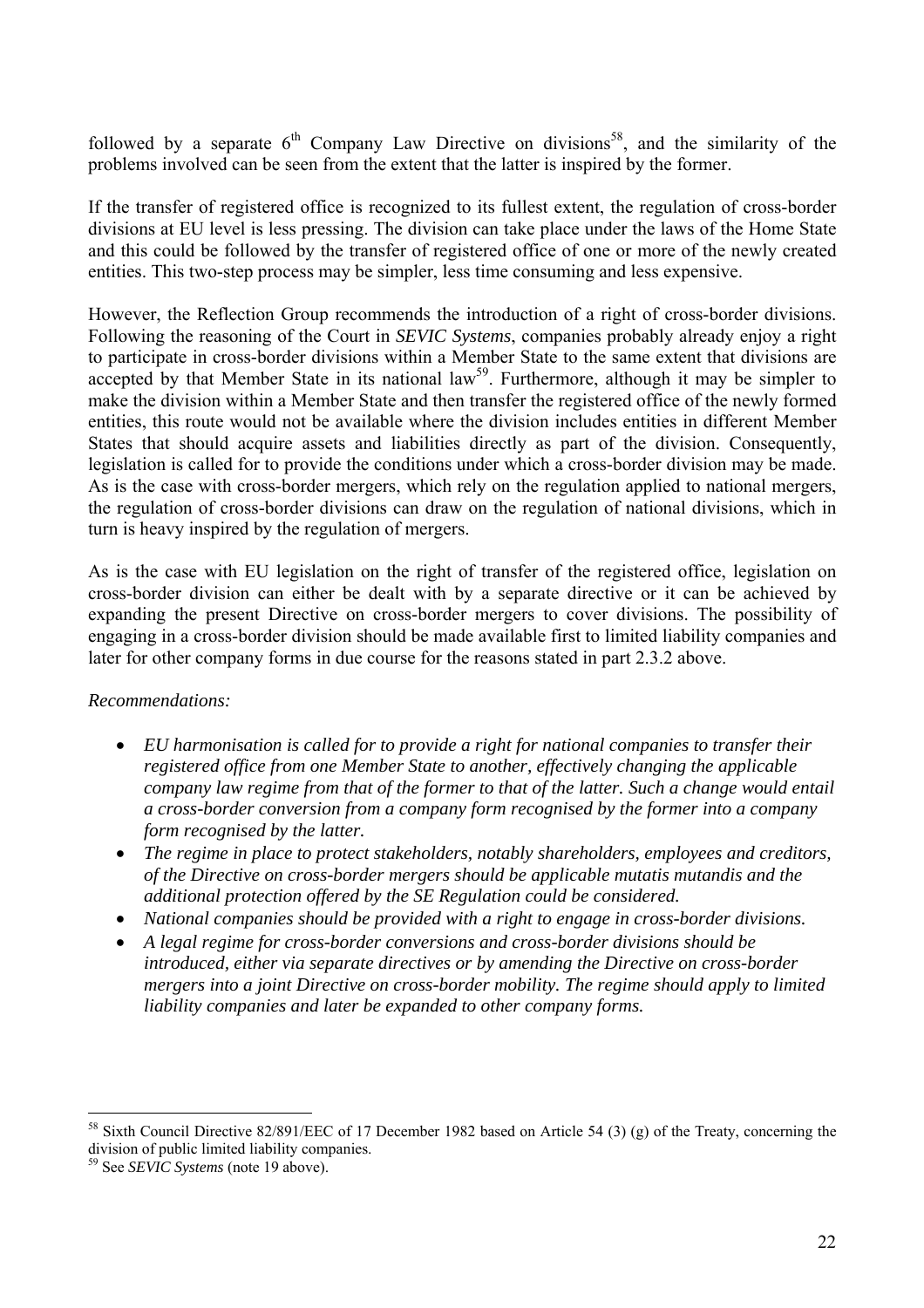# <span id="page-24-0"></span>*2.4. The significant link between company and Home State*

#### <span id="page-24-1"></span>**2.4.1. International private law**

International private law is a body of law deeply interwoven in the fabric of law of each Member State. Changes to this might give rise to far reaching and unintended consequences. In the opinion of the Reflection Group, the proposed right of transfer of registered office does not require a meaningful harmonisation of the conflict of laws principles existing in private international law. Nor should it be necessary to interfere with national law in respect of arrangements made by individual Member States in respect of companies from non-EU/EEA States on mutual recognition, etc., that only applies to the territory of that Member State. Instead, a more limited approach should be adopted, under which harmonisation is sought to the extent necessary to provide clear guidance while protecting the interests affected by the transfer.

This is not to say that the question of international private law is unimportant or does not merit attention. It is only to stress that any examination of international private law should be undertaken on its own by experts well versed in this particular field and with a view to provide a coherent outcome that respects the legal traditions of the individual Member States.

Thus, the approach behind the proposal in part 2.3.2 above to finally introduce the right of transfer of registered seat while retaining legal personality originally envisaged by Article 220 EEC is to avoid a discussion of what exactly should constitute the significant link between a company and its Home State and simply to rely on the observation that the registration of a registered office of a company in accordance with the  $1<sup>st</sup>$  Company Law Directive<sup>60</sup> reflects an acceptance by that Member State that the company is a national company formed according to its laws. This would accommodate all Member States, irrespective of whether they require the real seat of national companies to remain within their territory.

Some members of the Reflection Group are of the opinion that it is time to envisage an EU regulation to clarify the conflict of law issues within company law. There are already a number of EU regulations the purpose of which is to solve such conflicts, for instance, Regulation 4/2009 on matters relating to maintenance obligations Regulation 593/2008 on contractual obligations (Rome 1), Regulation 864/2007 on non-contractual obligations, and the diverse regulations and directives on conflict of law in the case of bankruptcy. To ensure legal certainty to companies and their stakeholders, it appears to these members of the Group that it would be appropriate to prepare an EU regulation to specify the domains of law applicable to companies registered in a Member State, i.e. the consequences of the transfer of seat, and the rules applicable to the conflicts of law in the case of cross-border operations. This uniform regulation of international law applicable to companies has been proposed in Germany in a recent report which would be an interesting basis for reflection $^{61}$ .

 $60$  See 1<sup>st</sup> Company Law Directive (note 43 above).

<sup>&</sup>lt;sup>61</sup> See H-J Sonnenberger, *Vorschläge und Berichte zur Reform des europäischen und deutschen internationalen Gesellschaftsrecht*, Max-Planck-Institut für ausländisches und internationales Privatrecht 47 (2007).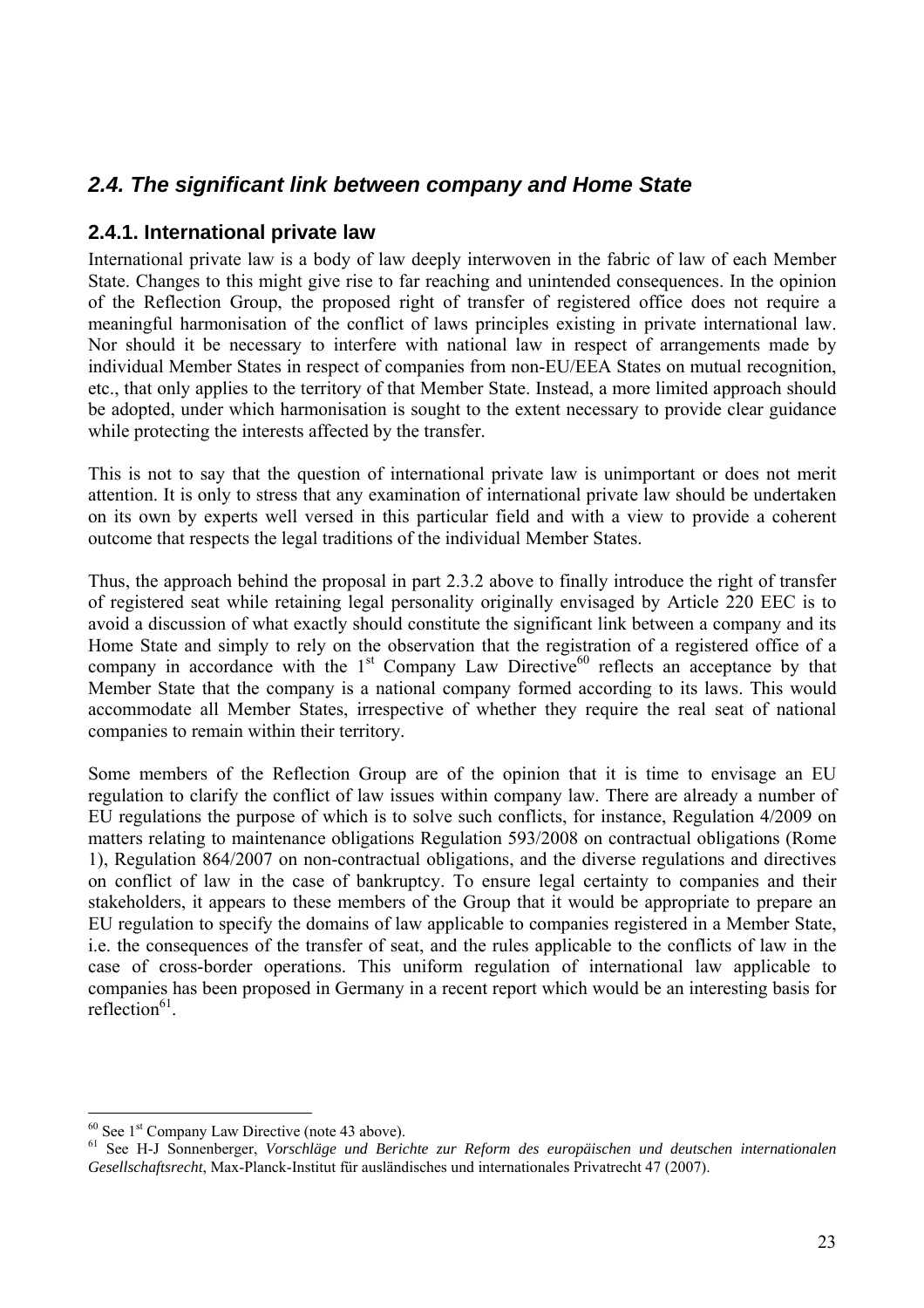#### <span id="page-25-0"></span>**2.4.2. Real seat and registered office**

A special problem is the requirement in the laws of some Member States that national companies must have and maintain their real seat within the territory of the Home State. As noted above, not all Member States share this requirement and according to the case law of the Court it cannot be applied by a Member State to deny recognition of companies formed according to the laws of another Member State. However, it may be applied to a Member State's national companies and among Member States to adhere to the same concept.

The Reflection Group acknowledges that the Member States which apply the real seat theory were inspired by the objective to maintain the presence of companies' management on their territory and also, with regard to large public companies, to maintain their listing on their home stock exchange, as well as to make tax evasion more difficult. However, it is questionable whether this requirement is proportionate to the restriction on mobility and the possible disruption to competition that it entails. Companies from Member States that do not require their companies to maintain their real seat at the registered office can freely move their real seat across borders whereas companies from Member States that have such a requirement cannot. It is correct that the requirement to maintain the real seat in the territory of the Home State applies to said State's own national companies and does not impair the competiveness of companies from other Member States when acting on its territory, but it is also evident from the case law of the Court that the obligation on Member States not to obstruct the freedom of movement extents vis-à-vis their own nationals<sup>62</sup>

The Reflection Group invites a debate on the pros and cons of the real seat doctrine. It is also worth considering the possibility of a comparative survey conducted by the Commission in order to evaluate this requirement.

#### *Recommendations:*

- *The Reflection Group believes that a right to transfer the registered office of national companies would not require major harmonisation of national law in respect of international private law and conflict of laws provisions. Some members furthermore believe that it is time to envisage an EU regulation to clarify the conflict of law issues.*
- *The Reflection Group invites a debate on arguments in favour and against the real seat theory and possibly a comparative study conducted by the Commission.*

<sup>62</sup> See decision of 10 May 1995 in case C-384/93, *Alpine Investments*, which concerned restrictions by a Member State on its own nationals.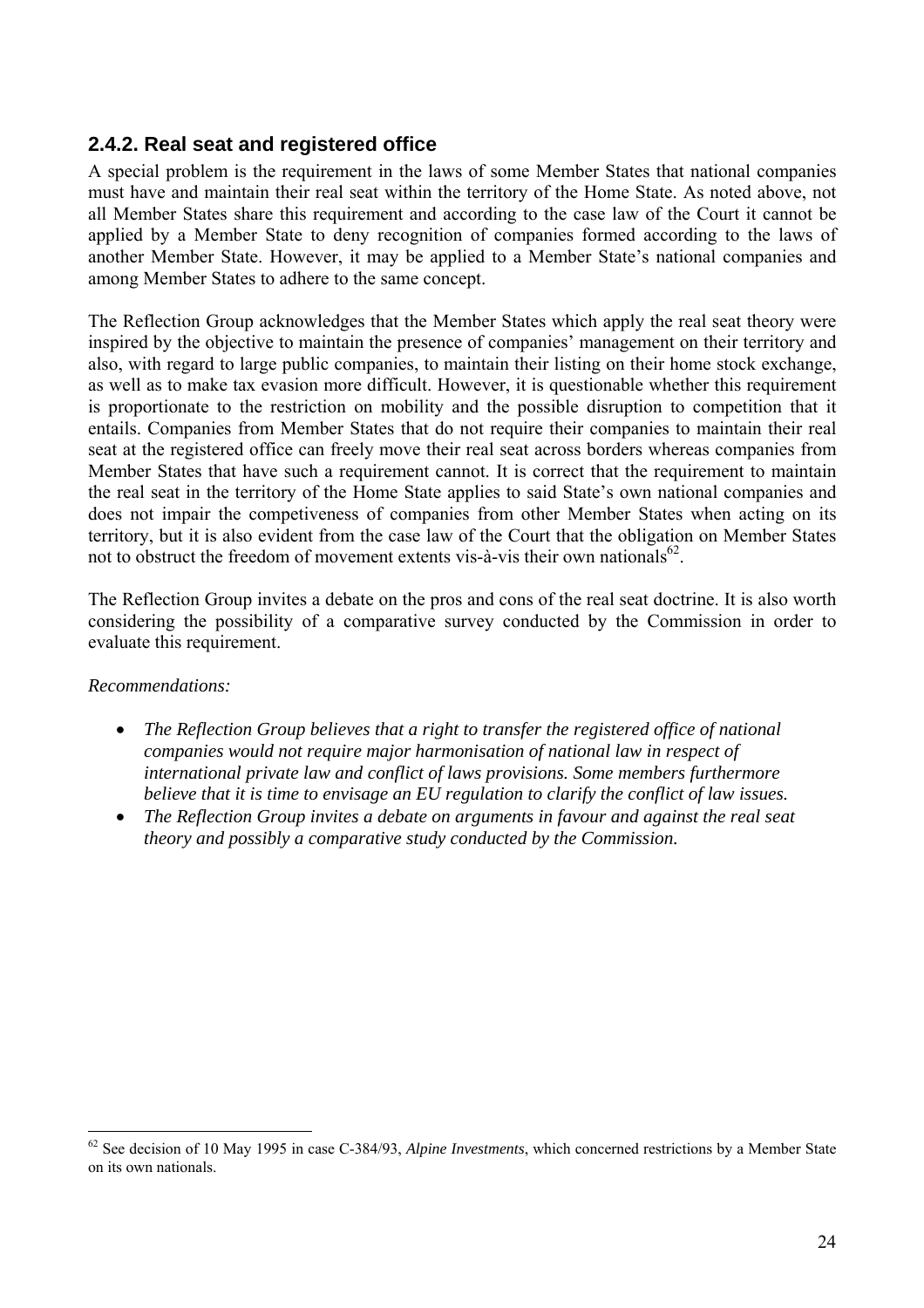#### <span id="page-26-0"></span>*2.5. Taxation*

The Court of Justice has consistently made it clear that Member States are justified in securing ample and fair taxation of commerce<sup>63</sup>. However, Member States may not go beyond that consideration and prevent the freedoms bestowed on their nationals; where nationals or their companies want to place their labour and commerce in another Member State, their Home State must allow it and cannot for purely fiscal reasons obstruct it.

The Reflection Group has been called upon to provide its opinion on the future of EU company law. As such, the matter of taxation falls outside its sphere of reference and is better left for deliberations on its own by experts within that field. Suffice here to observe, that while taxation is important to the Member States and to the viability of social cohesion of Member States and of the Union, the prospect of enhanced corporate mobility across borders discussed in this report should not be detrimental to these societal needs, but may in fact benefit them by an increase in efficiency and innovation.

Member States apply different tests to determine whether to tax the activities of a particular company that is registered in, or carries on business in, that Member State. It is sometimes on the basis of incorporation or corporate establishment and sometimes on the basis of location of management or other factors. The case law of the Court of Justice accepts the need of Member States to secure adequate taxation and prevent tax fraud. As these modes of taxation rely mostly on the territorial concept of where revenues are made, the possibility of changing the nationality of a company, and possibly its real seat, should not in or of itself cause a major change in how the incomes generated by the company are taxed. Furthermore, national companies already enjoy a considerable freedom of establishment, not least following the Directive on cross-border mergers, and consequently national tax law has had time to adapt to the changed environment of increased cross-border mobility, which should make it easier to accommodate further mobility. There are, however, certain elements of tax law that require special attention.

The Reflection Group believes that companies should be able to transfer their registered office from one Member State to another without detrimental tax consequences to the company or its shareholders. National tax law should not be used as a barrier to cross-border transfer and the Reflection Group notes with approval the Commission's dedication to eliminate any tax treatment that might disadvantage cross-border activities<sup>64</sup>. Possible problems could be transfer taxes on shares in subsidiaries or on land or other property when the company transfers to another Member State or merges with a company in another Member State. A special problem is posed by deferred taxes, which are owed to a Member State but are often payable if the company entity undergoes substantial changes of which a transfer out of the Member State may be one. A solution of how to deal with such deferred taxes in a way that does not prove an obstacle to transfer must be devised. The related Commission initiative of creating a common consolidated corporate tax base<sup>65</sup> may enhance transparency and further facilitate a just taxation that respects the freedom of establishment, but it is not in itself a necessary prerequisite to legislative action in respect of company law and further initiatives should not be made dependent upon it.

<sup>&</sup>lt;sup>63</sup> See paragraph 2.2.1 part vii) above on fair taxation and abuse.<br><sup>64</sup> See Commission, *Towards a Single Market Act*, COM(2010) 608, 11.11.2010, Brussels, proposal 16, at p. 15.

 $65$  See Commission Proposal of 16 March 2011 on a common system for calculating the tax base of businesses operating in the EU.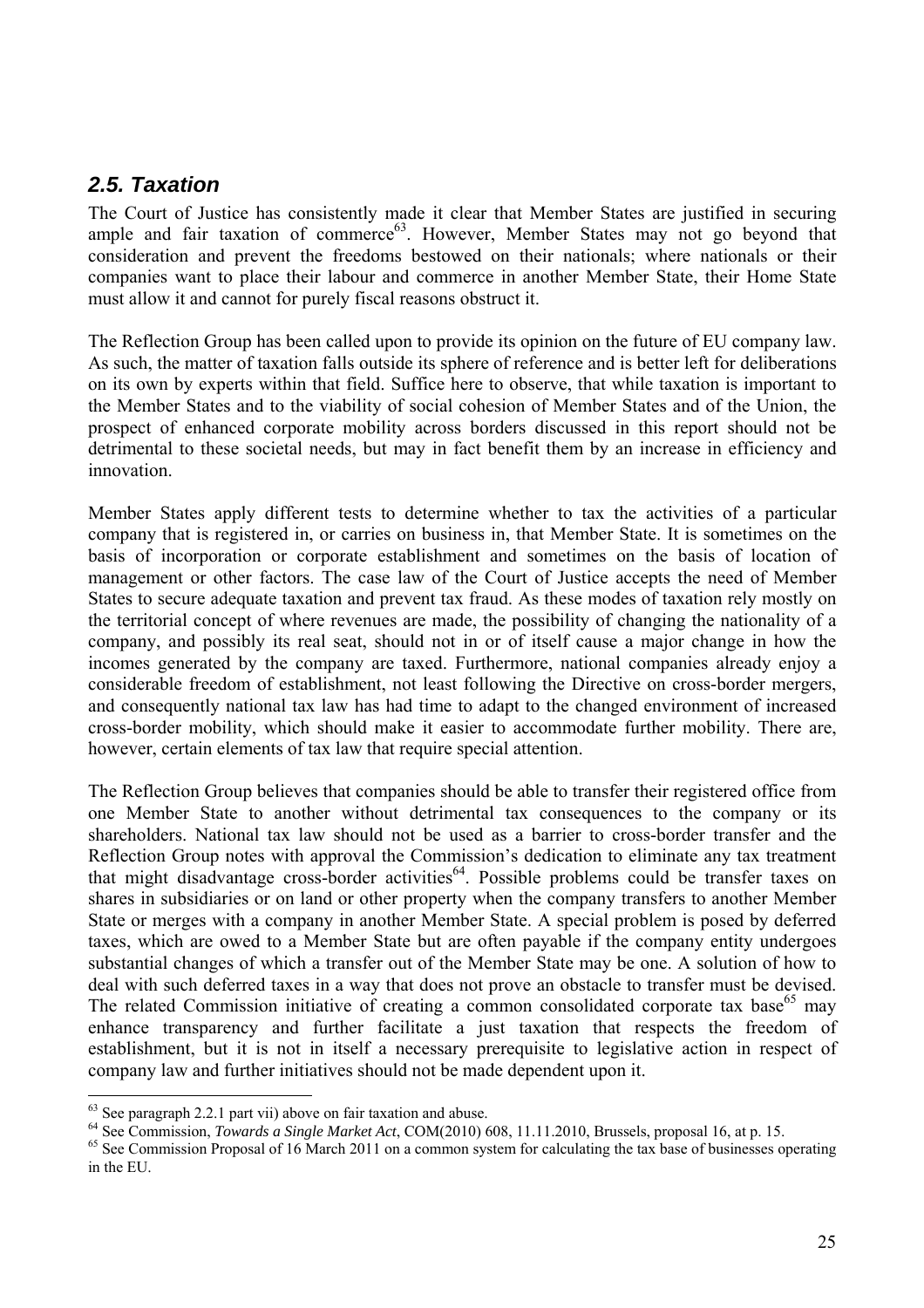#### *Recommendations:*

• *The question of taxation should be addressed as part of the harmonisation of mobility envisaged here, where it is important to strike a balance between the Member States' right to ensure proper taxation and the companies' right to avail themselves of the freedom to move within the Union.*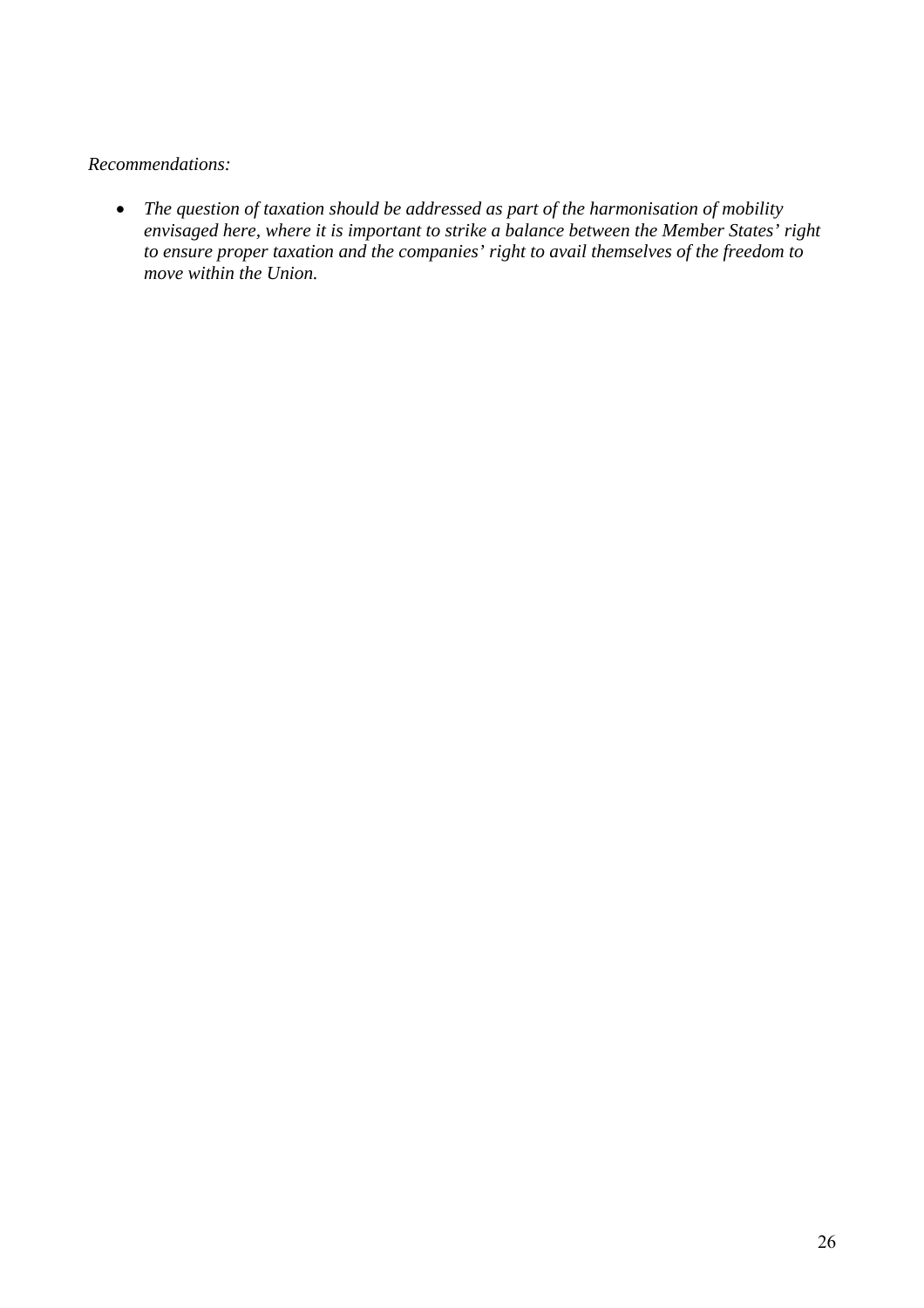# <span id="page-28-0"></span>*2.6. Enhancing cross-border mergers*

The Directive on cross-border mergers<sup>66</sup> provides the regulation necessary in respect of crossborder mobility, notably the protection of the involved stakeholders (shareholders, employees, and creditors). However, the procedural framework should be enhanced drawing on the experience gained from applying the Directive for almost four years.

A cross-border merger implies at the same time application of EU common rules, an application of the national laws concerning the merger process and the decision-making process and a combined application of the national laws to the common issues to each of the participating companies, *e.g.*, creditors' rights. This profusion of rules reduces the benefits of the Directive. As the procedural framework of the Directive can be used, *mutatis mutandis*, in respect of cross-border divisions and conversions, whether in a single combined directive or in separate directives, it is important to perfect these measures as far as possible. The Commission should invite comments from practitioners and authorities on the practical problems of applying the Directive, some of which are set out below. It should also publish information about the requirements in each Member State to facilitate use of the Directive and to encourage harmonisation.

### <span id="page-28-1"></span>**2.6.1. Time limits**

Concerning the time limit applicable to *creditors' rights*, there is no harmonisation with respect to:

i) The date of commencement of the protection period. This depends on different publications from one Member State to another, *e.g.* type of document, competent national authority as well as date of commencement;

ii) The duration of the protection period, which may vary from a few weeks to several months in different Member States.

Such differences in the creditors' protection period are in practice a source of complexity that may delay and possibly impede the cross-border merger. To remedy these inconveniencies, harmonisation could be envisaged either to provide a harmonised duration of the protection period or by allowing the merging companies, if they wish, to apply only one of the cumulatively applicable national laws and, in that case, only the provisions which are the most favourable to creditors should be applicable.

Concerning the time limit applicable to public review of the decision-making process and legality of the cross-border merger, the Directive only provides guidelines. As such, depending on the Member State, the time limits for monitoring the completion and legality of the decision-making process of each merging company by the national authority having jurisdiction over each of the merging companies and the national authority having jurisdiction over the continuing company are different. As an example, in some Member States, the time limit is very short (8 days) whereas in others no time limit is imposed. In this respect, Member States should strive for a harmonised time limit for the review exercised by their national authorities and harmonisation of the time limit should be based on the experience of the faster national authorities, preferably measured in days or weeks and not months.

<sup>&</sup>lt;sup>66</sup> See the Directive on cross-border mergers (note 32 above).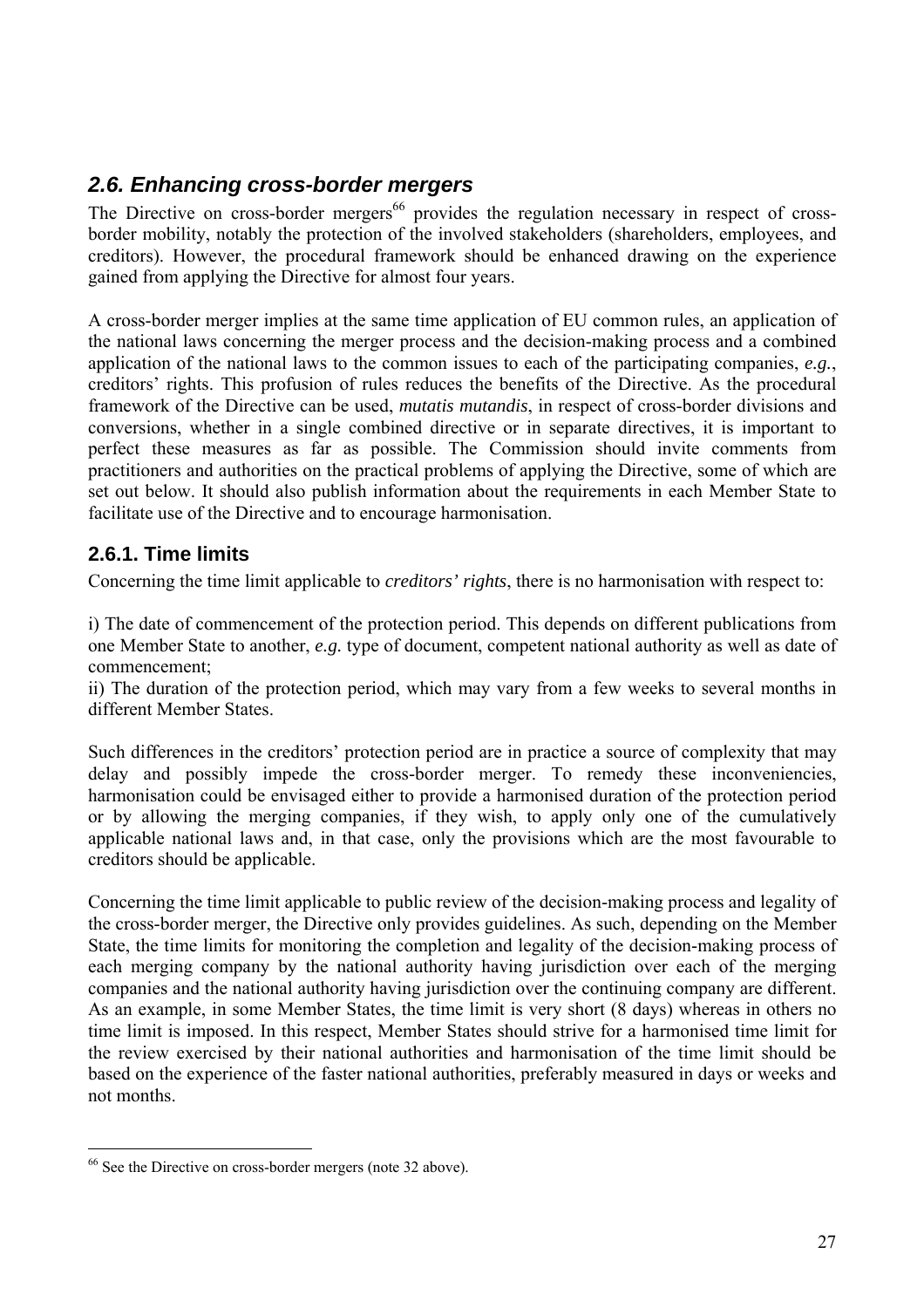There is also a problem in that the Directive states that certain actions *e.g*. publication of the draft terms of merger are to happen a certain time before the general meeting – but then provides that in certain cases a general meeting is not required, but without dealing with when those actions are to take place if a meeting is not held. It would be helpful if the requirement could be clarified in such cases.

#### <span id="page-29-0"></span>**2.6.2. Suspension of the merger and the position of creditors**

The applicable provisions and formalities relating to the protection of creditors of the merging companies are those of the applicable national law. In particular there is no harmonisation of the consequences of creditors' rights on completion of the merger. In practice, this is a source of uncertainty and also of concern to the national authority in charge of the issuance of the certificate of legality because it may face liability as it must certify the completion of the merger.

It is important to prevent as far as possible the risk of suspension of the merger as a result of claims raised by the creditors. It is worth considering whether it is better to harmonise such provisions at Union level, *e.g.* that a creditor is not entitled to prevent a merger unless it can show that its position would be materially adversely affected by the proposed merger, than to settle creditor protection in national law. It could also be helpful to investigate the position of creditors (i) where neither the relevant contract nor the applicable conflict of laws provision protects a creditor from a change in the law governing the relevant obligation and (ii) as to whether the applicable rules of civil procedure would force a creditor to bring its claim against the company in the new Host State – and in the light of the results of the investigation consider whether any changes to the Directive are desirable.

#### <span id="page-29-1"></span>**2.6.3. Exchange of shares**

The valuation rules applicable to cross-border mergers have not been harmonised. It is in certain cases a source of divergence and delay when merging entities evaluate the value of the assets contributed as a result of the merger and determine the ratio applicable to the exchange of shares. Depending on the applicable national law, cross-border mergers can be done either at net book value or at market value. In addition, the valuation methods used by one entity (that may be mandatory) are not always satisfactory for the other or for the expert appointed as the case may be. The Reflection Group recommends a review of valuation rules to identify the difficulties and see if it is possible to find common ground.

#### <span id="page-29-2"></span>**2.6.4. Other forms of restructuring**

The Directive applies to mergers of one or more companies which transfer all their assets and liabilities to another existing company or to a new company. It does not deal with other restructuring methods such as cross-border contribution of assets or universal transfer of assets. Some members of the Reflection Group find it worth considering whether it would be helpful to have provisions in a Directive to enable other means of restructuring, as they may be more adapted to the circumstances and less costly.

#### *Recommendations:*

• *The provisions of the Directive on cross-border mergers should be reviewed and, where appropriate, revised taking into account the experience gained, notably in respect of time limits, suspension and the position of creditors, exchange of shares, and, possibly, other forms of restructuring.*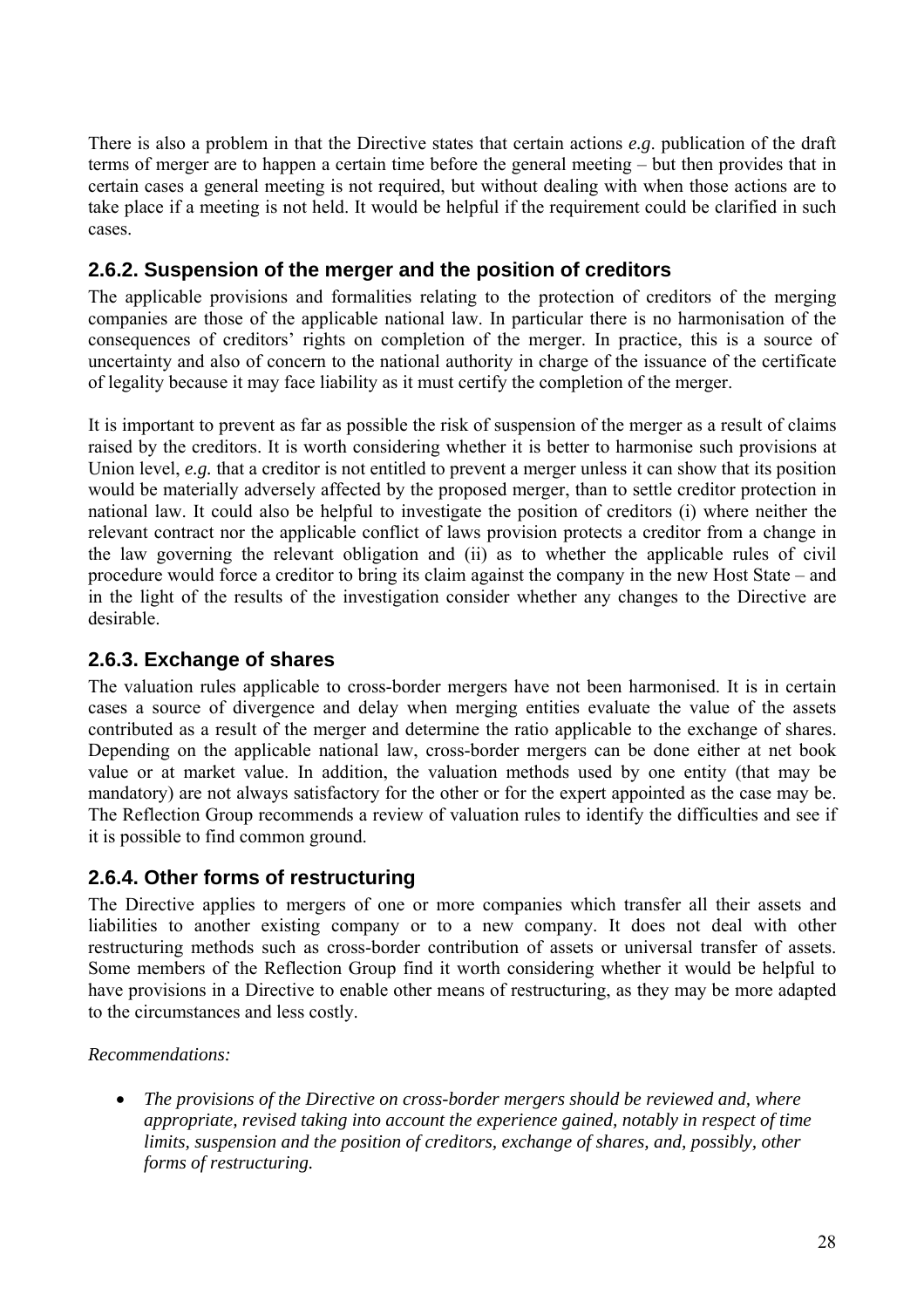# <span id="page-30-0"></span>*2.7. EU law as a 28th company law regime*

A number of company forms have so far been developed in EU law<sup>67</sup>. To borrow from the Court's reasoning, these company forms are creatures of EU law, because although they are inspired by national company law regimes and will operate within the jurisdictions of the 27 Member States, they form a distinct  $28<sup>th</sup>$  company law regime on a supra-national basis.

The Reflection Group is divided on the merits of having a separate EU company law regime. Some members support the creation of a separate EU company law regime at least in respect of limited liability companies, which can operate as a viable alternative to the individual 27 national regimes of the Member States. On this view, the EU regime should not be viewed as a threat to national regimes, but as a supplement that will allow citizens to avail themselves of the opportunities that the Union presents in the form of a single market.

Other members find that company law can only function properly as part of a national jurisdiction that supplements it. On this view, a separate EU company law regime will be deficient on its own and is likely to divert attention from more important issues concerning harmonisation of national company law and making national company forms available that may serve the need for crossborder mobility.

All members agree that, as with all EU legislation, the creation of company forms to supplement the existing forms should be carefully based on practical evidence of a need by business and industry in the Union. Furthermore, new company forms should be carefully vetted against existing national law so that on the one hand the new forms are as flexible as national companies, and on the other hand the new forms should not intrude on national arrangements. Furthermore, it will be necessary to adjust national tax regimes to cater for any cross-border activities by these new forms.

### <span id="page-30-1"></span>**2.7.1. The SE**

The freedom of establishment envisaged for national companies by Article 220 EEC was mirrored by the idea of creating a truly pan-European company, the *Societas Europaea* (SE). In its preface to the Sanders Report which was the main inspiration for its proposal on the SE, the Commission clearly stated that the objectives of this reform were: to allow the mobility of companies by making it possible for them to transfer their registered office from one country to another, to facilitate mergers and the creation of subsidiaries by companies in different Member States, and to encourage the grouping together of production factors scattered all over the Common Market, joint initiatives and access to the European capital market. However, it was difficult to reach political consensus and the original very ambitious draft was over time modified considerable until its final adoption in 2001<sup>68</sup>. As evidenced by the Commission in its recent assessment report, the SE has not been a  $success<sup>69</sup>$ 

The SE Regulation attempted to solve the problems associated with the relocation of a company from the jurisdiction of one Member State to another. However, when compared with the

 $67$  See part 2.2.1 above.

 $68$  See SE Regulation (note 40 above).

<sup>69</sup> See the Commission report, *The application of Council Regulation 2157/2001 of 8 October 2011 on the Statute for a European Company (SE)*, COM(2010) 676, Brussels, 17.11.2010.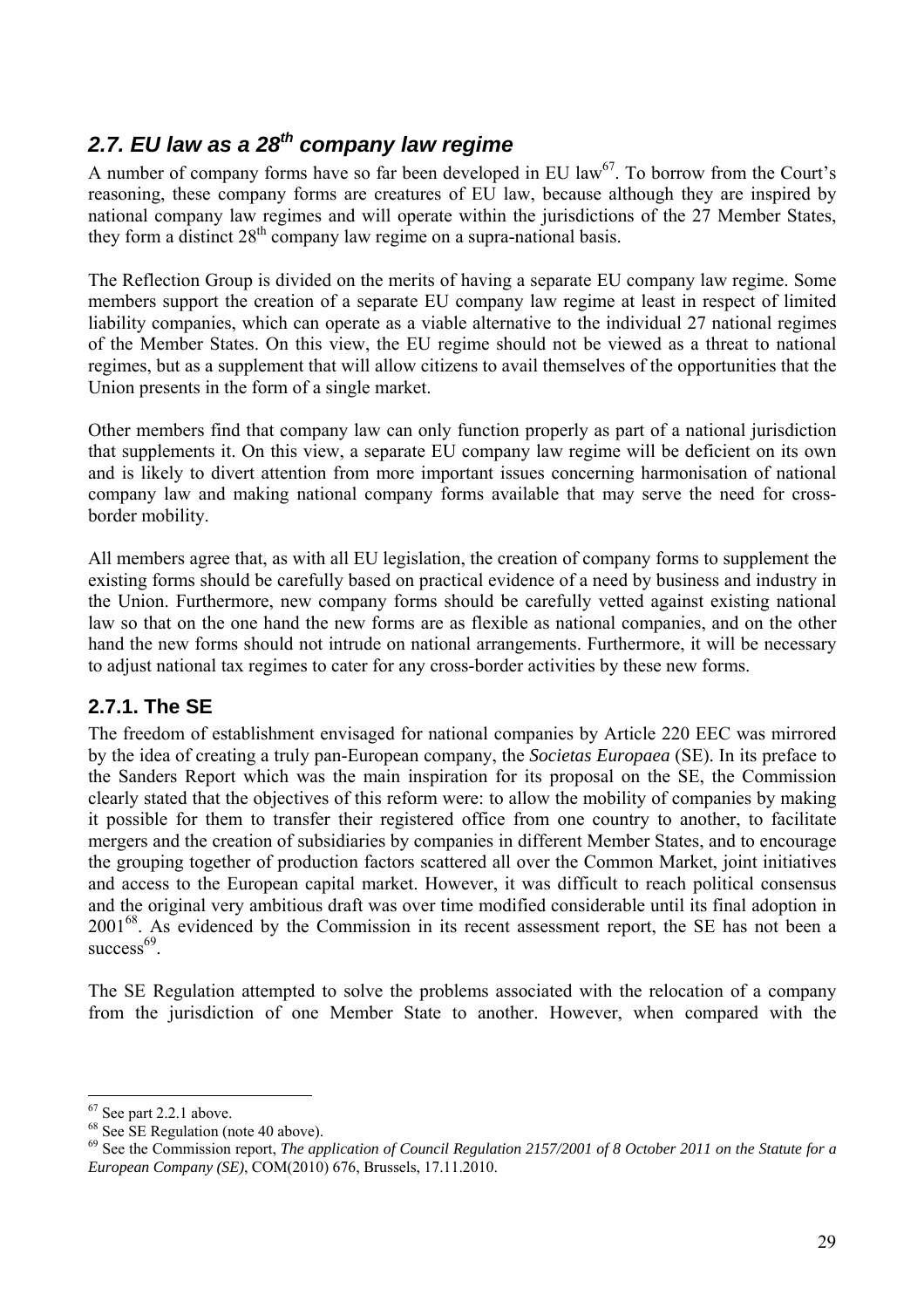sophisticated approach of the Directive on cross-border mergers<sup>70</sup>, it appears inadequate in several important aspects.

- ¾ The SE cannot be formed by a decision *ab initio*, but requires the previous incorporation of companies with different Home States that either merge into an SE or form the SE as a subsidiary, and it is only available to national companies of the public type (SA/AG/PLC, etc.). Some Members of the Reflection Group think that all limited companies should also be able to create an SE.
- $\triangleright$  The SE company form is not a truly European form due to the substantial references to national law in the SE Statute Regulation, which effectively provides many different variations depending on the national company law of the Member State where it was formed.
- $\triangleright$  The subscribed capital (legal capital) must be at least EUR 120,000. It is almost five times higher than the legal capital required of a national public limited company according to the  $2<sup>nd</sup>$  Company Law Directive<sup>71</sup>, and may prove too high a threshold for medium size entrepreneurs.
- $\triangleright$  The registered office must be in the Member State where the real seat is located. This reduces the flexibility of the SE, which ought to be its primary *raison d'être*. National companies incorporated under the laws of Member States that do not impose the same requirement can move their real seat freely within the Union; an option that is not open to the SE.
- $\triangleright$  The separate regime on worker participation<sup>72</sup> effectively imposes this particular element of the national company law of some Member States on other Member States, where it is alien to the domestic law.

If the SE is to become a viable alternative to national companies, the Commission has to prepare a reform of the SE Regulation, as is required by such regulation, and take into account inspiration from the flexibility available for national companies. The amended Regulation should be simplified which means that it should limit as much as possible the options offered to the Member States to determine the terms of application of the SE statute.

#### <span id="page-31-0"></span>**2.7.2. The SPE**

The proposal for a European private limited company (SPE) is currently being negotiated and the members of the Reflection Group who support this initiative limit themselves to noting that the concept of a small vehicle for SMEs and group companies is welcomed and that the Commission in its original proposal73 appears to have avoided the peculiarities that have prevented the SE from becoming a success. An SPE would serve SMEs and although it may not be highly sophisticated, it could provide a vehicle for SMEs that is not available at present and is not likely to be made available even if the SE is reformed along the lines suggested above.

<sup>70</sup> See part 2.2.2 above.

<sup>&</sup>lt;sup>71</sup> See Article 6(1) of the Second Council Directive 77/91/EEC of 13 December 1976 on coordination of safeguards which, for the protection of the interests of members and others, are required by Member States of companies within the meaning of the second paragraph of Article 58 of the Treaty, in respect of the formation of public limited liability companies and the maintenance and alteration of their capital, with a view to making such safeguards equivalent, with later amendments.

<sup>&</sup>lt;sup>72</sup> See Directive 2001/86/CE of 8 October 2001 supplementing the Statute for a European company with regard to the involvement of employees.

 $^{73}$  Proposal for a Council Regulation on the Statute for a European private company, COM(2008) 396/3.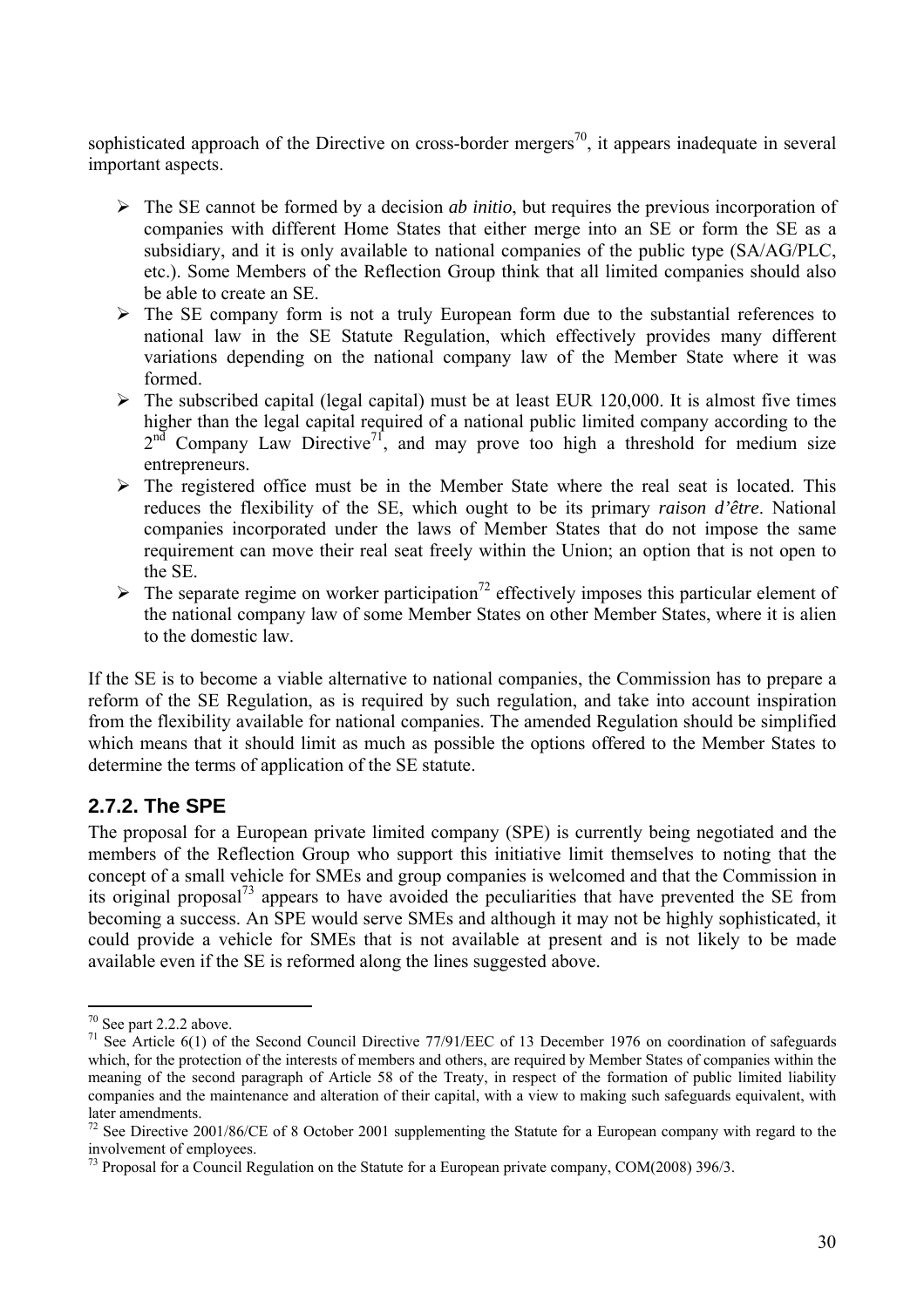#### <span id="page-32-0"></span>**2.7.3. Other forms**

Whether other entities should be created within a  $28<sup>th</sup>$  regime has been debated among the members of the group and must depend on a careful examination of the facts and public consultation to demonstrate a practical need. Some members support the creation of other EU legal entities.

In favour of a *European Foundation*, it could be noted that the number of foundations in Europe has increased dramatically, especially as there are ever increasing needs for the organisation for instance of cultural, social, scientific foundations. These foundations are extending their activities across borders which make it appropriate to reactivate the proposal to set up a status of European Foundation. The European Foundation would facilitate and increase cross-border business and cooperation. It would offer legal certainty, save cost and help to mobilise and channel private assets for public benefit across the Union. Should a European Foundation Statute proposal be put forward by the Commission, its objective should be similar to that sought with other European legal forms, i.e. to make possible the use of a single legal form instead of up to 27 national ones. The European Foundation would be registered as such in one Member State, and at the same time be recognised and operational throughout the European Union which would not only be an advantage in terms of image but also in terms of mobility.

The discussions on the creation of a *European Mutual Company* have so far not been successful. However, there appears to be considerable support from national mutual companies on the appropriateness of a European status which would allow them to extend their activities across Europe and potentially to merge. Mutual companies are increasingly acting as insurance companies but this legal form is not recognised in all Member States. A European Mutual Company could offer this choice to countries where this legal form is absent.

*Recommendations:* 

• *The creation of EU company forms to supplement the existing forms in the national laws of the Member States should be carefully based on practical evidence of a need by business and industry in the Union. Furthermore, new company forms should be carefully vetted against existing national law so that on the one hand the new forms are as flexible as national companies, and on the other hand the new forms should not intrude on national arrangement. Finally, it will be necessary to adjust national tax regimes to cater for any cross-border activities by these new forms.*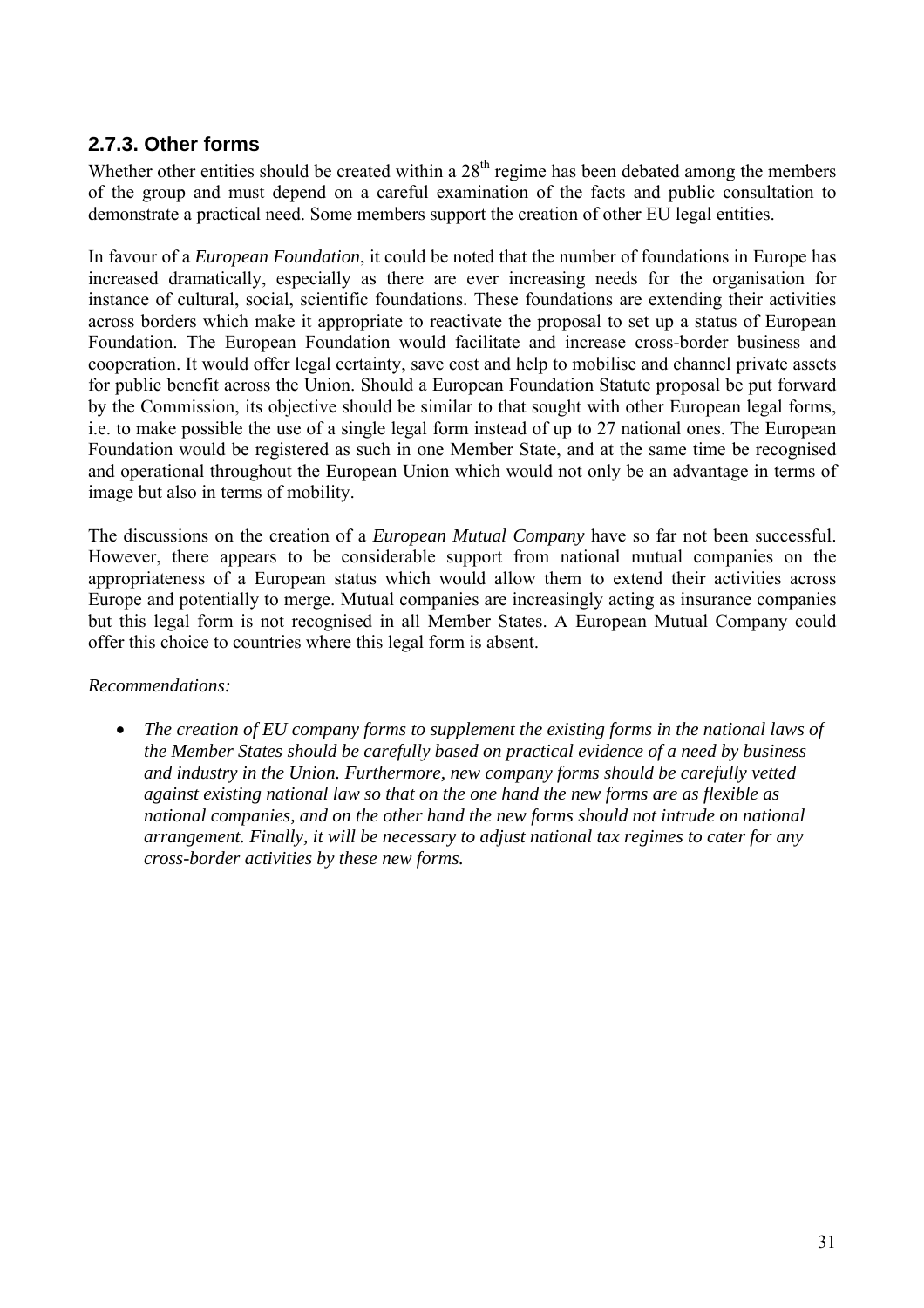# <span id="page-33-0"></span>*2.8. Enhancing transparency*

Cross-border mobility helps to promote competition. However, competition will only function and will only enjoy popular support among the citizens of the Union if it is accompanied by adequate transparency and sufficient safeguards against abuse. Measures to enhance competition should consequently be accompanied by legislative efforts in other related areas.

#### <span id="page-33-1"></span>**2.8.1. Increased transparency – business registers**

The very first legislative initiative within EU company law was a Directive to harmonise the keeping of national registers of limited liability companies, the 1<sup>st</sup> Company Law Directive of  $1968<sup>74</sup>$  It is apt to recall that the popular acceptance of the limited liability company from its conception in the  $19<sup>th</sup>$  Century was closely tied to the call for transparency and in EU company law the harmonisation of company law has equally influenced the need for transparency. Successive directives have expanded the transparency from the articles of association and the members of management in the 1<sup>st</sup> Company Law Directive to the particulars of its capital structure, and the annual accounts, to mention only some of the more important information deemed of general interest and consequently available to the general public through these national registers. Publicly traded companies are subject to substantial transparency as is evidenced by the Market Abuse Directive and the Transparency Directive<sup>75</sup>.

The need to provide national companies with the possibility of cross-border mobility and the access to cross-border restructuring must be accompanied by a corresponding increase in cross-border transparency. In this respect, the national character of the business registers of the  $1<sup>st</sup>$  Company Law Directive must take on a cross-border capability. In other words, it is important to match the crossborder mobility of national companies with cross-border access to the information stored in the various national registers of the Member States. The national business register of each Member State should not only serve as an entry point to information about national companies of that Member State, but also as an entry point to information about companies stored in the national registers of other Member States. It should be possible to retrieve information from all national business registers of the Member States from each entry point throughout the Union.

It is likely that cross-border access to company information will be made available by private initiative and it is also possible that the creation of European Supervisory Authorities (ESAs) will eventually create similar pan-European registers. However, these developments should not retard the effort to provide cross-border access to information already stored in national business registers.

The Reflection Group welcomes the proposal put forward by the Commission regarding the interconnection of business registers, including the introduction of a unique company identifier which will be particularly helpful to identify and trace a company that may have availed itself of the possibilities of cross-border restructuring through different jurisdictions within the Union, and recommends that it is adopted as a matter of urgency<sup>76</sup>. One of the main difficulties of such a

<sup>74</sup> See note 43 above.

<sup>&</sup>lt;sup>75</sup> See Directive 2003/6/EC of the European Parliament and of the Council of 28 January 2003 on insider dealing and market manipulation (market abuse) and Directive 2004/109/EC of the European Parliament and of the Council of 15 December 2004 on the harmonisation of transparency requirements in relation to information about issuers whose securities are admitted to trading on a regulated market and amending Directive 2001/34/EC, respectively.

<sup>76</sup> See note 13 above.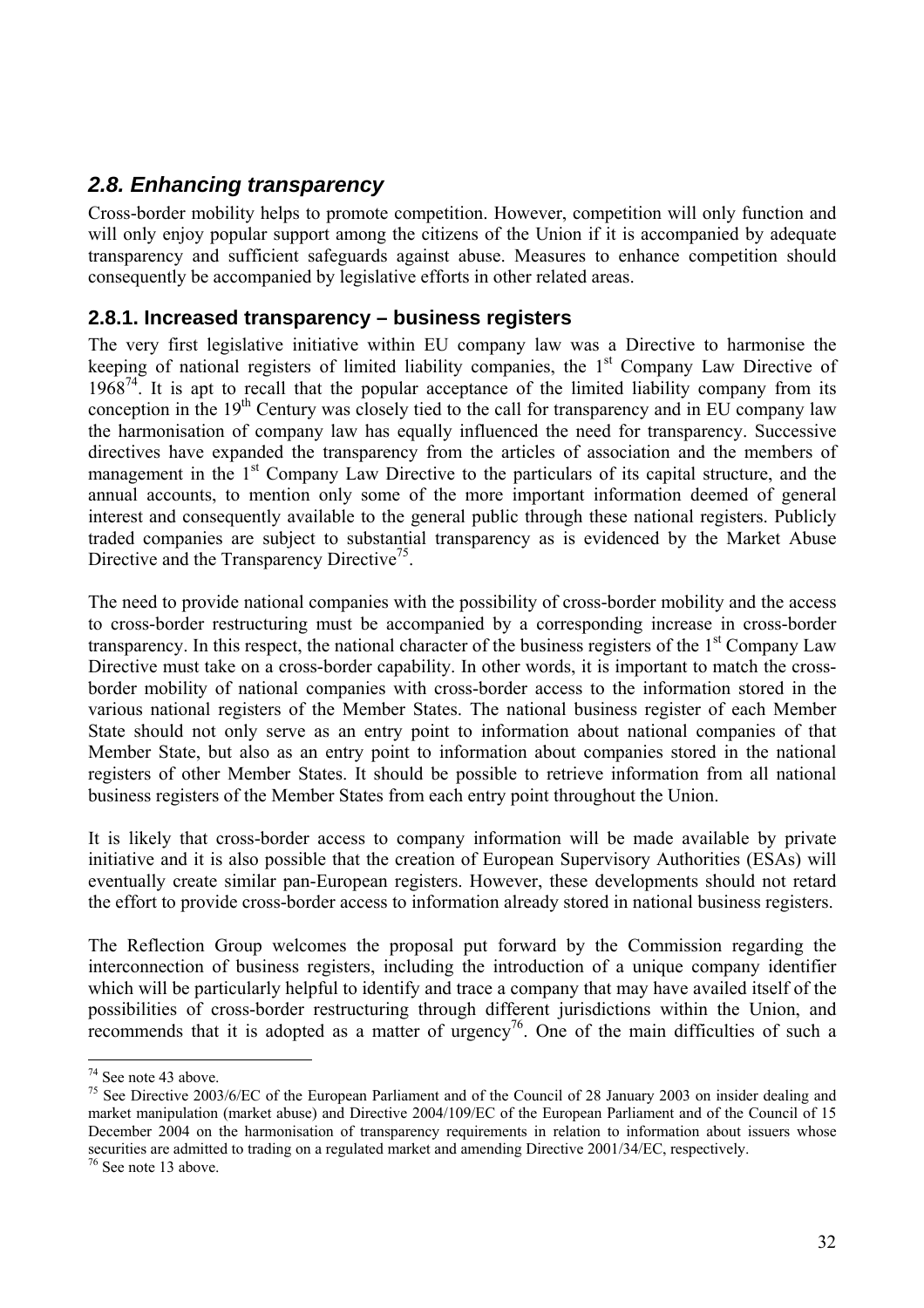system of interconnected registers is language. One solution would be for the various registries to agree common identifiers for the information recorded in the register (e.g. company name would always be identified as A1, details of directors as A2).

Some members of the Reflection Group find it possible that the cross-border mobility of national companies will in time progress so considerably that a European Central Register for companies will become natural for companies. Such an ECR could be established as a purely European authority under supervision of an independent board and financed by the EU. In the beginning it could rely on information stored with the national registers and submitted to it by them, while at a later point it could receive the information directly, possibly in connection with the adoption of a single identifying number for all national and EU companies. However, at present there is no need to provide for an ECR, as direct cross-border access to national business registers provided by each national register serving as an entry point would be sufficient.

Some members of the Group are of the opinion that if a truly centralised European register is not created, it would be appropriate to gather representatives of national registers designated by each Member State in a consultative group which would be able to elaborate recommendations and technical standards to help national registers share best practices with the assistance of a team of technical experts.

#### <span id="page-34-0"></span>**2.8.2. Increased transparency – branches**

The establishment of branches in a Host State by a company incorporated in a Home State is an important feature of the freedom of establishment. It offers a company permanent access to the Host State without the need to form an independent subsidiary, which provides benefits in the form of low costs and direct management. Contrary to a subsidiary, a branch does not require funding of its own but can rely on that of the company, which is reflected by the fact that the company is directly liable for all claims directed against it or any of its branches. The present focus by businesses on costs and flexibility may lead to an increased use of branches as a way to access Host States or at least to serve as a first step into new markets to test their viability, which is especially important for small and medium sized companies venturing abroad for the first time.

The use of branches to enhance access to new markets should be encouraged. Requirements imposed by the Host State that may impede or make more costly the establishment and maintenance of branches should be removed unless they can be justified as being proportionate in the public interest.

The adoption of an  $11<sup>th</sup>$  Company Law Directive on disclosure requirements in respect of branches<sup>77</sup> was an important step in this direction because the Directive strives to reduce the disclosure required by a Host State, and thus the costs of establishment by way of a branch. However, the Directive reflects the time when it was adopted and it is time to expand the approach taken by the Directive and further reduce the need for specific disclosure by a branch in its Host State taking into account the progress made in information technology and telecommunication as well as in company law and the mutual recognition of foreign company forms following the case law of the Court of Justice within the last decade.

 $\overline{a}$  $77$  See 11<sup>th</sup> Company Law Directive on branches (note 24 above).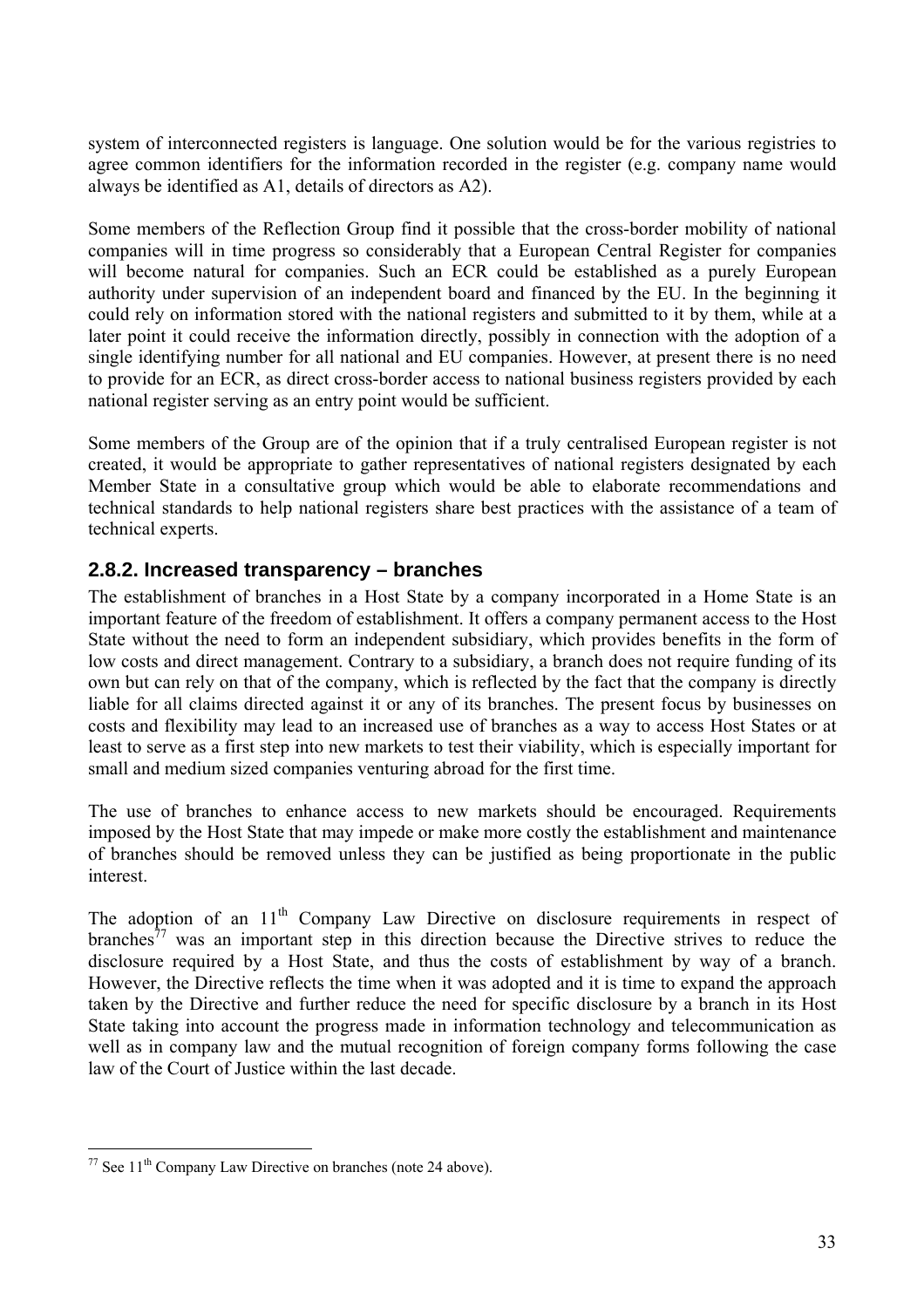The Reflection Group agrees with the amendment in respect of the  $11<sup>th</sup>$  Company Law Directive proposed by the Commission in its proposal regarding the interconnection of business registers<sup>78</sup>. If cross-border access to information stored by national business registers is improved to the extent envisaged in part 2.8.1. above, the Reflection Group recommends that the provisions on disclosure in the Directive on branches should eventually be reduced in scope to reflect the increased transparency and to rely more fully on the principle that information about a branch should mainly be filed with the business register of the company's Home State.

#### <span id="page-35-0"></span>**2.8.3. Increased transparency – disqualifications**

The prospect of increased cross-border mobility by national companies carries with it the understandable fear that people engaged in crime or abuse once caught and disciplined in one Member State may simply continue to carry on their abuse in another Member State.

At present, the public has a varying degree of access to information on the disqualification of directors. In some cases, directors can agree to restrictions on their actions as directors and it may also be appropriate for this information to be made public. In some Member States, the information is freely available to the public for on-line search using the director's name. In other Member States the information is only available to the authorities in charge of the national business register and the names of disqualified directors are not disclosed to the public. However, the European public and all authorities in charge of the registration of directors should be entitled to know who has been disqualified in a Member State in order to secure trust in business. The identity of a person who has been disqualified from serving as a director or in another capacity in respect of company law should be available by an on-line search. The fact that disqualifications are measures of national law and apply only within the territory of a Member State should not preclude the European public's access to the information in a Union with a truly single market.

The prospect of cross-border transparency of criminal sanctions is a matter for the on-going e-Justice project. However, the Reflection Group shares the opinion of the European Parliament, which in its resolution of 4 July 2006 called for enhanced cross-border availability of information regarding the disqualification of directors<sup>79</sup>, and recommends that work on this matter is carried out in close connection with the proposal regarding interconnection of business registers. However, it must be realised that to create transparency in this area is a daunting task involving several important considerations on privacy, fundamental rights, etc. It is thus important to stress from the outset that although this is an important corollary to cross-border mobility, the advances suggested in this report should not be made dependent on work in this area.

Cross-border transparency of disqualifications raises substantial problems. First of all, as the reasons for disqualifications differ between Member States, it is imperative that the specific reasons for the disqualification are stated. This represents a particular problem, because in some Member States a decision on disqualification is not publicly available, while in other Member States the decision does not specifically state a reason. Second, even where a reason is available, the next problem is language and how to provide translations. Disqualification is normally sanctioned by legislation and the relevant legislative provision will usually provide one or more reasons for the disqualification. It would be sufficient to provide a translation of these reasons and not of the particular facts of the case in question that lead to the disqualification. Thirdly, it is important that

<sup>78</sup> See note 13 above.

<sup>79</sup> See European Parliament's Resolution (note 48 above).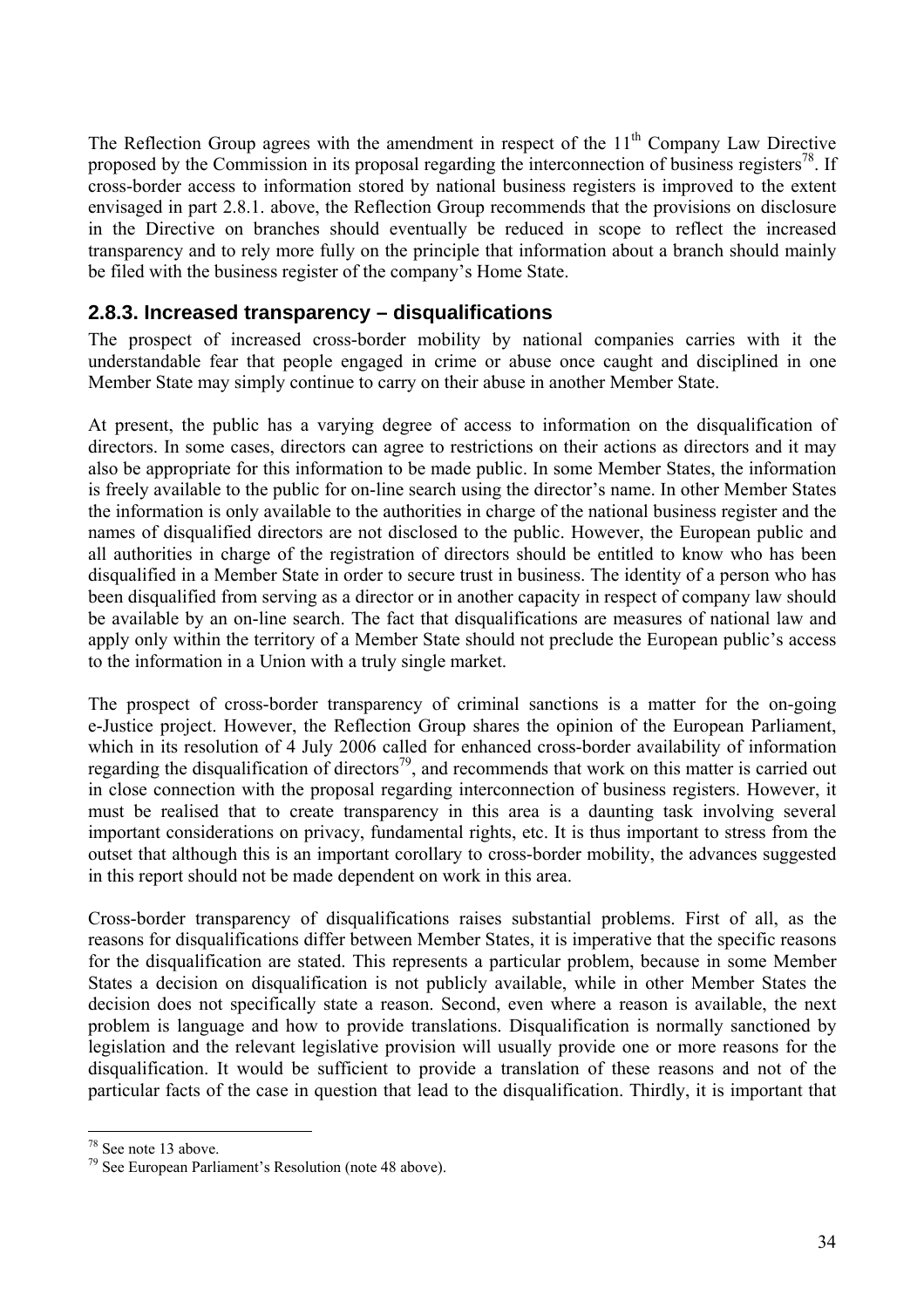where a disqualification is limited in time, the public notice of disqualification must be removed when the disqualification ceases to be effective. This should be the responsibility of the authority that is in charge of disqualification under national law, and the person who was disqualified should be entitled to petition the authority to have a notice removed with immediate effect once the time limit is up. Finally, there is the question of where the information on disqualifications should be stored. It could be in a central pan-European register, although that would raise questions of its financing and institutional setting. It could be a part of the national business register, which would also require an extension of the existing register's technical capacity and further raise the question of cross-border access to the information stored.

Another related subject is cross-border transparency of public censure in the form of warnings and reprimands against companies or against directors made by national supervisory authorities pursuant to company law or securities trading requirements. It is equally important that a reprimand made by the national authority of one Member State in respect of a company or an investment firm is available to the public of other Member States where the company or investment firm is active. The same problems as regard disqualifications apply here.

Considering the progress being made at a Union level in respect of accessibility to information in criminal records, it is advisable for the Commission to conduct a comparative study to provide an overall system that secures the proper balance between the public's need for transparency and considerations of personal privacy, data protection and fundamental rights<sup>80</sup>.

As is evident, cross-border transparency of disqualifications and public censure raises substantial problems and as these are formidable, the availability of cross-border transparency should not be made a pre-condition for cross-border mobility but something that should be achieved over the midto long-term future.

#### *Recommendations:*

- *It is important to enhance transparency in such a way that information stored in national registers becomes accessible and understandable from the entry point of all national registers throughout the Union, and the Group supports the proposal for interconnection of business registers.*
- *If national business registers are interconnected, this should in time reduce the need for branches to report to the national register of the Host State and rely on filings made with the Home State.*
- *It is important that disqualifications and similar censure are made known throughout the Union to avoid that unacceptable behaviour is continued by use of cross-border mobility. However, substantial problems not just concerning technology, but also and more seriously concerning privacy, data protection and fundamental rights must be solved first.*

<sup>&</sup>lt;sup>80</sup> Taking into account Council framework decision 2009/315/JHA on the exchange of information extracted from the criminal record between Member States and Council Decision 2009/316/JHA on the European Criminal Records Information System (ECRIS).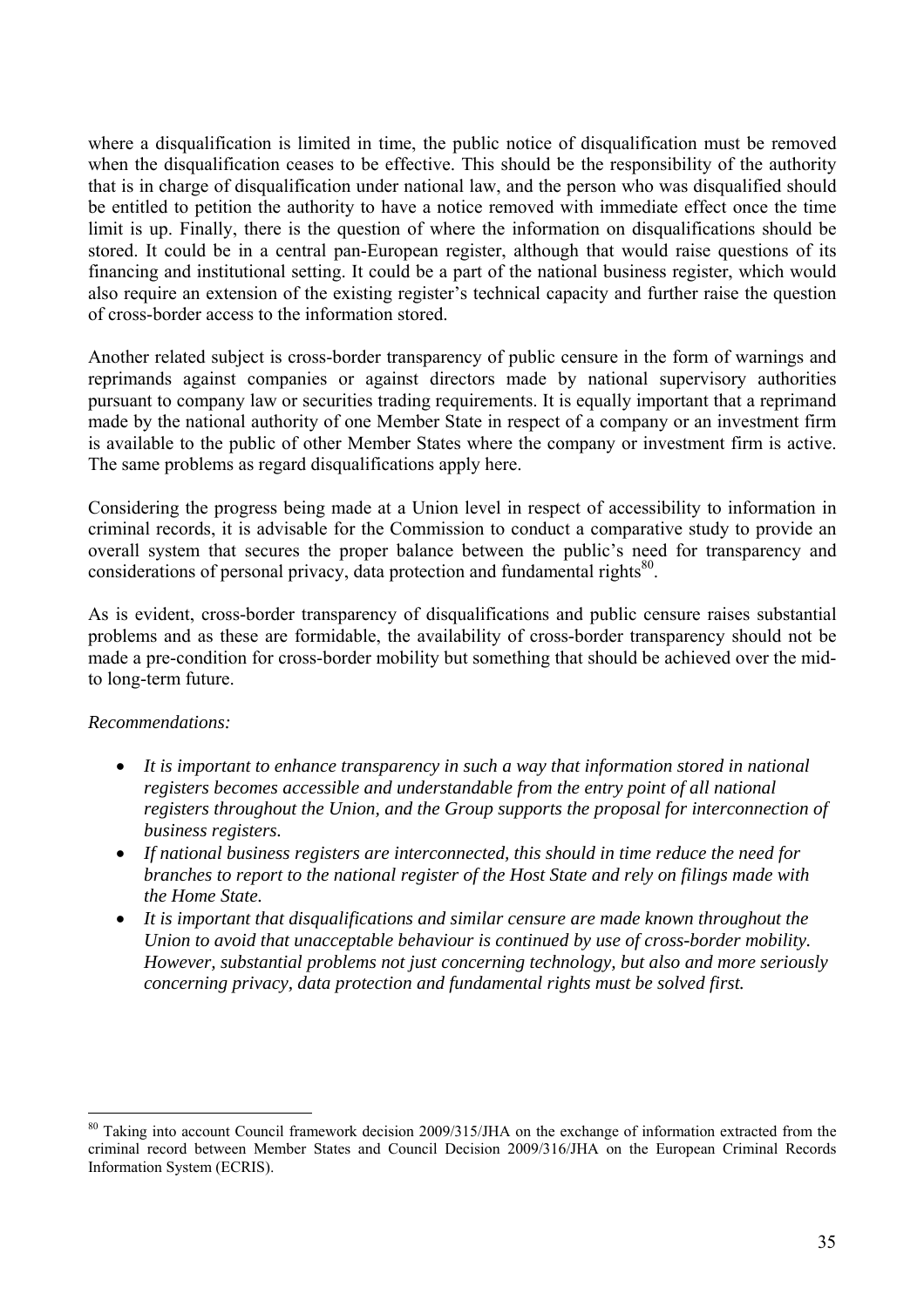# **Chapter 3: The contribution of governance and investors to long term viability of companies**

# *3.1. Long term viability in listed companies*

 $\overline{a}$ 

## **3.1.1 Short Term v. Long Term in Listed Companies**

Over the last decades the focus of listed companies has moved to some extent from a long term orientation to also taking account of the short term perspective more specifically on creating shareholder value in the short term. The underlying reasons for this have been the role of institutional investors whose shareholdings have increased considerably, pressure of markets and investors to achieve greater returns, and the rise of shareholder activism by hedge funds and private equity, in combination with the vast liquidity that was available in the market (which enabled to substantially increase the leverage as such or on the basis of LBOs [leveraged buyouts]) until the 2008 credit crunch. Moreover we have seen some corporate scandals (like the Parmalat and Ahold fraud cases) and serious questions have been raised on management compensation and bonuses (and the commitment of management of listed companies).

In addition, behavioural finance studies and the actual, bubblish behaviour of financial markets in the last two decades have cast doubt on the relevance and normative validity of the Efficient Capital Market Hypothesis and the idea that financial markets' daily evaluation of a company's prospects, as reflected in prices, was accurate and reliable. If this is not the case, two of the most powerful market devices to ensure efficient management, i.e. leverage and stock-based compensation can themselves allow, or lead to, distorted and conflicted management decisions and to undue emphasis on the short-term and excessive risk-taking. This has started a debate on several issues including governance and the role of shareholders as well as remuneration of management<sup>81</sup>.

The focus on short-term results has translated into market pressures as well as specific regulation both at the national level and at the EU level for example requiring that quarterly reports must be published. One could also think of the rules requiring listed companies to publish all confidential, price sensitive information forthwith even if the longer term objectives will not be affected. The current uncertainty as to what constitutes price sensitive information is not satisfactory and clearer guidance would be welcomed.

The focus on the short-term has also led to additional pressure in certain companies and by certain categories of shareholders on the distribution of cash not finding an immediate use to be distributed, be it by way of dividends, share buy backs, or other techniques. This may have a negative effect on the ability to execute a long term strategy. More generally over the last years there has been substantial pressure to incur more debt. The tax deductibility of interest payments also constitutes an extra incentive for debt financing, often short term (commercial paper), rather than by equity which may affect the balance between the short term and long term objectives of management. Of

<sup>&</sup>lt;sup>81</sup> The Reflection Group refers also to the launch of a consultation on "The EU corporate governance framework" in a Green Paper which was published by the Commission on 5 April 2011. For the avoidance of doubt it is noted that the Reflection Group was not involved in the preparation of that consultation and the Green Paper. Having said that, of course, both projects are initiated by the Commission to rethink company law against the background of the economic crisis and the lessons to be learned. The discussion in this report may help to clarify issues that are raised in the Green Paper.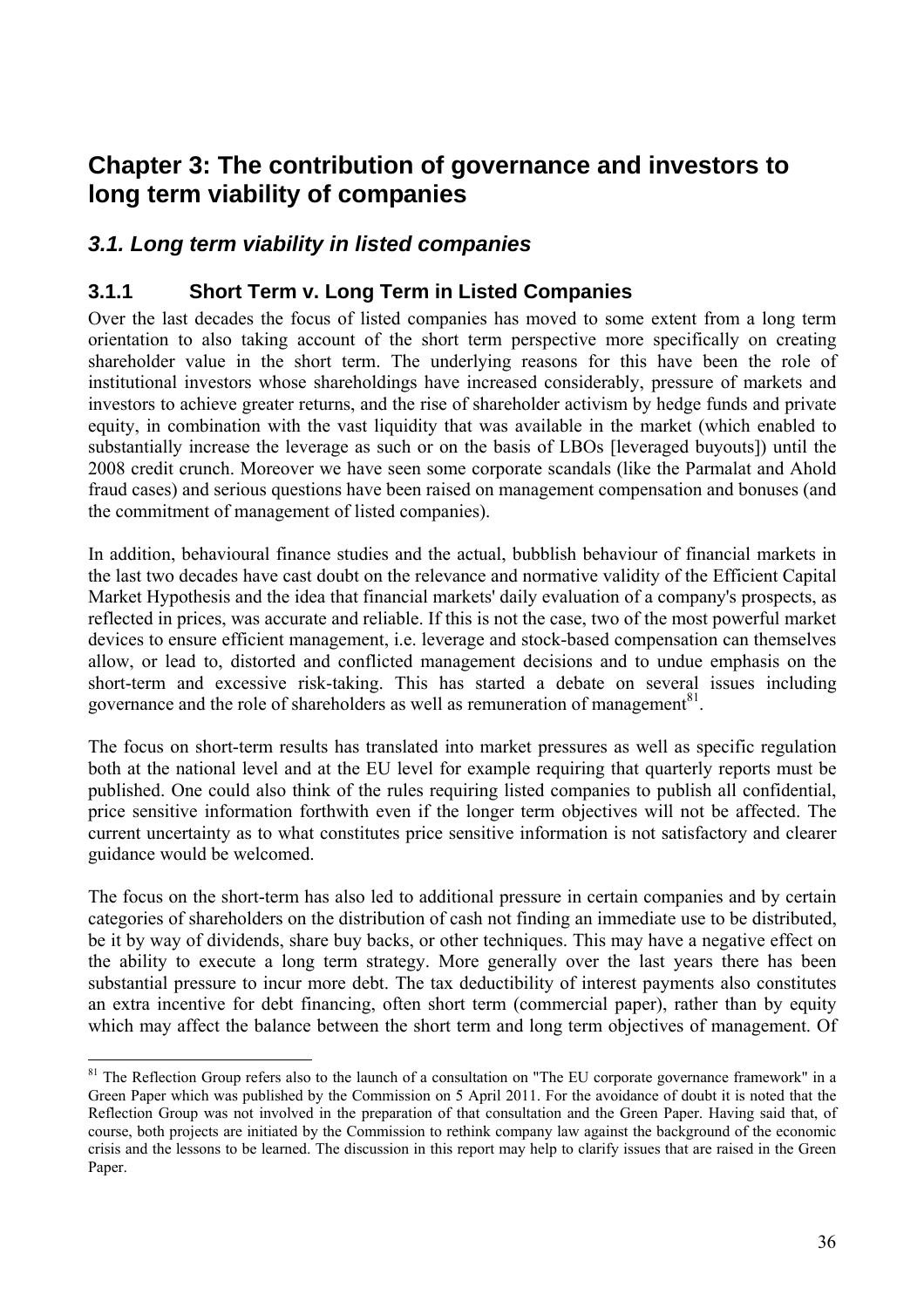course this is not meant to underestimate the importance of a reasonable dividend specifically for minority shareholders and certainly not to set aside rules under national law which secure such dividends<sup>82</sup>. The distribution policy is a crucial touchstone in the relationship between companies and their shareholders. Like excessive dividends, excessive reserves or liquidity are not desirable and may lead to unwise investments. A right balance has to be struck, by way of disclosing how the distribution policy is conceived in connection with the long-term investment plans, and the needs for liquidity.

In addition, in some cases, accounting rules have resulted in making companies' returns geared to short-term market movements. Some financial regulations or practices, such as solvency regulations for insurance firms and pension funds, also lead to measuring performance on a short term basis. Accounting standards reading fair value as market value may be said to point to the same direction.

Notwithstanding the pressure for short-termism, many companies strive at realising their objectives from a perspective of long-term continuity<sup>83</sup>. Of course this should not be understood as precluding short term opportunism, which also is an integral part of doing business, as long as this is not prejudicing the long term interest. Basically what is sought here is a healthy balance between the two.

Although the Reflection Group believes that there is no basis for a mandatory rule providing that all EU listed companies should focus on the long term development of their business (even at the cost of short term shareholder welfare), the Group acknowledges that listed companies in all EU jurisdictions should be able to make a deliberate choice for a stakeholder-oriented view of their own purpose and goals, via amendments to their articles of association. Of course such an amendment can only be adopted in compliance with the required procedures under national company law. In all EU jurisdictions the law should make this approach available to companies and its application would then require an affirmative vote by the shareholders meeting.

It is therefore suggested to explore at the EU level a Directive or Recommendation which would offer all companies the possibility to amend their charters and/or Articles to make it easier for longer term objectives to prevail over short term-oriented pressure of certain shareholders. This may include the option for companies in all EU jurisdictions to state in their Articles that the board and the management of the company have to run it primarily in the interest of the company (and the enterprise associated therewith), which may have priority over the interest of individual shareholders if these two are in conflict and if serving the short term interest of shareholders would

 $82$  We note for example that under Finnish law there is an interesting rule providing that in a general meeting already 10% of the shareholders can secure that half of the profits (less the amounts not to be distributed under the Articles of Association) will be distributed provided this is not more than 8% of the equity of the company and a solvency test is met. In that respect there is a role for both the shareholders and the management of a company.<br><sup>83</sup> This idea is, for example, reflected in Dutch law (and the Dutch Corporate Governance Code) where it states that "the

board acts in the interest of the company and of the enterprise that it is associated with". This concept implies that companies should be run with a long-term perspective and aim at continuity. Dutch courts have on the basis of this principle, and the principle that shareholders must act towards the company in accordance with the standards of "reasonableness and fairness", for example enjoined shareholder resolutions, initiated by private equity funds holding around 30% of the shares in a listed company, calling for a break up of the company and supported management and directors who favoured a longer term strategy. We refer to the well known Stork case decided by the Amsterdam Enterprise Court in 2007. For the avoidance of doubt we note that of course "continuity" should not be (mis)understood as preventing reorganisations, acquisitions, divisions, mergers or not being flexible in any way. What is meant is that such operations are undertaken with a long term business perspective.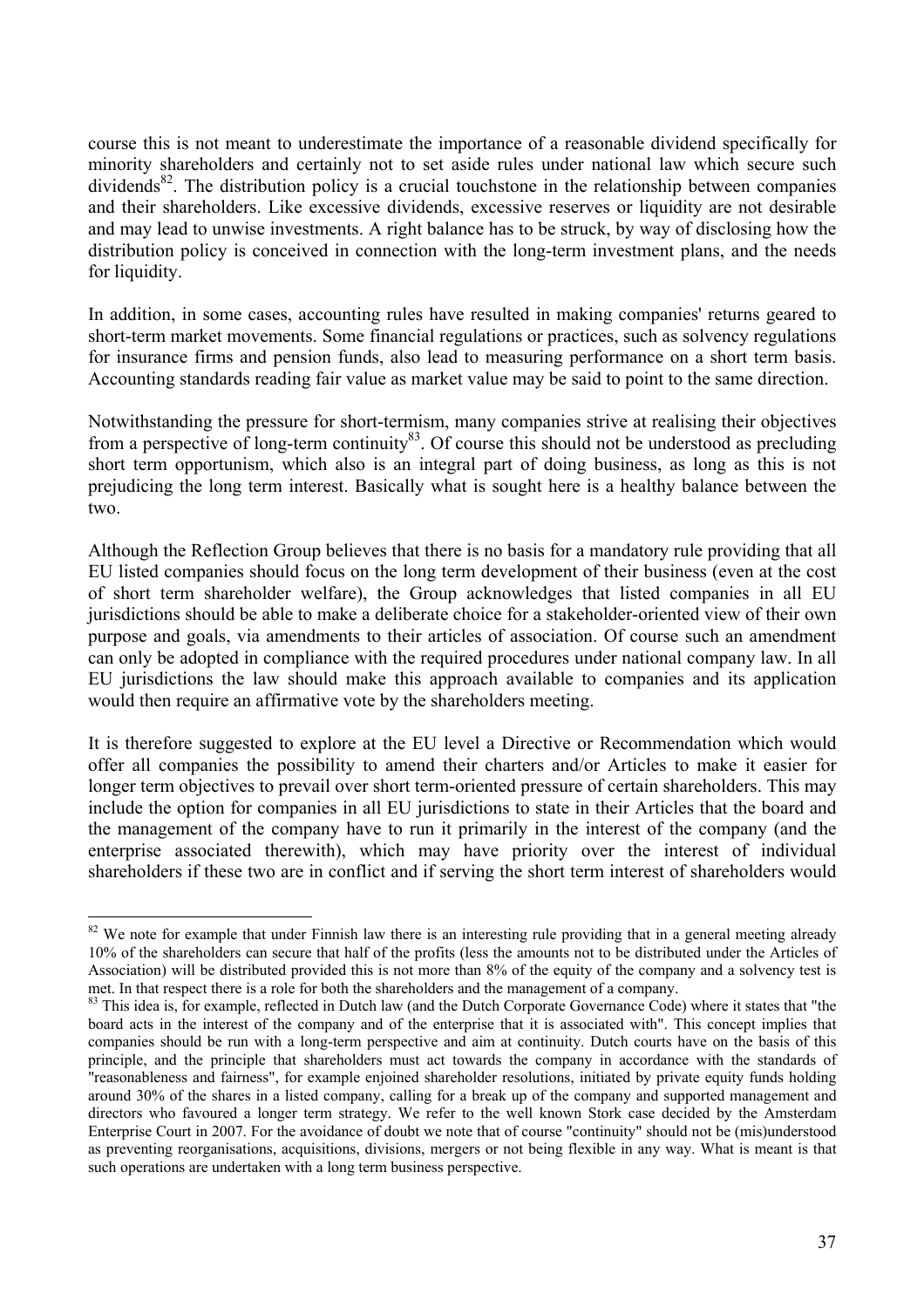have a direct negative impact on the long-term viability of the company<sup>84</sup>. Although, if adopted by shareholders, such a rule would take precedence over conflicting provisions of national law, it would not prejudice the authority of shareholders to approve (or not) certain decisions (some of which stem from EU Directives) like substantial transactions and divestments, mergers/schemes of arrangement and the authority of shareholders under the EU Takeover Directive<sup>85</sup> (2004/25/EC).

#### *Recommendations:*

*First, current EU legislation (and corporate governance codes) should be reviewed and amended against the background of whether the rules promote or at least facilitate a long term perspective. Second, on an optional basis, and upon the approval of shareholders, it should be possible to create the conditions for a longer term strategy to be implemented by management. This would imply that:* 

- *Transparency and reporting rules should be reconsidered and reviewed to see whether and where those rules focus too much on a short term perspective. An example is quarterly reporting, which could be considered to be made subject to an opt-out by listed companies.*
- *The conditions under which some disclosures have to be made on the basis of the Market Abuse Directive should be clarified to better define what items are price sensitive and/or should be disclosed, especially in the relationship to stable shareholders, that are more interested in the longer terms policies and developments of the company.*
- *An EU Directive or Recommendation could be considered with the aim to require (or recommend) that national legislators allow companies in the EU to amend their Articles to reflect that the overall goal of the company is the long term viability and continuity of the enterprise.*
- *The Board should indicate in its corporate governance report what its long term objectives are and how it plans to realise such goals while taking account of the short term imperatives.*

 $\overline{a}$ <sup>84</sup> It is noted, of course, that "interest of the company" may have a different legal meaning and connotation in the various legal systems and jurisdictions. In this framework of a more high level review, a legal definition is not envisaged. In the current text the term "interest of the company" is therefore used and should be understood in a general way.

<sup>&</sup>lt;sup>85</sup> Directive 2004/25/EC of the European Parliament and of the Council of 21 April 2004 on takeover bids.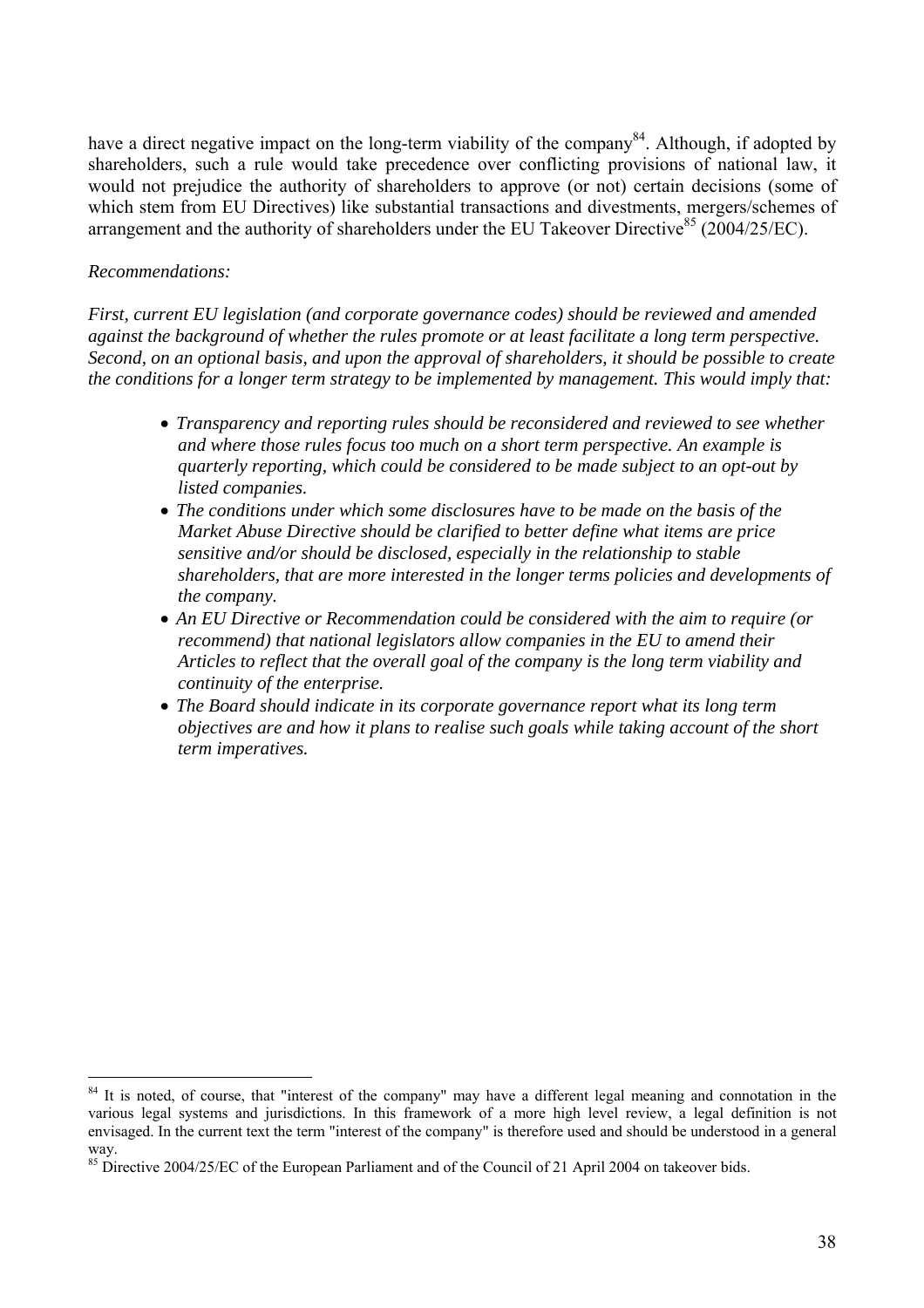## **3.1.2 Risk management in Listed companies**

#### *i) The arguments for EU recommendation and legislation on risk management for listed companies*

Risk management refers to the process of identifying the material risks that companies face and implementing appropriate risk management strategies in response.

Risk management is not a new concept. For instance, in the Nordic Member States boards have since the introduction of the dual executive system in 1930 been vested with the task of ensuring the company's internal organisation and ensuring proper accounting and bookkeeping, which was understood to comprise what is now known as risk management. This approach is also adopted in other countries (UK, France).

However, the financial crisis has increased awareness of business risks and of the importance of carefully reviewing and managing risks. As has been evidenced by several highly publicized incidents, viability of companies may be threatened by numerous factors or occurrences. Although quite well documented in the financial sector, it is clear that also other, operational risks may bring a company to the brink of collapse urging these risks to be adequately monitored and kept under control. Cases of liability for deficient products undermine not only stock prices, but reputation and attractiveness to consumers. Unethical or stronger criminal conduct may, apart from sanctions, result in jeopardising the company's assets, its reputation or undermine its credibility. Insider trading violations or abusive conduct in favour of related parties may, apart from direct sanctioning, cast a shadow over reliability of management. The public awareness and reactions in this respect may be expected to require more from management in terms of CSR policies and also will call for a long term perspective of the company.

The Reflection Group is aware that the elaborate and costly US Sarbanes Oxley Act, especially section 404 did not prevent the financial crisis and that there are therefore limits to what can be achieved by increasing disclosure or substantive obligations relating to risk management. However, this should not be an obstacle to improving the situation at the European level.

At the European level, the parameters of internal control and risk management systems are based on the minimal requirements of two European Directives. Directive  $2006/43/EC^{86}$  (Article 41) requires most "public interest entities" to have audit committees and imposes a duty on audit committees (or alternative bodies) to monitor the effectiveness of companies' internal control, internal audit (if any), and risk management systems. This has been described in the *RiskMetrics Study of Monitoring and Enforcement Practices in Corporate Governance in the Member States (2009<sup>87</sup>) as "the* Directive's most frequently non-transposed article". Directive 2006/46/EC<sup>88</sup> (Article 7) requires

<sup>&</sup>lt;sup>86</sup> Directive 2006/43/EC of the European Parliament and of the Council of 17 May 2006 on statutory audits of annual accounts and consolidated accounts, amending Council Directives 78/660/EEC and 83/349/EEC and repealing Council Directive 84/253/EEC.

<sup>&</sup>lt;sup>87</sup> Available at http://ec.europa.eu/internal\_market/company/ecgforum/studies\_en.htm.

<sup>&</sup>lt;sup>88</sup> Directive 2006/46/EC of the European Parliament and of the Council of  $14$  June 2006 amending Council Directives 78/660/EEC on the annual accounts of certain types of companies, 83/349/EEC on consolidated accounts, 86/635/EEC on the annual accounts and consolidated accounts of banks and other financial institutions and 91/674/EEC on the annual accounts and consolidated accounts of insurance undertakings.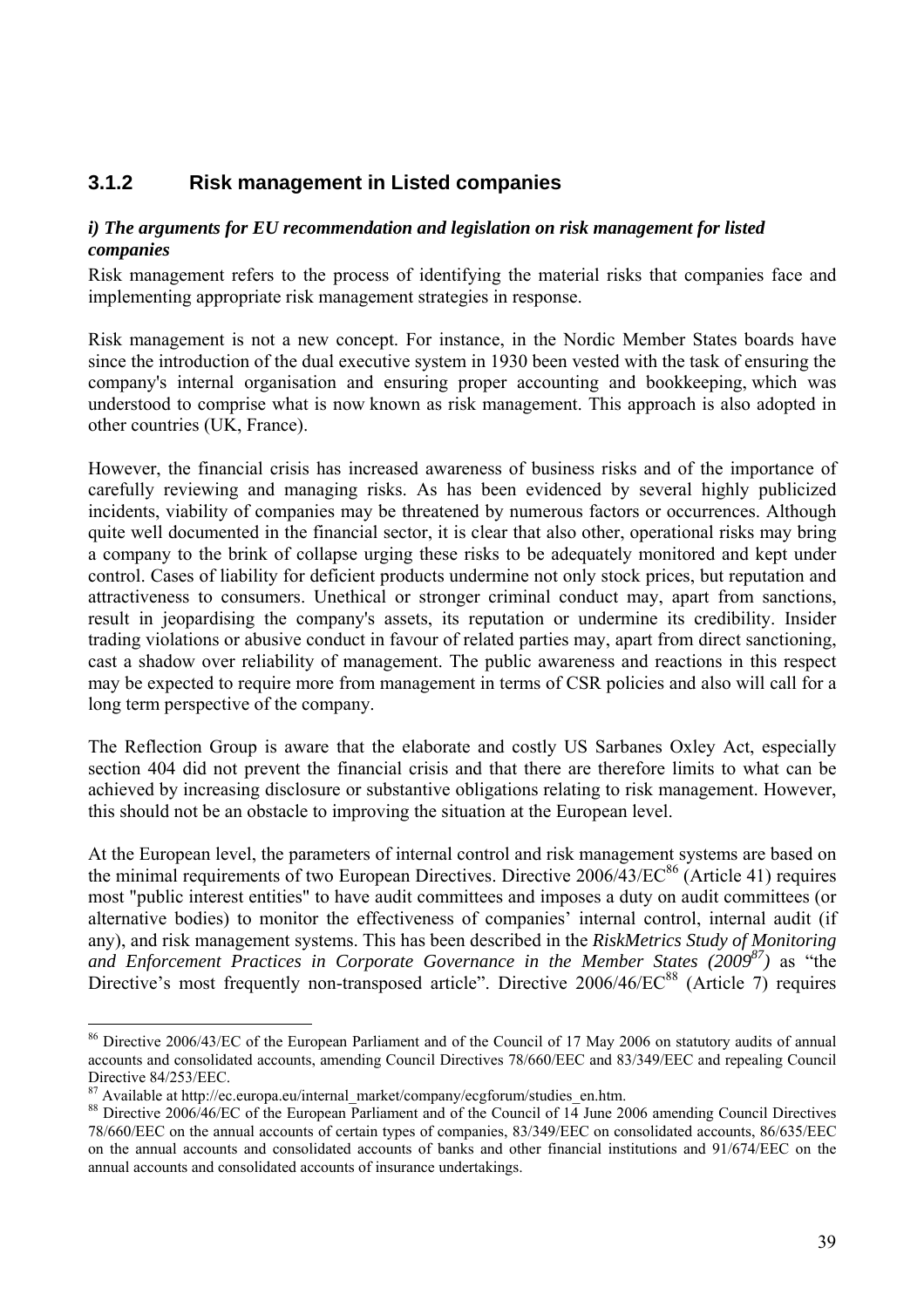listed companies to include a corporate governance statement in their annual report containing "a description of the main features of the company's internal control and risk management systems in relation to the financial reporting process." An amendment contained therein to Article 36(2) of Directive  $83/349/EEC^{89}$  provides that in the case of a consolidated annual report there should be a description of the main features of the group's internal control and risk management systems in relation to the process for preparing consolidated accounts.

In addition, the European Commission's Recommendation 2005/162 on the role of non-executive or supervisory directors of listed companies and on the committees of the (supervisory) board, recommends that an audit committee be established (unless the board is small) and that it assist the board in its task to review the internal control and risk management systems and the effectiveness of the external audit process and to ensure the effectiveness of the internal audit function. It also provides that the (supervisory) board should ensure that shareholders are properly informed as regards the affairs of the company, its strategic approach, and the management of risks and conflicts of interest (9.2). In terms of risk disclosure, the Transparency Directive  $2004/109/EC^{90}$  (Article 4(2)) requires the annual financial report to include a description of the principal risks and uncertainties that the companies face.

The well-documented international banking company failures in 2007 and 2008 highlighted the importance and scope of the risk management function performed by boards and increased EU regulation of risk management for investment firms and credit institutions (e.g. through the Capital Requirements Directive<sup>91</sup> and the Commission Recommendation 2009/384/EC<sup>92</sup> on remuneration policies) in recognition of the high systemic risk involved..

An argument against introducing risk control devices is that viable companies have a market incentive to engage in all cost-effective risk control devices, whether formal or informal, verifiable or unverifiable, and imposing a legal duty to adopt such devices, as a consequence restricting them to *formal* and *verifiable* ones, is unjustified for listed companies. While acknowledging that a controlling shareholder will possess a particular interest in the long-term viability of their company, it is pertinent to recall that market forces proved inadequate in this role in the case of the credit institutions. While of course there is no guarantee that increased risk management and risk disclosure will produce better governance, it is hoped that they contribute towards this end.

In some Member States, the need for appropriate internal control and risk management systems as an integral part of the governance structure of the listed companies has a direct and explicit legal basis. For example aaccording to German law (§ 91 (2) AktG), Aktiengesellschaften are obliged "to establish a system by which developments endangering the existence of the company can be detected from early on". According to Danish and Swedish law, the board must ensure that the company's organisation is structured so that accounting, cash management and the company's business operation are controlled in a prudent manner (Danish Companies Act 2009 sections 115

<sup>&</sup>lt;sup>89</sup> Seventh Council Directive 83/349/EEC of 13 June 1983 based on the Article 54 (3) (g) of the Treaty on consolidated accounts.

<sup>&</sup>lt;sup>90</sup> Directive 2004/109/EC of the European Parliament and of the Council of 15 December 2004 on the harmonisation of transparency requirements in relation to information about issuers whose securities are admitted to trading on a regulated market and amending Directive 2001/34/EC.

<sup>&</sup>lt;sup>91</sup> Directive 2006/48/EC of the European Parliament and of the Council of 14 June 2006 relating to the taking up and pursuit of the business of credit institutions and Directive 2006/49/EC of the European Parliament and of the Council of 14 June 2006 on the capital adequacy of investment firms and credit institutions.

 $92$  Commission Recommendation of 30 April 2009 on remuneration policies in the financial services sector.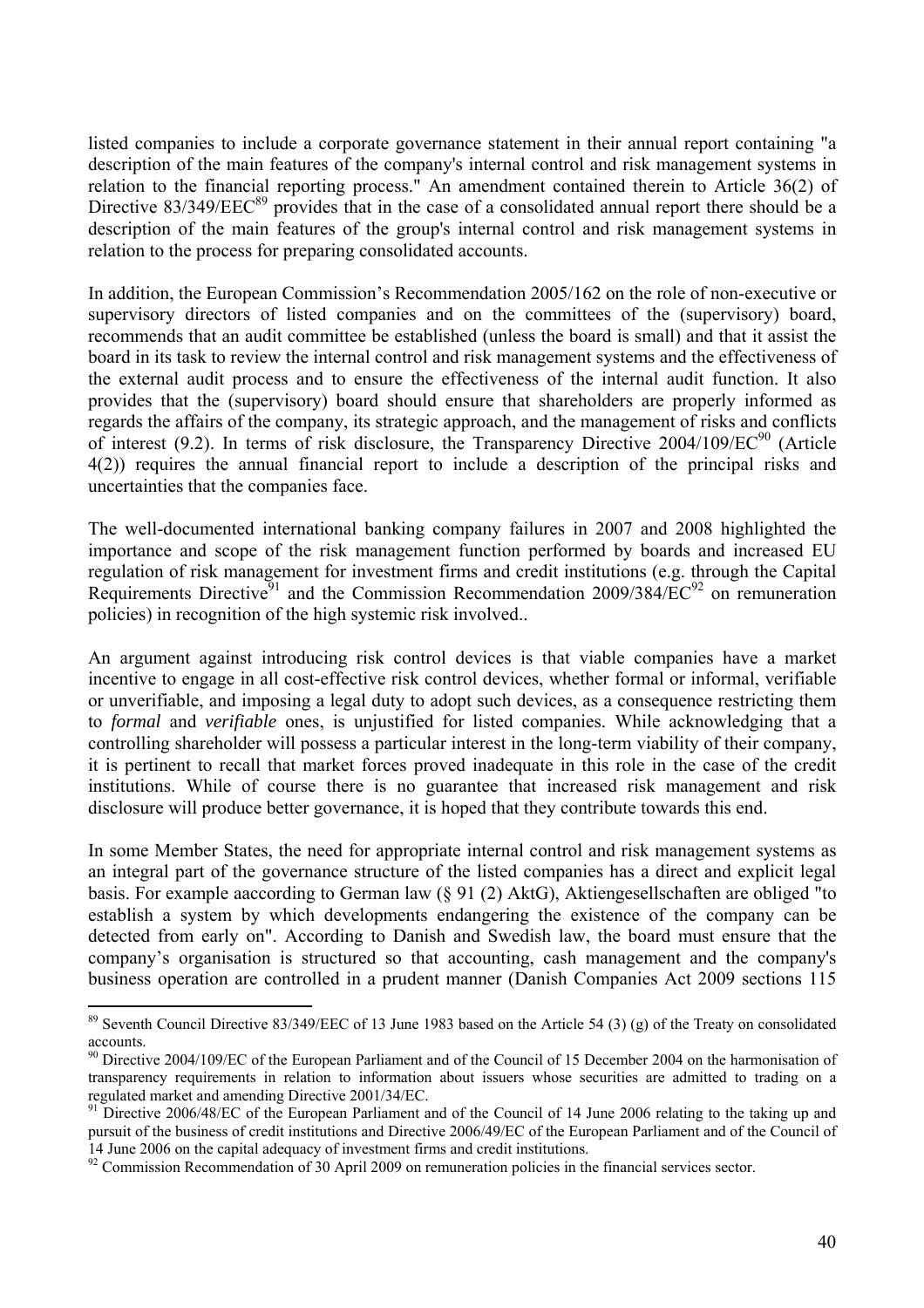and 116 and Swedish Limited Liability Companies Act, chapter 8, section 4). Furthermore, in certain jurisdictions such as Finland, the statutory control duties of the board expressly extend to the administration of the company, the appropriate organisation of its operations and the appropriate arrangement of the control of the company's accounts and finances (Limited Liability Companies Act, chapter 6 section 2). Arguably such responsibilities could also be interpreted as a necessary component of a director's general duty to act with diligence and care and to promote the success of the company – common statutory features in most jurisdictions.

However it seems that in many Member States detailed risk management matters are largely left to national corporate governance codes many of which are applied on a comply-or-explain basis. Directive 2006/46/EC introduced the comply-or-explain principle in European law. It mandates the application of corporate governance codes either by way of comply or-explain or alternatively it allows the application of company-specific extra-legal principles. (It should also be noted that the 2007 Commission Staff Working Document on the application of the European Commission's Recommendation  $2005/162^{93}$  indicated that there are differences between Member States as regards the scope of application of the national corporate governance codes, with certain codes applying to companies listed in the relevant Member State, and others only to companies listed and incorporated in the Member State. Where a company is incorporated in one Member State but is listed in another or several other Member States, this may result in situations where several codes are applicable or no code at all.

Many jurisdictions such as the UK and Belgium utilise a balanced approach that combines features of mandatory requirements in combination with best practices. The UK Corporate Governance Code (2010) states that the boards of all listed companies are responsible for determining the nature and extent of the significant risks they are willing to take in achieving their strategic objectives. Boards are required to maintain sound risk management and internal control systems. These are core principles which listed companies must comply with and report on to their shareholders. In some Member States such as the UK and the Netherlands, the codes provide that internal control and risk management extends to all operational activity and is not merely limited to the financial reporting process. The UK Turnbull Guidance which assists in the application of this requirement advises that "for groups of companies, the review of effectiveness of internal control and the report to the shareholders should be from the perspective of the group as a whole".

While the comply-or-explain principle enjoys the support of regulators, companies and investors, even outside the banking sector, there has been a clearly acknowledged need for improvements in the effectiveness of internal risk management and firm governance. The *RiskMetrics Study* found that Member States have implemented this comply-or-explain approach through different instruments resulting in discrepancies of universes of companies covered by the requirement. Companies and directors surveyed found that codes have almost no effect on issues linked to risk management from the perspective of strategic scenarios. The survey of investors indicated a perception that disclosure is worst regarding risk management, financial risk exposure, and nonfinancial risk profile. Furthermore, codes vary considerably when determining the body responsible for ensuring the development of a reliable system of internal control and the type of supervision provided and lack of clarity and consistency may be problematic.

 $93$  Report on the application by the Member States of the EU of the Commission Recommendation on the role of nonexecutive or supervisory directors of listed companies and on the committees of the (supervisory) board (SEC(2007)1021).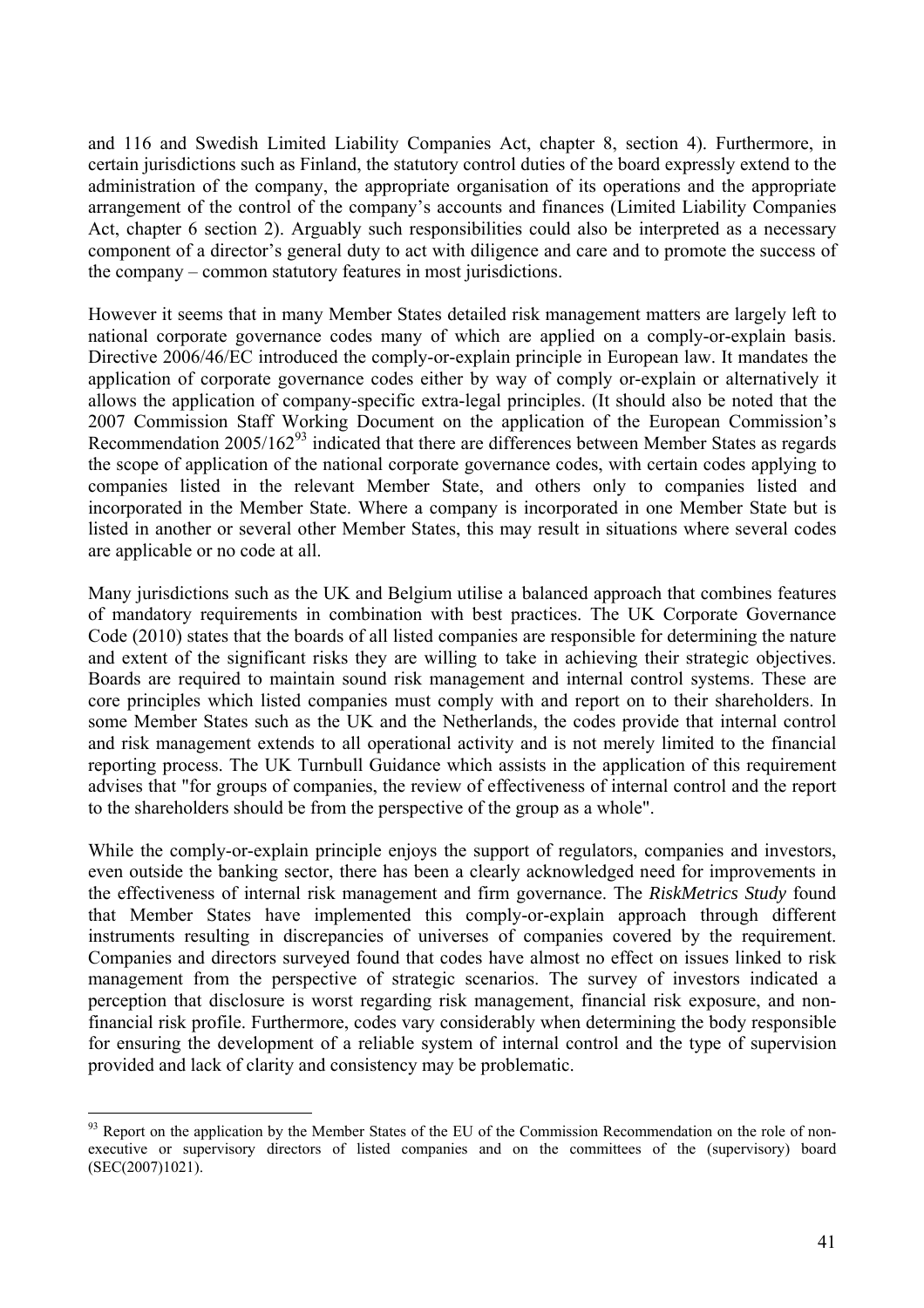It is acknowledged that requiring the board of listed companies to monitor all relevant control activities within the perimeter of the company, including subsidiaries, would be expensive and cumbersome, especially for large multinational companies with a decentralised organisation. However, it is submitted that, at least in the case of large listed groups of companies there is a role for EU law in regulating management and oversight structures. The classification of "large" could refer to companies which exceeded the average market capitalisation threshold set out in the amended Prospectus Directive 2010/73/EU<sup>94</sup>, i.e. over  $\epsilon$ 100 million on the basis of end-year quotes for the previous three calendar years. Alternatively, because of differences in each Member States about what is large, each Member State could be left to set the relevant threshold so that only the larger companies are covered.

#### *ii) The Possible Content of an EU Legislation and Recommendation*

The identification of risks, their management and mitigation are integral elements in a company's functioning and should be expressly and systematically addressed by management, under the general oversight of the board of directors who will report about it to the shareholders in the corporate governance report. The Reflection Group would support extending the obligation in Directive 2006/46/EC beyond financial reporting. Obviously the management and the board should be responsible for the appropriate structures and procedures depending on the nature of the risks associated with its business which may range from financial risks (foreign exchange counterparty, etc.) to operational risks, including product safety, insider trading, leaks of business secrets or conflicts of interest. In some cases internal procedures aiming at reporting risky or undesirable conduct may strengthen these policies.

However, it is proposed that the primary responsibility in relation to risk management for large listed companies should be placed upon the board of the parent company.

The board of the listed company should be required to establish a governance structure which contributes to the effective oversight of subsidiaries and which takes into account the nature, scale and complexity of the different risks to which the group and its subsidiaries are exposed. This would be without prejudice to the legal and governance responsibilities which might apply to subsidiary boards. It is thus recommended that a general duty, similar to that imposed in Nordic countries, be imposed on directors to take into account the risks of the company and to provide for safe and prudent organisation of its affairs. If the company is part of a group, this risk assessment and risk handling duty should expressly take into account the company's relation to the group. Where such a duty forms part of a Directive, questions may arise as to the nature and enforceability of such an obligation. That said, similar concerns could be said to arise in respect of the duty of directors in a target company imposed by Article 3.1(c) of Directive  $2004/25/EC^{95}$ . Another possibility is to recommend the inclusion of such a provision in the Member State's corporate governance code

The relevant governance structure might include the following requirements:

 $\overline{a}$ <sup>94</sup> Directive 2010/73/EU of the European Parliament and of the Council of 24 November 2010 amending Directives 2003/71/EC on the prospectus to be published when securities are offered to the public or admitted to trading and 2004/109/EC on the harmonisation of transparency requirements in relation to information about issuers whose securities are admitted to trading on a regulated market.

<sup>&</sup>lt;sup>95</sup> Directive on takeover bids, see note 85.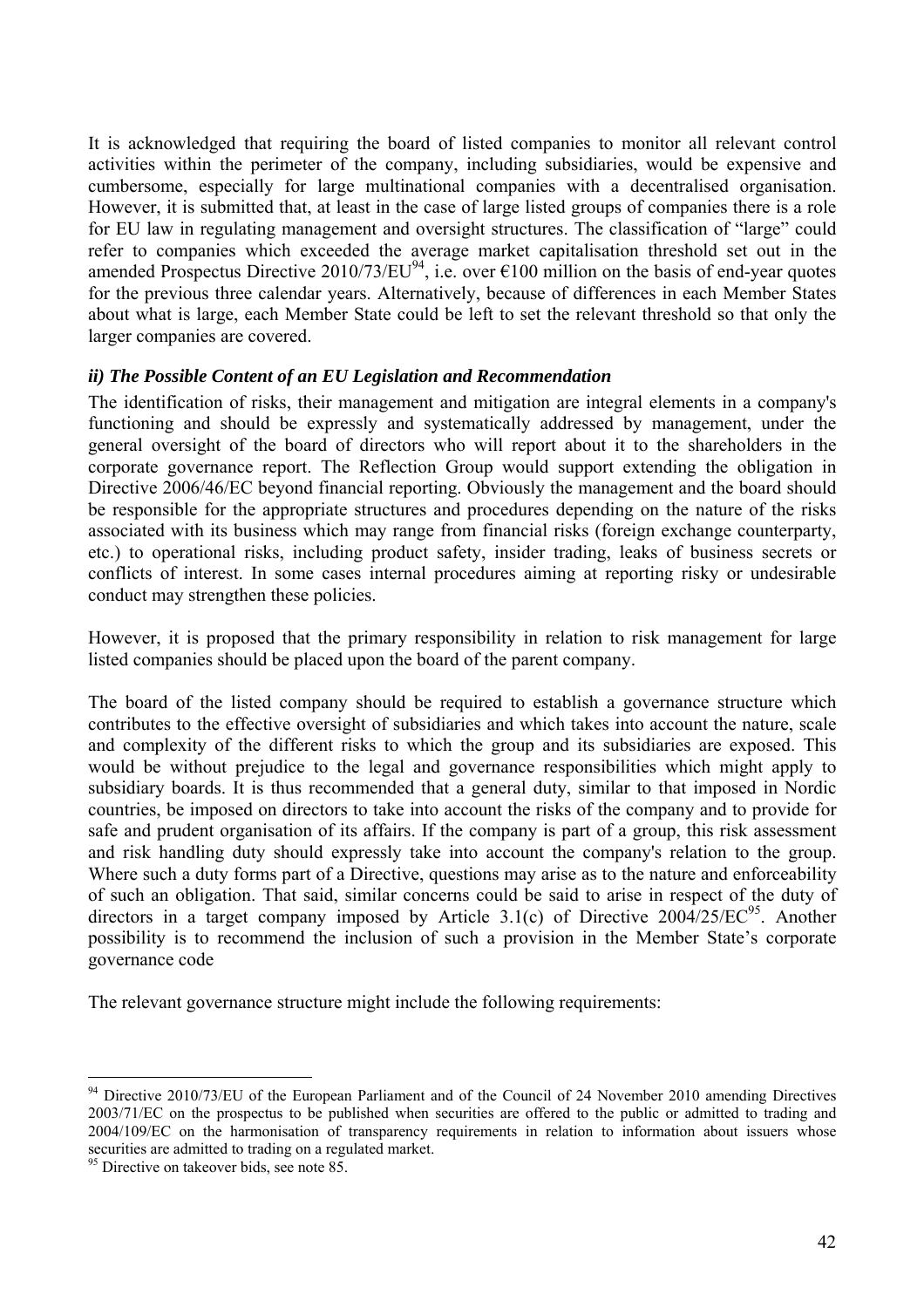- ¾ The board should establish adequate risk management processes and internal control mechanisms including all operational activities not merely the financial reporting process. This might include sound administrative, reporting and accounting procedures to identify, measure, monitor and control risk in all entities in the group. The board should adopt and review policies to identify potential conflicts of interest and monitor their implementation and, if these conflicts cannot be prevented, whether they are appropriately managed, based on the permissibility of relationships or transactions under sound corporate policies consistent with national law and supervisory standards. Boards should also have the appropriate instruments to identify early signs of impending financial weakness, thereby enlarging the implicit going concern assumption to a broader, and especially longer term, perspective about the risk that may threaten the company's existence and the sustainability of its business model. For non financial companies, taking into account the specific risk profile of the firm, the board of directors may constitute an internal risk committee that would report to the shareholders on the measures adopted by the management to identify, manage or mitigate the risks. At the same time we should be careful not to place an unnecessary burden on small and medium sized companies. Therefore, this function should be exercised by the full board in companies which choose not to deal with it in a special committee.
- $\triangleright$  The board should adopt adequate procedures to integrate risk monitoring systems into the company in a consistent way so that the risks can be measured, monitored and controlled at the level of the company, including subsidiaries.
- $\triangleright$  The Reflection Group considered whether in all cases or possibly following the MiFID example (Directive  $2006/73/EC^{96}$ , Article 7), "where appropriate and proportionate in view of the nature, scale and complexity of their business and the nature and range of the … activities undertaken in the course of that business" group companies should be required, apart from the functions of a board, to establish and maintain a risk management function which operates independently. This might have involved the appointment of a risk officer who would participate in the risk-management and oversight process at the highest level on an enterprise basis with group-wide authority and a status of total independence from individual business units as per Walker's recommendations or alternatively, the appointment of a risk committee comprising of independent nonexecutive directors to oversee the risk management function. On balance, the Reflection Group considered that, unlike the position with financial institutions, an independent risk function for all listed companies would be an overly burdensome and possibly counterproductive obligation. For example having a separate risk officer may in certain cases actually diminish the status of risk management. In companies where there is a very strong Chief Financial Officer, it might be argued that a risk officer would not be able to compete with the former. Instead the Reflection Group recommends that the person or committee responsible for risk management should have a strong status within the entity and strong reporting lines to the relevant committee and board.
- $\triangleright$  A system should be established providing for the consistent reporting of information on risk and risk management systems. Although as noted above, Directive 2006/46/EC provides for the publication of "a description of the main features of the company's internal control and risk management systems in relation to the financial reporting process", consideration might be given as to whether this is sufficient. Should disclosure

<sup>96</sup> 96 Commission Directive 2006/73/EC of 10 August 2006 implementing Directive 2004/39/EC of the European Parliament and of the Council as regards organisational requirements and operating conditions for investment firms and defined terms for the purposes of that Directive.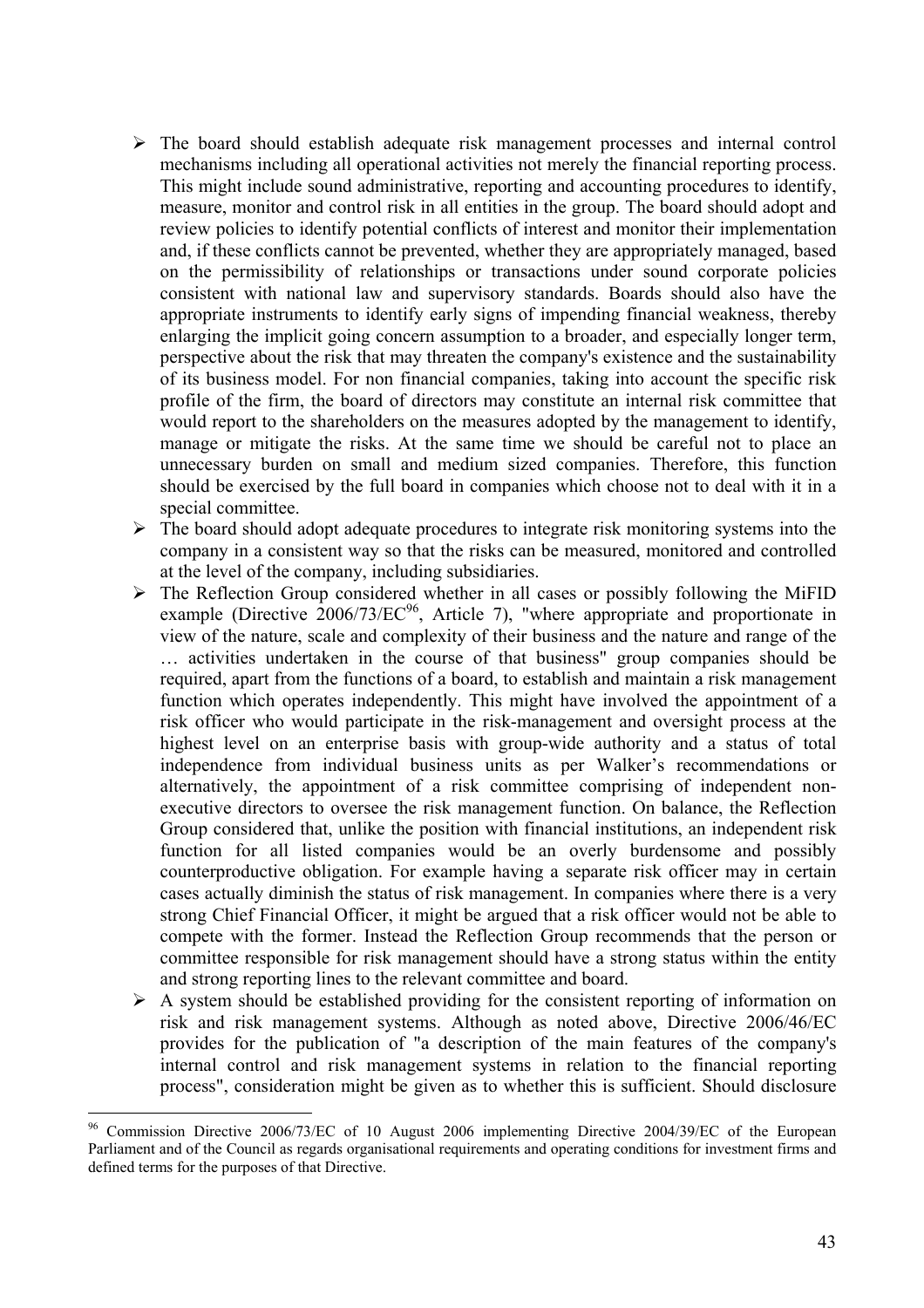extend for example to all internal control and risk management systems and not just those relating to financial reporting? There may also be a case for providing further elaboration of the main features of the relevant internal control and risk management systems (*e.g.* based on the COSO2 framework) ) and management's views on whether these operations are working effectively. This is an area that is particularly suited to "best practice" recommendations rather than hard law. Much of the risk information is industry or company specific and may not be standardized. In terms of risk disclosure, the requirements in the Transparency Directive are minimal. However it must be acknowledged that disclosure may be a costly undertaking in terms of management time, loss of confidentiality, etc. As the European Corporate Governance Forum noted "the wider the types of risk to be addressed and the more extensive the disclosures required, the greater the costs, difficulties and challenges faced by management and those charged with governance". While empirical evidence would appear to suggest that a risk information gap exists, clearly a balance will need to be struck between providing excessively detailed risk disclosures on the one hand and overly generalised boiler-plate statements of risk management policy on the other. Determining the exact nature of the disclosure obligation (both how detailed and of what) is not straightforward. A distinction can be drawn between disclosure of the risk monitoring structure of a particular company which serves to a) ensure that it is in place within the company or b) to enable investors to assess the risks of the company in their overall evaluation of the company. The distinction is thus between disclosure as a) compliance or b) pricing mechanism.)

While the board and management of subsidiaries remain responsible for effective risk management processes at the subsidiary, the board of the listed parent company should also have appropriate input into the local or regional adoption of the strategic group-wide risk management policies prescribed by the parent board and to the assessments of local risks. Subsidiary management, with subsidiary board oversight, should be responsible for assessing and ensuring that group risk management systems are appropriate, given the nature of the operations of the subsidiary.

Sarbanes Oxley establishes the responsibility of the Chief Executive Officer and Chief Financial Officer to certify the existence and effectiveness internal control system. At European level, the European Corporate Governance Forum has suggested there is no need to introduce a legal obligation for boards to certify at EU level and it is submitted that this is correct.

#### *Recommendations*

- *The increased awareness of risks should imply that Boards and management are expected to explain, avoiding boilerplate approach, risk management functions, risk management policies, structures and procedures, in the corporate governance report. This should be done by way of an amendment to Directive 2006/46/EC.*
- *The issue of board responsibility could also be dealt with by way of an amendment of Directive 2006/46/EC. However, in view of the complexity of many of these issues and the differences in national corporate governance structures, the Reflection Group considered that on balance the adoption of detailed binding rules is not necessarily the most desirable or efficient way of achieving the desired aims. It is proposed thus that the appropriate regulatory tool to implement the remaining proposals set out in this part of the paper would be a Commission Recommendation. All Member States would be invited to take the steps necessary to introduce at national level a set of provisions based on the*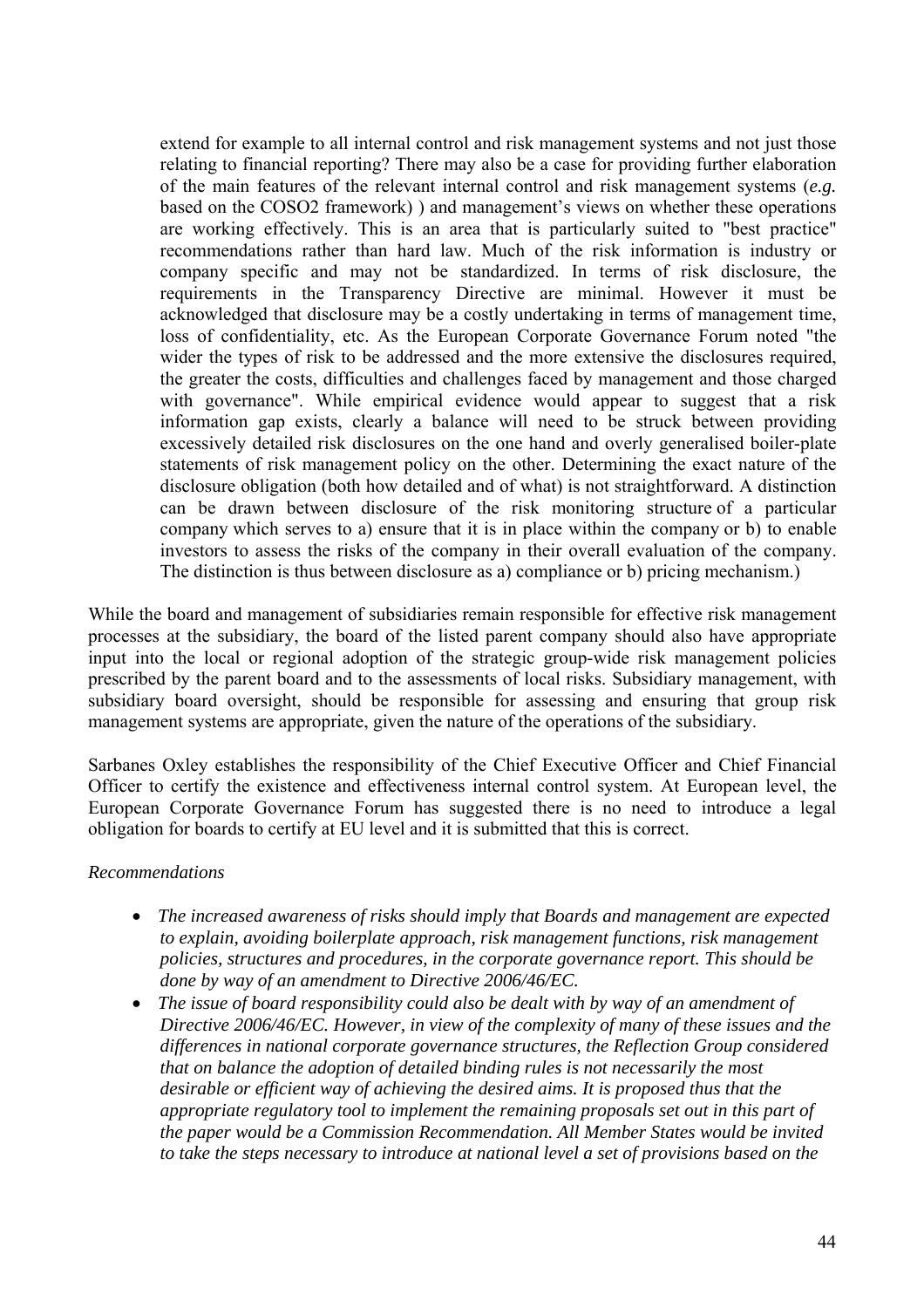*principles set out in this Recommendation, to be used by large listed companies either on the basis of the 'comply or explain' approach or, upon individual Member States' choice, pursuant to legislation.*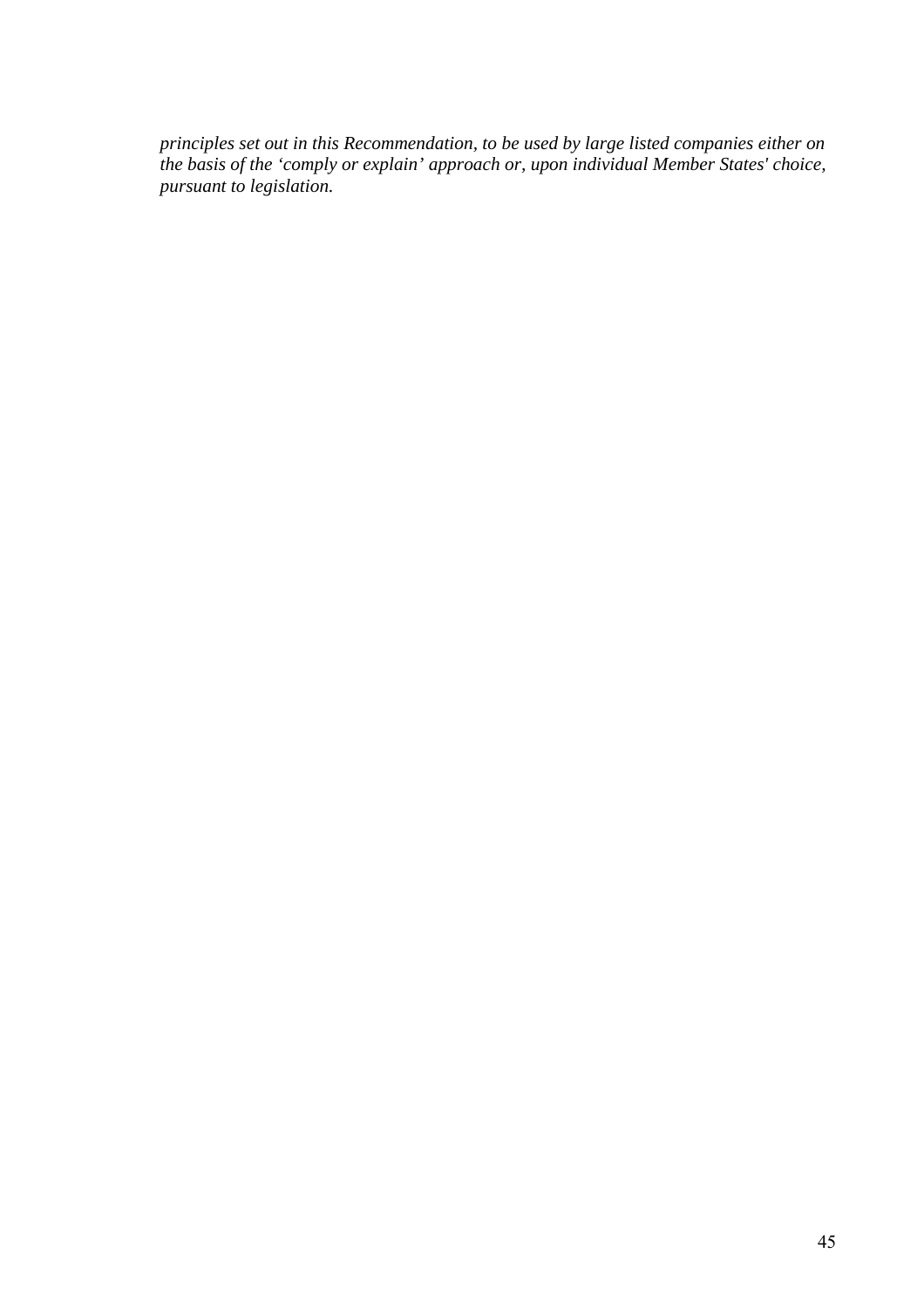## **3.1.3 Long term ownership**

In some EU jurisdictions an attempt has been made to strengthen the position of long term shareholders who seek to engage with the company on the basis of a commitment to long term success. Sometimes the nature of these attempts is more implicit (for example via stewardship codes like the one in place in the UK, which we will discuss in the next section of this report), sometimes these attempts much more explicitly seek to promote long term ownership. For example, France allows stable shareholders to cast twice as many votes than other shareholders. Other EU Member States also provide for flexibility in terms of number of votes which can be attached to shares $97$ . France, Italy and the Netherlands allow companies to pay those shareholders higher dividends. At the same time it is noted that such arrangements may exacerbate issues associated with dominant shareholders and may diminish liquidity. An evaluation of these effects can however be left to the shareholders. The Group therefore feels that EU regulation should seek to secure that companies all across the EU have the option (clearly EU regulation would have an enabling character) to include clauses allowing for differential voting rights or additional profit distribution rights in their Articles of association. In this respect it is noted however that it may be appropriate to set certain limits. In France for example the extra dividend is limited to maximum 10% more than short term shareholders would receive (Article L. 232-14 of the Commercial code).

In case of long term shareholders who have committed themselves to the company's long term success and actively engage themselves with the company on that basis, there may be good arguments for the company to involve them more than other shareholders in the decisions management and directors are envisaging. Of course this would require that it can be established that it is not just an intermediate institution holding the shares, but that the ultimate investors/beneficiaries are the long term participants and that they are the ones deciding how the shares are voted. In addition it is noted that existing rules on insider trading and concerted action may discourage shareholders' involvement. This is even more so if major long term shareholders would agree on such decisions as that may imply the risk of having to launch a mandatory offer should the action by shareholders involve a sufficient percentage of them (usually around 30 percent). It is suggested that mandatory bid rules should be clarified and basically, in this context, should only apply if actions aim to actually control the company at board level.

Existing EU regulations may therefore be counter productive in as far as the goal is to further a long term orientation of the company and its shareholders. The Group recommends therefore that the existing EU regulations in the field of sharing information with insiders and concerted action rules be reviewed from the perspective of whether they unnecessarily limit the possibilities to align the company and its shareholders in respect of its long term objectives.

#### *Recommendations:*

 $\overline{a}$ 

*In order to favour long term share ownership and shareholder commitment:* 

 $97$  It is noted, for example, that in the Nordic countries shares with different voting rights are widely used. Although this clearly can promote stable shareholdership, such shares are not being awarded as loyalty shares but are issued as part of the corporate structure.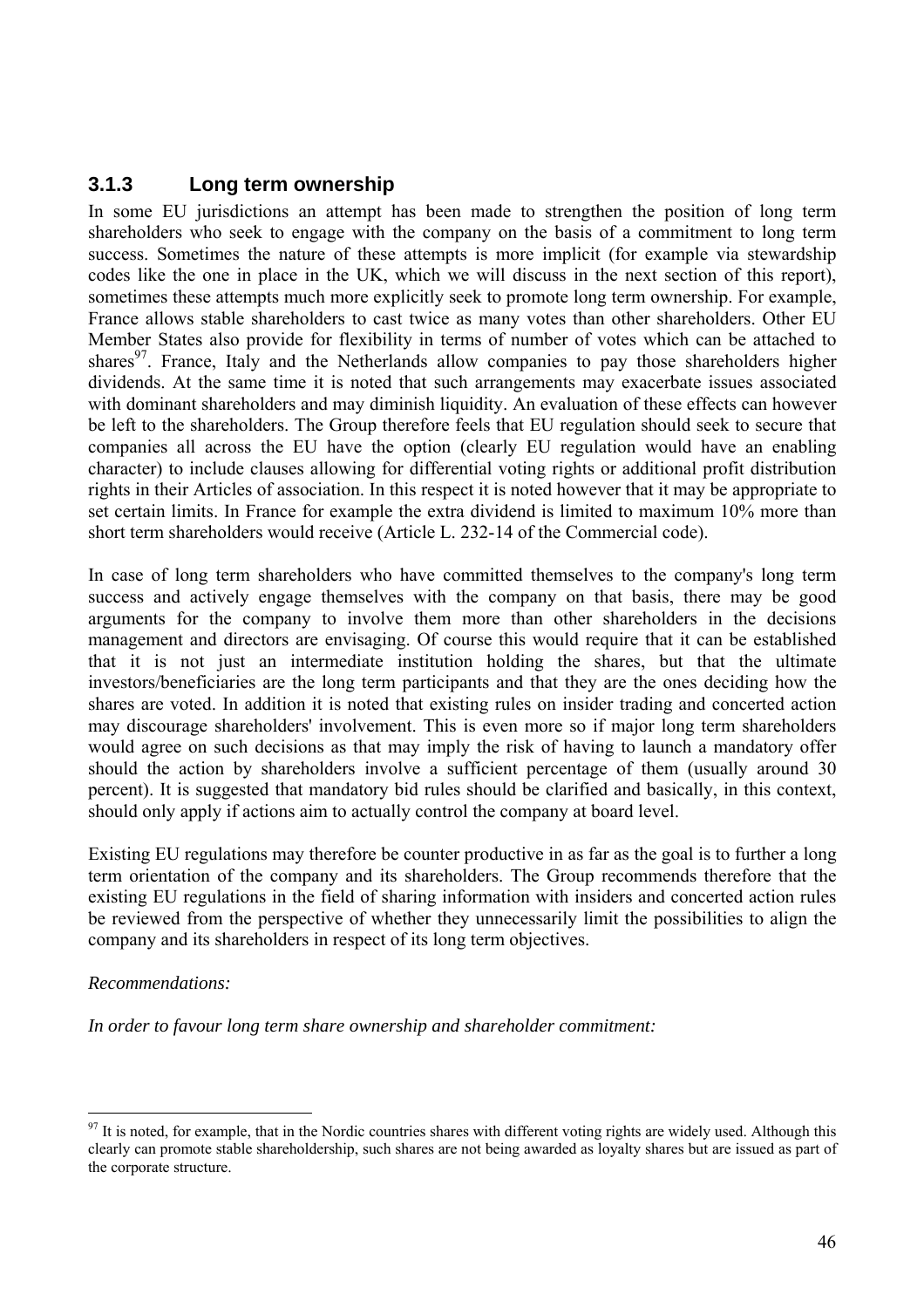- *Companies' Articles should be allowed to provide for long term shareholders preferential treatment. These benefits might consist of:* 
	- *a) Enhanced voting rights*
	- *b) Higher dividends*
- *Coordination between the company and its long term shareholders to further its long term objectives should be possible without triggering rules on sharing of inside information and concerted action.*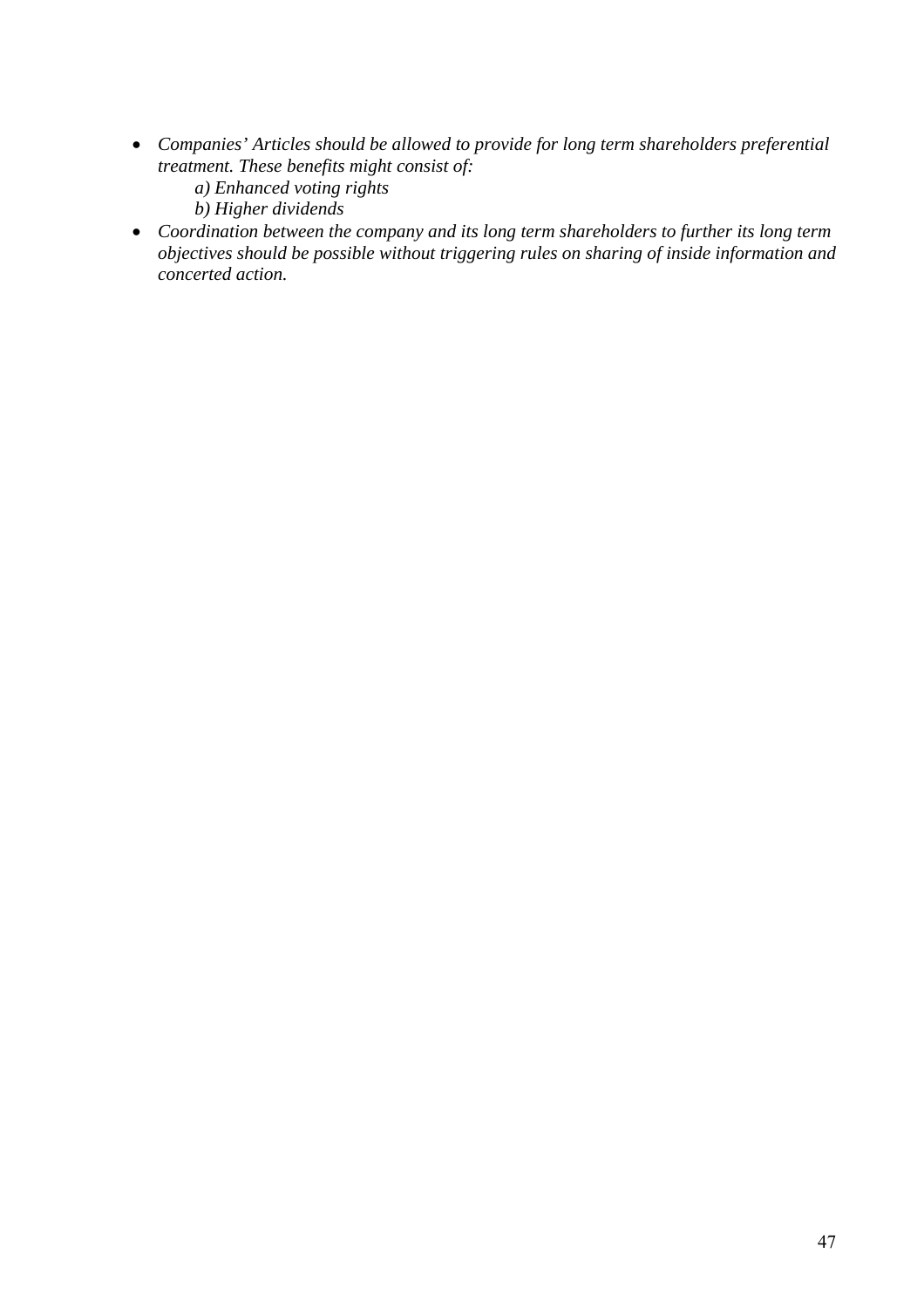## **3.1.4. Institutional investors**

As noted above, over the last decades the overall role of institutional shareholders has increased considerably. It is therefore important, when reviewing trends that may affect a short term or long term orientation of companies, to take into account developments related to institutional shareholders. Institutional investors like insurance companies and pension funds traditionally were long-term investors per definition, balancing their stable bond portfolio returns with additional returns from equity. However, regulations - both of a prudential nature or relating to the applicable accounting systems - have resulted in these institutional investors unloading their equity portfolios in favour of bonds, often sovereign ones. The stable funding of the investee companies necessarily has suffered. In addition other types of institutional investors have come to the fore, including investment funds, private equity and hedge funds.

In the field of investment funds – here in the sense of UCITS, Alternative Investment Funds, national funds, etc. – investors usually require full liquidity, preventing their portfolio managers to build up a long-term position in the companies in which they invest. Only in cases of extreme stress have they accepted to partially, or even wholly suspend redemption of their shares ("side pockets"). One may wonder whether a longer-term engagement could not be considered also for these investors, provided certain conditions - especially in terms of disclosure and risk measurement - are fulfilled. This is the practice followed in the alternative investment fund business where relatively long lock-up periods are usually agreed upon. More in general, the EU has acted in this area with a new framework of rules requiring more transparency in the hedge fund business, the Directive on Alternative Investment Fund Managers (AIFMs), which also requires disclosure of the redemption restrictions.

Up to now the role and functions of institutional investors have been addressed in national corporate governance codes. However, the level of regulation in the various EU Member States varies considerably. In some Member States, institutional investors are expected to be more transparent than in others in as far as their policies are concerned (including the voting policies) as well as the way they are expected to operate. The Group feels that in any case institutional investors active in several EU Member States should be obliged to publish their voting policies and the specific votes that have been cast in EU listed companies in which they hold shares. In that respect it would also be expected that these institutions indicate whether they have a short term or long term focus and what that essentially entails.

A further step would be to develop a more comprehensive Code applicable to institutional investors. An example is the recent UK Stewardship Code. However, the concrete principles and rules set out in such Codes also may encourage and legitimize institutional investors to directly involve themselves with the investee listed companies, including determining their strategy and board composition in a way that may not necessarily reflect long term objectives and may come down to micro-managing the company and minimise the responsibilities of management and directors for the longer term well-being of the company. One will have to take a closer look at the role investors may fulfil in general and their relationship with other shareholders and the investee companies, including their exercise of voting rights. At the same time, one will need to differentiate between the many categories of institutional investors which all may have different characteristics like Alternative Investment Funds, UCITS, Insurance companies, Sovereign Wealth Funds, etc.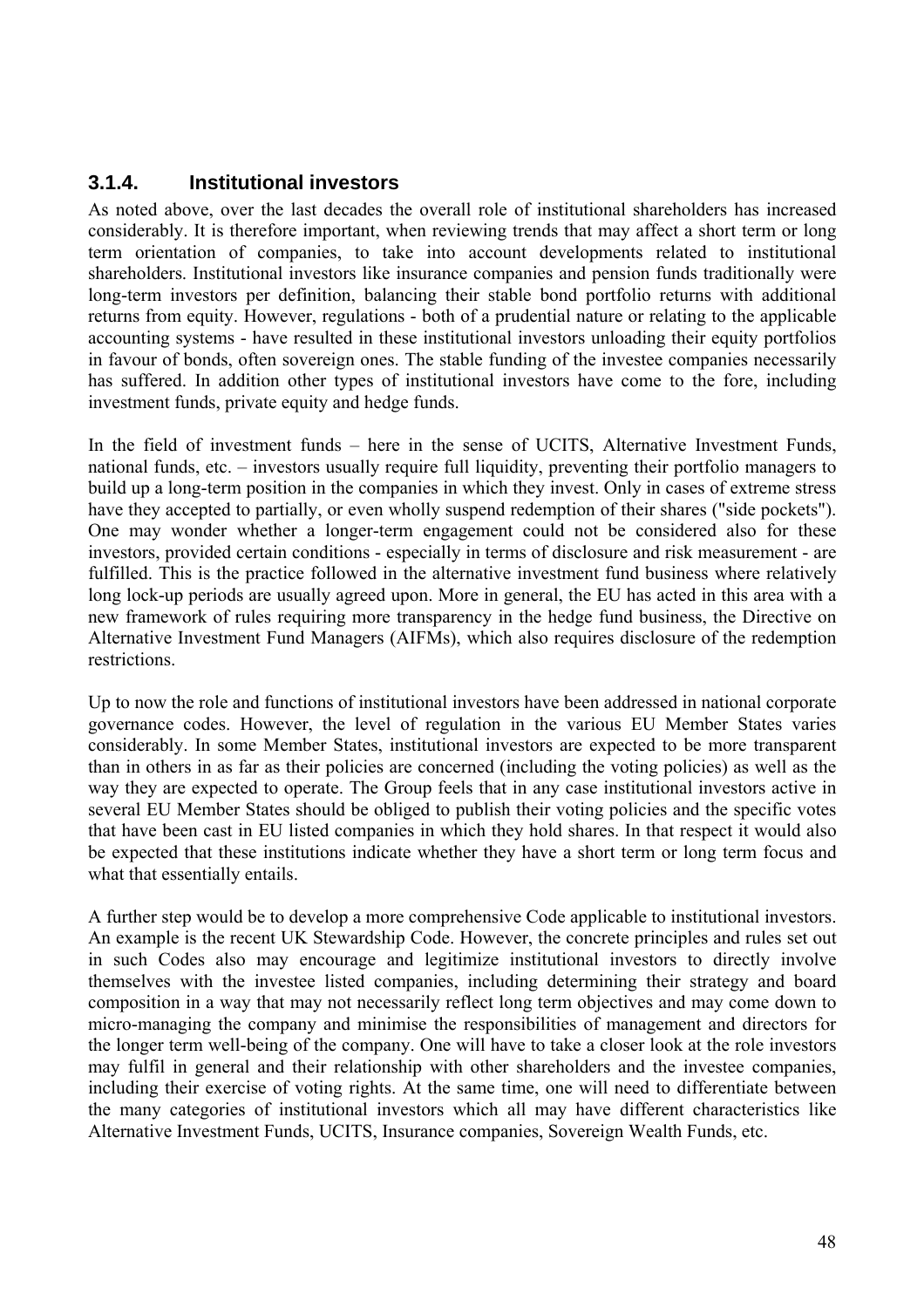Having said that, there is a consensus in the Group that in itself the issue of overall investment conduct of institutional investors warrants the attention of the EU as it may affect cross border investments and could as a consequence distort the level playing field for investments in European listed companies. At the same time it is clear that this is a sensitive area and very much associated with national policies, traditions and cultures. However, it would seem that developments in this respect should be monitored and mapped out by the EU. The Group recommends that the EU regularly undertakes a detailed review of investment restrictions and patterns by different classes of institutional investors, for example every three years, aiming at identifying the evolutions in their investment policies, and whether short term and longer term goals are sufficiently balanced and consider whether additional EU actions and/or recommendations, including recommendations to amend national Codes, may be called for. At some time it may even be considered whether an EU Directive is the appropriate instrument. In this respect it is interesting that under the UK Stewardship Code (see above) the PIRC reported earlier this year that just under half of the asset managers did not make any voting data public (in spite of what that Code provides in principle 6 thereof).

Finally, for the sake of completeness, it is noted that in this respect other avenues may become relevant as well. Taking into account the growing need to provide for an ageing population, initiatives are being taken to explore the creation of a specialised investment product specifically aimed at securing pension obligations that would run over a long(er) period of time, could not be redeemed before pension age, and offer a higher return than the short term instruments, mainly by investing a larger portion in equity. This would also imply that these instruments, or at least part of the portfolio, would be exempted from the redemption obligation. It may benefit from the favourable tax treatment that is already in place for pensions in most Member States.

#### *Recommendations:*

*In respect of institutional investors it is suggested that:* 

- *Institutional shareholders- or the asset managers that act for them should explain their voting policies indicating whether or not they will adopt a long term engagement with the investee companies.*
- *The role and actions of institutional investors should be analysed and a report on actions and trends should be published regularly (for example every three years). On the basis thereof it can be considered whether additional actions would be appropriate including rules that could foster a long term rather than a short term perspective.*
- An analysis should be made of the risks involved in long-term equity investing by *insurance companies and pension funds (in correspondence to their long term liabilities) and allowing them to exempt part of their portfolio from the redemption obligation.*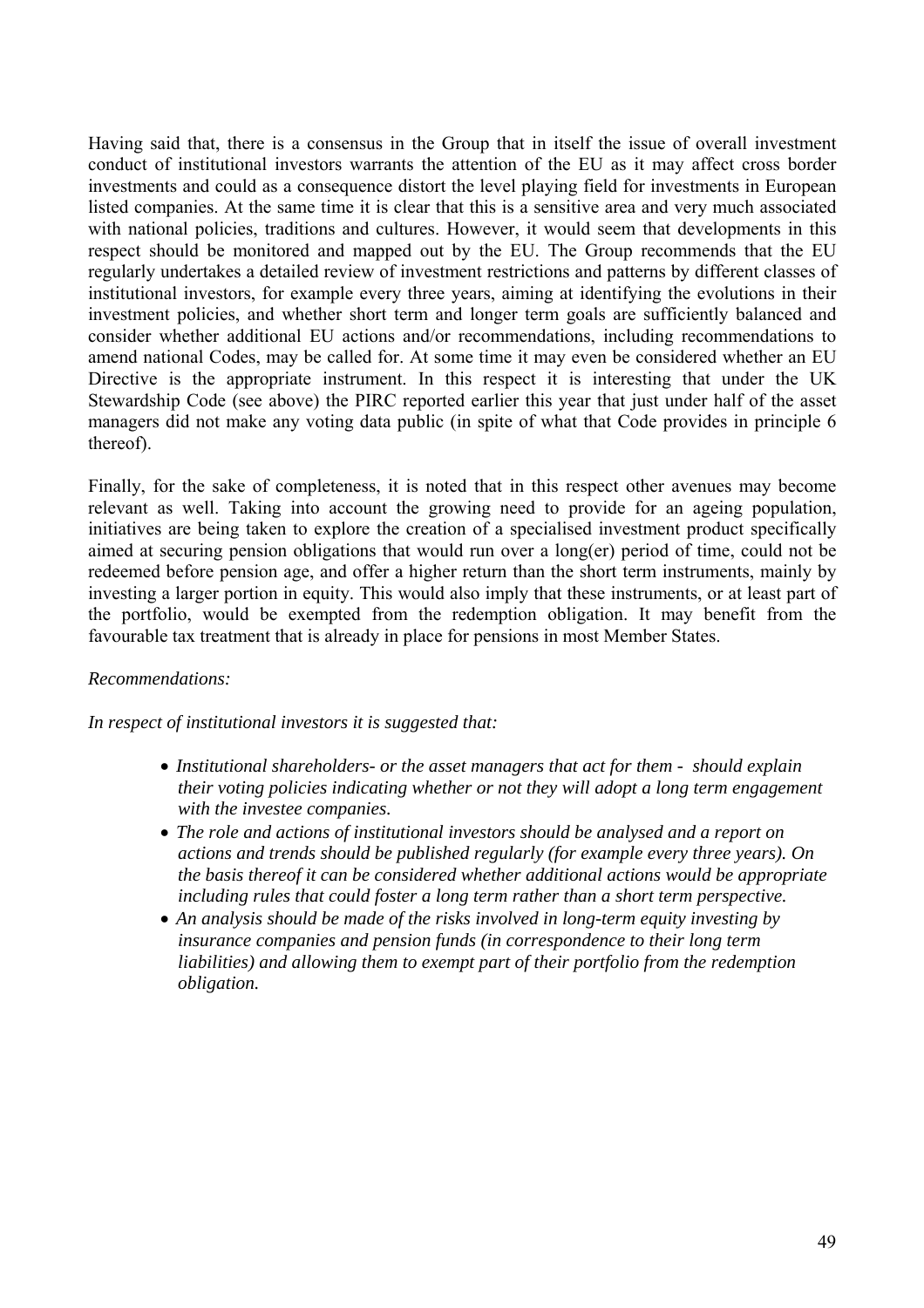## **3.1.5. Voting in listed companies and shareholder identification**

The issue of cross border voting of shares in EU listed companies has been on the table for a relatively long time. The Reflection Group feels that facilitating shareholders' votes at general meetings should be a priority of the European Commission. Whatever the perspective in terms of long term or short term interests of listed companies, there is consensus that in any case it is important that ultimate beneficiaries should face the lowest possible burden when exercising their voting rights. An EU wide system could be much more efficient and practicable than the various systems in 27 Member States. Nowadays, preferably with the help of modern electronic means it should be possible to achieve this goal so that direct casting of votes without the intervention of the chain of intermediaries and custodians should be possible. A way to realise this may be that the depositary bank, where the direct contact with the multitier financial holding system and the investors takes place, would deliver a "certificate" in physical or electronic form which would authorise this investor to attend (and vote in) the shareholders meeting, or cast his vote electronically. In principle this approach should be in accordance with company law provisions as to who the company recognises as the person entitled to vote. Obviously, this should necessarily imply that beneficial owners in intermediate institutions can be identified and will be provided with the opportunity to determine the exercise of the shareholder rights.

Initiatives that would further facilitate (electronic) voting by shareholders may also be combined with mechanisms that facilitate companies to identify who the shareholders are and make it easier to communicate with its shareholders, especially in multilayered depositary systems. The majority of the Reflection Group is of the opinion that there is no good reason why the identity of its shareholders should be kept from the company. However, this does not mean that the company is free to share these particulars with third parties. On the contrary, in principle such information should be treated as confidential and may only be used for communications directly associated with information that normally is to be shared between the company and its shareholders.

#### *Recommendations:*

 *Instruments for activating absentee shareholders should include:* 

- *Simplifying the mechanisms whereby shareholders exercise their voting rights, especially in a multi-tier holding system;*
- *Requiring issuers to organise an efficient voting platform system, allowing all shareholders to vote electronically, subject to an opt out by smaller listed companies who may have a more local character and for which this may be an unnecessary burden;*
- *Allowing companies to identify their shareholders and communicate with them.*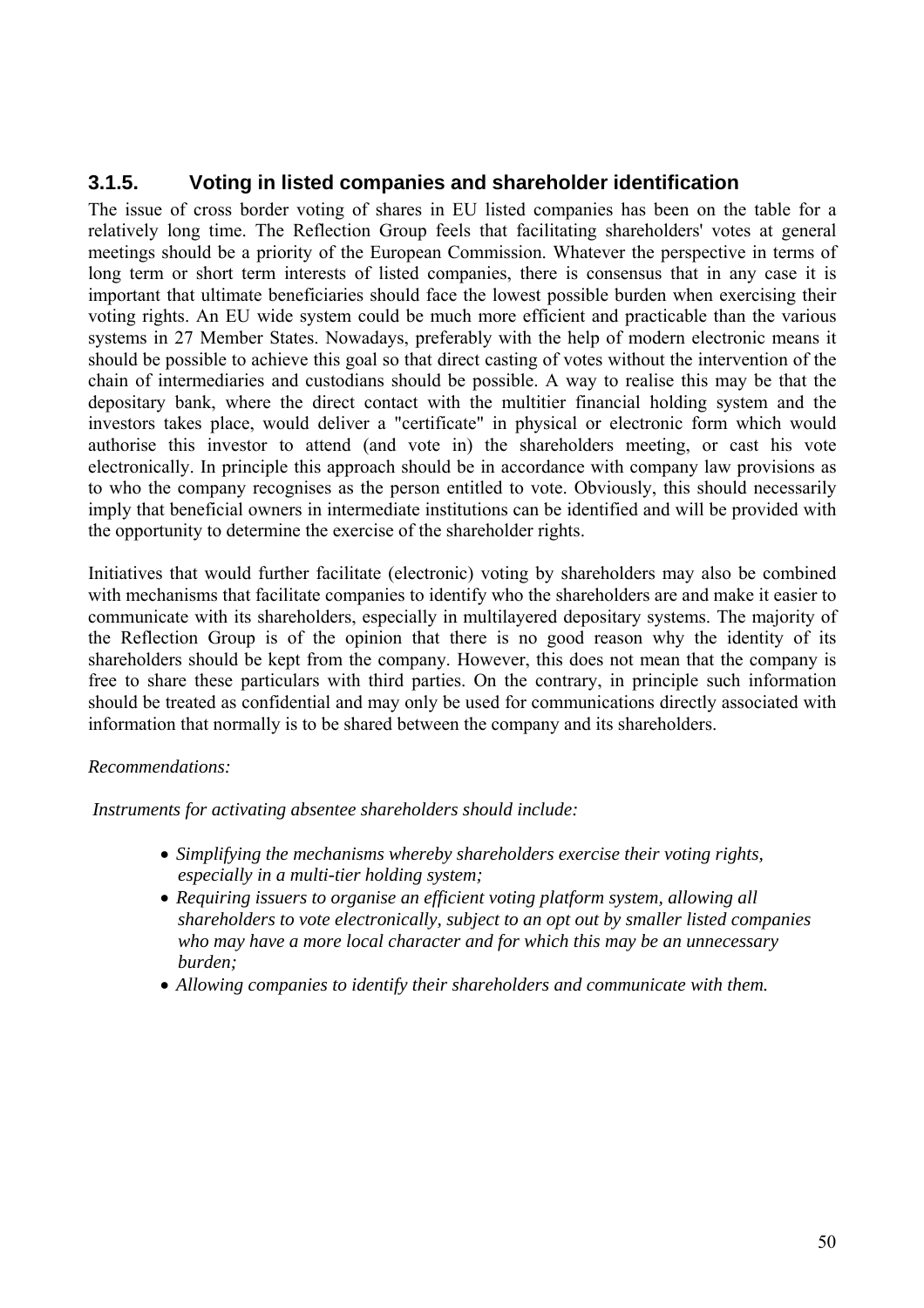## **3.1.6 Corporate governance, Position of Management and Independent Directors**

A focus for the short-term can also be the outcome of rules relating to the position of managers and directors. The linking of remuneration to short term outcomes or market price movements or deferred compensation vesting within a short term time frame are just two examples.

#### *i. Position of management*

In many legal systems directors can be dismissed at will. Similarly, in some jurisdictions directors are appointed for very short terms, *e.g.* one year. This may make them overly sensitive to day-today concerns, and much less focused on the medium and long term. As directors in these situations will be responsive to their shareholders, a short term focus may increase if the shareholders are also focused on short term goals towards their investors.

At the same time the Group notes that there are quite a few examples of management becoming entrenched in a way that does not promote responsiveness to new developments and justifies criticism on their performance. The Group notes that finding a balance here is extremely difficult and probably cannot be addressed via one-size-fits-all legislative solutions. It will always be a mixture of terms' length, re-appointment schedules, exit packages to be paid (and national rules providing for such packages) and the role of the judiciary in this respect.

However, the EU could have a role in facilitating choice by requiring Member States to grant the option to allow either one year or multiple year terms (e.g. not exceeding 4-6 years) and not to make directors and/or management of companies dismissible at will ("*ad nutum*") - *e.g.* by explicitly stating the causes for dismissal- and/or to introduce staggered board structures if Member States do not yet provide for such options. Obviously the shareholders meeting would have to consent to such a regime and EU law would only be enabling in this respect. Member States may be allowed to subject such amendments to supermajority requirements such as a MOM (majority-of-the-minority) clause or a two-thirds quorum, to avoid insiders' (*e.g.* controlling shareholders') dominance of the approval process.

#### *ii. Discussion of position and role of Independent Directors*

In respect of the composition of boards the EU already as early as in 2003 issued its recommendations in the EU Action Plan on Company Law98. The main recommendations at the time were that in a board of a listed company there should be a substantial representation of 'independent' directors and that managing directors should have a say in who will be appointed. Since 2003, and the additional EU Recommendation of February 2005 on Independent Directors<sup>99</sup>. we have seen all over Europe that the principle of having a substantial number, and in principle a majority of independent directors, is adopted in national corporate governance codes.

However at the same time it can be noted that the role played by (independent) directors in the crisis period has not necessarily been convincing and that sometimes even a certain level of distrust in independent directors and their level of knowledge relevant to the company of which they are a director, can be identified. Therefore the Group recommends that the Commission would initiate an

<sup>&</sup>lt;sup>98</sup> See EU Action Plan on Company Law, section 3.1.3.

<sup>99</sup> Commission Recommendation of 15 February 2005, 2005/162/EC, OJ L 52/51 of 25 February 2005.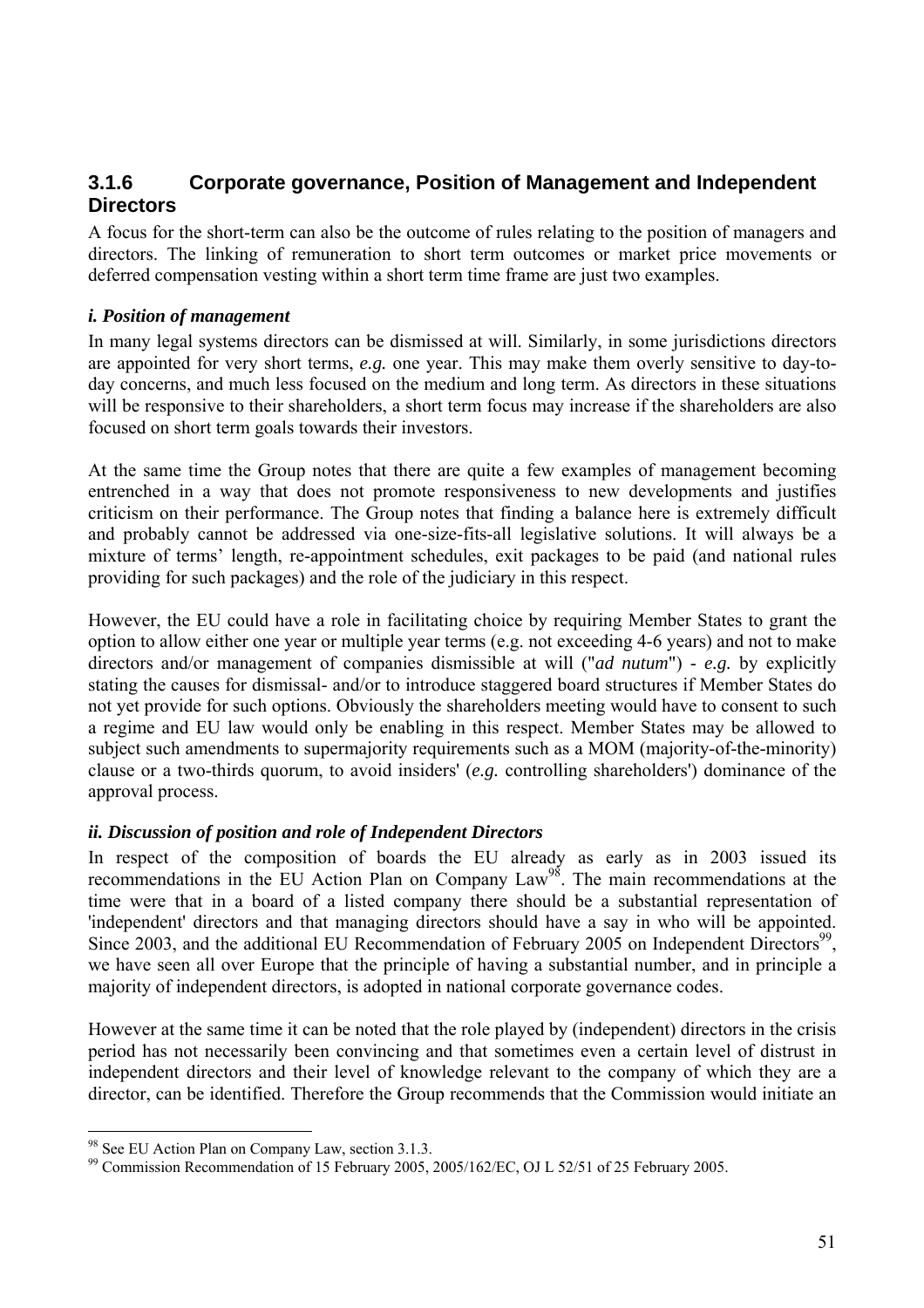evaluation of the institution of the independent director and identify whether their role is satisfactory and whether independence criteria should not be revisited and should less focus on independence from shareholders. In this respect, it should be underlined that "independence" is differently defined in the various EU Member States. In some Member States this would require independence from the company and any of its stakeholders, including the shareholders, while in other EU Member States independence from shareholders is not required and may even not be deemed desirable. In evaluating the role and performance of independent directors one should explicitly distinguish between these two categories.

In addition it may be deemed appropriate to consider whether companies should require to state more explicitly the skills, expertise and experience that a board needs as a whole to run the business effectively and should explain how, between them, the directors meet these requirements and what continuous training takes place and how the board evaluates its performance.

As noted above<sup>100</sup> the Commission has launched a wide consultation on "The EU corporate governance framework" on 5 April 2011. The Reflection Group finalised its work before this document was released but recommends that the issues raised above be explicitly made part of that evaluation process.

### *iii. Other initiatives to be reviewed?*

In the 2003 EU Action Plan<sup>101</sup>, following the recommendations of the High Level Group, three other initiatives were put on the agenda by the European Commission. One was the introduction of a special investigation to be requested by shareholders, another was the development of an EU wide wrongful trading rule and the third was the imposition of directors' disqualification across the EU. All these proposals could very well be understood to be aimed, or at least to have the effect of, discouraging an exclusive focus on the short term and of stimulating a more balanced long term orientation. In this report of the Reflection Group the issue of disqualification across the EU is already discussed in chapter 2 and the issue of an EU wide wrongful trading rule will be discussed in chapter 4.

#### *Recommendations*:

*In respect of the position of management and boards the Reflection Group advises:* 

- • *that options available to listed companies should be increased by issuing an EU Directive enabling listed companies under their national law to amend their Articles of association (of course in full accordance with the national rules on amending the Articles, and possibly subject to supermajority requirements) to define different directors' term length, to adopt staggered boards, and to limit directors' dismissal at will ("ad nutum");*
- *that the Commission will initiate an evaluation of the institution of the independent director and its functioning in practice.*

 $\overline{a}$ <sup>100</sup> We refer to the Introduction to this report and note 81.<br><sup>101</sup> *Ibid.*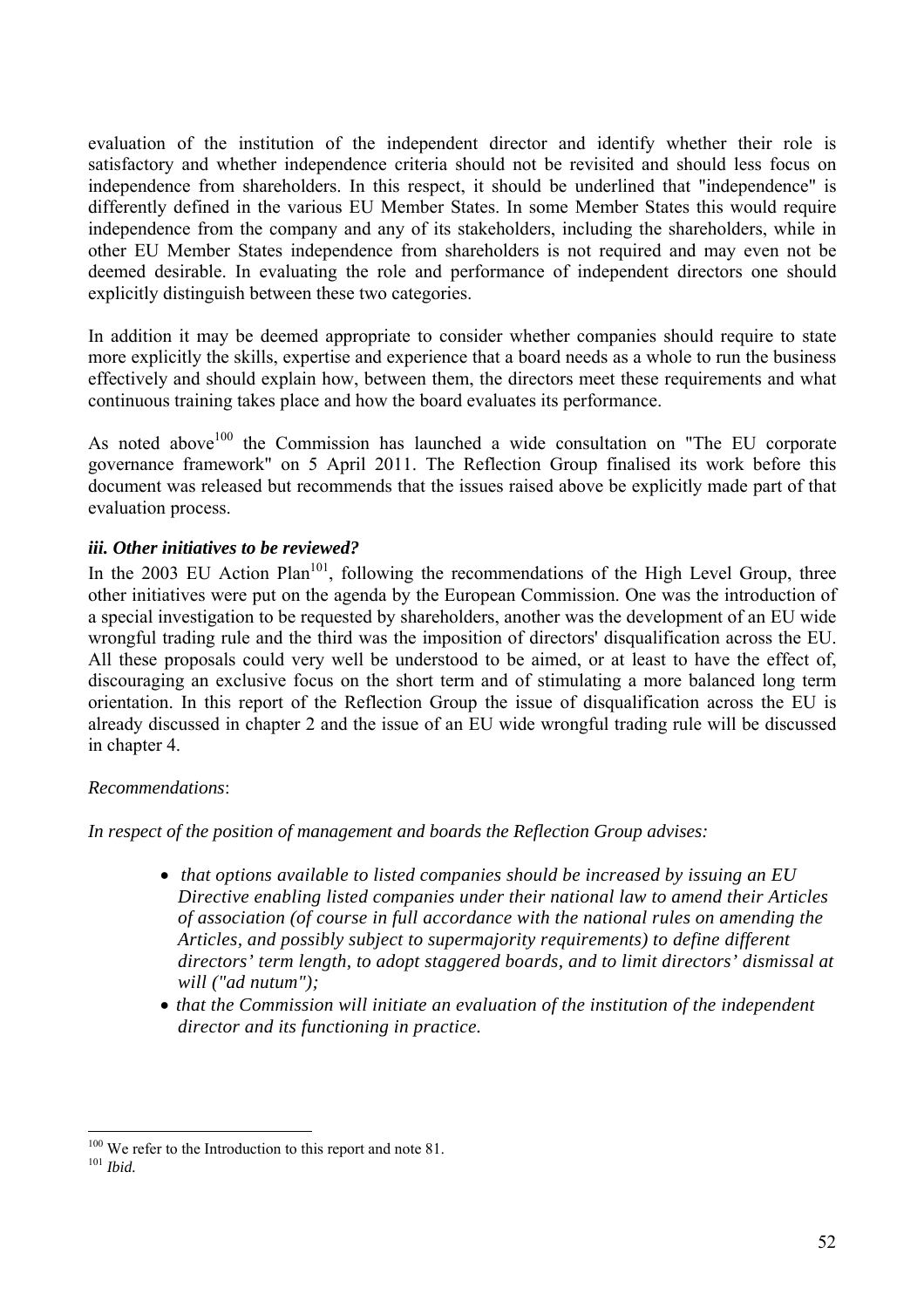## *3.2 Worker participation at the board level*

The participation of employees on the board level, mostly in dual board systems, is a pathdependant element of several Member States corporate governance systems which cannot be found in others. The protection of the interests of employees of companies and groups of companies and the forms which this protection may vary from Member State to Member State. Empirically it has not been proved so far that systems which rely completely on contract and labour law are superior to models which provide for codetermination rights on the board level and vice versa. Nor has it been proved that companies without codetermination on the board level fare comparatively better or worse than companies without such a governance structure although numerous empirical econometric studies have tried to find marked differences in the performance of these types of company. The argument that codetermination is detrimental because otherwise it would have been developed by the market and hence need not and should not be introduced by mandatory law disregards that codetermination on the board level is basically an issue of a consciously taken *political choice* which must be respected (that does not exclude that there are also vested interests in keeping such a system once it is established).

The appropriate attitude for the EU legislator is therefore (a) not to ask Member States which have not considered such a system or have deliberately decided against it to introduce it; (b) not to ask Member States to restrict or cut down on the extent or form of the codetermination chosen by them. The latter includes that it should not be tried to provide for loopholes through which market actors can easily escape a given system.

Having said that, there are however two areas where the EU should consider acting, and where the Commission in particular, as the guardian of the EU Treaties, may have a role to play.

The first area relates to *European forms of company* which Member States aiming at an enhanced cooperation may want to introduce which other Member States do not want to be part of (See the provisions in Article 20 EU Treaty and Articles 326 et seq. TFEU). If, say, the SPE would meet with insurmountable resistance of one or a few Member States whereas others want to go along and introduce this form of company alongside their national forms in order to enhance their cooperation, it should not be self-evident that single Member States should be able to object to this. Or, to put it more bluntly, single Member States should not be allowed to stand in the way of such a cooperation wanted by the majority of Member States only to force their domestic system upon the others.

The other area where the Commission in particular as the guardian of the EU Treaties should act is where a co-determination system discriminates against employees from other EU states. This is for example the case in the German regulations regarding the codetermination for the Aktiengesellschaft and the GmbH, not, however, in the codetermination regimes for the SE and the SCE. If co-determination in such companies would be restricted to employees of companies incorporated in that jurisdiction and would not give rights to employees in foreign subsidiaries that could be deemed unjustified discrimination under the EU Treaty. This discrimination may lead in turn to business decisions which are biased in favour of branches and business locations located in that jurisdiction as opposed to branches and locations in other Member States. The discrimination against employees in other Member States is in clear conflict with basic principles of the common market. There is an easy way to end this discrimination by simply introducing the codetermination system provided for by the EU Directive for the SE and the SCE (with, if necessary, changes regarding the size of the board, etc.) also for the domestic forms of company. The traditional discriminatory system should be challenged before the Court of Justice by the Commission if it is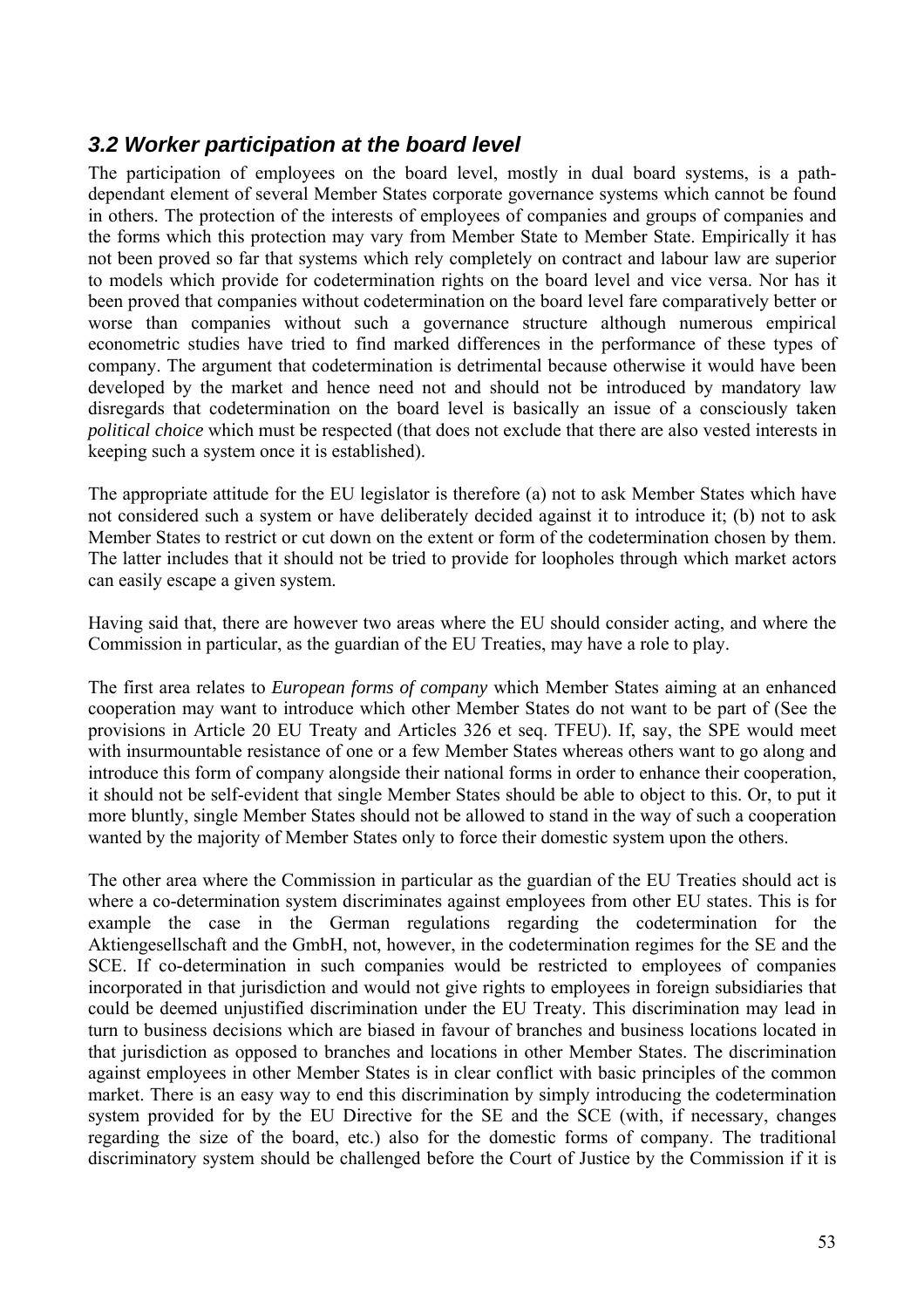not being changed into a discrimination-free regulation. This should be part of the agenda of the Commission on its way forward in company law.

#### *Recommendations:*

• *There is no need for further comparative studies to illuminate the many different forms for employee representation that are currently being used throughout the Union as these studies have already been done, and the differences are well known. As regards worker participation on the board level, the Commission should be neutral vis-á-vis Member States' systems which have such a regime and those which do not provide for such a system on the condition that this does not contradict principles and freedoms of the internal market. If so, the Commission should take the necessary steps to provide for a discrimination – free regulation on the Member States' level, i.e., a suit before the Court of Justice if necessary. Further, Member States should not be allowed to impede the progress in enhanced cooperation among willing Member States (Article 20 EU Treaty and Articles 326 et seq. TFEU) by blocking such cooperation.*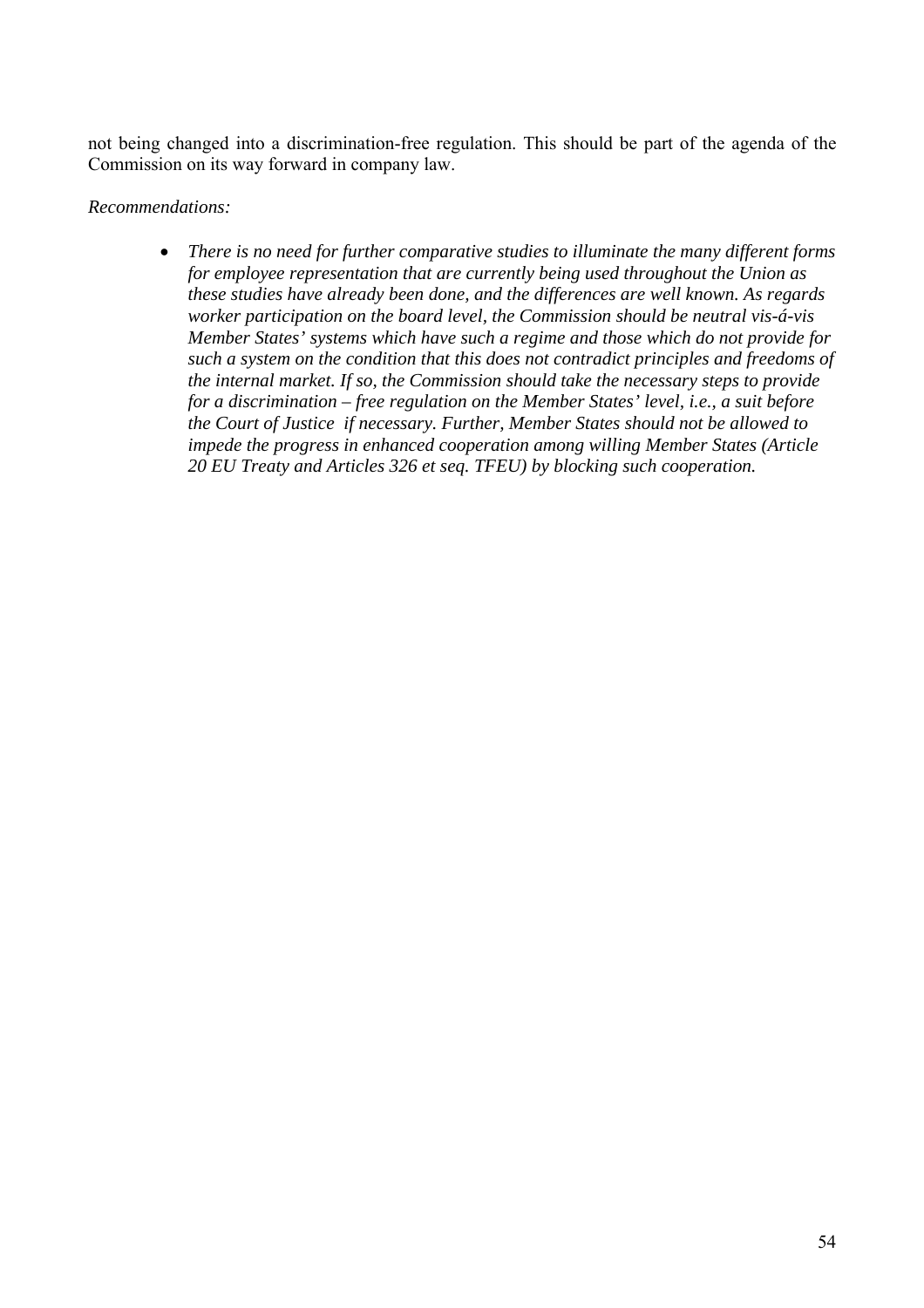# *3.3 Non listed companies*

 $\overline{a}$ 

## **3.3.1 Choice between different (one tier/two tier) board structures**

Providing a choice between different board structures in all Member States has been discussed for a long time. It is possible for SEs and now allowed in many Member States for national company forms as well. However, there are still Member States where the choice between the one-tier and the two-tier system has not been given to the market participants.

Belgium is an example of a Member States which only offers the one-tier system for its *Sociétés anonymes* (SA). The UK also offers the one-tier system for Public limited companies as the usual structure<sup>102</sup>. Therefore, family shareholders who do not want to face liability for managing directly the company, and foreign companies for their Belgium or UK subsidiaries, cannot adopt the dual board system, although it might be the one they would be more comfortable to work with. At the other end of the spectrum are EU Member States which only allow a two-tier board system like Germany for the Aktiengesellschaft (AG). This is understandable as far as the company is subject to codetermination which would rather be implemented on the supervisory board, not on the management board level. Frequently, however, companies remain below the necessary threshold for co-determination (500 and 2000 employees, respectively). Even in these cases market participants are not free to choose between a single board and a dual board structure.

If the supervisory board would be removed as a mandatory element in the governance of such a company, the supervisory function needs either to be taken over by the shareholders themselves, or it has, depending on the size of the company and the structure of the shareholdings in this company, to be vested in the outside directors of the company's board. Providing the shareholders with the necessary supervisory powers is however not possible in a legal system with a fixed, mandatory dual board. Hence this company form may not suit well with the needs of families or single investors who want to exercise direct control as shareholders and not via an additional board. Nor is this form of company suitable for subsidiaries within groups of companies where the holding company, for instance a foreign one, wants to exercise its rights of control immediately and not through an additional intermediate organ $103$ .

Giving market actors the choice between a one tier and a dual board system would therefore require that the respective mandatory regulation would have to be adapted accordingly. The choice between a one tier and a two – tier board system had already to be provided for the SE. So it has already been shown that the necessary regulatory steps can be taken and would not create non-surmountable problems. However, it is noted that this does not mirror the whole spectrum of choices which, as has been shown in various recent comparative studies, hide behind the term "one tier board system". Both the Nordic and the Swiss systems differ markedly from for example the British "one tier board system" although all of them are covered by the same term, and if one looks into a national system and the types of structures empirically, one discovers a whole panoply of variations within the so-

<sup>&</sup>lt;sup>102</sup> The UK Government has however indicated that a two-tier structure is compatible with UK company law.<br><sup>103</sup> This would also imply that foreign investors entering such a jurisdiction via a cross border merger or by se new company cannot choose the form of company equivalent to what they are used to in their domestic market. It may mean that they are obliged to either choose an SE (which may not meet their needs because of the stated capital required) or a private company which may however not fit their purpose.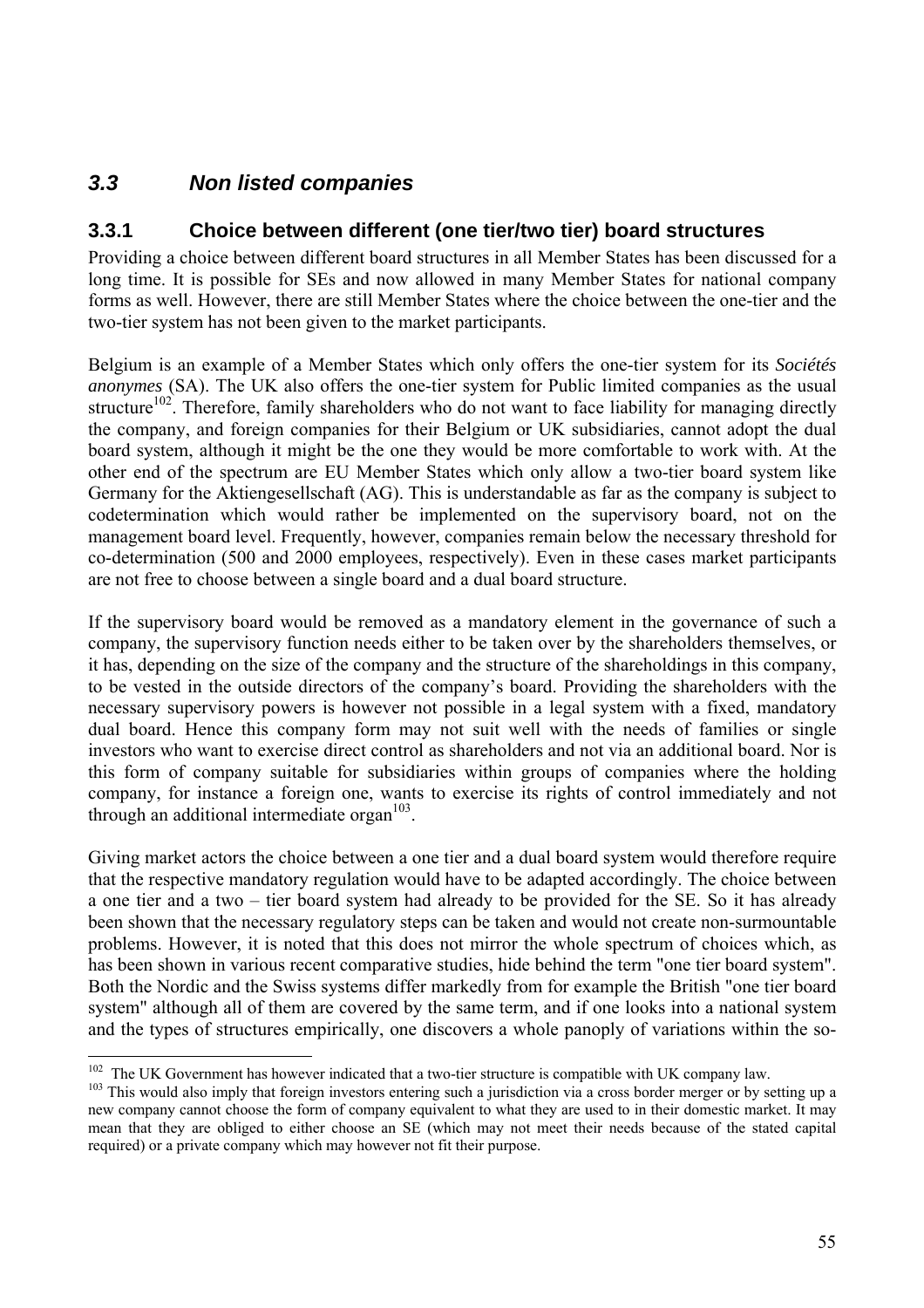called "one tier system". For instance, in the Nordic Member States a one tier board system evolved into a hybrid system known as the dual executive system, because it vests executive powers with two layers of management (board of directors and daily management). Thus, the dual executive system resembles the later developments in the UK one-tier system, where a distinction between executives and non-executives was introduced in the 1990s. The dual executive system, which was introduced in Denmark in 1930, was adopted by Sweden in 1944 and eventually spread to the other Nordic countries.

The Reflection Group recommends that this issue be reviewed anew with a view to facilitating a more flexible regime across the EU, which serves the differing needs of the market participants better, may be less costly, and allows (within limits) for the experimentation with various subsystems. This should in the end lead to achieving a better level of corporate governance. By supporting this proposition, the Reflection Group does not imply that one or the other model yields better results but only submits that freedom of choice should be given to companies in all Member States.

The Reflection Group does note that introducing freedom of choice as to board structures may raise questions on duties and (potential) liabilities of directors which may differ depending on the particular organ on which the director sits. Although in principle this should be a matter for the national law of the EU Member States, it may be necessary or appropriate that certain principles would be established at the EU level and/or that Member States should be required to set out what the duties and potential liabilities of directors would be if they sit on a particular organ. Clearly this matter should be further analysed before specific proposals can be considered.

Providing the choice in all Member States between different board structures is consistent with the long-term trend mentioned in the introductory chapter of this report and the recommendation that the real distinction should be made between listed and non listed companies rather than between the two traditional forms of limited liability companies (AG/SA/NV/Plc, etc., vs. GmbH/Sarl/B.V/Ltd., etc.).

#### *Recommendations:*

• *As regards the shaping of the governance structure of national forms of company the Reflection Group supports the trend of giving more choice for companies to decide the governance structure. The EU should encourage the Member States to provide more options. It is noted that this could also have a positive impact on cross-border activities. This may be an area where actions by the EU may be called for if no progress would otherwise be made in this field. Initially the instrument of a Recommendation would then seem appropriate. The use of other instruments should however not be excluded.*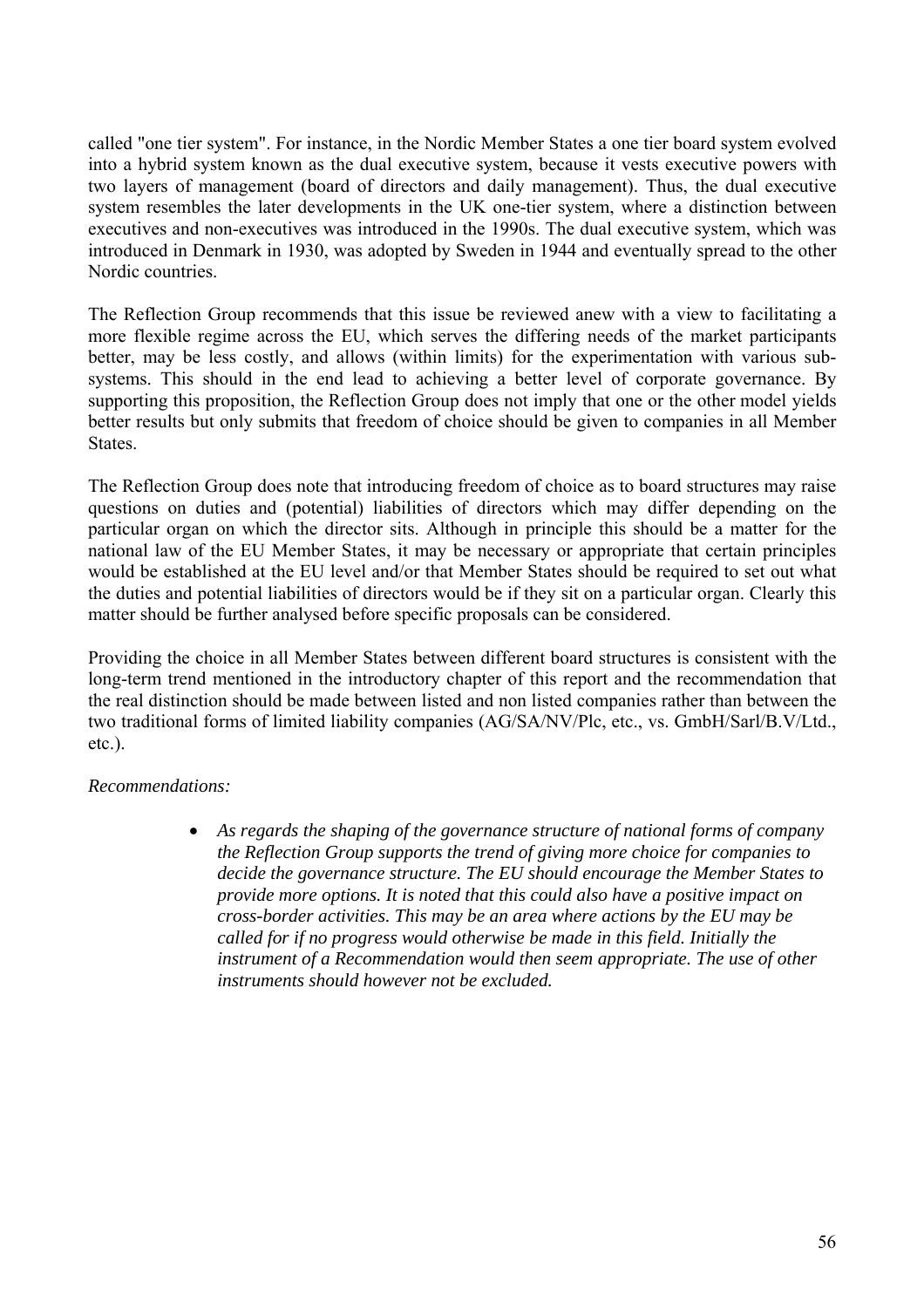## **3.3.2 Small and medium sized enterprises (SME): further simplification efforts are appropriate**

The importance of SMEs in the EU economy leads one to question whether their present legal and regulatory environment is adapted to the needs of supporting them in taking on an even more significant and innovative role. However, proportionality as to the regulatory regime applicable to SME's is not effectively achieved: often they are subject to heavy administrative burdens, some of these directly related to their status as companies. Over the last decades simplification initiatives have been taken and have been executed, but these initiatives were relatively modest. The Reflection Group feels these simplification efforts should be broadened and intensified (see below).

#### *i. Further simplification efforts*

 $\overline{a}$ 

There are various ways to simplify the legal regime applicable to SMEs. Part of these relate to the formalities to be accomplished before a firm can be established: simplification of the registration of new companies, intervention of a public official or notary, publication of annual accounts, electronic access to procedures, possibility to create a company otherwise than by notarial deed, exempting micro-SMEs from the obligation to file annual accounts, etc. Apart from the formalities themselves, their cost and the time needed for going through them have to be compared on a Europe wide basis and where needed reduced at least to the Union's resulting average.

With respect to the SMEs that are run in company form, different simplification approaches could be followed. Indeed, a good deal of company internal life is purely formal paperwork. National traditions vary considerably: in many Member States the SA/AG/NV/Plc form is practically not accessible to SMEs whereas in other states it represents a large part of that same population. In both groups of jurisdictions, the Sarl/GmbH/BV/Ltd is the most frequently used alternative. With no clear justifications, this makes the harmonisation measures that have been conceived for the largest companies proportionally heavier for the SMEs that are run in SA/AG/NV/Plc form.

For these reasons the existing rules should be simplified as much as possible. In many jurisdictions, due to spill-over effects both company forms are subject to largely identical regulation: rules originating in the EU Directives and applicable only to the SA type, were extended to the smaller company forms, leading to a regulatory overload. The phenomenon is especially striking for the  $2<sup>nd</sup>$ and  $4<sup>th</sup>$  Company Law Directives<sup>104</sup>, and efforts to simplify the requirements have proved fruitless. At the same time it is recognised that these heavy regulations, although incorporated in actual company life, are not very fit and useful to SMEs envisaged here. Here it would certainly seem appropriate to analyse how the present harmonised rules can be simplified, or at least the administrative burden reduced

Simultaneously, it could be explored what the obstacles are to convert subsidiaries into branches and how such obstacles could be removed. This may also involve a review of the relevant tax

<sup>&</sup>lt;sup>104</sup> Second Council Directive 77/91/EEC of 13 December 1976 on coordination of safeguards which, for the protection of the interests of members and others, are required by Member States of companies within the meaning of the second paragraph of Article 58 of the Treaty, in respect of the formation of public limited liability companies and the maintenance and alteration of their capital, with a view to making such safeguards equivalent and Fourth Council Directive 78/660/EEC of 25 July 1978 based on Article 54 (3) (g) of the Treaty on the annual accounts of certain types of companies.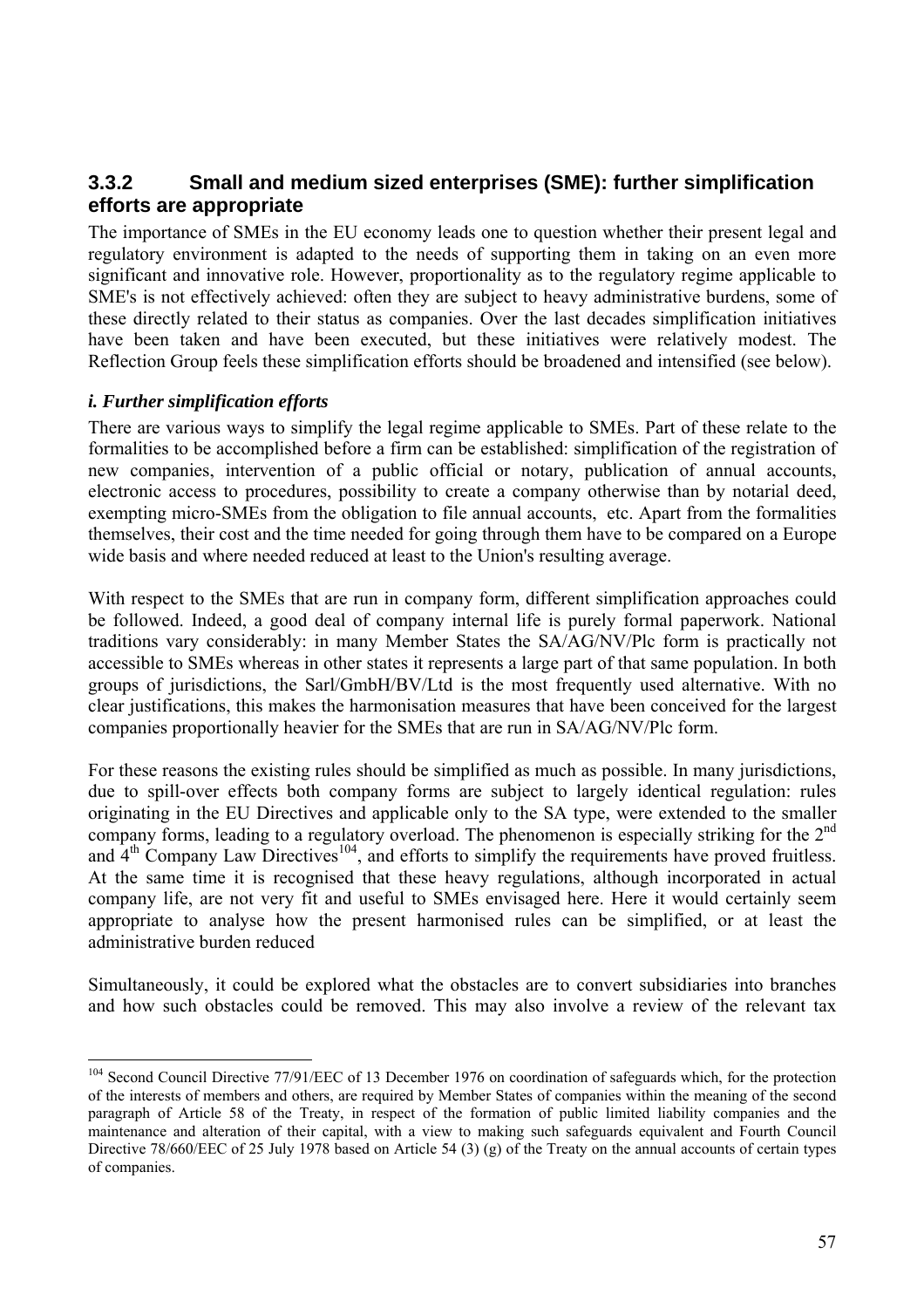regimes (and if necessary EU measures to remove obstacles which may be identified in that respect).

#### *ii. A simplified single member company template*

Over the last years a third theme has surfaced, i.e. that cross-border groups of companies seek to simplify their legal structure and would like a legal framework allowing them to set up subsidiaries with the same legal structure across Europe: in short, a simple vehicle available to groups of companies with operations in various EU Member States. This could be realised relatively easily at the EU level by issuing a Directive requiring all Member States to make available a private company template for a single parent shareholder company with a simple structure basically limited to harmonised rules on key issues which would be possible because this company would only have one shareholder. That would mean that issues that normally are the hardest to address in company law such as minority protection, conflicts of interest and conflict resolution procedures including buy-outs, squeeze outs, and other exit rights would not have to be addressed. The external form would be a company under national law but the essential elements would be harmonised by EU legislation. This will be further discussed in section 4.2.

#### *Recommendations:*

*In respect of small and medium sized enterprises ("SMEs") in Europe:* 

- • *There is a need for a simplification strategy for SMEs and intensified simplification efforts should be initiated by the Commission;*
- *In addition it should be considered to make available a private company template in national jurisdictions for a single shareholder company with a simple structure (see further section 4.2 of this report).*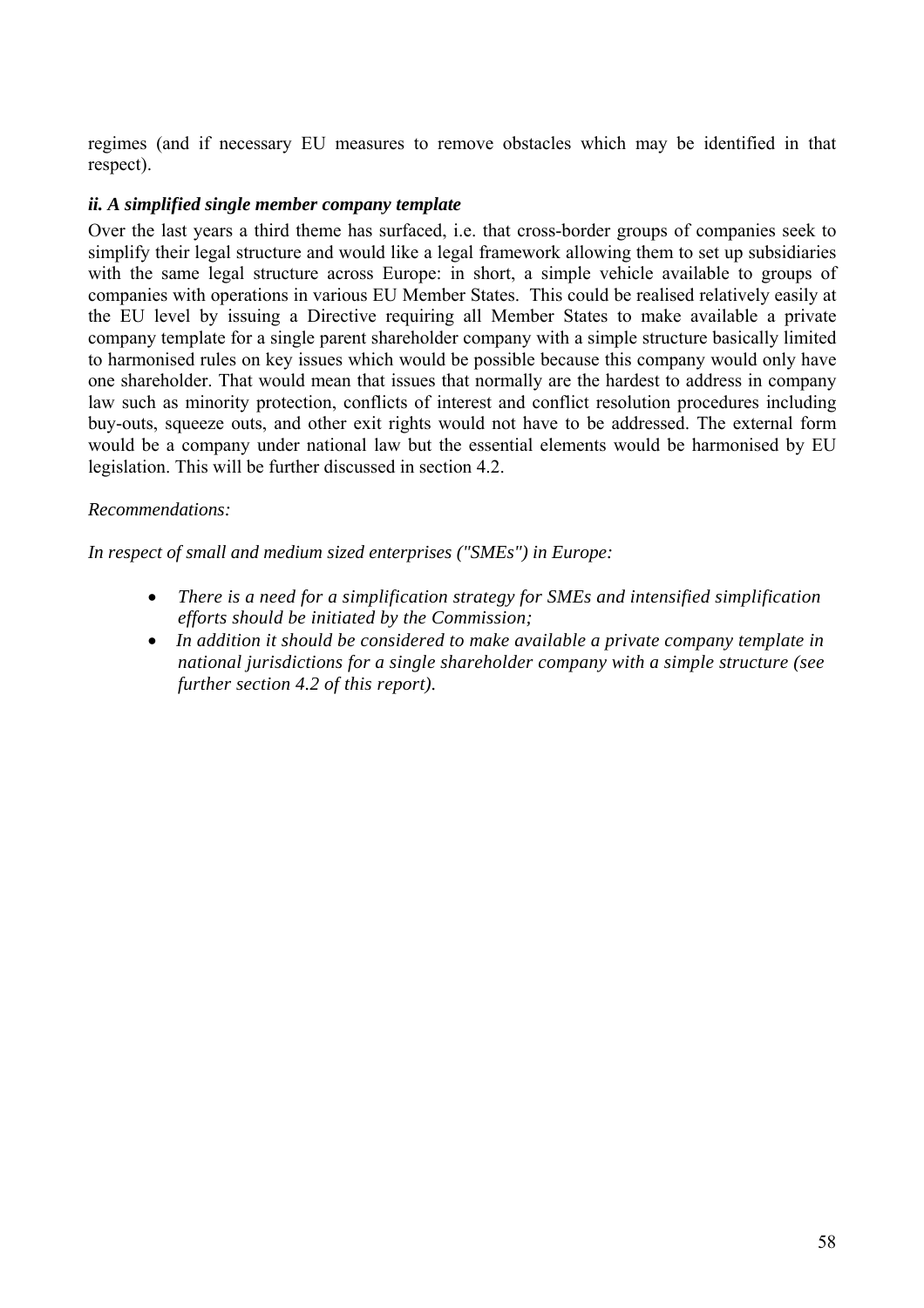# **Chapter 4: Groups of companies**

 $\overline{a}$ 

# *4.1 The recognition of the "interest of the group" by EU legislation*

## **4.1.1 Historical development of the regulation of groups in the EU**

The international group of companies – not the single company – has become *the* prevailing form of European large-sized enterprises, which business activity is typically organised and conducted through a network of individual subsidiaries located in several States inside and outside Europe. The group management is the heart of this leading business organisation: the main reason for its success consists in the sophisticated and flexible management issuing from the optimal combination of central control exercised by the parent and local autonomy granted to subsidiaries. No successful regulation could ignore this central feature. *Any EU legislation and/or recommendation on groups of companies should seek to maintain and enhance the flexibility of the management of groups in its international business activities.* 

During the late 1970' and beginning of 1980', the EU Commission elaborated a proposal for a  $9<sup>th</sup>$ Directive on groups of companies, largely inspired by the German *Konzernrecht* model, which was abandoned due to lack of support. In the late 1990's, the "Forum Europaeum on Group Law", composed of a group of leading company law academics, elaborated a proposition for a European regulation of groups based on some standards and rules – entitled "The Corporate Group Law Principles and Proposals" (1998)<sup>105</sup>. Finally, it should be noted also that the "High Level Group of Company Law Experts", established by the Commission in the beginning of 2000, decided against the introduction of a comprehensive law on groups of companies, recommending instead that the EU should consider provisions within the existing range of corporate law to address particular problems, such as the management of a group (rule allowing group policy, squeeze-out), transparency of groups, protection of creditors (wrongful trading) and minority shareholders' protection (sell-out rights) $^{106}$ .

These proposals were not subsequently implemented. However, in a sense, the SPE relates indirectly to the issue of groups of companies since it was designed to make the management of EU cross-border groups easier.

Many Member States generally have a piecemeal approach to the regulation of groups although they recognise the notion. For instance, the Nordic Member States and countries<sup>107</sup> do not have a law on groups but introduced provisions on "groups" in their company legislation back in the 1970s to accommodate consolidated accounts, which was an issue in Nordic law long before it became an item for the 7th Company Law Directive. Only Germany (1965), and a few other countries who adopted more or less the German model (Portugal, 1986; Hungary, 1988; Czech Republic, 1991; Slovenia, 1993), have developed a global and autonomous body of law. However, such a regulatory

<sup>&</sup>lt;sup>105</sup> European Business Organization Law Review (EBOR) I (2000) 165-264 ; "Corporate Group Law for Europe", Forum Europaeum Konzernrecht, Stockholm (Corporate Governance Forum) 2000.

<sup>&</sup>lt;sup>106</sup> Report of the High Level Group of Company Law Experts on a Modern Regulatory Framework for Company Law in Europe, 2002.

<sup>&</sup>lt;sup>107</sup> The Nordic countries are Denmark, Finland and Sweden (EU Member States) and Iceland and Norway (EEA Member States).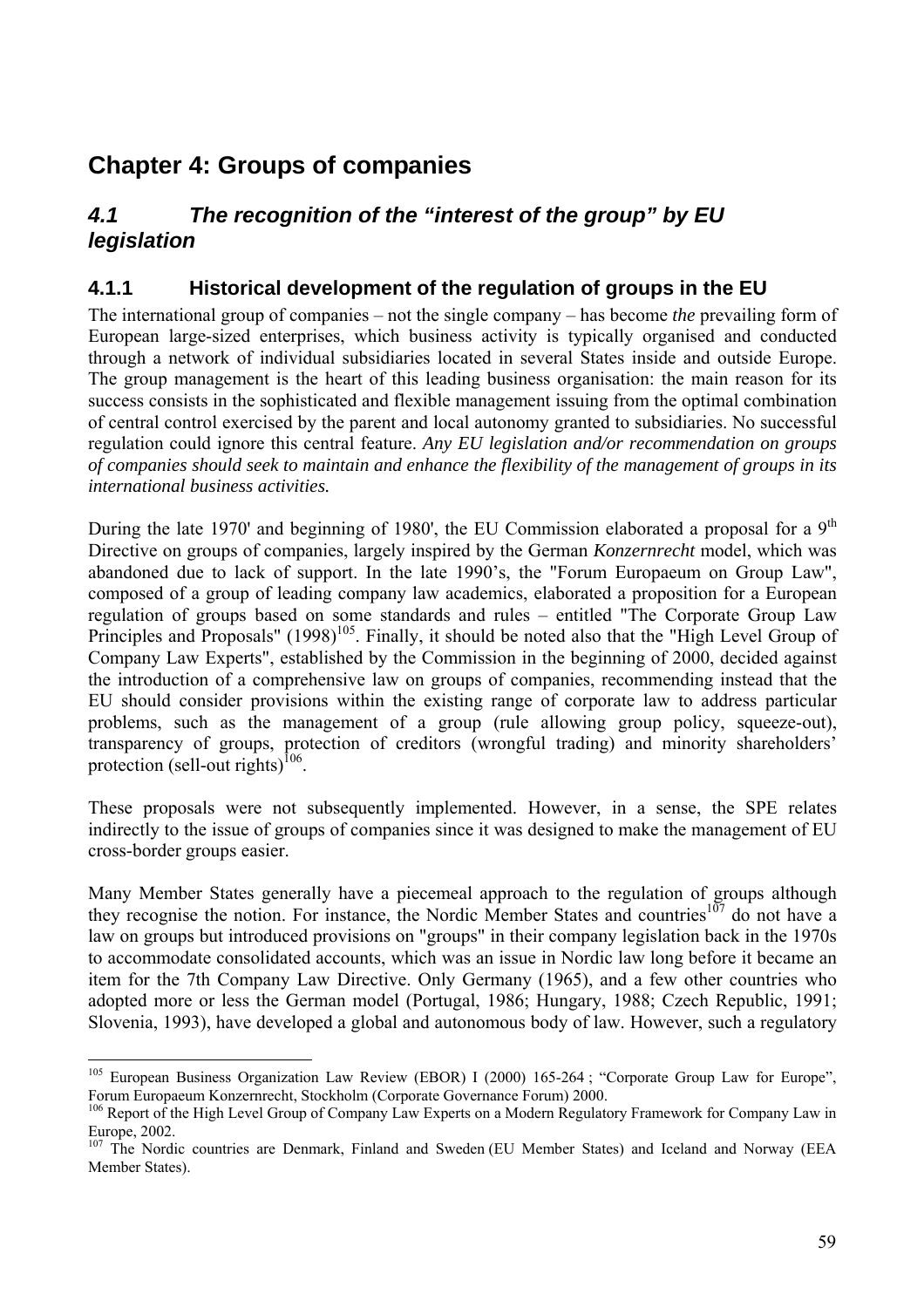model is criticized not only in Central and Eastern Europe countries which followed the German example, but also in Germany itself. Separately, some countries have developed specific rules and chapters in Companies acts on groups, but not by following the German approach (Italy, 2003). Finally, some Member States have introduced similar proposals (Spain, 2002) or are currently having discussions on whether to introduce such rules (Poland).

Because these issues relate to all companies, and most groups are not listed, an EU legislation and/or recommendation on groups should not be limited to public listed companies but also include private ones. However, two different alternative approaches have been also suggested in the Reflection Group. Some members of the Reflection Group are of the opinion that the recognition of the interest of the group should be limited to wholly-owned subsidiaries. Other members considered that the regime should not apply to listed subsidiaries.

Furthermore, some members of the Reflection Group are not in favour of any action at EU level on groups. Other members would not oppose the recognition of a doctrine involving the interest of the group and adoption of 'an interest of the group' doctrine, be it for listed or non listed companies, with appropriate safeguards, but only as a choice made by individual companies (*opt-in*).

The Reflection Group as a whole considers that it would be helpful to explore whether there would be a benefit in a recognition, at EU level, of the interest of the group and, if so, what form this should take. The Group is aware that EMCA is working on a model law for groups.

## **4.1.2. The arguments for an EU recommendation on groups of companies**

In order to *enhance the flexibility of the management of groups* especially on a cross-border basis, an EU recommendation should bring the consecration of the interest of the group ("Konzerninteresse", "intérêt du groupe", "interesse di gruppo"). Similarly to the case of an individual company (whose directors must promote the company interest), the parent corporation could be vested with *a right but also a duty to manage the group and its constituent companies in accordance with the overall interest of the group.* Some members of the Reflection Group think that the board of the parent company should have a duty to manage the group only if they choose to. The directors and managers of EU subsidiaries would be allowed, subject to certain safeguards, but possibly not forced, to take into account the interest of the group. The situations in which this could happen and the basis on which it would happen, including whether it would need to be disclosed, would need further consideration.

A major advantage of the recognition of the interest of the group is that it provides more clarity to the directors of the subsidiary as to which transaction or operations they can approve.

Therefore, if the doctrine of the group interest is recognized, the effect of this would be that it could operate as a "safe harbour" for the managers of both EU parent and subsidiary companies against liability (civil and criminal) if they take action for a group company taking into consideration the existence of the group as a unitary business entity, particularly in the case of instructions from a parent company to take action that is in the interests of the group as a whole but arguably not in the interests of that particular company. In a cross border situation, that would mean, for example, that if a German parent has a subsidiary in the UK and another one in Italy, the directors of the subsidiaries could be relieved of their duties under UK and Italian law to act in the "best interests of the company" they are serving and could lawfully rely on the "best interest of the group". However,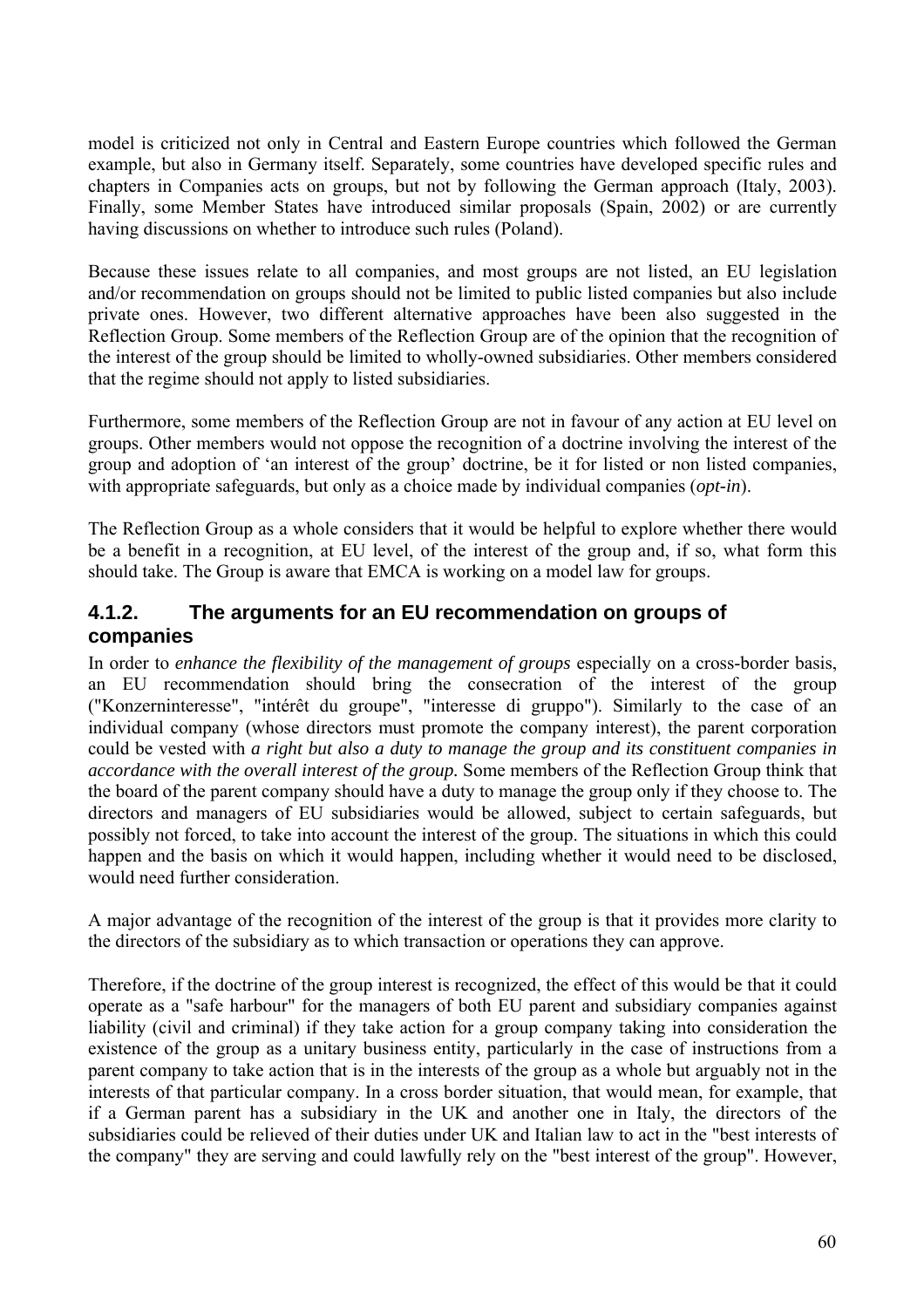in order to ensure that the management of a subsidiary would be responsible for ensuring that the company still has appropriate responsibilities to its stakeholders, including its creditors, consideration needs to be given to the circumstances in which this protection is available and whether such circumstances can be uniform throughout the EU. Consideration should also be given to whether the rule should only apply to wholly-owned subsidiaries or also apply where there are minority shareholders in a subsidiary. If agreement can be reached as to an EU-wide test in what circumstances EU companies can apply this approach, this would provide protection for the EU subsidiary companies and its stakeholders (creditors and minority shareholders). The intention would be to seek a balance between benefits/losses which would be considered whenever a parent company gives an instruction and for the balance to be weighed in such a way that it would prevent the creditors and other stakeholders of EU subsidiaries from suffering arbitrary and uncompensated prejudices as a result of instructions from a parent company.

One specific argument that such a rule may not be needed is that if a company wants to require a subsidiary to act in the interest of the group rather than that particular company, then it can establish a branch rather than a subsidiary. However, a parent company may want to establish a subsidiary for other reasons, and still retain the benefits of managing the subsidiary as part of a group.

So far, there is no strong evidence that introduction of such a rule is needed. However, it can be argued theoretically that the adoption of an EU wide rule recognizing the interest of the group should provide several benefits for parent companies, especially in a cross-border context in which most groups operate and where only EU action can bring harmonisation if needed. The discussion at the conference on 16-17 May 2011 could provide input from practitioners and businesses as to whether there would be interest in an EU wide rule of this sort and, if so, how such rule should be formulated, and from creditors and other stakeholders as to any appropriate safeguards they would want to see, as well as any concerns about such a proposed approach.

There are several arguments in favour of the introduction of such a rule at the EU level.

First, it would help parent companies located in EU countries recognizing the interest of the group to manage and enter into transactions with their subsidiaries located in other EU countries without having to analyse whether or not the legislation in the other country recognizes or not the interest of the group. A more uniform rule could therefore reduce the cost for groups doing business in EU cross-border situations since they would have to invest less in knowing and analysing the technicalities of each national law. It will be important to provide factual evidence as to whether the reduction in legal costs and the facilitation of cross-border activity would offset the costs of introducing a new harmonised rule and any uncertainties it might give rise to.

Second, the lack of flexibility in some Member States could also prove, to a certain extent, an obstacle to parent companies from other Member States that are used to this flexibility. It would provide the management of the parent company with more legal certainty and in certain Member States more flexibility when managing a foreign subsidiary and would therefore improve freedom of establishment. A typical transaction that, in some Member States, may be subject to criticism in the absence of recognition of a group interest doctrine is cash pooling or intra-groups loans and an interest of group principle could provide more legal certainty in such cases. An EU intervention may be justified by the cross-border nature of many groups, although the EU rule would not have to be limited to cross-border groups and could be of assistance for groups in a particular Member State.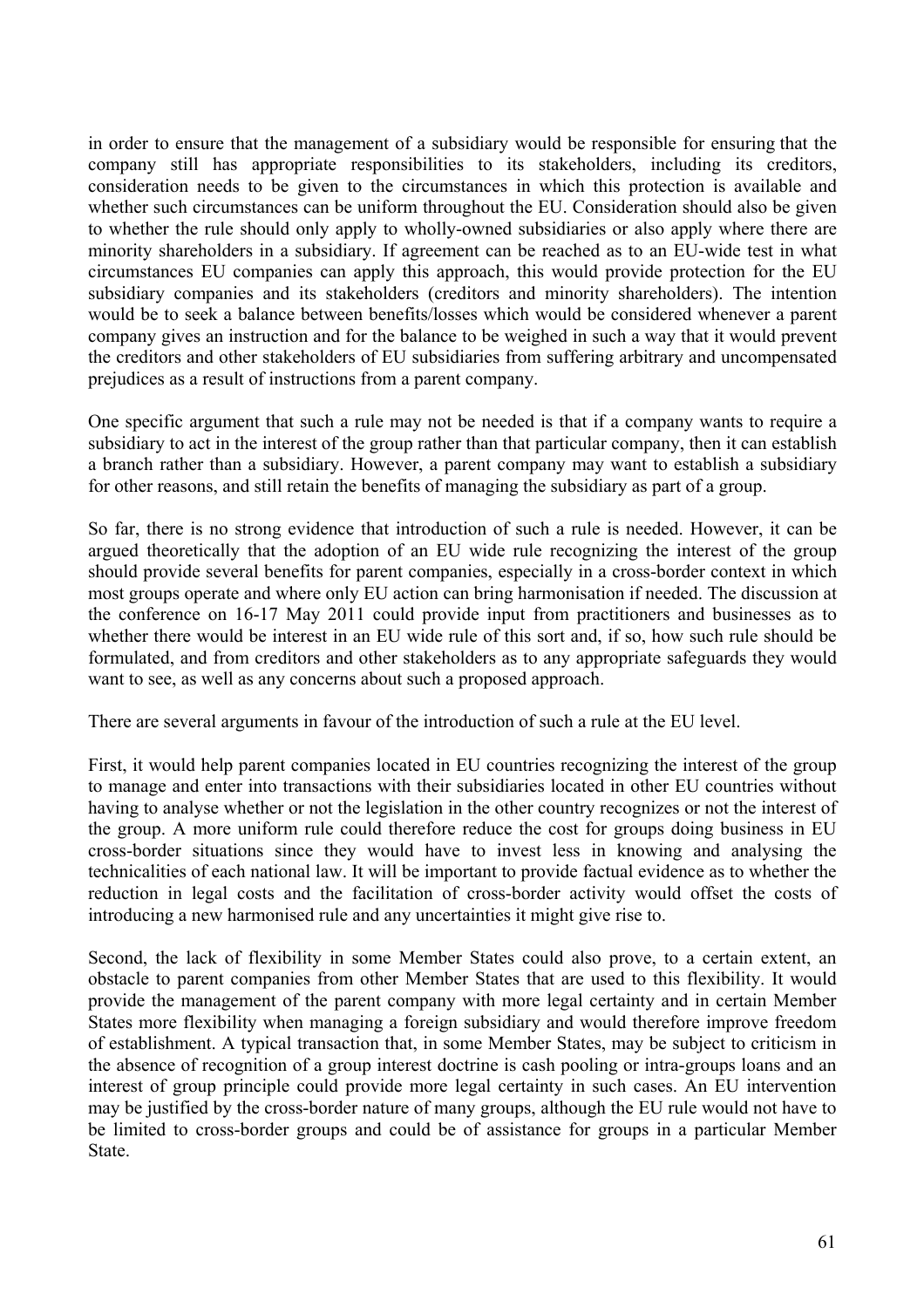Third, Member States which have adopted the German approach but wish to have an opportunity to change to a more flexible approach might have the impetus for such a change.

Finally, it might clarify the duties of the board of EU companies, both at the parent and at the subsidiary level. The duty or ability of the board to act in the interest of the group, as opposed to the interest of the parent company only, is usually not very clear in Member States law. At the subsidiary level, it would allow the directors of the subsidiary company to take into account, within certain limits, the interest of the company as part of the group, which may be thought to reflect what many subsidiaries are often, in practice, asked to do.

The disadvantages to such recognition seem limited because many Member States share this approach.

Some Member States already deal with these or similar issues in various ways.

First, such a doctrine has been adopted in several European countries under different forms, e.g. the French "Rozenblum" jurisprudence or the Italian "*teoria dei vantaggi compensative*" (Article 2497 Codice Civile), the Nordic countries. The UK also allows a company to take account of the interests of other group companies in considering what is in the interests of the UK company in certain cases.

For instance, in the Nordic countries, a company may not make a transaction that will convey a benefit to a shareholder and a corresponding loss to the company. This would be seen as a "private benefit", which is illegal. The transaction could be voided and the management could be held liable for causing the loss. If the shareholder effectively made the transaction, he/she/it could also face liability as a shadow director. However, if management can reasonably state that they made the transaction as part of a normal give and take system of mutual transactions that would within the foreseeable future compensate the company, the transaction would most likely be upheld as there is not a requirement that each individual transaction must provide a profit for the company. It just must not result in a certain loss, either. So, a company may not make a transaction that will convey a benefit to the group and a corresponding loss to the company, unless there are reasonable grounds to expect that the company will be compensated on balance. Thus, the interest of a company may include the interest of that company as being a part of a group.

In France, the approach is similar. The main criminal law tool against self-dealing is the provision against abuse of corporate assets (*abus de biens sociaux*) 108. It punishes, among others, board chairmen, directors or managing directors of a public limited company (*Société anonyme*) or a limited liability company (SARL) who "use the company's property or credit, in bad faith, in a way which they know is contrary to the interests of the company, for personal purposes or to favour another company or undertaking in which they have a direct or indirect interest". The penalty is a prison term of up to five years (with no minimum). French courts have created a special doctrine on abuse of corporate assets within groups (the so-called Rozenblum doctrine)<sup>109</sup>. This doctrine admits a "group defence" under certain conditions. First, there must be a group characterized by capital links between the companies. Second, there must be strong, effective business integration among

<sup>&</sup>lt;sup>108</sup> Article L. 242-6 French Commercial code.<br><sup>109</sup> See Trib. Corr. Paris, 16 May 1974, Soc. Saint-Frères, D. 1975, p. 37, Rev. Sociétés 1975, p. 657, n. B. Oppetit, JCP éd. E. 1075, II-11816, p; 381; Court of cassation, Criminal Chamber, 4 February 1985, Rozenblum and Allouche, D. 1985, p. 478, n. D. Ohl, I-639, JCP 1986, II-20585, n. W. Jeandidier, Rev. Sociétés 1985, p. 648, n. B. Bouloc.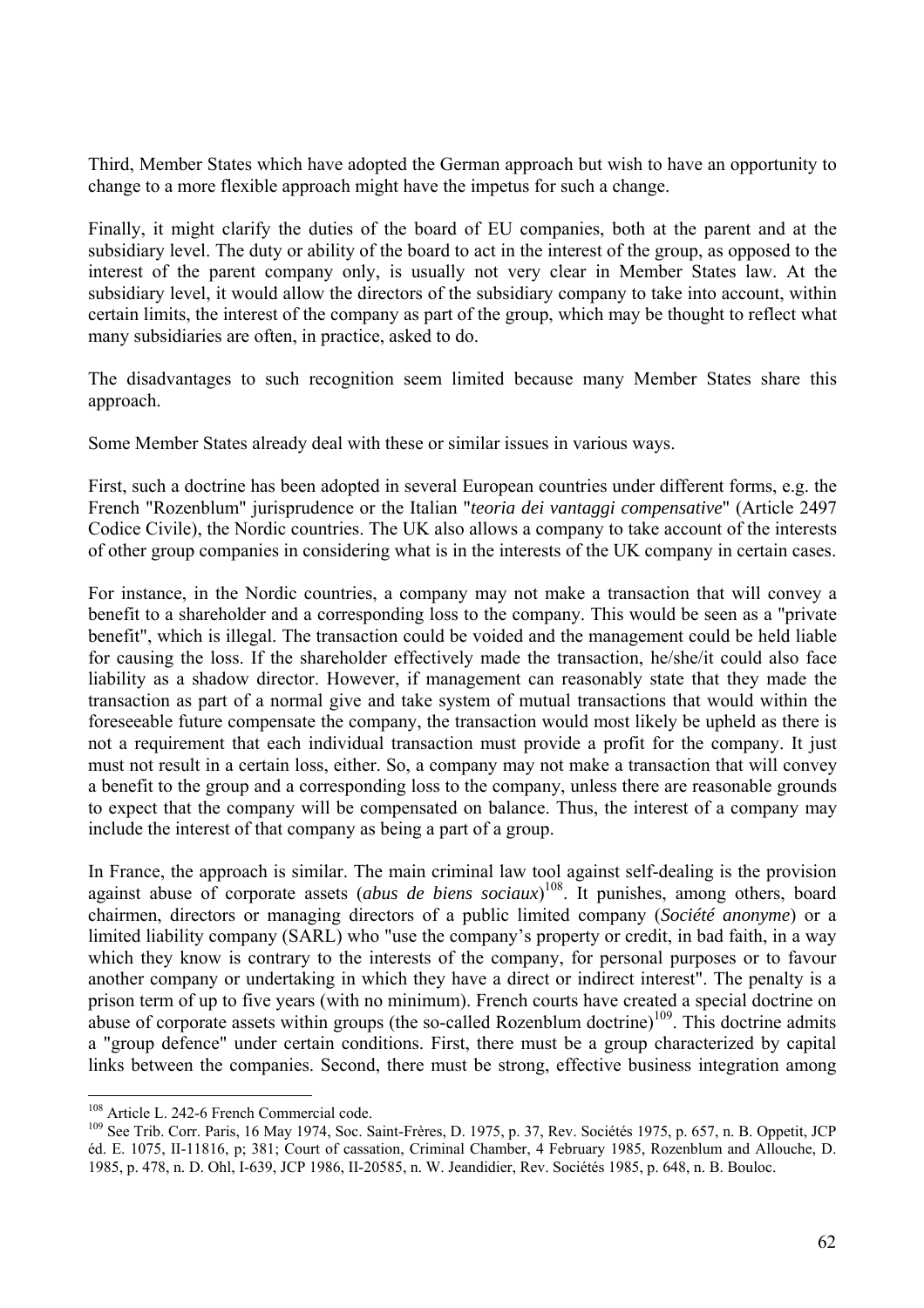the companies within the group. Third, the financial support from one company to another company must have an economic quid pro quo and may not break the balance of mutual commitments between the concerned companies. Fourth, the support from the company must not exceed its possibilities. In other words, it should not create a risk of bankruptcy for the company. In practice, the number of cases going to court in France has been rather limited, and managers and directors have, in the great majority of cases, been refused the benefit of the defence. This does not mean that the defence is not useful. One could argue that the number of cases going to court would have been probably much higher in the absence of the Rozenblum doctrine. Only egregious cases go to court, which could explain why the defence has not been successful in most cases.

In Hungary, the doctrine pertaining to "de facto groups" (as opposed to "contractual groups") also resembles the Rozenblum doctrine. If, in a group of companies there has been a continuous cooperation for at least three years under a coordinated business strategy, and the actual decisions and actions taken assure that the benefits and costs (burdens) of the cooperation as a group are predictable and shared in a fair and balanced manner, then the parent may instruct the subsidiary and its management or pass resolutions binding upon the subsidiary. Neither the parent nor its directors shall be liable for their actions. The directors of the subsidiary shall not be liable for actions on grounds that such actions are not in the best interest of the subsidiary and the parent shall be immune from liability in an insolvency proceeding based on wrongful trading.

In the Netherlands, the so called "Nimox doctrine", which derives from a Dutch Supreme Court decision of 1991 resembles the French Rozenblum approach but in a simpler fashion $110$ . In this case, the Dutch Supreme Court ruled that the sole shareholder of a BV had committed a tort against creditors by voting in favour of a distribution of all freely distributable reserves available which endangered the company's continuity. The company was declared bankrupt afterwards.

In the UK, directors are able to take account of the interests of the group in reaching a decision about what will promote the company's success for the benefit of its members. If there is a doubt that something is in the interests of the company (e.g. giving a guarantee for the benefit of the group), any doubt about whether this involves a breach of the director's duties can be dealt with by the shareholders passing a resolution to approve the action proposed. However, because directors may incur personal liability for wrongful trading by the company if the company goes into insolvent liquidation and the director knew or ought to have concluded that there was no reasonable prospect of avoiding this and did not take every step to minimise the potential loss to the creditors, directors will be very careful not to prefer the interests of the group over the interests of the creditors of the company if the company may become insolvent.

Some countries, such as Germany, could be more affected by the introduction of such recommendation than other Member States. According to German law, there is a duty to cover losses of the subsidiary on a yearly basis in contractual groups (*Vertragskonzern,* § 302 of German "AktG") or to compensate all disadvantages on an yearly basis in factual groups (*Faktischer Konzern,* § 311 of German "AktG") in case of action contrary to the subsidiary's own interest. However, any recommendation would be without prejudice to a Member State's regulation of "contractual groups".

<sup>110</sup> HR 9 November 1991, *NJ* 1992, 174 (*Nimox*).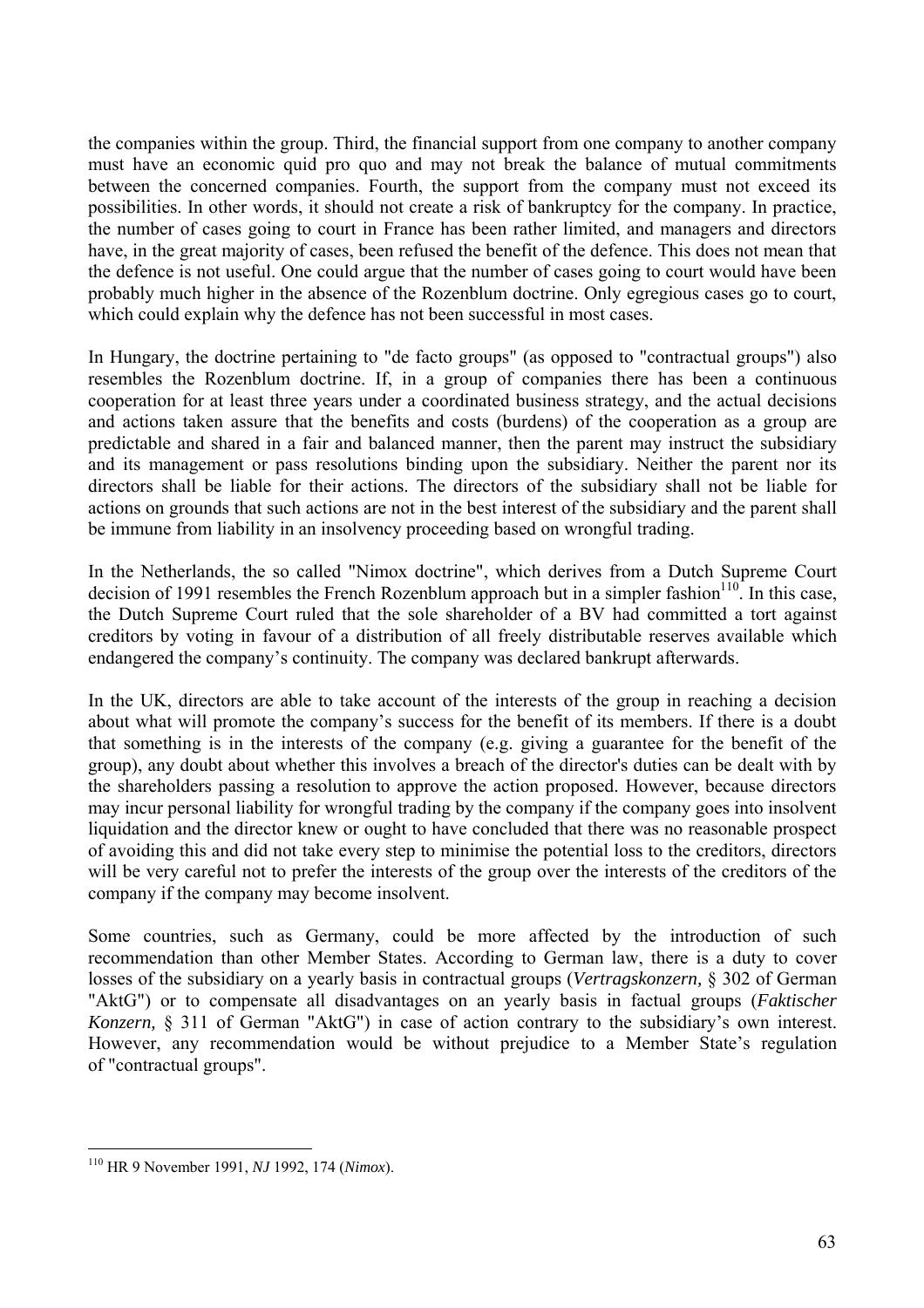Therefore, on a preliminary view, it appears that Member States take different approaches to the reality of groups of companies and more precisely to the protection of minority shareholders and/or creditors of subsidiaries. Taking a more functional approach, differences among European countries might be more technical than fundamental, as regards protection of creditors. It is noted that "whether the German regime is effective in protecting minority shareholders remains unclear. In the past, parent companies usually ignored the indemnification or compensation requirements – unless the subsidiary was insolvent, in which case not much was left for minority shareholders. Nowadays, improvements in business practices and an increase in litigation risks seem to have resulted in a more adequate treatment of minority shareholders<sup> $n$ 111</sup>. Of course, the authors could not assess to which extent the respective provisions are being anticipated in practice. However, the German system, at least relating to factual groups, seems to be closer than it looks to the UK, Nordic and French approach where flexibility is allowed and liability for managing a subsidiary in the interest of the group occurs in practice mostly when the subsidiary is insolvent or close to it. By recognizing the "interest of the group", the EU could therefore lead the German and German oriented system to move towards the alternative model, which is the one towards which, after decades of application, they seem to be moving in practice anyway.

The other potential disadvantages that would need to be considered include whether a change to the duties of directors of EU companies would improve the standard of decision making or confuse matters for directors. There is also a question as to whether it is possible to agree upon an EU wide rule on the circumstances in which a director can take account of the interests of the group and the effect this will have on existing protections under national law for creditors and other stakeholders. Further consideration should also be given to whether this is a problem that can properly be dealt with at national level or whether the benefits of having an EU wide approach are such as to outweigh the changes involved in doing this. Any such consideration should also take account of the approach adopted outside the EU on such matters, as many EU groups also have companies outside the EU.

Further consideration of this principle should distinguish two situations: (i) where the subsidiary is not close to insolvency and (ii) where it is close to insolvency. It would be necessary to see if a form of words can be devised that is clear and separates the two cases clearly and whether this should be an EU-wide test or should be left to Member States to determine (the disadvantage of the latter approach being that then there would not be one single test, with the result that parent companies would still need to be informed about the different test in each Member State). This would involve consideration of the approach to company insolvency in the Member States and the different tests that are applied. In the first case, where the subsidiary is not close to insolvency, the proposal could be that the standard of the "interest of the group" would allow the directors of the subsidiary to take a decision in the interests of the group even if it is unclear that it is in the interests of the company provided that it is compensated or that it can be reasonably expected that it will be compensated or that some benefit may accrue to it by virtue of being part of the group in the future. The precise formulation of this proposal would need careful thought. It would not mean to allow any sacrifice in favour of the group or parent company short of such steps that cause insolvency.

If it is decided that action at EU level is appropriate, the proposal would need to set out the conditions that would need to be satisfied for the group interest approach to apply. Some members

 $\overline{a}$ <sup>111</sup> Kraakman and al., The Anatomy of corporate law. A Comparative and Functional Approach,  $2^{nd}$  ed., OUP, p. 177.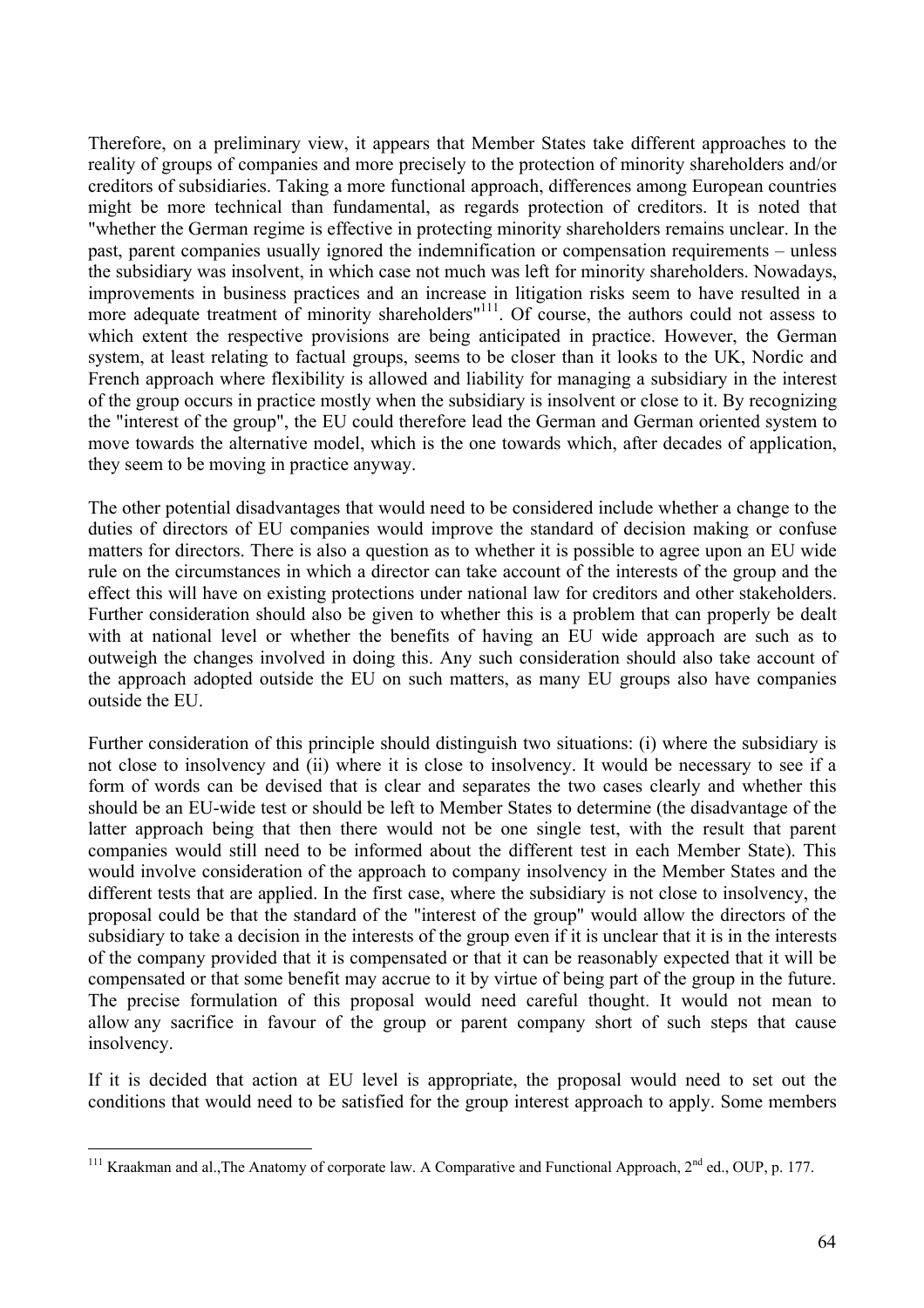of the Reflection Group consider that the approach adopted in France under the Rozenblum test is too complicated and not always clear.

The recognition of the interest of the group would be a standard that national judges would need to implement. National traditions and diverging interpretations would certainly lead to differences in the implementation and interpretation by judges of such a standard. Therefore, harmonisation would probably be limited. However, this should not be an obstacle to adopting such standard, since despite differences, there would be a common acceptance in the EU that the interest of the group could be taken into account. In addition, depending on the view that national judges would take, this could lead national legislators to implement additional safeguards to protect minority shareholders and creditors. The recognition at the EU level of an interest of group could therefore act as an incentive for Member States to modify their national company law with a view to harmonisation.

#### *Recommendations:*

• *The EU Commission should consider, subject to evidence that it would be a benefit to take action at the EU level, to adopt a recommendation recognising the interest of the group.*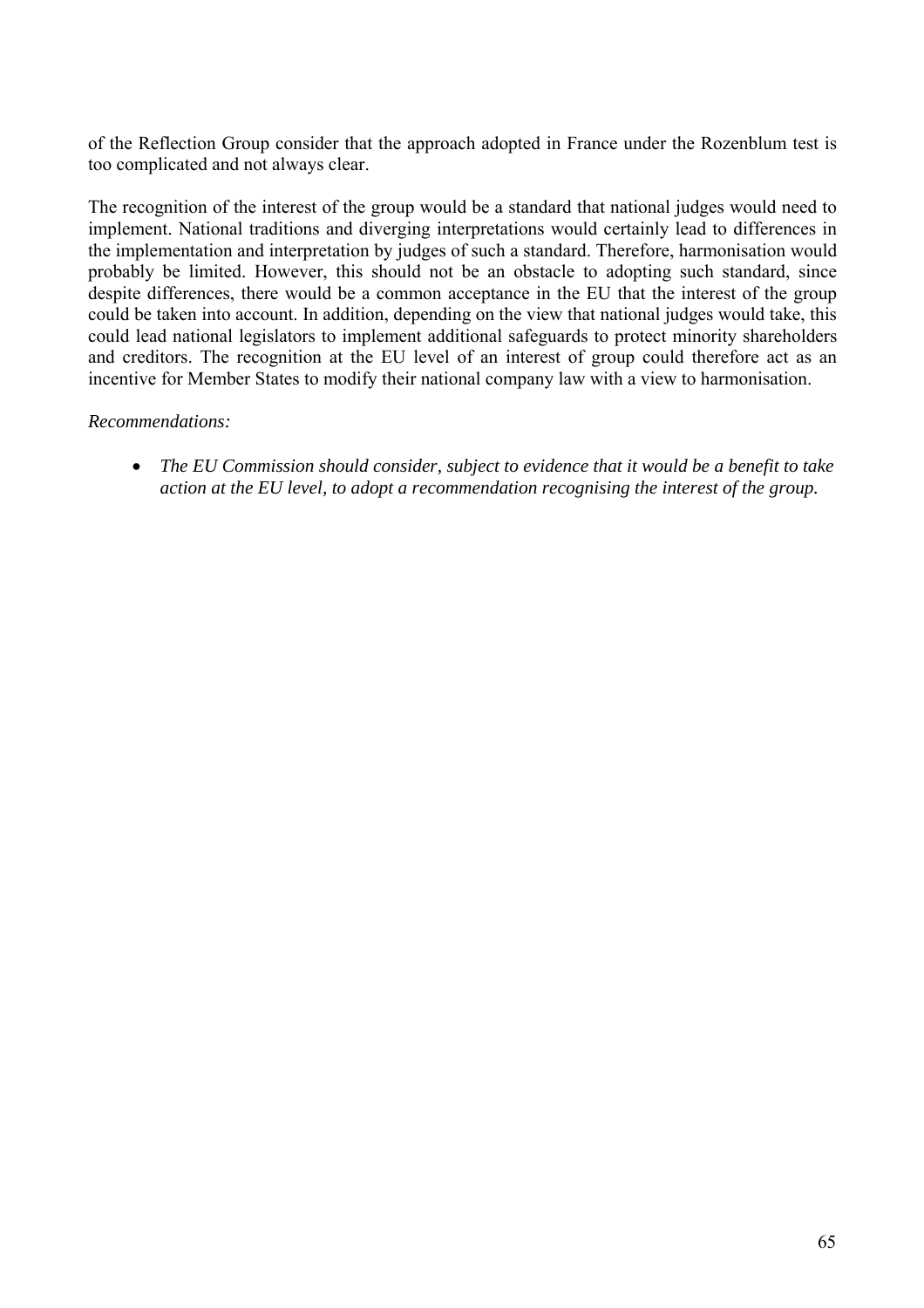# *4.2. The simplified single member company template*

As already discussed in section 3.3.2 of this report, the Reflection Group has noted that over the last years the theme has surfaced that cross-border groups of companies seek to simplify their legal structure and would like a legal framework allowing them to set up subsidiaries with the same legal structure across Europe. In short, a simple vehicle available to groups of companies with operations in various EU Member States would be desirable. In part the SPE, as mentioned above (section 2.7.2), is perceived to be a solution to this need. The Reflection Group has expressed, subject to the general observations in section 2.7, its support for the SPE. However, this specific goal of facilitating cross border groups could also be realised relatively easily at the EU level by adopting a Directive, which would require all Member States to make available a private company template for a single shareholder company limited to harmonised rules on key issues regarding the formation, operation and governance of such company. This would be possible because this company would only have one shareholder. As a result, issues that normally are the hardest in company law such as minority protection, conflicts of interest and conflict resolution procedures including buy-outs, squeeze outs and exit rights, would not have to be addressed in the context of a single shareholder company.

Apart from the broader simplification initiatives proposed in section 3.3.2 of this report this would be a more innovative proposal in the form of a Directive which would aim to substantially simplify company law specifically for single shareholder start ups and subsidiaries of holding companies. The proposal would introduce a simple template for a limited liability company within the national private company framework. This template could, in certain respects, build on the work done for the SPE and/or the European Model Corporation Act (EMCA). However, rather than developing a new full blown company type (as the SPE Regulation, yet unsuccessfully, aims to do), this approach would essentially consist of mandating all EU Member States to make available a single member template of their national private company form suitable to both the individual entrepreneur and holding companies. This could be achieved either by issuing a separate EU Directive or by amending the  $12<sup>th</sup>$  Company Law Directive<sup>112</sup> (already providing specific rules for the single member company).

Such a Directive should not only exempt single member companies from certain harmonised rules (what is known as the "negative harmonisation" approach), but in order to secure the basic needs of entrepreneurs, it would identify the rules that are indispensable for a single member company. Member States would have to allow this simplified vehicle to be introduced in their legal system, thereby adopting the "Simplified Sarl/GmbH/BV", etc. Although the essential characteristics of this entity would be formulated at the European level, such regulatory approach would obviously not change the domestic nature of the company type.

On the basis of this analysis, a Simplified Company Charter, as a standardised document could be provided for as an Annex to such a Directive, which may be adopted by simply filing the signed document at the relevant national register. The publication and reporting obligations of these companies could also be governed by such simplified formalities. Also the governance of the company could be very much simplified: in one member companies, there is no need to have

<sup>&</sup>lt;sup>112</sup> Directive 2009/102/EC of the European Parliament and of the Council of 16 September 2009 in the area of company law on single-member private limited liability companies.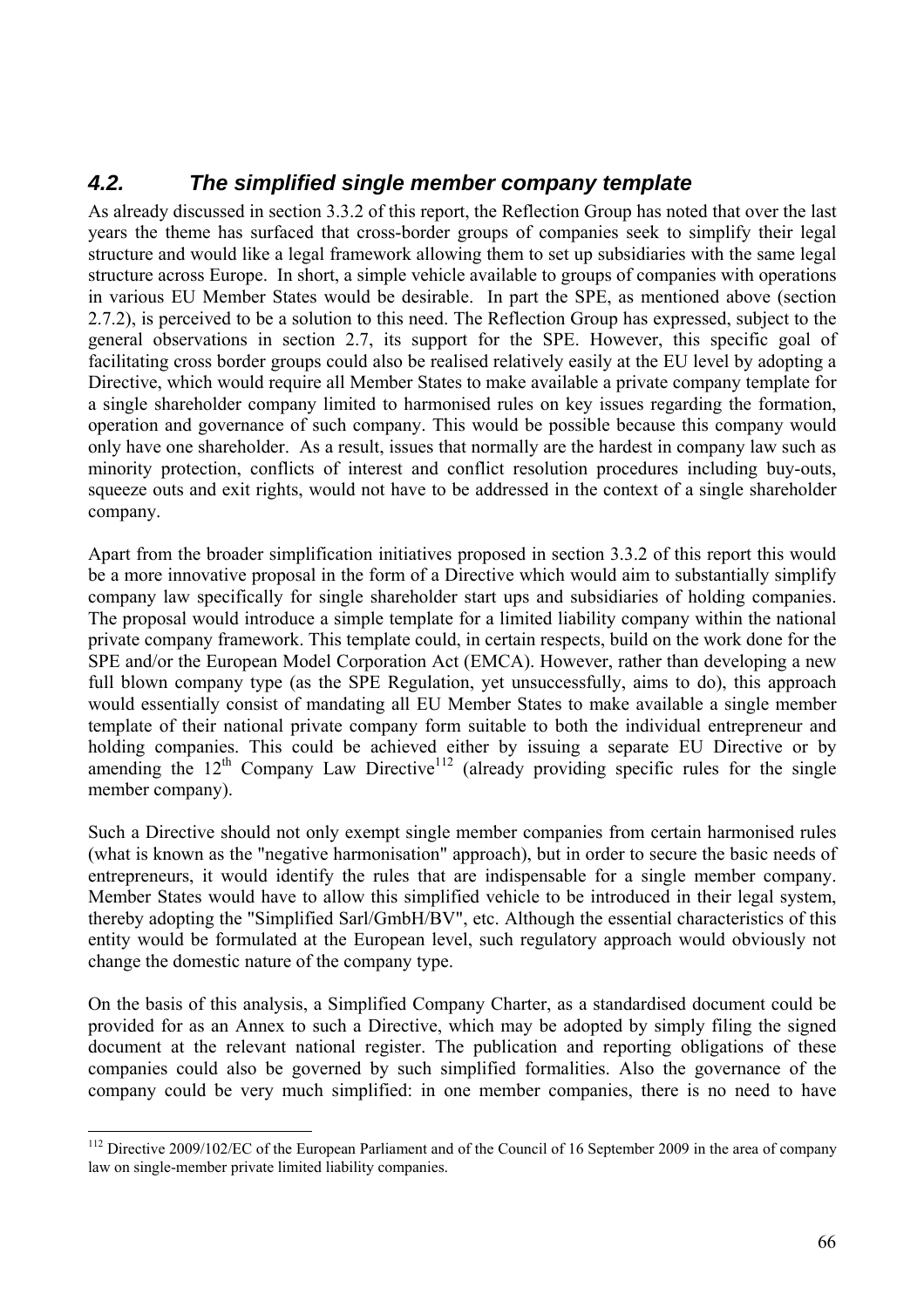general meetings (written resolutions of the sole member would satisfy concerns of regularity), a board of directors since the functioning of these bodies in a single member company often result in purely formalistic practice. Further analysis should be undertaken what purely formalistic and superfluous rules could be removed or rendered optional for entities of this kind.

The common charter may only provide for limited if any variation but would leave freedom to deviate from the rules in as far as the interest of the company, its stakeholders and specifically creditors is not prejudiced. The Directive and national law will allow the single shareholder to easily replace the uniform charter by adopting one of the traditional national company forms if for example additional shareholders would step in.

As indicated above subsidiaries of group companies, with a group company as sole shareholder, could make use of this simplified regime. In that situation a concern will be that the position of creditors and the interest of the subsidiary, its stakeholders and specifically its creditors is respected in a reasonable way. As explained in section 4.1 of this report, such limits on group operations have been developed in many Member States. Although one should be careful to adopt specific rules developed in certain jurisdictions on the EU level, it is clear from this chapter of this report that the fundamental concept of "group interest" is recognised in many EU jurisdictions and offers a good starting point to develop appropriate rules to safeguard the interest of the subsidiary and its stakeholders, specifically its creditors.

### *Recommendations:*

*In respect of small and medium sized enterprises ("SMEs") which are part of a group in Europe:* 

- *It is proposed that a new EU Directive or an amended 12th Company Law Directive require EU Member States to provide for a simplified company template, which would allow single-member companies, both individual entrepreneurs and holding companies, to save on transaction costs and unnecessary formalities.*
- *In as far as the single-member company is part of a group of companies appropriate rules should be developed to safeguard the interests of the subsidiary and its stakeholders, specifically its creditors.*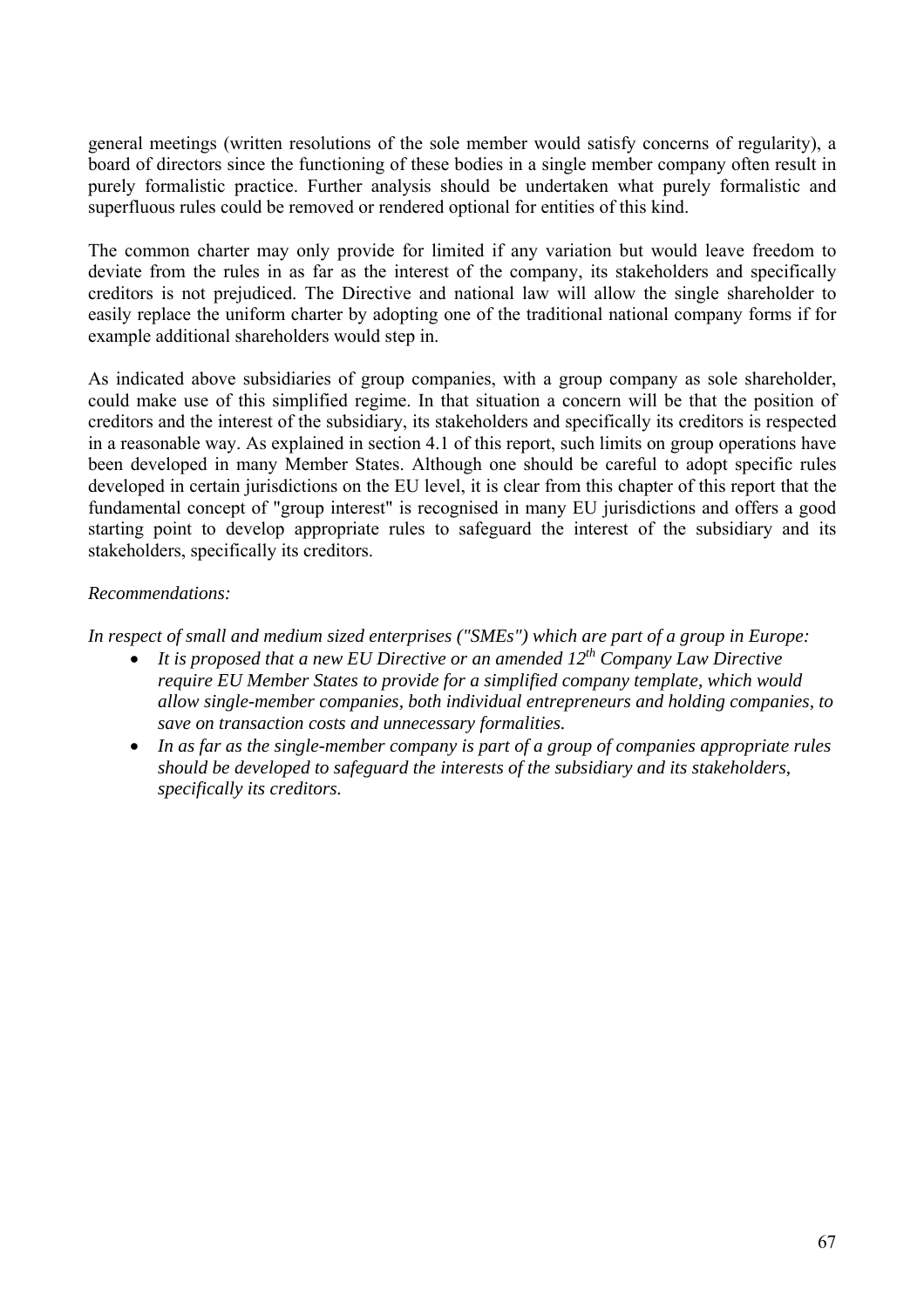# *4.3 Transparency of groups structures and relations*

## **4.3.1 Current rules on transparency of groups of companies**

The Winter report<sup>113</sup> had proposed that the Commission address specific problems relating to the Transparency of group structure and relations. The proposals were as follows<sup>114</sup>:

"Increased disclosure with regard to a group's structure and relations is needed, and the parent company of each group is to be made responsible for disclosing coherent and accurate information.

The Commission should review the 7th Company Law Directive's provisions in the light of the need for better financial disclosure, and consider whether improvements can be made consistent with International Accounting Standards.

With respect to non financial disclosure, it should be ensured that – especially where listed companies are involved – a clear picture of the group's governance structure, including crossholdings and material shareholders' agreements, is given to the market and the public.

In addition, companies could be required to provide specific information when they enter into or exit from a group."

Transparency has been significantly improved since 2002 for listed companies due to the adoption of the Transparency Directive  $(2004)^{115}$  and the Takeover Directive  $(2004)^{116}$ . Likewise, transparency has been improved for companies establishing consolidated accounts due to the modification of the 7th Company Law Directive on consolidated accounts<sup>117</sup> (2003, 2006) and to the adoption of many IFRS standards (e.g. IAS 24 on Related party transactions). Of special interest is the corporate governance statement required by Directive 2006/46/EC<sup>118</sup>. Article 46a of Directive  $78/660/EEC^{119}$ , as amended, states, notably, that:

"1. A company whose securities are admitted to trading on a regulated market within the meaning of Article 4(1), point (14) of Directive 2004/39/EC of the European Parliament and of the Council of 21 April 2004 on markets in financial instruments shall include a corporate governance statement in its annual report. That statement shall be included as a specific

<sup>&</sup>lt;sup>113</sup> High Level group of Company Law Experts on a modern regulatory framework for company law in Europe, 2002.<br><sup>114</sup> Winter Report, p. 18.<br><sup>115</sup> Directive 2004/109/EC of the European Parliament and of the Council of 15 De

transparency requirements in relation to information about issuers whose securities are admitted to trading on a

regulated market and amending Directive 2001/34/EC.<br><sup>116</sup> Directive 2004/25/EC of the European Parliament and of the Council of 21 April 2004 on takeover bids.<br><sup>117</sup> Soventh, Council, Directive, 82/240/EEC of 12 June 1982

Seventh Council Directive 83/349/EEC of 13 June 1983 based on the Article 54 (3) (g) of the Treaty on consolidated accounts.

<sup>&</sup>lt;sup>118</sup> Directive 2006/46/EC of the European Parliament and of the Council of of 14 June 2006 amending Council Directives 78/660/EEC on the annual accounts of certain types of companies, 83/349/EEC on consolidated accounts, 86/635/EEC on the annual accounts and consolidated accounts of banks and other financial institutions and 91/674/EEC on the annual accounts and consolidated accounts of insurance undertakings.

<sup>119</sup> Fourth Council Directive 78/660/EEC of 25 July 1978 based on Article 54 (3) (g) of the Treaty on the annual accounts of certain types of companies.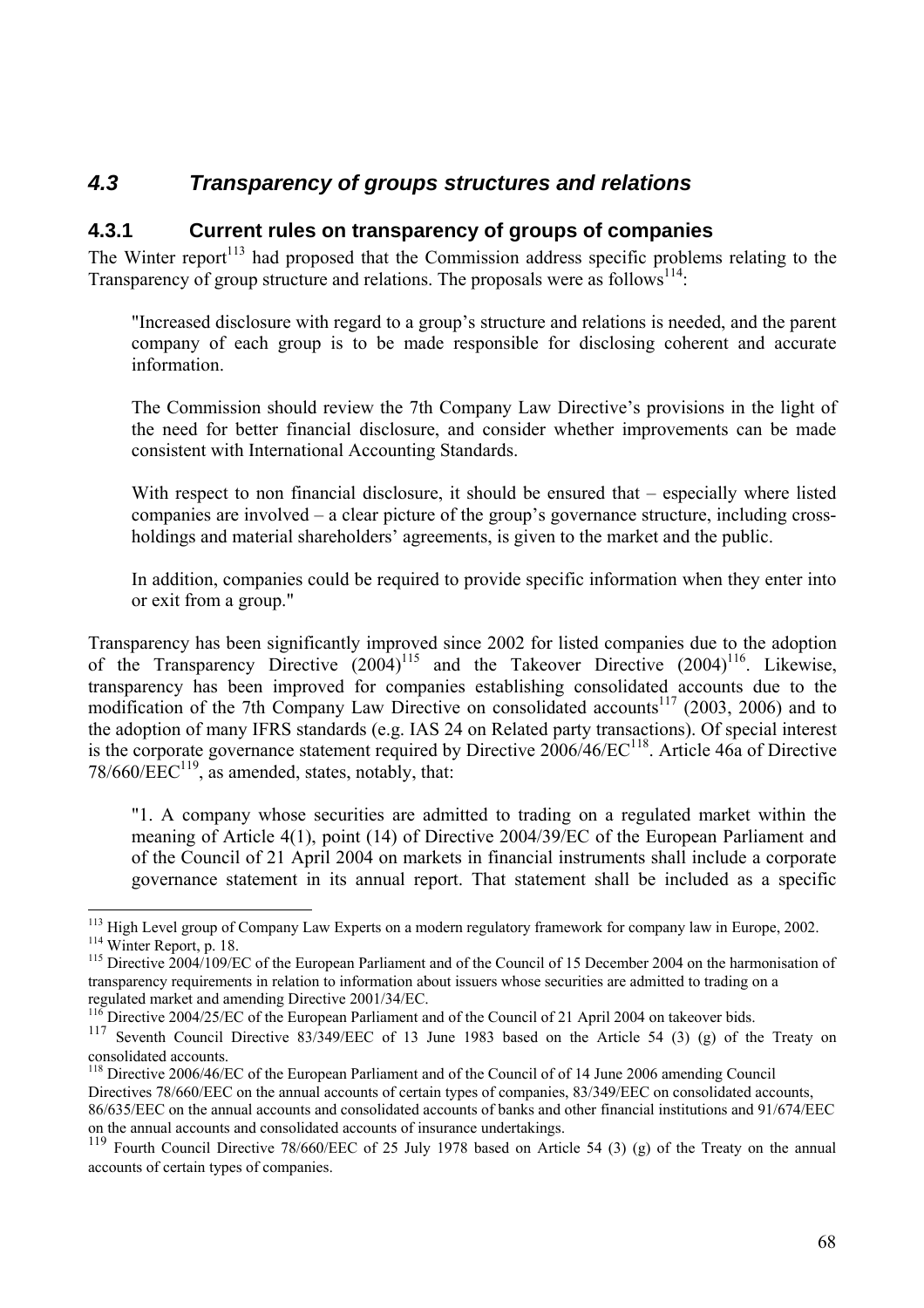section of the annual report and shall contain at least the following information:

(a) a reference to:

(i) the corporate governance code to which the company is subject, and/or

(ii) the corporate governance code which the company may have voluntarily decided to apply, and/or

(iii) all relevant information about the corporate governance practices applied beyond the requirements under national law.

Where points (i) and (ii) apply, the company shall also indicate where the relevant texts are publicly available; where point (iii) applies, the company shall make its corporate governance practices publicly available;

(b) to the extent to which a company, in accordance with national law, departs from a corporate governance code referred to under points (a)(i) or (ii), an explanation by the company as to which parts of the corporate governance code it departs from and the reasons for doing so. Where the company has decided not to apply any provisions of a corporate governance code referred to under points (a)(i) or (ii), it shall explain its reasons for doing so;

(c) a description of the main features of the company's internal control and risk management systems in relation to the financial reporting process;

(d) the information required by Article  $10(1)$ , points (c), (d), (f), (h) and (i) of Directive 2004/25/EC of the European Parliament and of the Council of 21 April 2004 on takeover bids, where the company is subject to that Directive;

(e) unless the information is already fully provided for in national laws or regulations, the operation of the shareholder meeting and its key powers, and a description of shareholders'rights and how they can be exercised;

(f) the composition and operation of the administrative, management and supervisory bodies and their committees."

The objective of a corporate governance statement is to provide shareholders with easily accessible key information about the corporate governance practices actually applied, including a description of the main features of any existing risk management systems and internal controls in relation to the financial reporting process as well as information concerning the group's risk management system and internal control system.

The point of view of corporate governance statements differs from the objective of rules concerning financial statements and annual reports. The objective of corporate governance statements is to provide key information in an investor-friendly manner whereas rules on financial reporting emphasize accurateness and aim for giving a full picture of the financial status of the group. The level of expertise needed to study corporate governance statements for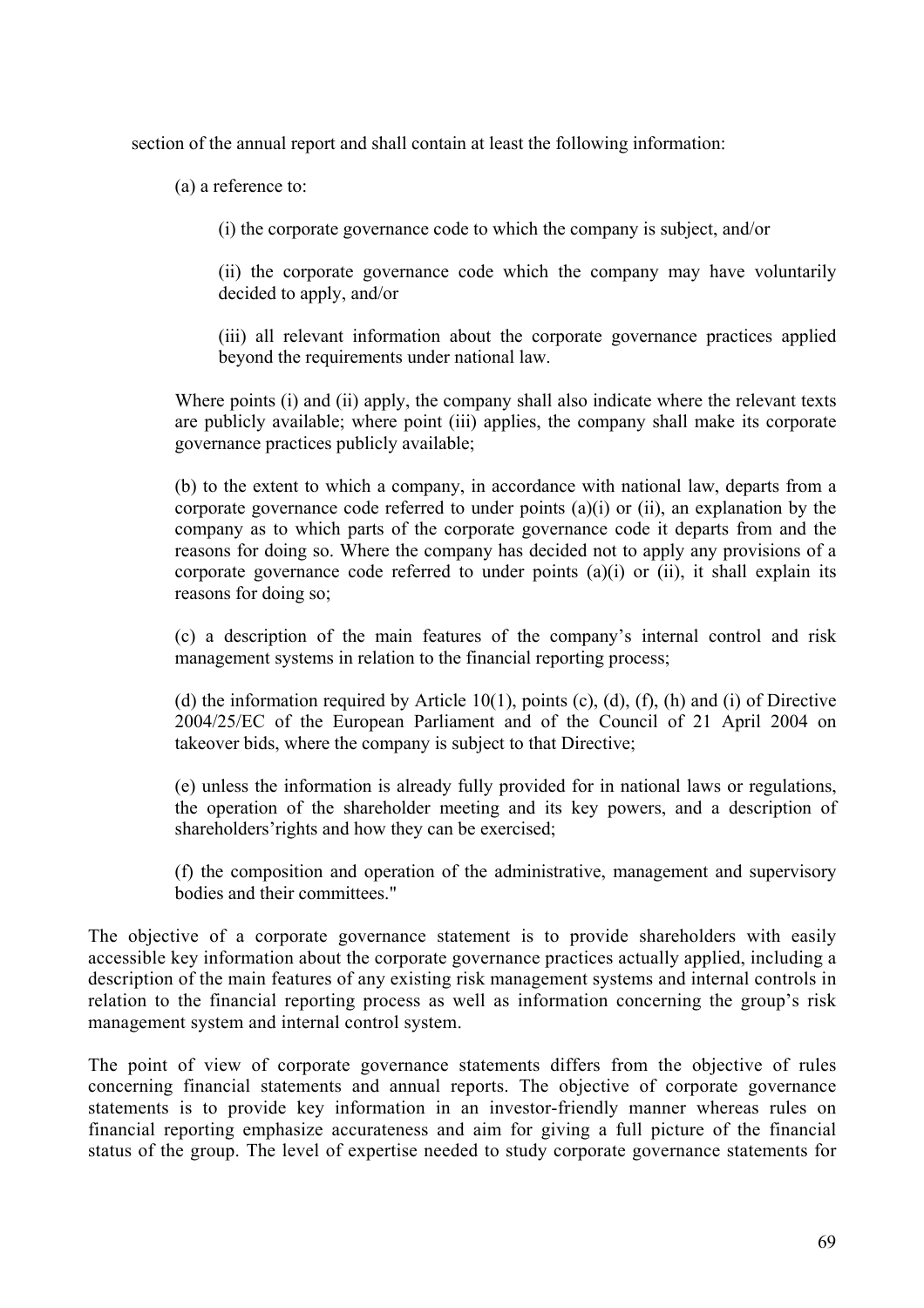receiving information is nowhere near the expertise required for studying financial statements. For this reason, corporate governance codes require information to be given in an investorfriendly manner.

The goal of transparency on groups of companies involves, at least theoretically, the disclosure and information at three main levels: the level of group *formation*, the level of group *structure* and the level of group *management*.

## *i) Transparency of group formation*

Transparency of group formation means that the creation or the existence of groups should be disclosed to the public or the interested parties.

Except for those few countries which provide for specific instruments of the formation of a group (e.g., "contract of domination" or "annexation" in Germany and Portugal, "agreement for management a dependent company" in Poland), the classical instrument or the "vital link" for constructing a corporate group is *stock ownership*, namely the acquisition and holding of a majority or controlling participation in a company.

Thanks to the so-called "Transparency Directive" of 2004 (Articles 9 to 16 of Directive 2004/109/EC), the formation of groups based on inter-corporate stock ownership in publiclytraded companies is now fairly disclosed in most of the European countries, given the mandatory duties of information of acquisition and disposal of major holdings reaching or exceeding several thresholds up to 75 % of capital (e.g., Article L. 233-7 of French "*Code de Commerce*", §§ 21 and ff. of German "*WpHG*", Article 120 of Italian "*Testo Unico della Finanza*", etc.).

#### *ii) Transparency of group structure*

A second major level relates to the transparency of group structure, meaning basically the information and disclosure of the companies included within the perimeter of a group of companies.

According to the *7th Company Law Directive on consolidated accounts*, the notes of the accounts must set out information about "the names and registered offices of the undertakings included in the consolidation; the proportion of the capital held in undertakings included in the consolidation, other than the parent undertaking, by the undertakings included in the consolidation or by persons acting in their own names but on behalf of those undertakings" (Article 34.º, 2(a) of the Directive 83/349/EC). Following this mandatory ruling, it is now provided for in the overwhelming majority of European legal orders that the explanatory notes of the group's accounts ("*Konzernanhang*", "*annexe*", "*nota integrativa*", etc.) have to identify its constituent companies of that group and to give detailed information about the nature and type of the relationships between them, namely the controlling interest of the parent in subsidiaries (e.g., Article L. 233-16 of French "*Code de Commerce*", § 313 of German "*HGB*", Article 2427, (6) of Italian "*Codice Civile*", sec. 409 of the UK Companies Act).

Likewise, according to *IAS 27 on consolidated financial statements*, the financial statements of a group of companies must disclose "the nature of the relationship between the parent and a subsidiary when the parent does not own, directly or indirectly through subsidiaries, more than half of the voting power" as well as "the reasons why the ownership, directly or indirectly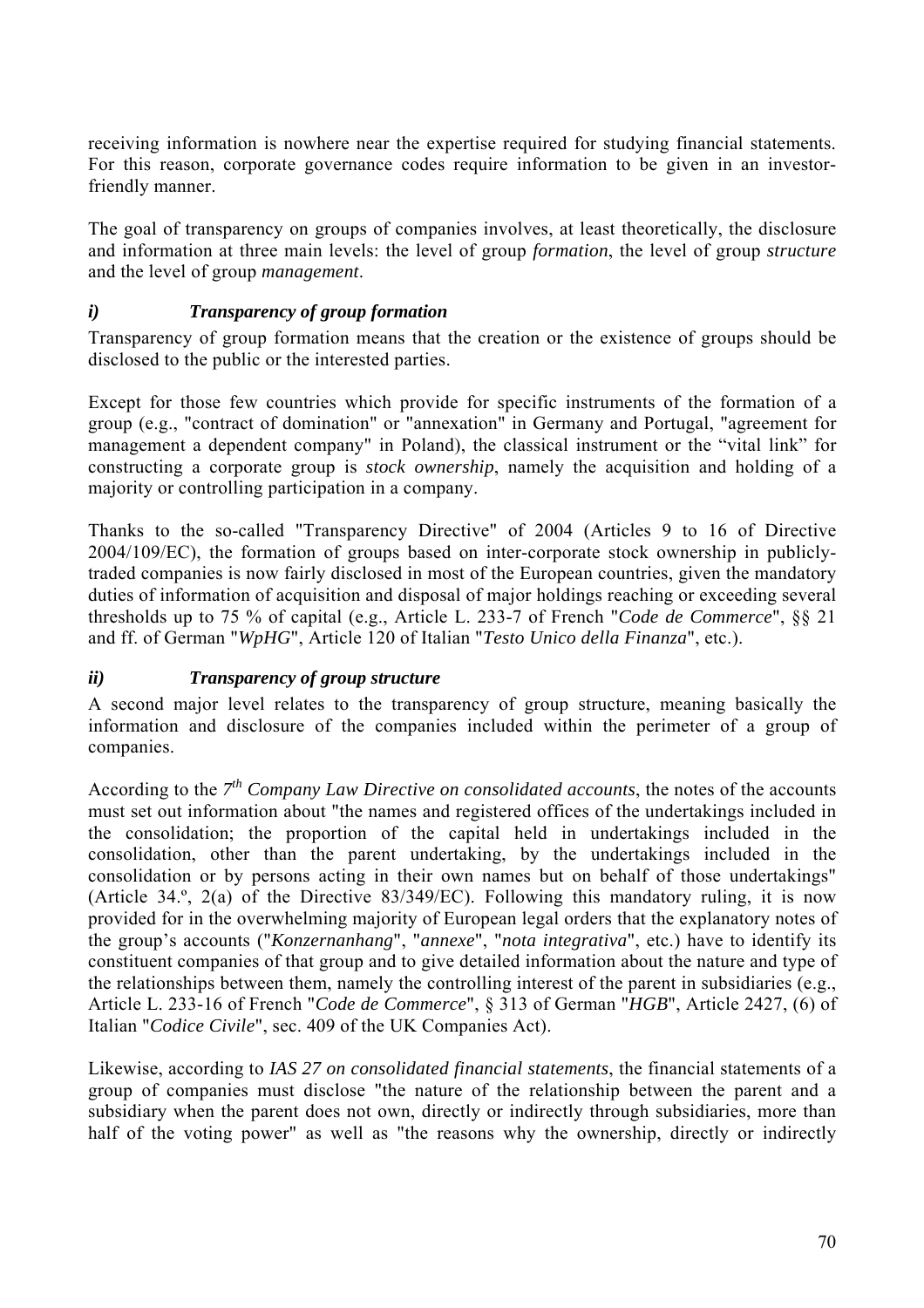through subsidiaries, of more than half of the voting or potential voting power of an investee does not constitute control".

However, there is no European rule requiring an annual report, corporate governance statement or company website to describe the main features of a company's group structure in a clear and investor-friendly manner.

# *iii) Transparency of group functioning and management*

Transparency of group functioning and management means essentially the information on the relationships between the constituent companies of a group, especially between the parent company and its subsidiaries.

The issue of transparency of the management and functioning of a group is, by and large, a consequence of the model of *regulation of the group itself*. For instance, in those countries who have a group law, the disclosure of the nature, content and patrimonial significance of the relationships or transactions between parent and subsidiaries is ensured by the norms regulating the exercise of the power of direction of the former over the latter, be that regarding legal groups (*e.g.*, the duty to cover losses of the subsidiary in a yearly basis of § 302 of German "*AktG*") or to compensate all disadvantages on a yearly basis in factual groups (§ 311 of German "*AktG*" *e.g*. and the dependency report of § 312 of German "*AktG*").

Even in those countries who do not have a general group law, something similar can be observed: for example, in Italy, the annual management report of the subsidiaries have to give a detailed information about the managerial decisions taken under parental control (Article 2497 ter e 2428 of "*Codice Civile*") and, in France, the application of the "Rozenblum" jurisprudence requires necessarily, in case of suit, the disclosure of the structure of the group and of the balance between benefits/losses at a concrete parent-subsidiary relationship.

# **4.3.2 Assessment of regulatory needs**

Considering the current rules on transparency of groups of companies, there are no considerable regulatory needs. One point of view is the actual amount of information available under the current regime and another is the clarity and investor-friendliness of the current information given by listed companies.

## *i) Transparency of the formation of groups*

In general, there can be seen a need for enhanced transparency concerning the formation of groups of non-listed companies or the formation of groups via other types of mechanisms (*e.g*., articles of association, personal linkages, etc.).

Regarding the former case (*groups of unlisted companies*), only a few Member States impose specific duties of notification on the acquisition of voting or equity participations on unlisted companies (*e.g*., § 20 of German *AktG*, arts. L. 233-2 and L. 233-6 of French "*Code de Commerce*", Article 484 of Portuguese "*Código das Sociedades*"). The extension to unlisted companies of a European-wide mandatory system similar to the one imposed by the Transparency Directive of 2004 is not advised. Whereas this extension would promote an equal level playing field for both listed and non-listed groups, avoiding thus any undue competitive advantage for the later (in line with the general orientation of the Reflection Group) it would cause unnecessary administrative burden to unlisted companies, SME's in particular.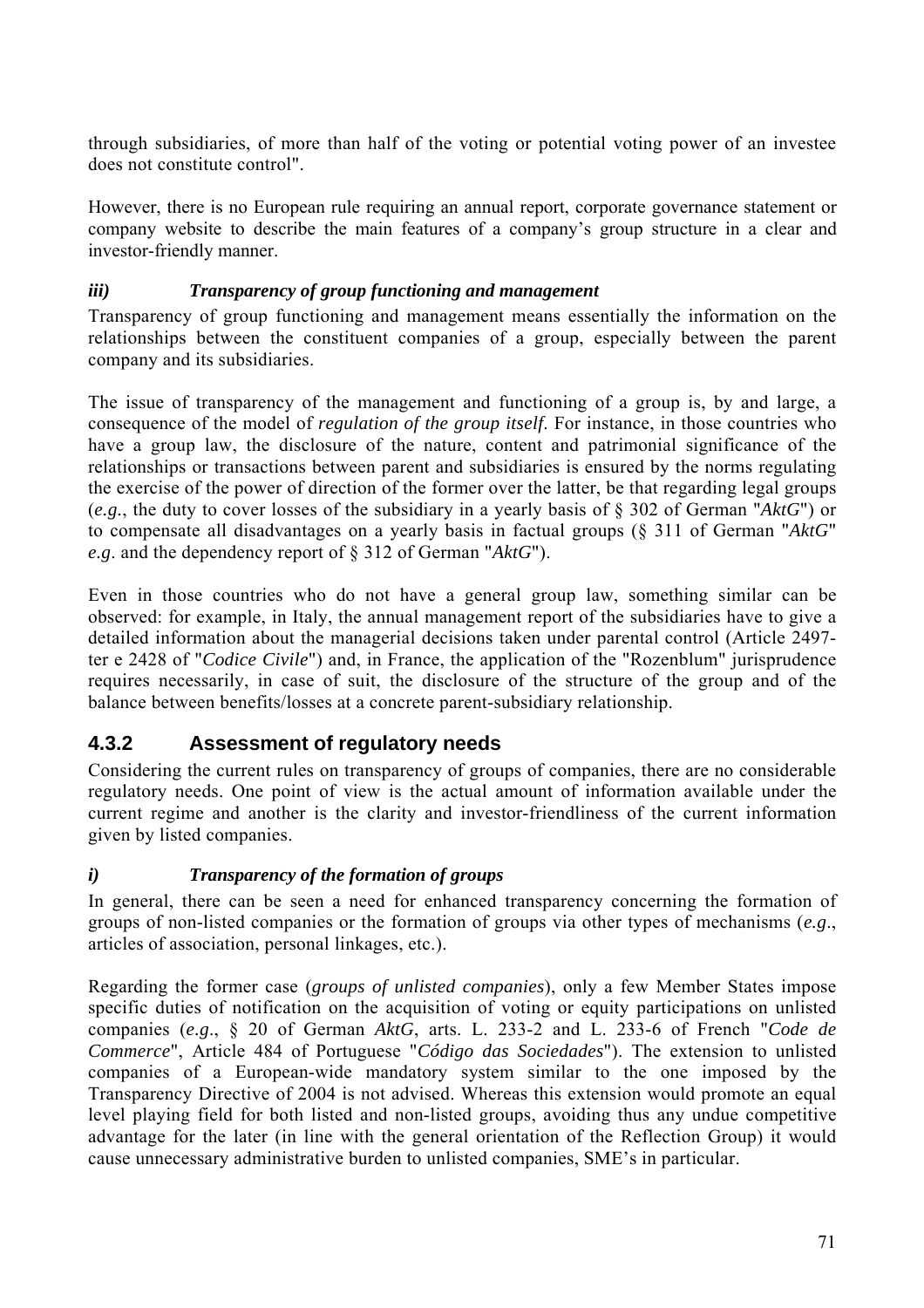Regarding the *other mechanisms of group formation*, there seems to be no case for a further regulatory intervention. The Takeover Bids Directive 2004/25/EC provides some duties of giving information in respect of cross shareholdings, special control rights and certain shareholder agreements. According to article 10 of the Takeover Directive, the company shall publish information in its annual report about inter alia significant direct and indirect shareholdings (including indirect shareholdings through pyramid structures and crossshareholdings), the holders of any securities with special control rights and a description of those rights as well as any agreements between shareholders which are known to the company and may result in restrictions on the transfer of securities and/or voting rights.

Besides, the overwhelming majority of groups are today created and organised on the basis of stock inter-corporate linkages. Linkages of other type – such as personal linkages ("interlocking board of directors"), organisational linkages or devices (*e.g*., special provisions on the articles of association) or contractual and market-based linkages (*e.g*., cooperation agreements, disguised control contracts) – certainly exist, but they are far less important and, in any case, often a mere by-product or consequence of a previous relationship of control established between two or more companies on the basis of a stock ownership. However, there might be a need to consider enhanced transparency concerning interlocking board of directors or multiple directorships (see below).

## *ii) Transparency of group structure*

Therefore, while it is true that the consolidation perimeter is not entirely coincident with the perimeter of a group (i.e. not all companies belonging to a group are included in the consolidation accounts), it seems that the existing European and national accounting rules already provide an adequate *disclosure of the structure of group*, that is, a transparent image of the network of inter-corporate relationships between the parent and its subsidiary companies.

Furthermore, the transparency of group structure is also enhanced, in relation to groups of listed companies, by others disclosure rules provided for in some national laws or in corporate governance codes: for instance, rules concerning the mandatory information and disclosure of *shareholders' voting agreements* (e.g., Article 122 of Italian "*Testo Unico della Finanza*", Article 19 of Portuguese "*Código dos Valores Mobiliários*", Article L. 233-11 of French "*Code de commerce*" for listed companies), and the *annual corporate governance report* (which must include, "inter alia", the networks of share ownership, the shareholders with special rights, the agreements affected by the change of company control, etc.)

The question remains, however, if basic information on a listed company's group structure can be assessed to be easily accessible through the current regime of financial statements and annual reports. For example, in some cases the listed company is a holding company and subsidiaries are the ones conducting all business whereas there are groups with subsidiaries acting as sale offices only in different countries.

Although there are numerous and detailed rules on group information, there is no rule requiring an annual report, corporate governance statement or company website to describe the main features of a company's group structure in a clear and investor-friendly manner. Currently, for example, some companies' annual reports contain a chapter on changes in group structure without providing information on the existing group structure.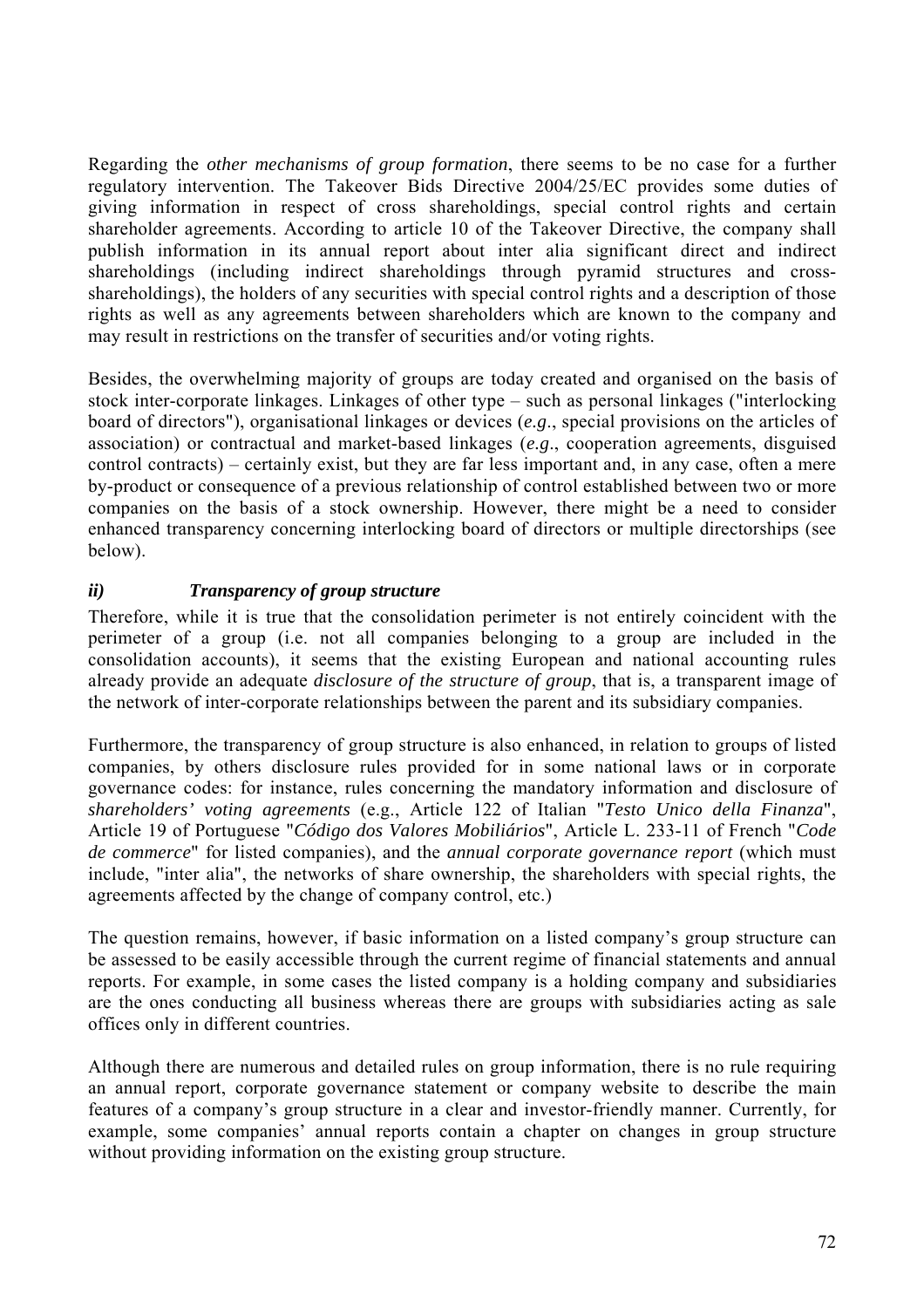A further issue to be discussed could be the case of interlocking board of directors ("*personelle Verflechtungen*", "*liens personnels*"). In fact, the organisation of a group often leads to the practice consisting in a same person sitting on the boards of directors (or others boards) of several interconnected companies: such interlocks allow a better cohesion and coordination of group management but they may also increase the risk for conflicts of interests.

A disclosure of such "multiple director" practice and interlocks seems already ensured for the case of listed companies, at least partially. In fact, a few European legal orders already provided for some type of limitations to the possibility that a member of the board of directors may also serve on the board other companies (e.g., Article L. 225-21 of French Commercial Code), and most Corporate Governance Codes expressly contain several requirements which may also be relevant in this regard (e.g., requirement of "independence" for members, requirement of approval of multiple directorship by the supervisory board).

The Commission's Recommendation of 15 February 2005 on the role of non-executive or supervisory directors of listed companies and on the committees of the (supervisory) board (2005/162/EC) deals with interlocking board memberships. According to Annex II of the Recommendation, the following criteria is suggested to be used for consideration of directors' independence

"(g) not to be executive or managing director in another company in which an executive or managing director of the company is non-executive or supervisory director, and not to have other significant links with executive directors of the company through involvement in other companies or bodies"

Many European corporate governance codes include interlocking directorships in the criteria for board members' independence (e.g. Denmark, Finland, France, Sweden, UK). Where this is the case, the issue may be considered to be addressed adequately. In Member States where the issue is not addressed in the corporate governance code or otherwise, there may be a need to enhance transparency. In that case a rule requiring that the annual report or company website should release information about whose members of their corporate organs are serving, and in which capacity, on the organs of a controlling or controlled company of the same group, could enhance the transparency of the group structure and reduce the risk of hidden situations of conflict of interest.

However, some members of the Reflection Group do not think that it is necessary to have disclosure of directorships within the same group as they feel that there is no real conflict of interest and that it could lead to a large amount of disclosure without any real benefit.

## *iii) Transparency of group functioning and management*

Finally, transparency of group functioning and management means essentially the information on the relationships between the constituent companies of a group, especially between the parent company and its subsidiaries.

The issue of transparency of the management and functioning of a group is, by and large, a consequence of the model of *regulation of the group itself*. For instance, in those countries who have a group law, the disclosure of the nature, content and patrimonial significance of the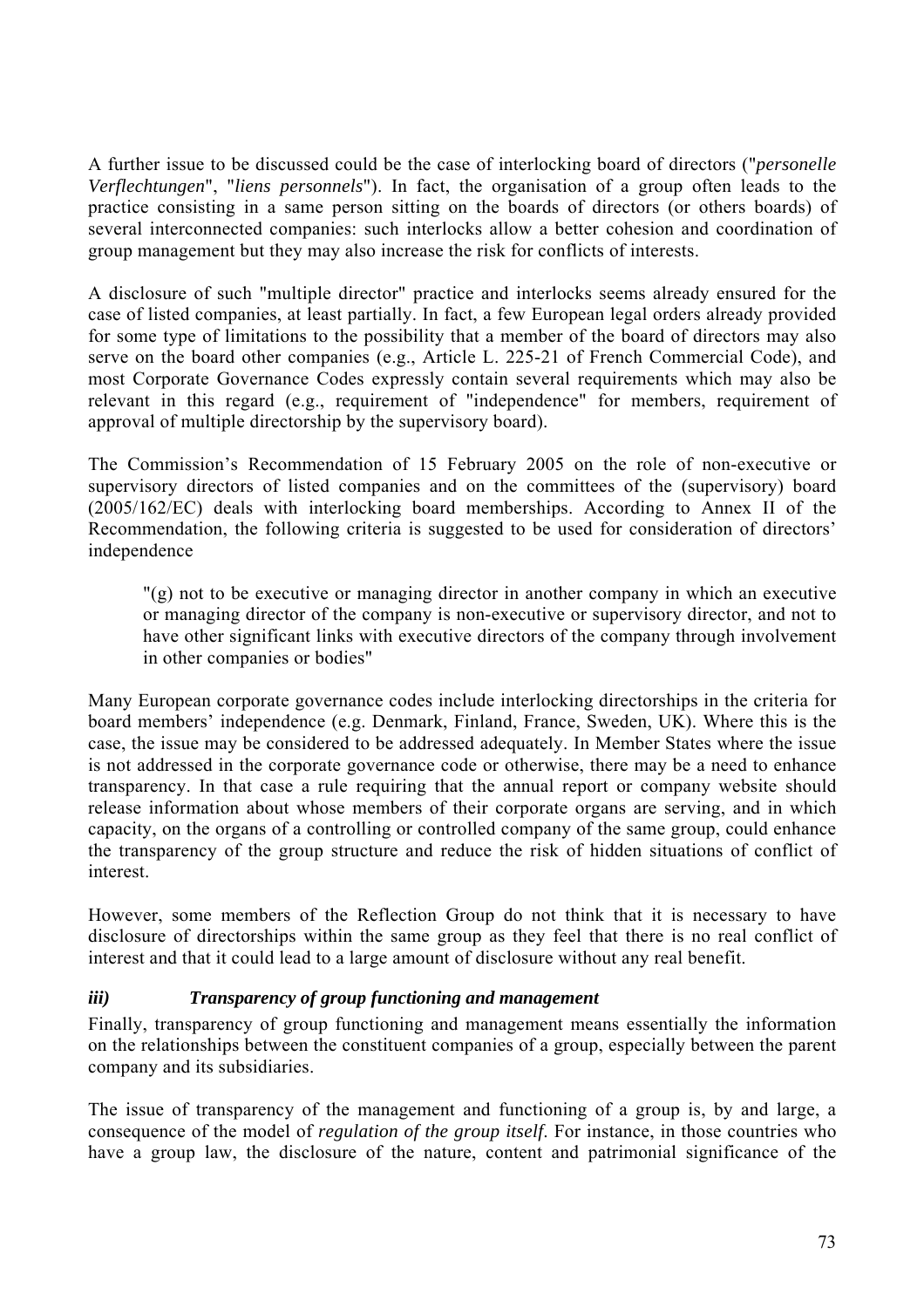relationships or transactions between parent and subsidiaries is ensured by the norms regulating the exercise of the power of direction of the former over the later, be that regarding legal groups (*e.g*., the duty to cover losses of the subsidiary on a yearly basis of § 302 of German "*AktG*") or to compensate all disadvantages on a yearly basis in factual groups (§ 311 of German "*AktG*" e.g. and the dependency report of §312 of German "*AktG*"). Even in those countries who do not have a general group law, something similar can be observed. For example, in Italy, the annual management report of the subsidiaries have to give a detailed information about the managerial decisions taken under parental control (arts. 2497-ter e 2428 of "*Codice Civile*") and, in France, the application of the "Rozenblum" jurisprudence requires necessarily, in case of suit, the disclosure of the structure of the group and of the balance between benefits/losses at a concrete parent-subsidiary relationship.

The only problem here, thus, relates to those countries that do not have a group law or even a group case law, since here the classical norms of Company Law, firmly anchored in the approach of the independent company, may not be well equipped to detect the effects of the group central management on its constituent members. However, this legal gap is today partially filled by those international and national rules on *related party transactions*, which provide a reasonable disclosure and information on parent-subsidiary relationships. Following the Regulation (CE) nº 1606/2002, the publicly-traded parent companies must prepare the consolidate accounts for the group according to the International Accounting Standards (IAS) and the International Financial Reporting Standards (IFRS) : of utmost importance is the *IAS 24 on "Related Party Disclosures"* (also adopted by the Regulation (CE) nº 2238/2004).

Groups of companies are precisely one of the main addressees of IAS 24: according to § 9, the relationships between parent and subsidiaries, either directly or indirectly, are relevant to its application (which also covers associate companies, in the sense of IAS 28, and joint ventures, in the sense of IAS 31). According to § 12, "the relations between parent and subsidiaries will be revealed, regardless of whether transactions have occurred between the parties involved. An entity shall disclose the name of their immediate dominant, and if different, the dominant of the main group. If neither the parent of the parent entity or principal financial statements available to produce public use, will reveal the name of the next intermediate dominant closer within the group to do so". Furthermore, according to § 17, "where there have been transactions between related parties, the entity shall disclose the nature of the relationship with each party involved, as well as information on transactions and balances outstanding, for understanding the potential effects that the relationship is in the financial statements".

The above mentioned provisions seem to ensure *a transparent and broad yearly picture of the relationships between the constituent members of a group*. Firstly, the wide-ranging concept of "related party" is able to grasp extensively the group reality Secondly, the information disclosed relates to all types of intra-group relationships, either from a structural (parent-subsidiary, between sister subsidiaries, etc.) or functional perspective (transactions, dealings or simple relations). Thirdly, the identification of links between the parent and its subsidiaries is in addition to the information requirements contained in IAS 27, IAS 28 and IAS 31, which requires both a list and a description of the significant investments in subsidiaries, associates and entities joint control.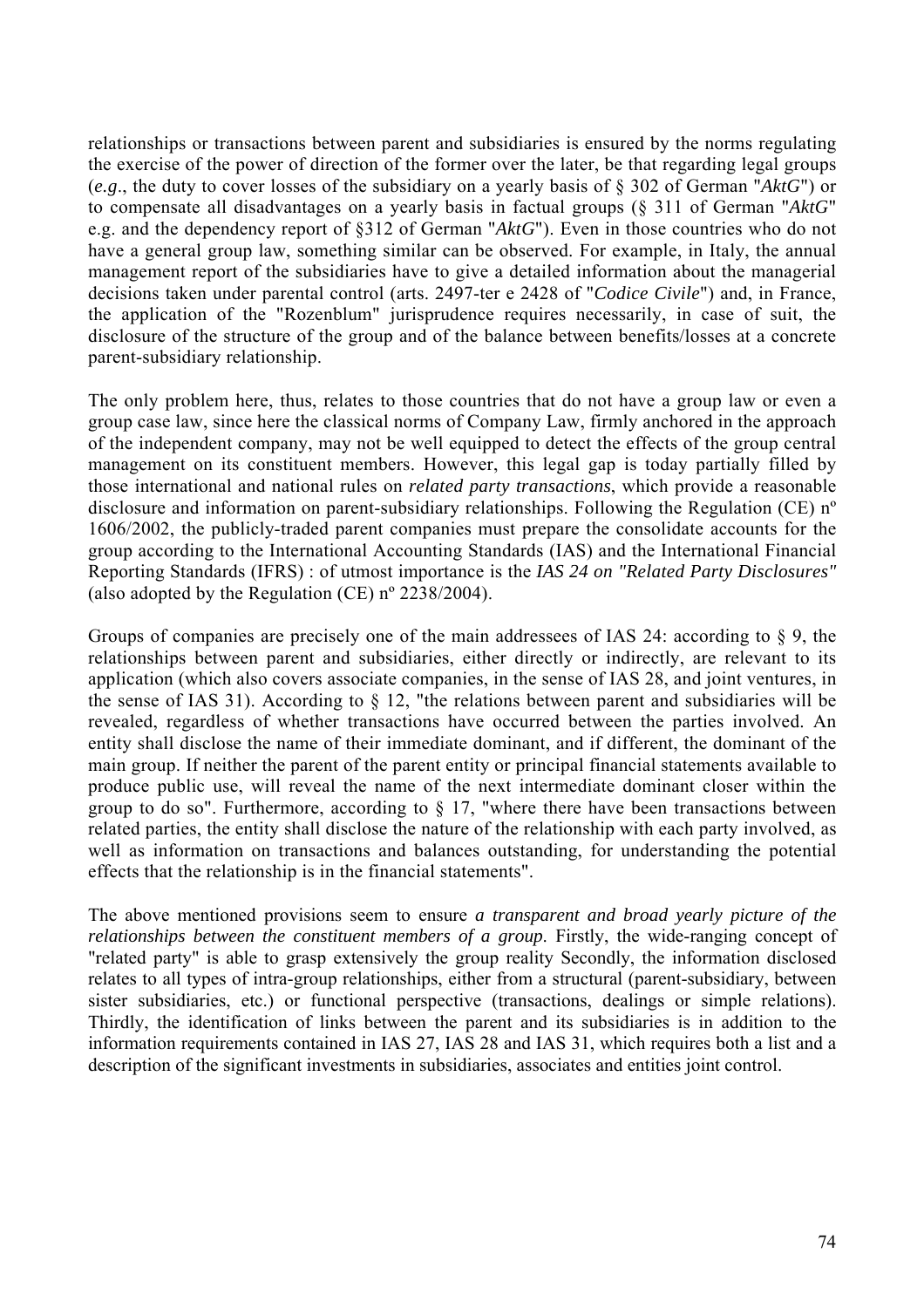#### *Recommendations:*

- *There is no considerable legal gap on the transparency of groups of companies. The existing European and national rules seem already to provide an adequate disclosure and information on the formation, organisational structure and management of groups of companies. Of course, this legal regime may always be improved and some new rules for a certain specific problem could be thought of (e.g., interlocking directorships). But these would correspond to mere sporadic rules, thus insufficient to give raise to an autonomous or substantial issue on group transparency.*
- *The question remains, however, if basic information on a listed company's group structure can be assessed to be easily accessible through the current regime of financial statements and annual reports. This basic information should cover e.g. main features on how the group conducts its business, including information on intra-group relationships. Although there are numerous and detailed rules on group information, there is no rule requiring an annual report, corporate governance statement or company website to describe the main features of a company's group structure in a clear and investor-friendly manner. Currently, for example, some companies' annual reports contain a chapter on changes in group structure without providing information on the existing group structure. It should also be assessed if a list of subsidiaries should be available for stakeholders.*
- *Although studies on corporate governance statements have been conducted in some Member States, there is no overall assessment of the functioning of the Directive 2006/46/EC. Before any decision on the necessity or usefulness of a review of the Directive is made, the functioning of the current regime should be assessed. Listed companies should not be burdened with new requirements if there is no proof of a need to amend the Directive. When the functioning of the rules on corporate governance statements is examined, one aspect should be to study the need and usefulness of adding a requirement to give basic information on the group structure in the corporate governance statement. At the same time, it should be assessed if there is a need for giving basic information on the group functioning and management in corporate governance statements.*
- *If it is established that investors benefit from easily accessible information on group structure given in corporate governance statements, and that the benefits outweigh the cost to companies of providing such information, the Commission should act through an amendment to the 1978 Accounting Directive as amended by Directive 2006/46/EC. The Directive is currently under review by the Commission, so this aspect should be added to the review. The obligations created should in any case be limited to listed companies.*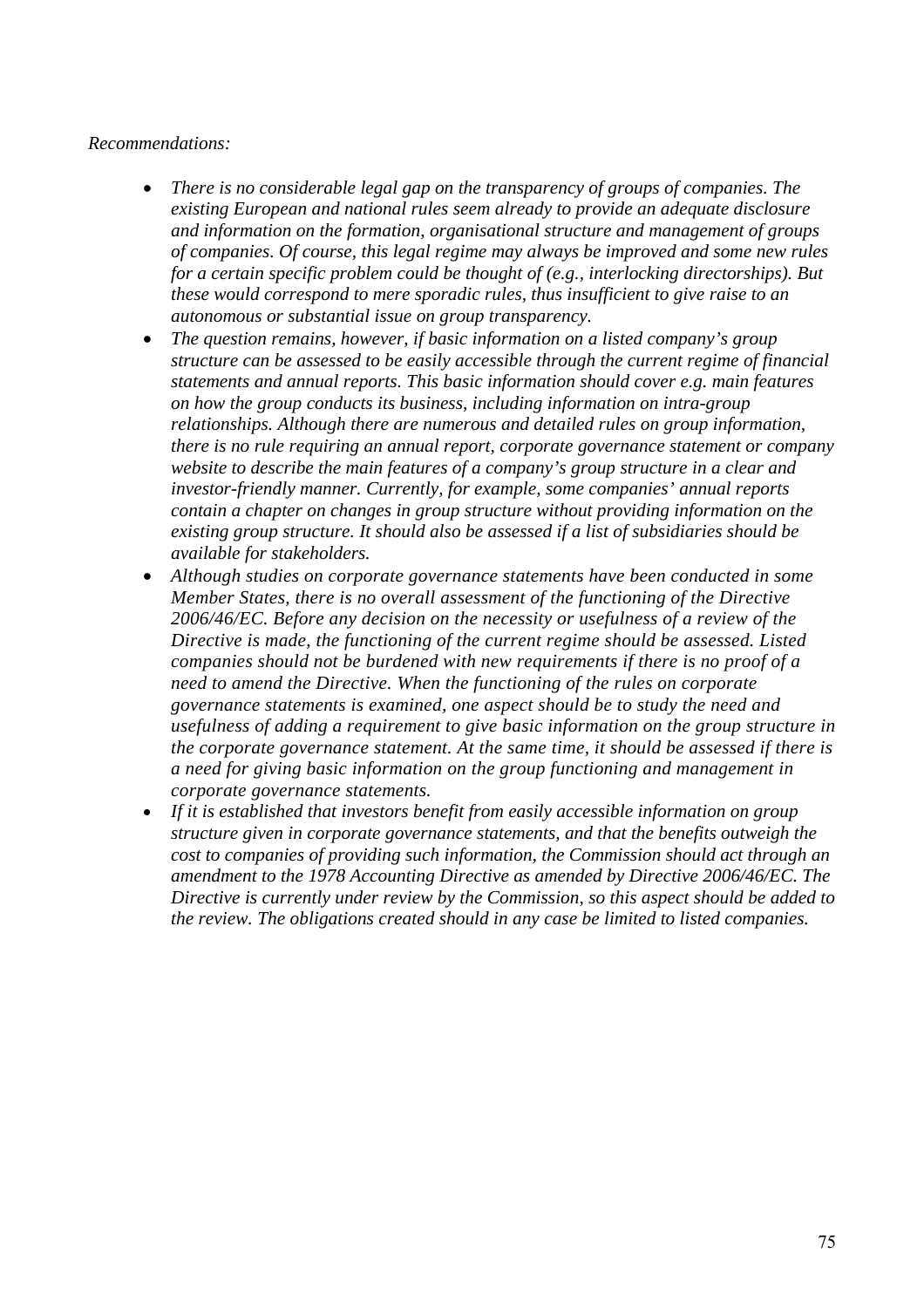# **Annex 1: List of recommendations**

# *Introduction – recommendations*

- *EU harmonisation should be done after careful vetting of the facts, including where appropriate public consultations and impact assessments, and in observance of the principles of proportionality and subsidiarity of Article 5 TEU.*
- *EU harmonisation should be focused and aimed at particular problems; it should not rely on broad and imprecise categorisations.*
- *EU harmonisation should respect the national corporate governance systems of the Member States and should strive to further the trend towards increased flexibility and freedom of choice in respect of company forms and the internal distribution of powers.*
- *The Reflection Group welcomes the work on a European Model Company Act (EMCA), which is a separate project. It promises to facilitate a learning process and serve as a model for adaption and legislation on a voluntary basis. If the final result can serve as an adequate benchmark, the Commission could consider turning the EMCA into a recommendation.*

# *Cross-border mobility – recommendations*

- *EU harmonisation is called for to provide a right for national companies to transfer their registered office from one Member State to another, effectively changing the applicable company law regime from that of the former to that of the latter. Such a change would entail a cross-border conversion from a company form recognised by the former into a company form recognised by the latter.*
- *The regime in place to protect stakeholders, notably shareholders, employees and creditors, of the Directive on cross-border mergers should be applicable mutatis mutandis and the additional protection offered by the SE Regulation could be considered.*
- *National companies should be provided with a right to engage in cross-border divisions.*
- *A legal regime for cross-border conversions and cross-border divisions should be introduced, either via separate directives or by amending the Directive on cross-border mergers into a joint Directive on cross-border mobility. The regime should apply to limited liability companies and later be expanded to other company forms.*
- *The Reflection Group believes that a right to transfer the registered office of national companies would not require major harmonisation of national law in respect of international private law and conflict of laws provisions. Some members furthermore believe that it is time to envisage an EU regulation to clarify the conflict of law issues.*
- *The Reflection Group invites a debate on arguments in favour and against the real seat theory and possibly a comparative study conducted by the Commission.*
- *The question of taxation should be addressed as part of the harmonisation of mobility envisaged here, where it is important to strike a balance between the Member States' right*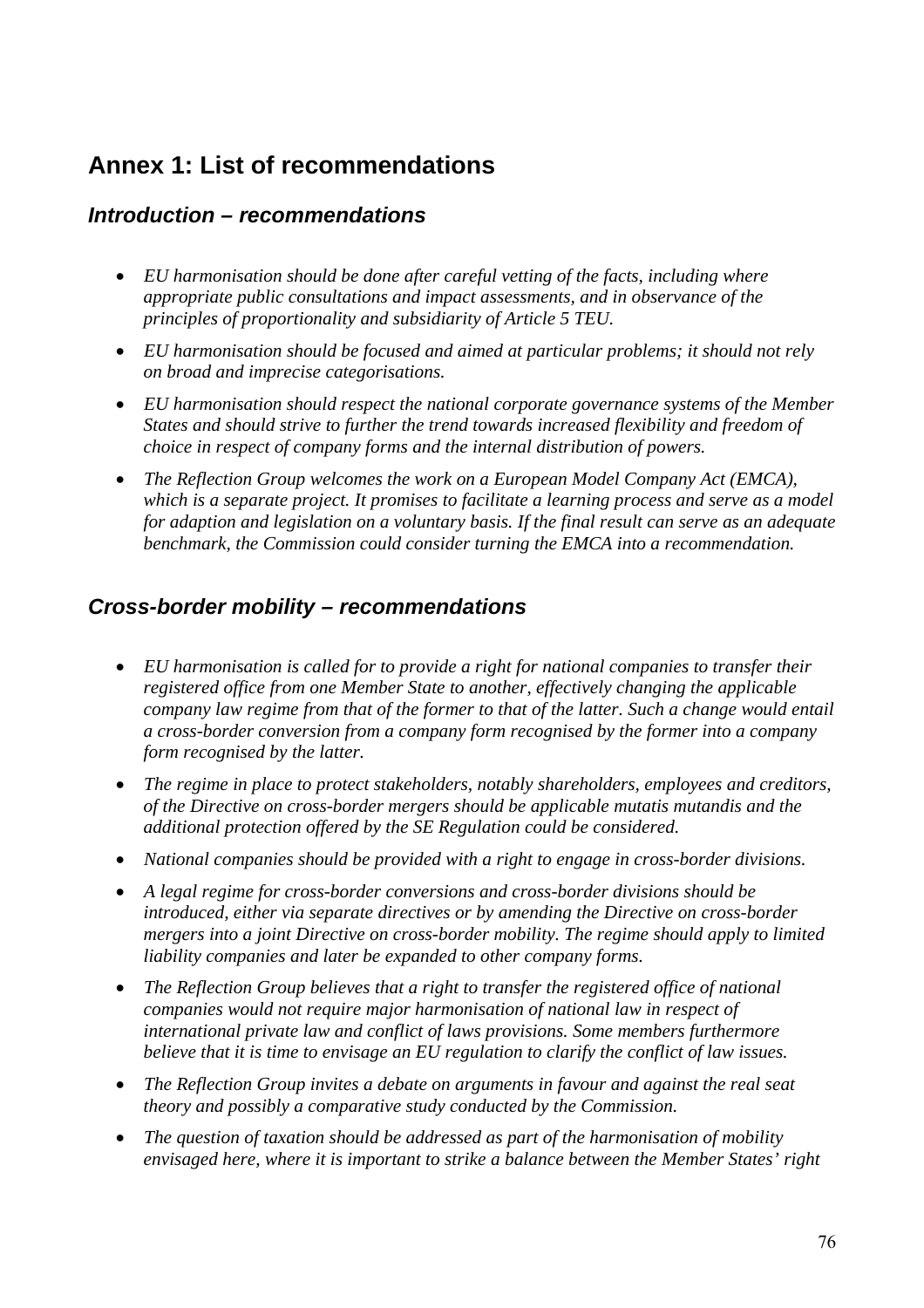*to ensure proper taxation and the companies' right to avail themselves of the freedom to move within the Union.* 

- *The provisions of the Directive on cross-border mergers should be reviewed and, where appropriate, revised taking into account the experience gained, notably in respect of time limits, suspension and the position of creditors, exchange of shares, and, possibly, other forms of restructuring.*
- *The creation of EU company forms to supplement the existing forms in the national laws of the Member States should be carefully based on practical evidence of a need by business and industry in the Union. Furthermore, new company forms should be carefully vetted against existing national law so that on the one hand the new forms are as flexible as national companies, and on the other hand the new forms should not intrude on national arrangement. Finally, it will be necessary to adjust national tax regimes to cater for any cross-border activities by these new forms.*

# *The contribution of corporate governance and investors to long term viability of companies – recommendations*

- *First, current EU legislation (and corporate governance codes) should be reviewed and amended against the background of whether the rules promote or at least facilitate a long term perspective. Second, on an optional basis, and upon the approval of shareholders, it should be possible to create the conditions for a longer term strategy to be implemented by management. This would imply that:* 
	- o *Transparency and reporting rules should be reconsidered and reviewed to see whether and where those rules focus too much on a short term perspective. An example is quarterly reporting, which could be considered to be made subject to an opt-out by listed companies.*
	- o *The conditions under which some disclosures have to be made on the basis of the Market Abuse Directive should be clarified to better define what items are price sensitive and/or should be disclosed, especially in the relationship to stable shareholders, that are more interested in the longer terms policies and developments of the company.*
	- o *An EU Directive or Recommendation could be considered with the aim to require (or recommend) that national legislators allow companies in the EU to amend their Articles to reflect that the overall goal of the company is the long term viability and continuity of the enterprise.*
	- o *The Board should indicate in its corporate governance report what its long term objectives are and how it plans to realise such goals while taking account of the short term imperatives.*
- *The increased awareness of risks should imply that Boards and management are expected to explain, avoiding boilerplate approach, risk management functions, risk management policies, structures and procedures, in the corporate governance report. This should be done by way of an amendment to Directive 2006/46/EC.*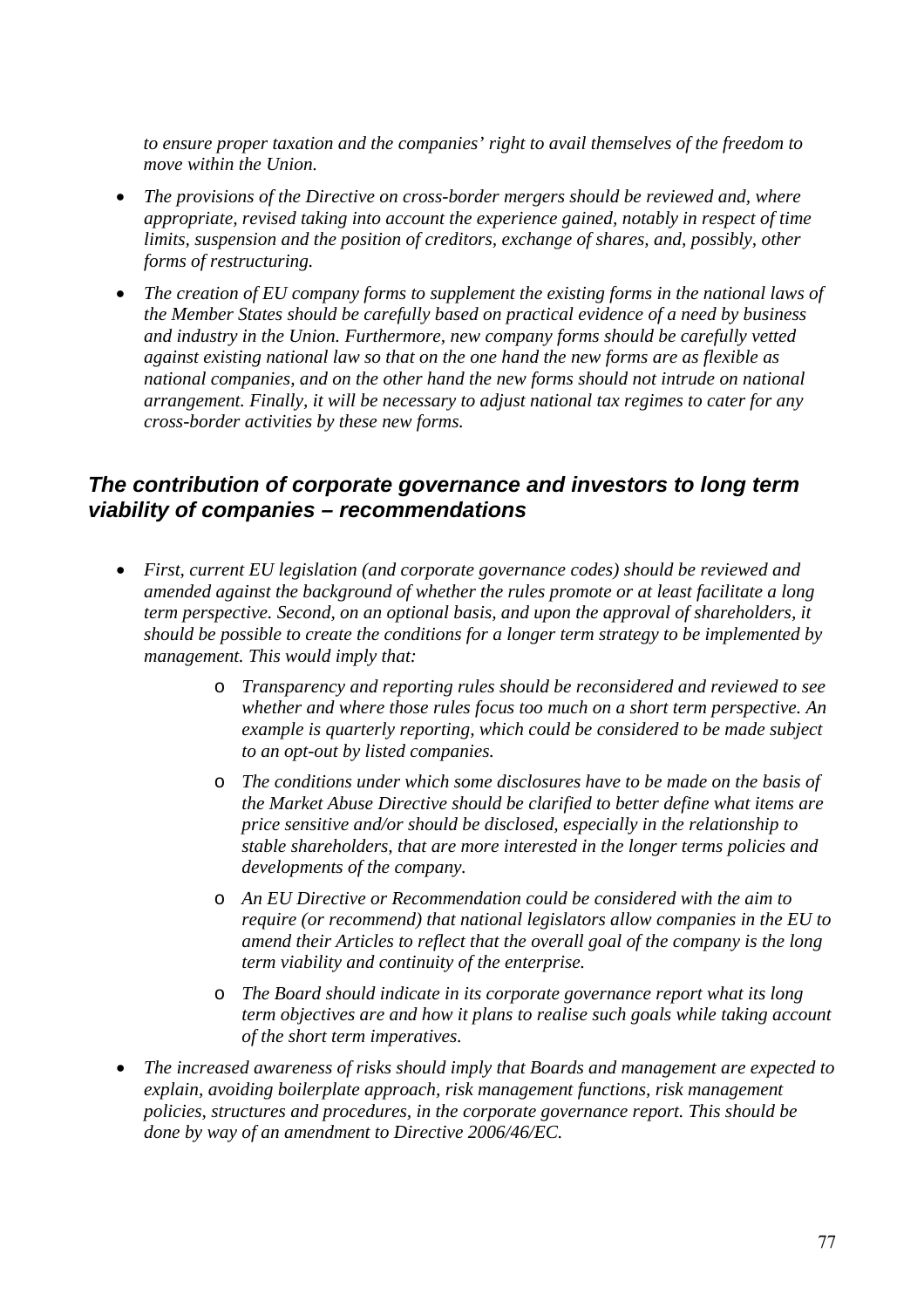- *The issue of board responsibility could also be dealt with by way of an amendment of Directive 2006/46/EC. However, in view of the complexity of many of these issues and the differences in national corporate governance structures, the Reflection Group considered that on balance the adoption of detailed binding rules is not necessarily the most desirable or efficient way of achieving the desired aims. It is proposed thus that the appropriate regulatory tool to implement the remaining proposals set out in this part of the paper would be a Commission Recommendation. All Member States would be invited to take the steps necessary to introduce at national level a set of provisions based on the principles set out in this Recommendation, to be used by large listed companies either on the basis of the 'comply or explain' approach or, upon individual Member States' choice, pursuant to legislation.*
- *In order to favour long term share ownership and shareholder commitment:* 
	- o *Companies' Articles should be allowed to provide for long term shareholders preferential treatment. These benefits might consist of:* 
		- *a) Enhanced voting rights*
		- *b) Higher dividends*
	- o *Coordination between the company and its long term shareholders to further its long term objectives should be possible without triggering rules on sharing of inside information and concerted action.*
- *In respect of institutional investors it is suggested that:* 
	- o *Institutional shareholders- or the asset managers that act for them should explain their voting policies indicating whether or not they will adopt a long term engagement with the investee companies.*
	- o *The role and actions of institutional investors should be analysed and a report on actions and trends should be published regularly (for example every three years). On the basis thereof it can be considered whether additional actions would be appropriate including rules that could foster a long term rather than a short term perspective.*
	- o *An analysis should be made of the risks involved in long-term equity investing by insurance companies and pension funds (in correspondence to their long term liabilities) and allowing them to exempt part of their portfolio from the redemption obligation.*
- *Instruments for activating absentee shareholders should include:* 
	- o *Simplifying the mechanisms whereby shareholders exercise their voting rights, especially in a multi-tier holding system;*
	- o *Requiring issuers to organise an efficient voting platform system, allowing all shareholders to vote electronically, subject to an opt out by smaller listed companies who may have a more local character and for which this may be an unnecessary burden;*
	- o *Allowing companies to identify their shareholders and communicate with them.*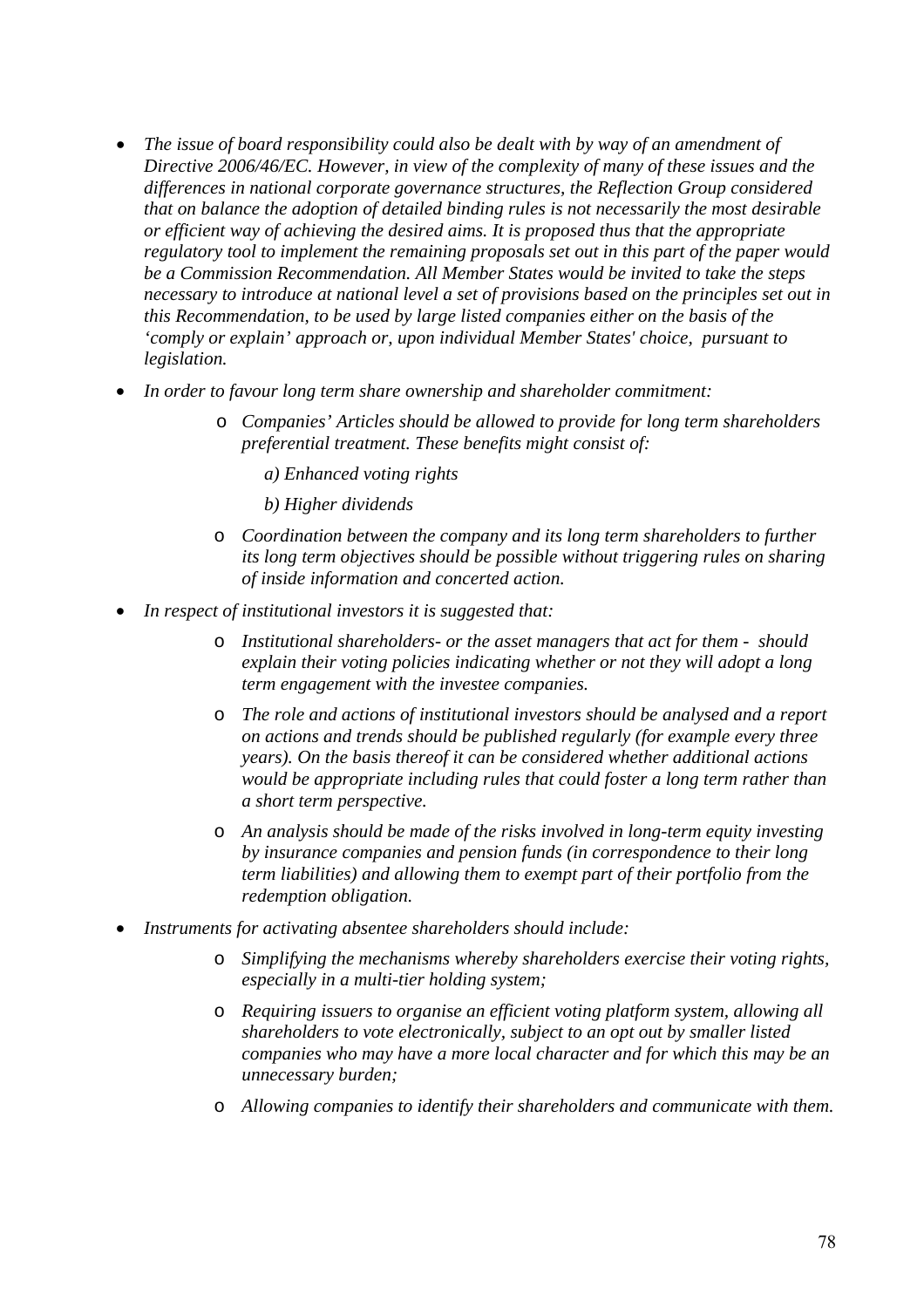- *In respect of the position of management and boards the Reflection Group advises:* 
	- o *that options available to listed companies should be increased by issuing an EU Directive enabling listed companies under their national law to amend their Articles of association (of course in full accordance with the national rules on amending the Articles, and possibly subject to supermajority requirements) to define different directors' term length, to adopt staggered boards, and to limit directors' dismissal at will ("ad nutum");*
	- o *that the Commission will initiate an evaluation of the institution of the independent director and its functioning in practice.*
- *There is no need for further comparative studies to illuminate the many different forms for employee representation that are currently being used throughout the Union as these studies have already been done, and the differences are well known. As regards worker participation on the board level, the Commission should be neutral vis-á-vis Member States' systems which have such a regime and those which do not provide for such a system on the condition that this does not contradict principles and freedoms of the internal market. If so, the Commission should take the necessary steps to provide for a discrimination – free regulation on the Member States' level, i.e., a suit before the Court of Justice if necessary. Further, Member States should not be allowed to impede the progress in enhanced cooperation among willing Member States (Article 20 EU Treaty and Articles 326 et seq. TFEU) by blocking such cooperation.*
- *As regards the shaping of the governance structure of national forms of company the Reflection Group supports the trend of giving more choice for companies to decide the governance structure. The EU should encourage the Member States to provide more options. It is noted that this could also have a positive impact on cross-border activities. This may be an area where actions by the EU may be called for if no progress would otherwise be made in this field. Initially the instrument of a Recommendation would then seem appropriate. The use of other instruments should however not be excluded.*
- *In respect of small and medium sized enterprises ("SMEs") in Europe:* 
	- o *There is a need for a simplification strategy for SMEs and intensified simplification efforts should be initiated by the Commission;*
	- o *In addition it should be considered to make available a private company template in national jurisdictions for a single shareholder company with a simple structure (see further section 4.2 of this report).*

# *Groups of companies - recommendations*

- *The EU Commission should consider, subject to evidence that it would be a benefit to take action at the EU level, to adopt a recommendation recognising the interest of the group.*
- *In respect of small and medium sized enterprises ("SMEs") which are part of a group in Europe:*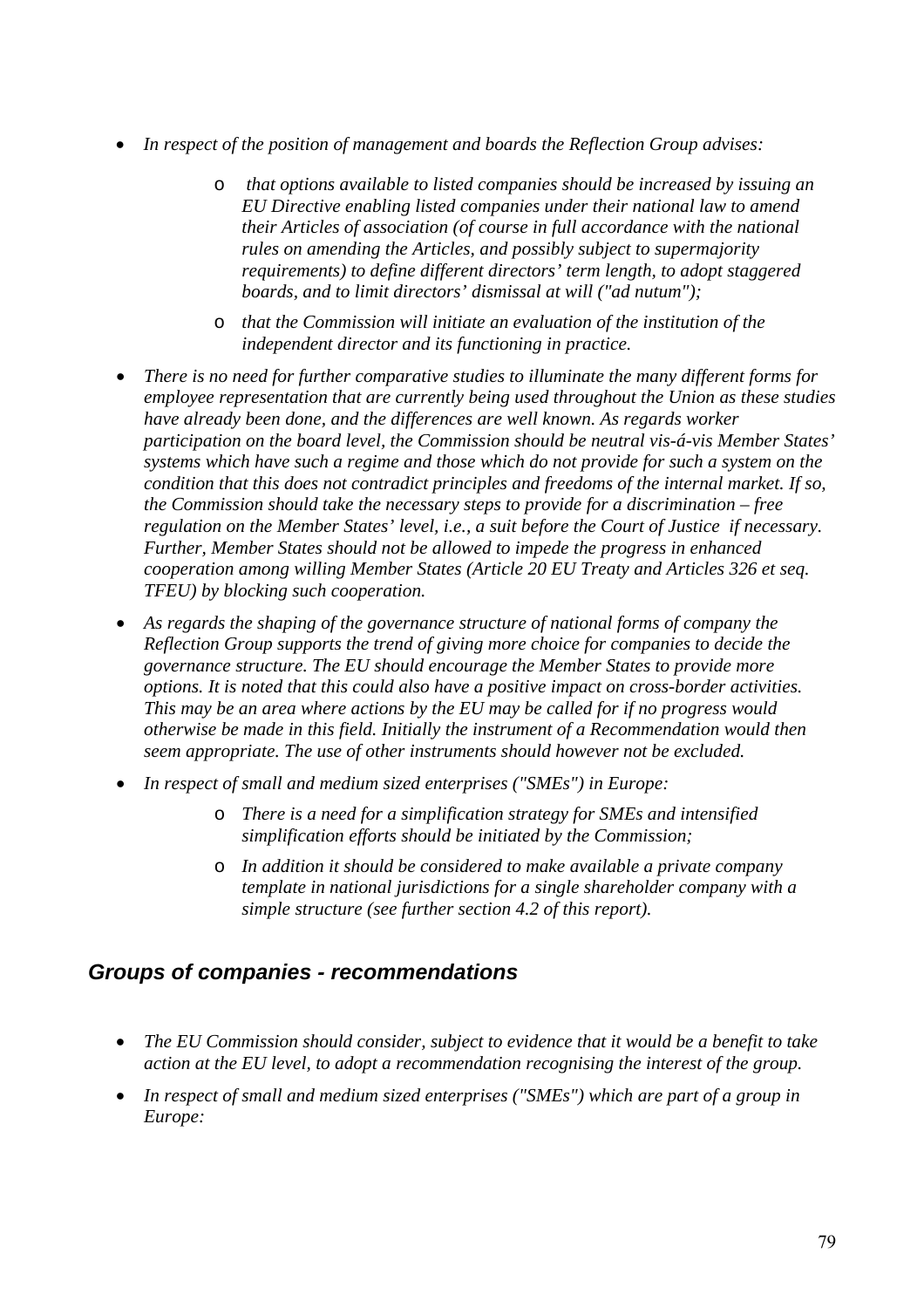- o *It is proposed that a new EU Directive or an amended 12th Company Law Directive require EU Member States to provide for a simplified company template, which would allow single-member companies, both individual entrepreneurs and holding companies, to save on transaction costs and unnecessary formalities.*
- o *In as far as the single-member company is part of a group of companies appropriate rules should be developed to safeguard the interests of the subsidiary and its stakeholders, specifically its creditors.*
- *There is no considerable legal gap on the transparency of groups of companies. The existing European and national rules seem already to provide an adequate disclosure and information on the formation, organisational structure and management of groups of companies. Of course, this legal regime may always be improved and some new rules for a certain specific problem could be thought of (e.g., interlocking directorships). But these would correspond to mere sporadic rules, thus insufficient to give raise to an autonomous or substantial issue on group transparency.*
- *The question remains, however, if basic information on a listed company's group structure can be assessed to be easily accessible through the current regime of financial statements and annual reports. This basic information should cover e.g. main features on how the group conducts its business, including information on intra-group relationships. Although there are numerous and detailed rules on group information, there is no rule requiring an annual report, corporate governance statement or company website to describe the main features of a company's group structure in a clear and investor-friendly manner. Currently, for example, some companies' annual reports contain a chapter on changes in group structure without providing information on the existing group structure. It should also be assessed if a list of subsidiaries should be available for stakeholders.*
- *Although studies on corporate governance statements have been conducted in some Member States, there is no overall assessment of the functioning of the Directive 2006/46/EC. Before any decision on the necessity or usefulness of a review of the Directive is made, the functioning of the current regime should be assessed. Listed companies should not be burdened with new requirements if there is no proof of a need to amend the Directive. When the functioning of the rules on corporate governance statements is examined, one aspect should be to study the need and usefulness of adding a requirement to give basic information on the group structure in the corporate governance statement. At the same time, it should be assessed if there is a need for giving basic information on the group functioning and management in corporate governance statements.*
- If it is established that investors benefit from easily accessible information on group structure given in corporate governance statements, and that the benefits outweigh the cost to companies of providing such information, the Commission should act through an amendment to the 1978 Accounting Directive as amended by Directive 2006/46/EC. The Directive is currently under review by the Commission, so this aspect should be added to the review. The obligations created should in any case be limited to listed companies.